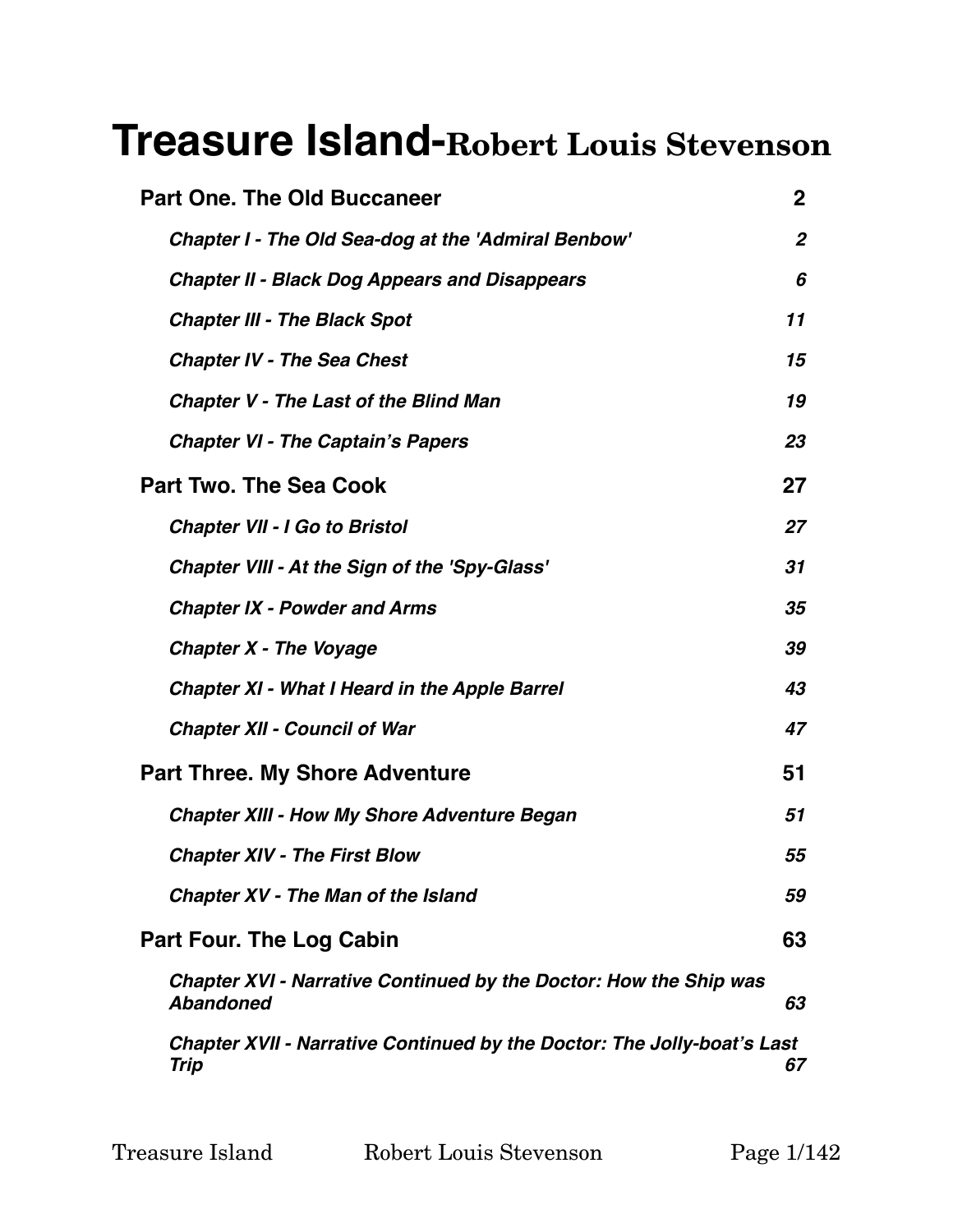| Chapter XVIII - Narrative Continued by the Doctor: End of the First Day's<br><b>Fighting</b>  | 70  |
|-----------------------------------------------------------------------------------------------|-----|
| <b>Chapter XIX - Narrative Resumed by Jim Hawkins: The Garrison in the</b><br><b>Stockade</b> | 73  |
| <b>Chapter XX - Silver's Embassy</b>                                                          | 77  |
| <b>Chapter XXI - The Attack</b>                                                               | 81  |
| <b>Part V. My Sea Adventure</b>                                                               | 86  |
| <b>Chapter XXII - How My Sea Adventure Began</b>                                              | 86  |
| <b>Chapter XXIII - The Ebb-tide Runs</b>                                                      | 90  |
| <b>Chapter XXIV - The Cruise of the Coracle</b>                                               | 93  |
| <b>Chapter XXV - I Strike the Jolly Roger</b>                                                 | 97  |
| <b>Chapter XXVI - Israel Hands</b>                                                            | 101 |
| <b>Chapter XXVII - 'Pieces of Eight'</b>                                                      | 106 |
| <b>Part Six. Captain Silver</b>                                                               | 111 |
| <b>Chapter XXVIII - In the Enemy's Camp</b>                                                   | 111 |
| <b>Chapter XXIX - The Black Spot Again</b>                                                    | 116 |
| <b>Chapter XXX - On Parole</b>                                                                | 121 |
| Chapter XXXI - The Treasure Hunt - Flint's Pointer                                            | 126 |
| Chapter XXXII - The Treasure Hunt - The Voice Among the Trees                                 | 130 |
| <b>Chapter XXXIII - The Fall of a Chieftain</b>                                               | 134 |
| <b>Chapter XXXIV - And Last</b>                                                               | 139 |

# <span id="page-1-1"></span><span id="page-1-0"></span>**Part One. The Old Buccaneer Chapter I - The Old Sea-dog at the 'Admiral Benbow'**

Squire Trelawney, Dr. Livesey, and the rest of these gentlemen having asked me to write down the whole particulars about Treasure Island, from the beginning to the end, keeping nothing back but the bearings of the island, and that only because there is still treasure not yet lifted, I take up my pen in the year of grace 17\_ and go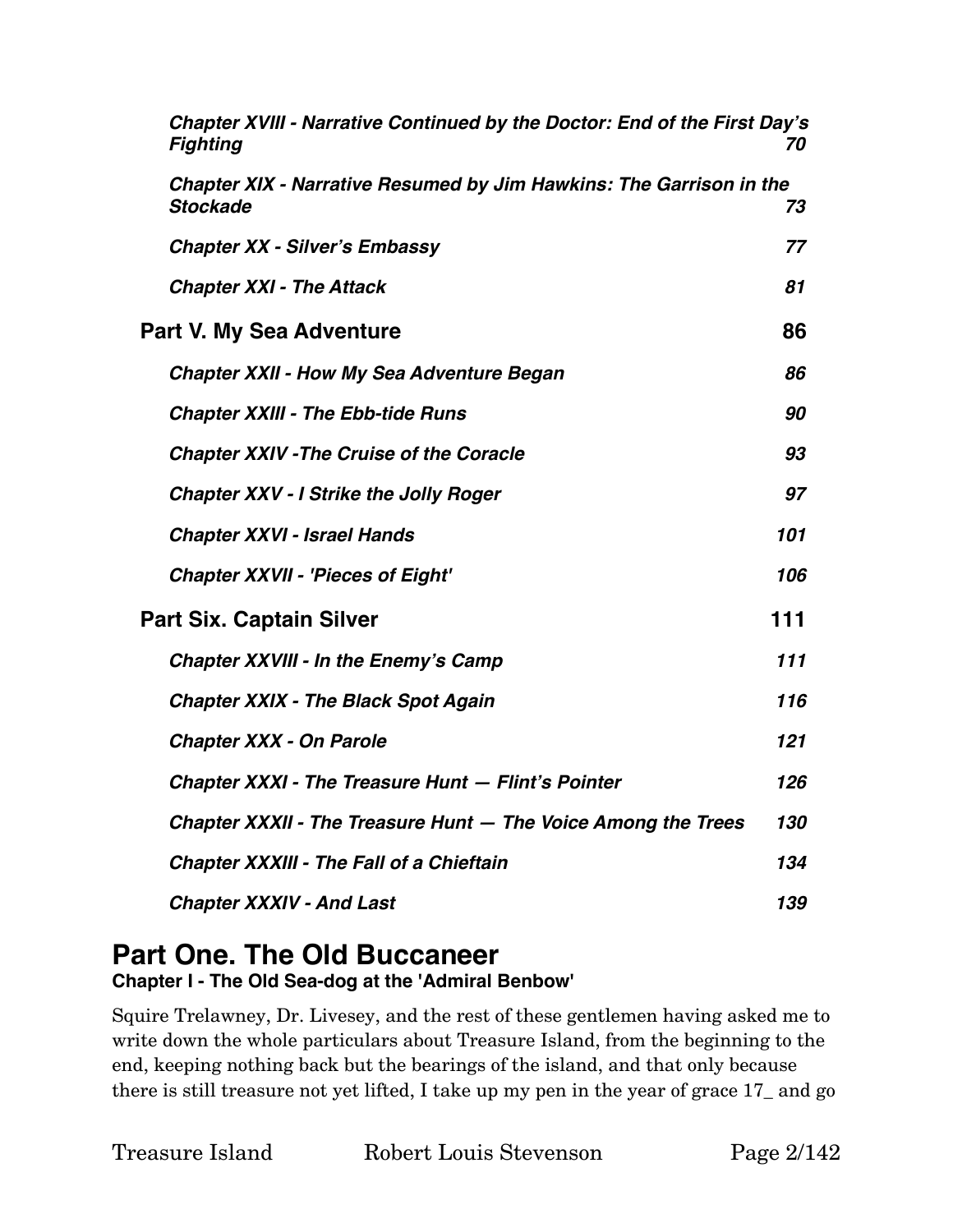back to the time when my father kept the Admiral Benbow inn and the brown old seaman with the sabre cut first took up his lodging under our roof.

I remember him as if it were yesterday, as he came plodding to the inn door, his sea- chest following behind him in a hand-barrow — a tall, strong, heavy, nut-brown man, his tarry pigtail falling over the shoulder of his soiled blue coat, his hands ragged and scarred, with black, broken nails, and the sabre cut across one cheek, a dirty, livid white. I remember him looking round the cover and whistling to himself as he did so, and then breaking out in that old sea-song that he sang so often afterwards:

"Fifteen men on the dead man's chest  $-$  Yo-ho-ho, and a bottle of rum!"

in the high, old tottering voice that seemed to have been tuned and broken at the capstan bars. Then he rapped on the door with a bit of stick like a handspike that he carried, and when my father appeared, called roughly for a glass of rum. This, when it was brought to him, he drank slowly, like a connoisseur, lingering on the taste and still looking about him at the cliffs and up at our signboard.

"This is a handy cove," says he at length; "and a pleasant sittyated grog-shop. Much company, mate?"

My father told him no, very little company, the more was the pity.

"Well, then," said he, "this is the berth for me. Here you, matey," he cried to the man who trundled the barrow; "bring up alongside and help up my chest. I'll stay here a bit," he continued. "I'm a plain man; rum and bacon and eggs is what I want, and that head up there for to watch ships off. What you mought call me? You mought call me captain. Oh, I see what you're at  $-$  there"; and he threw down three or four gold pieces on the threshold. "You can tell me when I've worked through that," says he, looking as fierce as a commander.

And indeed bad as his clothes were and coarsely as he spoke, he had none of the

# German

appearance of a man who sailed before the mast, but seemed like a mate or skipper accustomed to be obeyed or to strike. The man who came with the barrow told us the mail had set him down the morning before at the Royal George, that he had inquired what inns there were along the coast, and hearing ours well spoken of, I suppose, and described as lonely, had chosen it from the others for his place of residence. And that was all we could learn of our guest.

He was a very silent man by custom. All day he hung round the cove or upon the cliffs with a brass telescope; all evening he sat in a corner of the parlour next the fire and drank rum and water very strong. Mostly he would not speak when spoken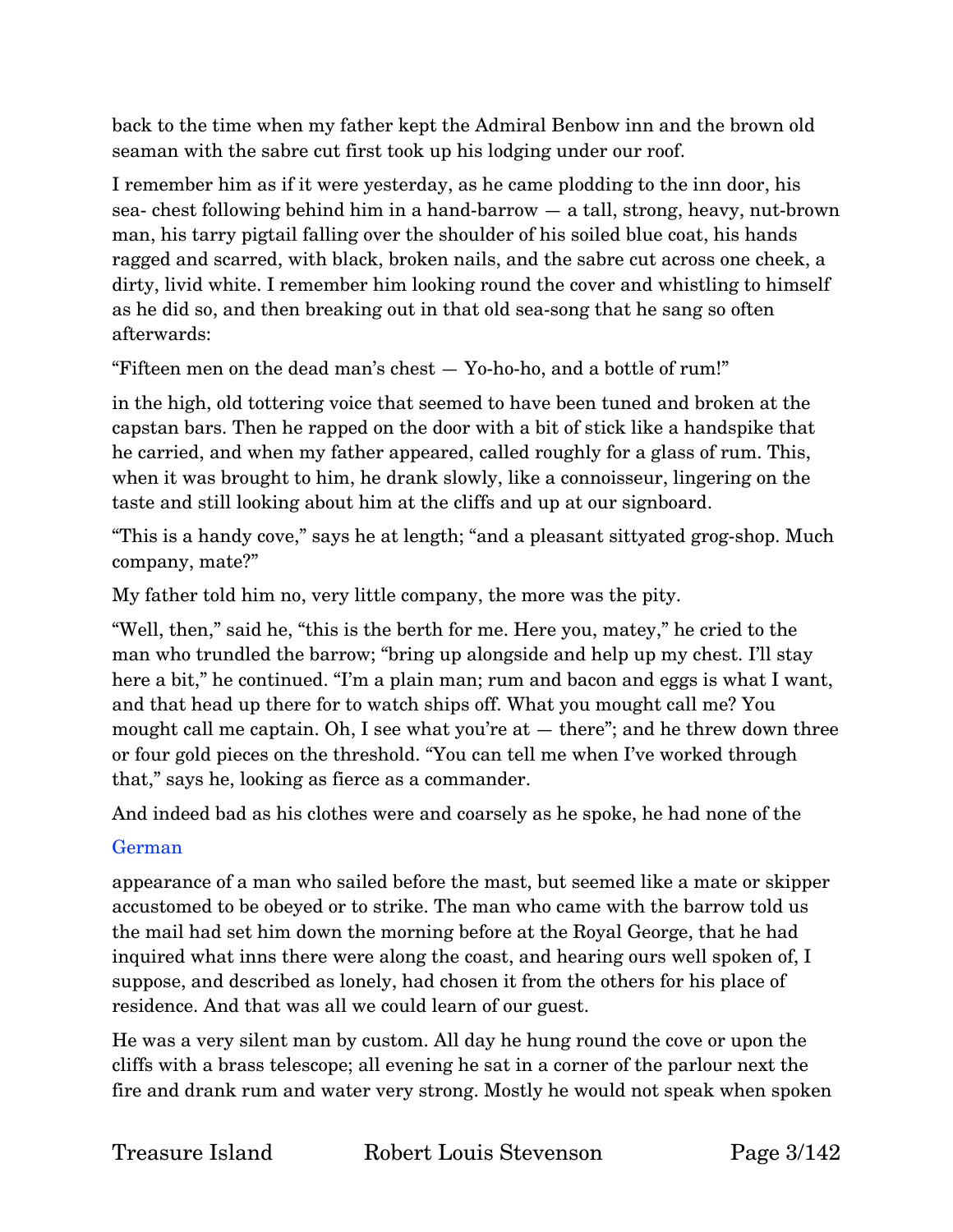to, only look up sudden and fierce and blow through his nose like a fog-horn; and we and the people who came about our house soon learned to let him be. Every day when he came back from his stroll he would ask if any seafaring men had gone by along the road. At first we thought it was the want of company of his own kind that made him ask this question, but at last we began to see he was desirous to avoid them. When a seaman did put up at the Admiral Benbow (as now and then some did, making by the coast road for Bristol) he would look in at him through the curtained door before he entered the parlour; and he was always sure to be as silent as a mouse when any such was present. For me, at least, there was no secret about the matter, for I was, in a way, a sharer in his alarms. He had taken me aside one day and promised me a silver fourpenny on the first of every month if I would only keep my "weather-eye open for a seafaring man with one leg" and let him know the moment he appeared. Often enough when the first of the month came round and I applied to him for my wage, he would only blow through his nose at me and stare me down, but before the week was out he was sure to think better of it, bring me my four-penny piece, and repeat his orders to look out for "the seafaring man with one leg."

How that personage haunted my dreams, I need scarcely tell you. On stormy nights, when the wind shook the four corners of the house and the surf roared along the cove and up the cliffs, I would see him in a thousand forms, and with a thousand diabolical expressions. Now the leg would be cut off at the knee, now at the hip; now he was a monstrous kind of a creature who had never had but the one leg, and that in the middle of his body. To see him leap and run and pursue me over hedge and ditch was the worst of nightmares. And altogether I paid pretty dear for my monthly fourpenny piece, in the shape of these abominable fancies.

But though I was so terrified by the idea of the seafaring man with one leg, I was far less afraid of the captain himself than anybody else who knew him. There were nights when he took a deal more rum and water than his head would carry; and then he would sometimes sit and sing his wicked, old, wild sea-songs, minding nobody; but sometimes he would call for glasses round and force all the trembling company to listen to his stories or bear a chorus to his singing. Often I have heard the house shaking with "Yo-ho-ho, and a bottle of rum," all the neighbours joining in for dear life, with the fear of death upon them, and each singing louder than the other to avoid remark. For in these fits he was the most overriding companion ever known; he would slap his hand on the table for silence all round; he would fly up in a passion of anger at a question, or sometimes because none was

put, and so he judged the company was not following his story. Nor would he allow anyone to leave the inn till he had drunk himself sleepy and reeled off to bed.

Treasure Island Robert Louis Stevenson Page 4/142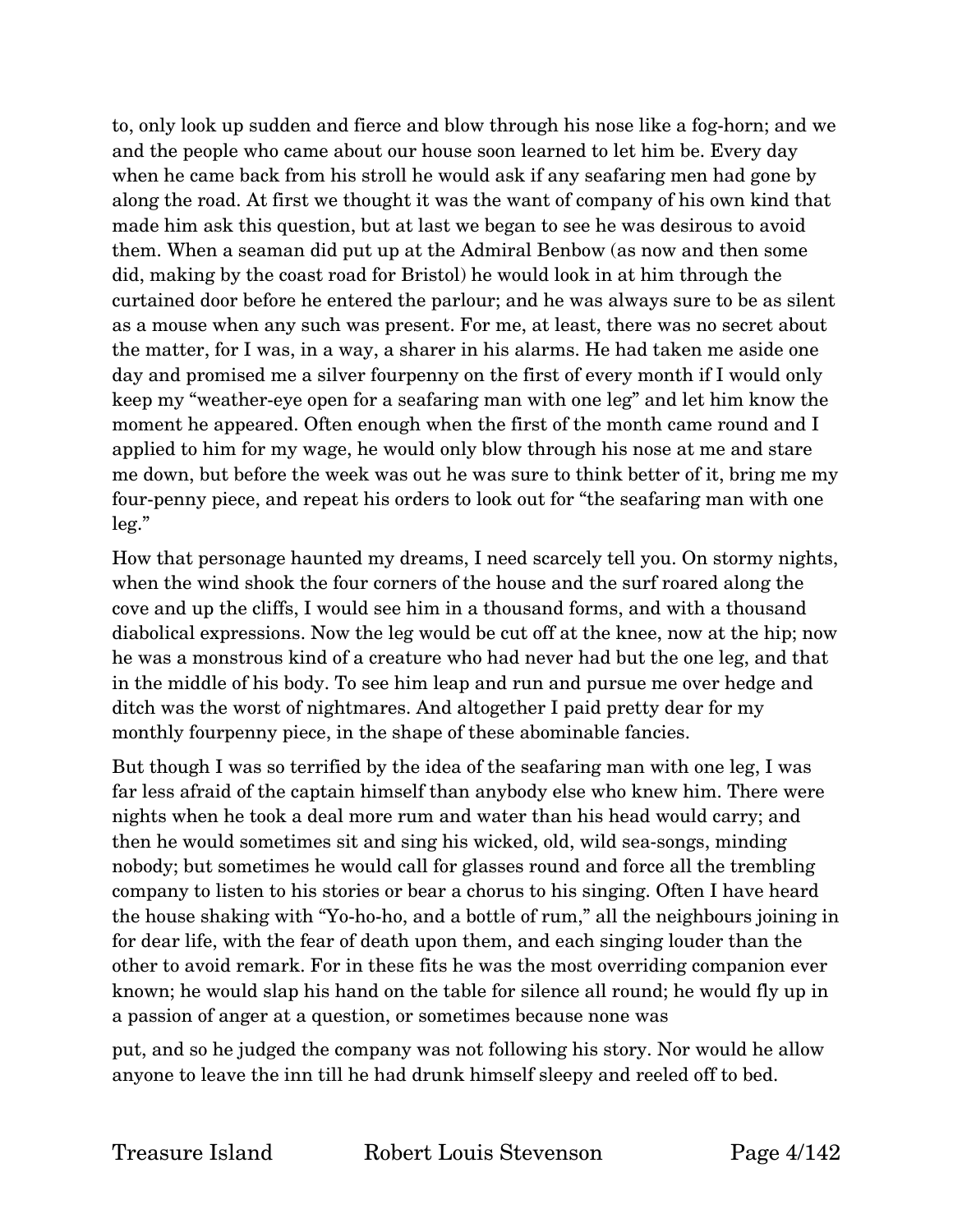His stories were what frightened people worst of all. Dreadful stories they were about hanging, and walking the plank, and storms at sea, and the Dry Tortugas, and wild deeds and places on the Spanish Main. By his own account he must have lived his life among some of the wickedest men that God ever allowed upon the sea, and the language in which he told these stories shocked our plain country people almost as much as the crimes that he described. My father was always saying the inn would be ruined, for people would soon cease coming there to be tyrannized over and put down, and sent shivering to their beds; but I really believe his presence did us good. People were frightened at the time, but on looking back they rather liked it; it was a fine excitement in a quiet country life, and there was even a party of the younger men who pretended to admire him, calling him a "true sea-dog" and a "real old salt" and such like names, and saying there was the sort of man that made England terrible at sea. In one way, indeed, he bade fair to ruin us, for he kept on staying week after week, and at last month after month, so that all the money had been long exhausted, and still my father never plucked up the heart to insist on having more. If ever he mentioned it, the captain blew through his nose so loudly that you might say he roared, and stared my poor father out of the room. I have seen him wringing his hands after such a rebuff, and I am sure the annoyance and the terror he lived in must have greatly hastened his early and unhappy death.

All the time he lived with us the captain made no change whatever in his dress but to buy some stockings from a hawker. One of the cocks of his hat having fallen down, he let it hang from that day forth, though it was a great annoyance when it blew. I remember the appearance of his coat, which he patched himself upstairs in his room, and which, before the end, was nothing but patches. He never wrote or received a letter, and he never spoke with any but the neighbours, and with these, for the most part, only when drunk on rum. The great sea-chest none of us had ever seen open.

He was only once crossed, and that was towards the end, when my poor father was far gone in a decline that took him off. Dr. Livesey came late one afternoon to see the patient, took a bit of dinner from my mother, and went into the parlour to smoke a pipe until his horse should come down from the hamlet, for we had no stabling at the old Benbow. I followed him in, and I remember observing the contrast the neat, bright doctor, with his powder as white as snow and his bright, black eyes and pleasant manners, made with the coltish country folk, and above all, with that filthy, heavy, bleared scarecrow of a pirate of ours, sitting, far gone in rum, with his arms on the table. Suddenly he — the captain, that is — began to pipe up his eternal song:

"Fifteen men on the dead man's chest — Yo-ho-ho, and a bottle of rum! Drink and the devil had done for the rest — Yo-ho-ho, and a bottle of rum!"

Treasure Island Robert Louis Stevenson Page 5/142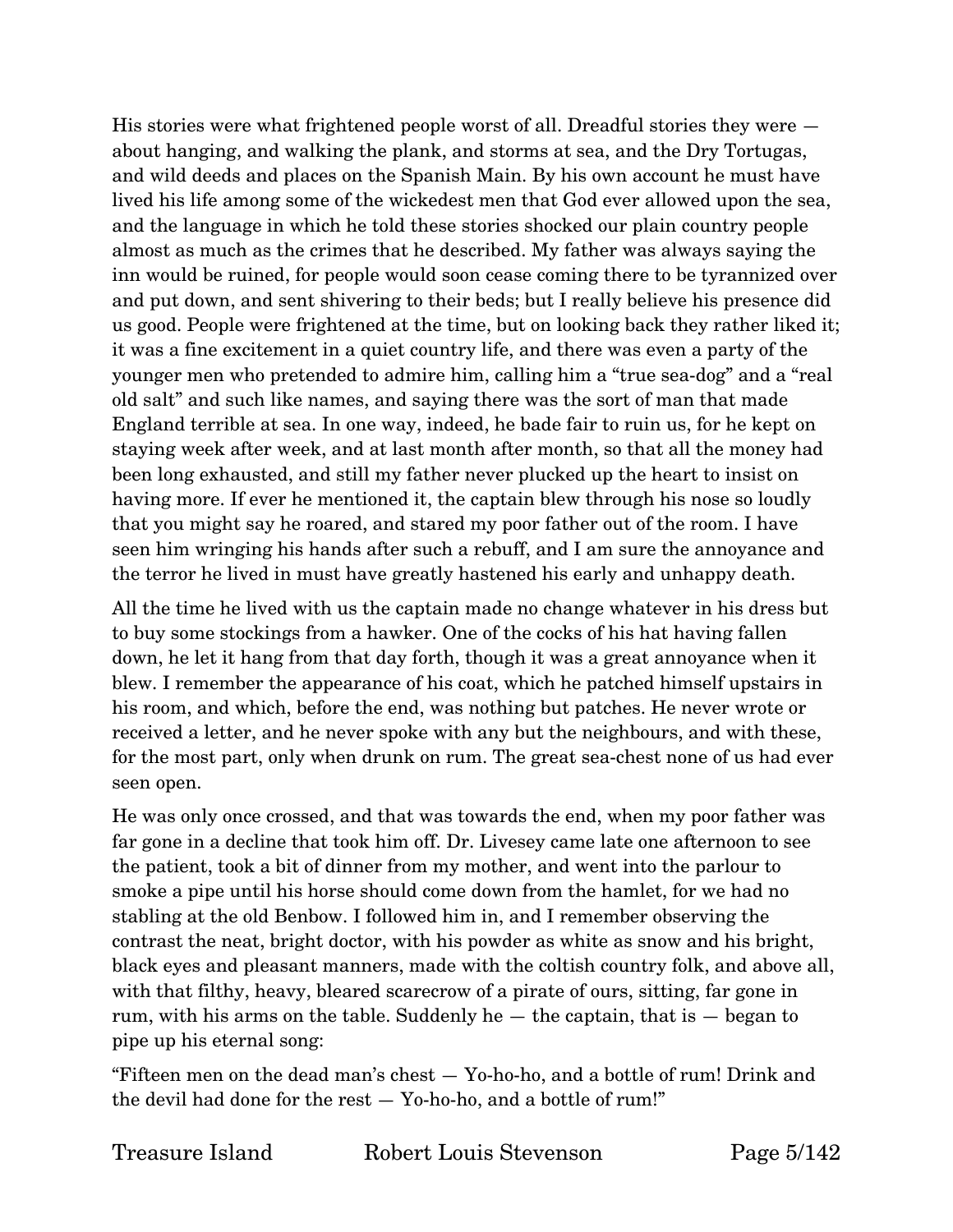At first I had supposed "the dead man's chest" to be that identical big box of his

upstairs in the front room, and the thought had been mingled in my nightmares with that of the one-legged seafaring man. But by this time we had all long ceased to pay any particular notice to the song; it was new, that night, to nobody but Dr. Livesey, and on him I observed it did not produce an agreeable effect, for he looked up for a moment quite angrily before he went on with his talk to old Taylor, the gardener, on a new cure for the rheumatics. In the meantime, the captain gradually brightened up at his own music, and at last flapped his hand upon the table before him in a way we all knew to mean silence. The voices stopped at once, all but Dr. Livesey's; he went on as before speaking clear and kind and drawing briskly at his pipe between every word or two. The captain glared at him for a while, flapped his hand again, glared still harder, and at last broke out with a villainous, low oath, "Silence, there, between decks!"

"Were you addressing me, sir?" says the doctor; and when the ruffian had told him, with another oath, that this was so, "I have only one thing to say to you, sir," replies the doctor, "that if you keep on drinking rum, the world will soon be quit of a very dirty scoundrel!"

The old fellow's fury was awful. He sprang to his feet, drew and opened a sailor's clasp-knife, and balancing it open on the palm of his hand, threatened to pin the doctor to the wall.

The doctor never so much as moved. He spoke to him as before, over his shoulder and in the same tone of voice, rather high, so that all the room might hear, but perfectly calm and steady: "If you do not put that knife this instant in your pocket, I promise, upon my honour, you shall hang at the next assizes."

Then followed a battle of looks between them, but the captain soon knuckled under, put up his weapon, and resumed his seat, grumbling like a beaten dog.

"And now, sir," continued the doctor, "since I now know there's such a fellow in my district, you may count I'll have an eye upon you day and night. I'm not a doctor only; I'm a magistrate; and if I catch a breath of complaint against you, if it's only for a piece of incivility like tonight's, I'll take effectual means to have you hunted down and routed out of this. Let that suffice."

Soon after, Dr. Livesey's horse came to the door and he rode away, but the captain held his peace that evening, and for many evenings to come.

# <span id="page-5-0"></span>**Chapter II - Black Dog Appears and Disappears**

It was not very long after this that there occurred the first of the mysterious events that rid us at last of the captain, though not, as you will see, of his affairs. It was a bitter cold winter, with long, hard frosts and heavy gales; and it was plain from the

Treasure Island Robert Louis Stevenson Page 6/142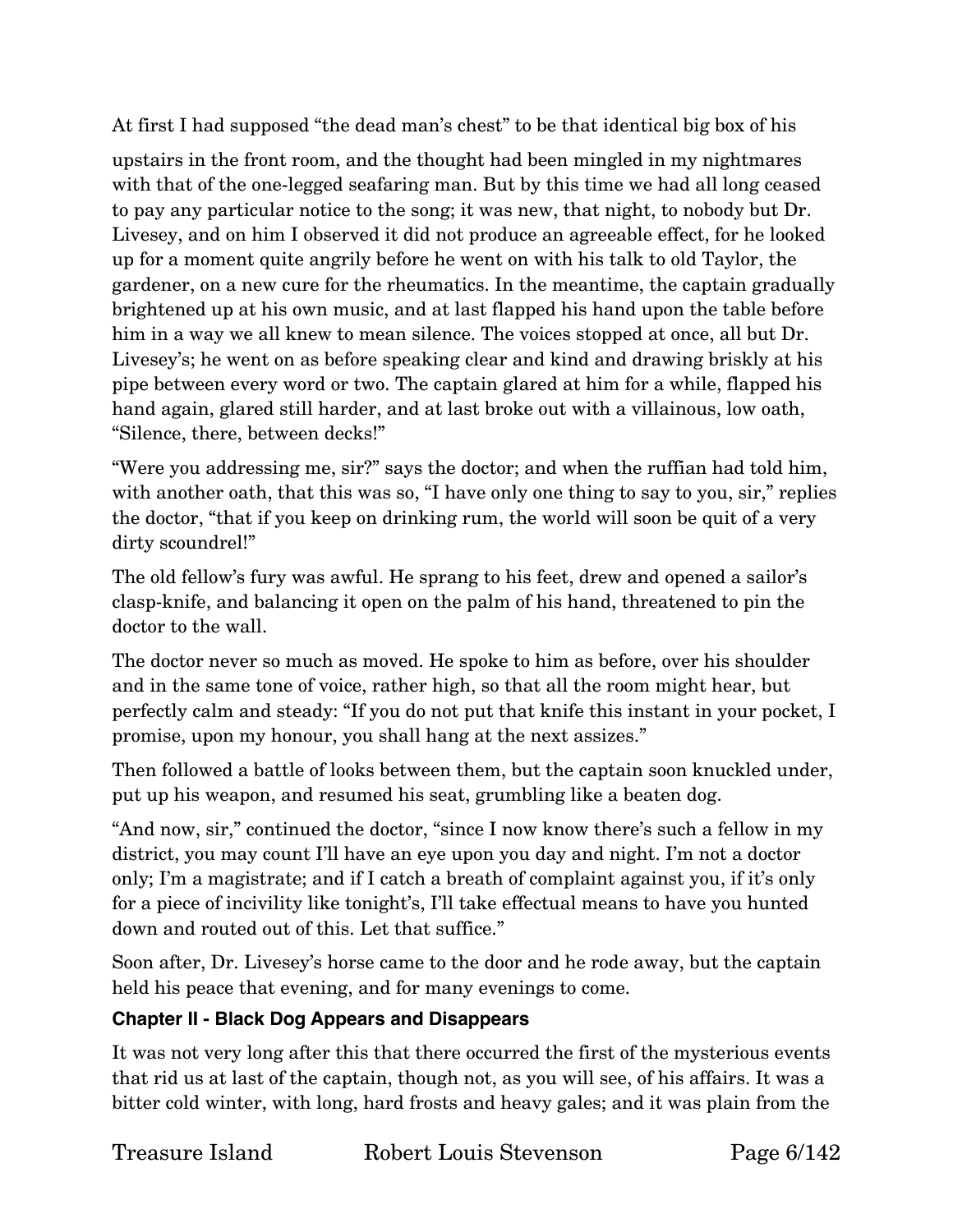first that my poor father was little likely to see the spring. He sank daily, and my mother and I had all the inn upon our hands, and were kept busy enough without paying much regard to our unpleasant guest.

It was one January morning, very early  $-$  a pinching, frosty morning  $-$  the cove all grey with hoar-frost, the ripple lapping softly on the stones, the sun still low and only touching the hilltops and shining far to seaward. The captain had risen earlier than usual and set out down the beach, his cutlass swinging under the broad skirts of the old blue coat, his brass telescope under his arm, his hat tilted back upon his head. I remember his breath hanging like smoke in his wake as he strode off, and the last sound I heard of him as he turned the big rock was a loud snort of indignation, as though his mind was still running upon Dr. Livesey. Well, mother was upstairs with father and I was laying the breakfast- table against the captain's return when the parlour door opened and a man stepped in on whom I had never set my eyes before. He was a pale, tallowy creature, wanting two fingers of the left hand, and though he wore a cutlass, he did not look much like a fighter. I had always my eye open for seafaring men, with one leg or two, and I remember this one puzzled me. He was not sailorly, and yet he had a smack of the sea about him too.

I asked him what was for his service, and he said he would take rum; but as I was going out of the room to fetch it, he sat down upon a table and motioned me to draw near. I paused where I was, with my napkin in my hand.

"Come here, sonny," says he. "Come nearer here." I took a step nearer. "Is this here table for my mate Bill?" he asked with a kind of leer. I told him I did not know his mate Bill, and this was for a person who stayed in our

house whom we called the captain. "Well," said he, "my mate Bill would be called the captain, as like as not. He has a cut

on one cheek and a mighty pleasant way with him, particularly in drink, has my mate Bill. We'll put it, for argument like, that your captain has a cut on one cheek — and we'll put it, if you like, that that cheek's the right one. Ah, well! I told you. Now, is my mate Bill in this here house?"

I told him he was out walking. "Which way, sonny? Which way is he gone?" And when I had pointed out the rock and told him how the captain was likely to return,

and how soon, and answered a few other questions, "Ah," said he, "this'll be as good as

#### German

drink to my mate Bill." The expression of his face as he said these words was not at all pleasant, and I had my

Treasure Island Robert Louis Stevenson Page 7/142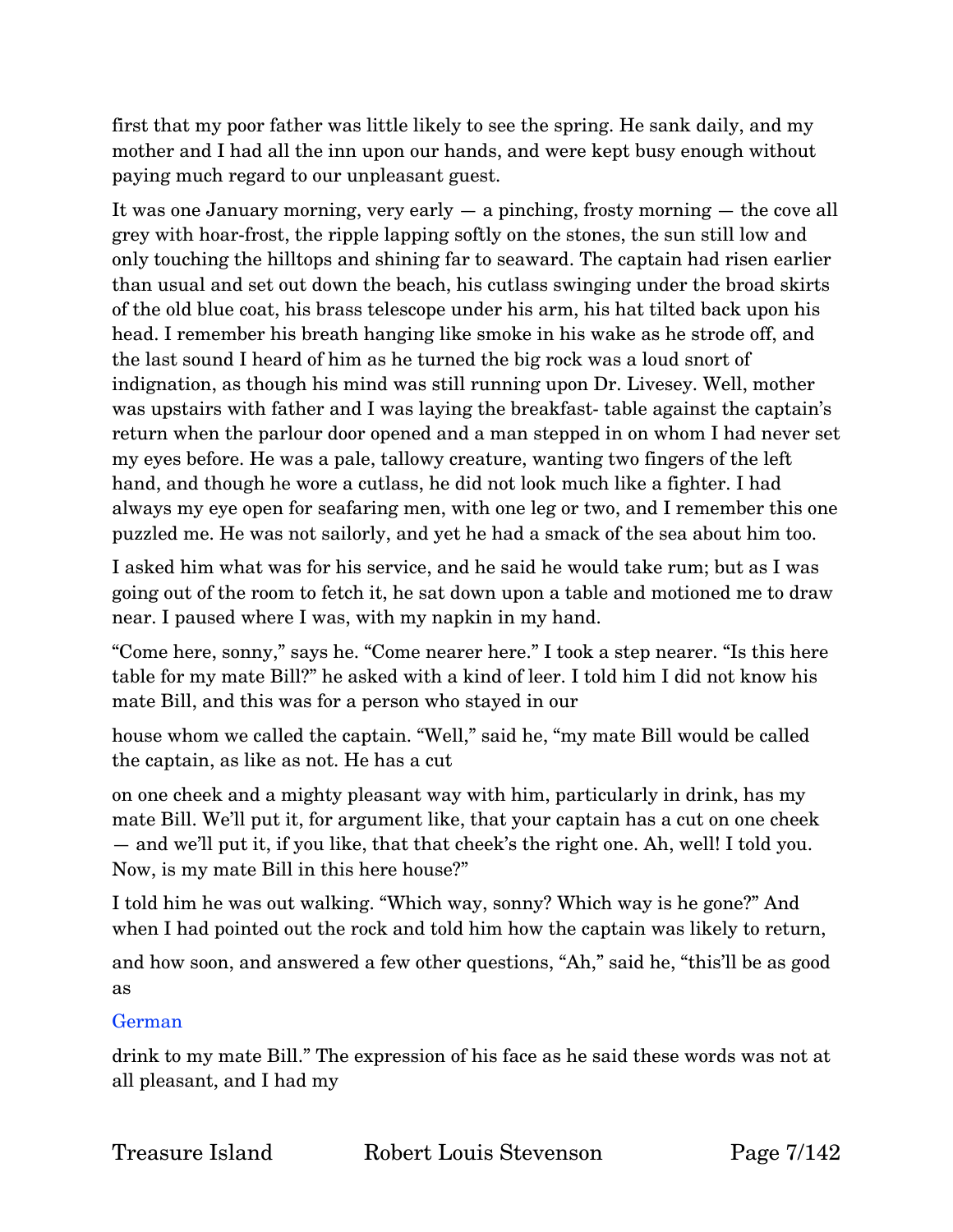own reasons for thinking that the stranger was mistaken, even supposing he meant what he said. But it was no affair of mine, I thought; and besides, it was difficult to know what to do. The stranger kept hanging about just inside the inn door, peering round the corner like a cat waiting for a mouse. Once I stepped out myself into the road, but he immediately called me back, and as I did not obey quick enough for his fancy, a most horrible change came over his tallowy face, and he ordered me in with an oath that made me jump. As soon as I was back again he returned to his former manner, half fawning, half sneering, patted me on the shoulder, told me I was a good boy and he had taken quite a fancy to me. "I have a son of my own," said he, "as like you as two blocks, and he's all the pride of my 'art. But the great thing for boys is discipline, sonny — discipline. Now, if you had sailed along of Bill, you wouldn't have stood there to be spoke to twice — not you. That was never Bill's way, nor the way of sich as sailed with him. And here, sure enough, is my mate Bill, with a spy- glass under his arm, bless his old 'art, to be sure. You and me'll just go back into the parlour, sonny, and get behind the door, and we'll give Bill a little surprise — bless his 'art, I say again."

So saying, the stranger backed along with me into the parlour and put me behind him in the corner so that we were both hidden by the open door. I was very uneasy and alarmed, as you may fancy, and it rather added to my fears to observe that the stranger was certainly frightened himself. He cleared the hilt of his cutlass and loosened the blade in the sheath; and all the time we were waiting there he kept swallowing as if he felt what we used to call a lump in the throat.

At last in strode the captain, slammed the door behind him, without looking to the right or left, and marched straight across the room to where his breakfast awaited him.

"Bill," said the stranger in a voice that I thought he had tried to make bold and big.

The captain spun round on his heel and fronted us; all the brown had gone out of his face, and even his nose was blue; he had the look of a man who sees a ghost, or the evil one, or something worse, if anything can be; and upon my word, I felt sorry to see him all in a moment turn so old and sick.

"Come, Bill, you know me; you know an old shipmate, Bill, surely," said the stranger. The captain made a sort of gasp. "Black Dog!" said he. "And who else?" returned the other, getting more at his ease. "Black Dog as ever was,

come for to see his old shipmate Billy, at the Admiral Benbow inn. Ah, Bill, Bill, we have seen a sight of times, us two, since I lost them two talons," holding up his mutilated hand.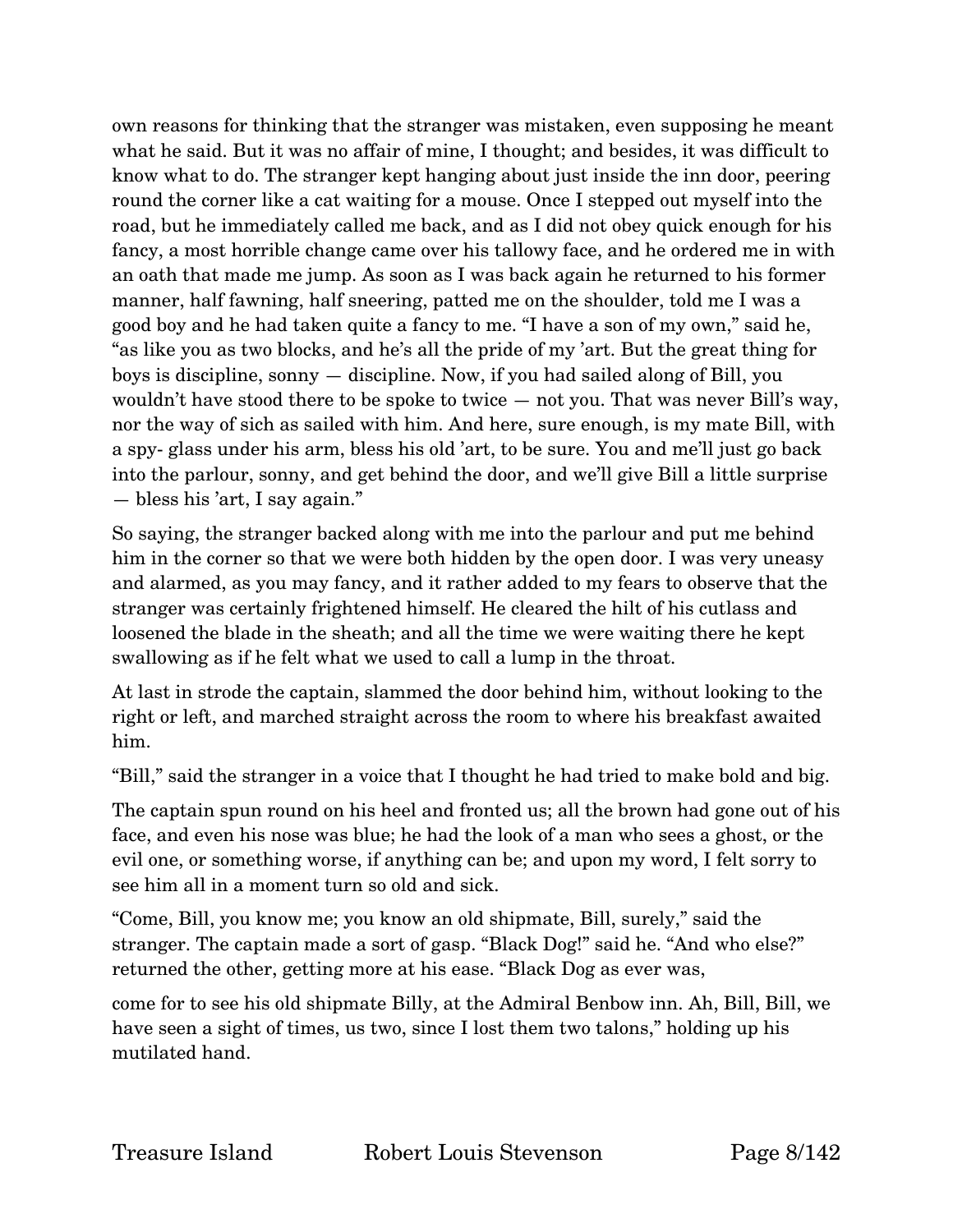"Now, look here," said the captain; "you've run me down; here I am; well, then, speak up; what is it?"

"That's you, Bill," returned Black Dog, "you're in the right of it, Billy. I'll have a glass of rum from this dear child here, as I've took such a liking to; and we'll sit down, if you please, and talk square, like old shipmates."

When I returned with the rum, they were already seated on either side of the captain's

breakfast-table — Black Dog next to the door and sitting sideways so as to have one eye on his old shipmate and one, as I thought, on his retreat.

He bade me go and leave the door wide open. "None of your keyholes for me, sonny," he said; and I left them together and retired into the bar.

"For a long time, though I certainly did my best to listen, I could hear nothing but a low gattling; but at last the voices began to grow higher, and I could pick up a word or two, mostly oaths, from the captain.

"No, no, no, no; and an end of it!" he cried once. And again, "If it comes to swinging, swing all, say I."

Then all of a sudden there was a tremendous explosion of oaths and other noises the chair and table went over in a lump, a clash of steel followed, and then a cry of pain, and the next instant I saw Black Dog in full flight, and the captain hotly pursuing, both with drawn cutlasses, and the former streaming blood from the left shoulder. Just at the door the captain aimed at the fugitive one last tremendous cut, which would certainly have split him to the chine had it not been intercepted by our big signboard of Admiral Benbow. You may see the notch on the lower side of the frame to this day.

That blow was the last of the battle. Once out upon the road, Black Dog, in spite of his wound, showed a wonderful clean pair of heels and disappeared over the edge of the hill in half a minute. The captain, for his part, stood staring at the signboard like a bewildered man. Then he passed his hand over his eyes several times and at last turned back into the house.

"Jim," says he, "rum"; and as he spoke, he reeled a little, and caught himself with one hand against the wall.

"Are you hurt?" cried I. "Rum," he repeated. "I must get away from here. Rum! Rum!" I ran to fetch it, but I was quite unsteadied by all that had fallen out, and I broke one

glass and fouled the tap, and while I was still getting in my own way, I heard a loud fall in the parlour, and running in, beheld the captain lying full length upon the

Treasure Island Robert Louis Stevenson Page 9/142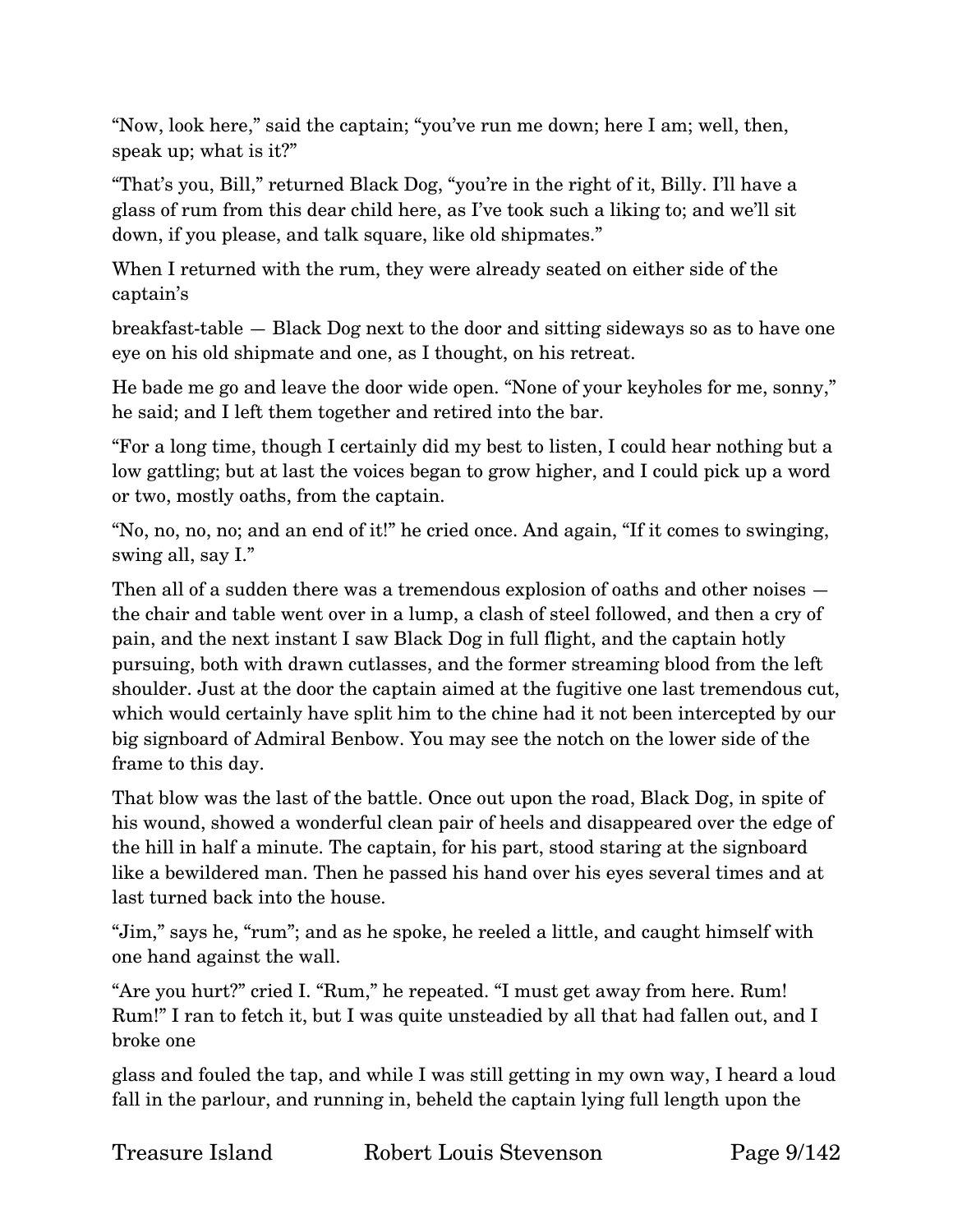floor. At the same instant my mother, alarmed by the cries and fighting, came running downstairs to help me. Between us we raised his head. He was breathing very loud and hard, but his eyes were closed and his face a horrible colour.

"Dear, deary me," cried my mother, "what a disgrace upon the house! And your poor father sick!"

In the meantime, we had no idea what to do to help the captain, nor any other thought but that he had got his death-hurt in the scuffle with the stranger. I got the rum, to be sure, and tried to put it down his throat, but his teeth were tightly shut and his jaws as strong as iron. It was a happy relief for us when the door opened and Doctor Livesey came in, on his visit to my father.

"Oh, doctor," we cried, "what shall we do? Where is he wounded?"

"Wounded? A fiddle-stick's end!" said the doctor. "No more wounded than you or I. The man has had a stroke, as I warned him. Now, Mrs. Hawkins, just you run upstairs to your husband and tell him, if possible, nothing about it. For my part, I must do my best to

save this fellow's trebly worthless life; Jim, you get me a basin." When I got back with the basin, the doctor had already ripped up the captain's sleeve

and exposed his great sinewy arm. It was tattooed in several places. "Here's luck," "A fair wind," and "Billy Bones his fancy," were very neatly and clearly executed on the forearm; and up near the shoulder there was a sketch of a gallows and a man hanging from it  $-$  done, as I thought, with great spirit.

"Prophetic," said the doctor, touching this picture with his finger. "And now, Master Billy Bones, if that be your name, we'll have a look at the colour of your blood. Jim," he said, "are you afraid of blood?"

"No, sir," said I.

"Well, then," said he, "you hold the basin"; and with that he took his lancet and opened a vein.

A great deal of blood was taken before the captain opened his eyes and looked mistily about him. First he recognized the doctor with an unmistakable frown; then his glance fell upon me, and he looked relieved. But suddenly his colour changed, and he tried to raise himself, crying, "Where's Black Dog?"

"There is no Black Dog here," said the doctor, "except what you have on your own back. You have been drinking rum; you have had a stroke, precisely as I told you; and I have just, very much against my own will, dragged you headforemost out of the grave. Now, Mr. Bones —"

"That's not my name," he interrupted.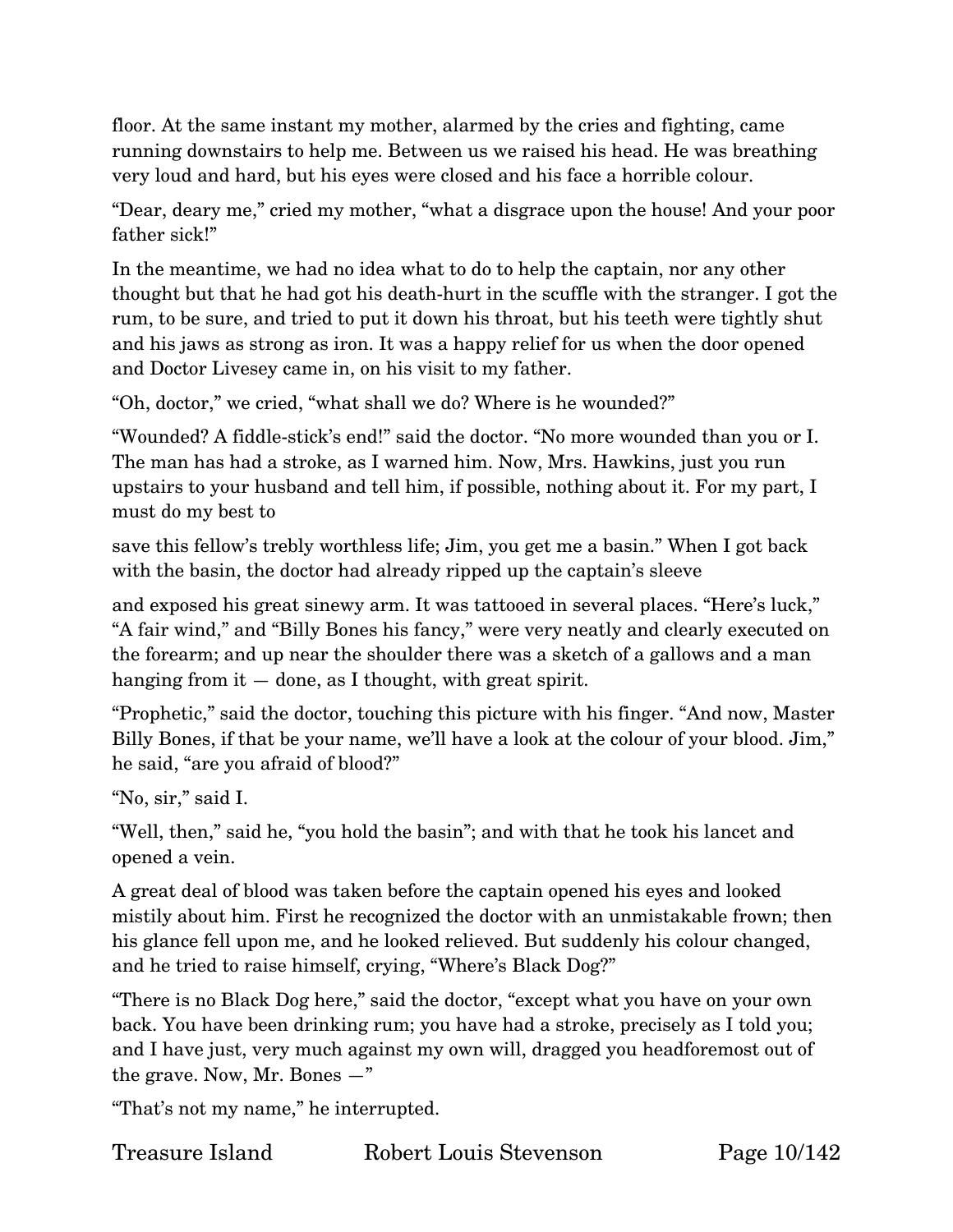"Much I care," returned the doctor. "It's the name of a buccaneer of my acquaintance; and I call you by it for the sake of shortness, and what I have to say to you is this; one glass of rum won't kill you, but if you take one you'll take another and another, and I stake my wig if you don't break off short, you'll die — do you understand that?— die, and go to your own place, like the man in the Bible. Come, now, make an effort. I'll help you to your bed for once."

Between us, with much trouble, we managed to hoist him upstairs, and laid him on his bed, where his head fell back on the pillow as if he were almost fainting.

"Now, mind you," said the doctor, "I clear my conscience — the name of rum for you is death."

And with that he went off to see my father, taking me with him by the arm.

"This is nothing," he said as soon as he had closed the door. "I have drawn blood enough to keep him quiet awhile; he should lie for a week where he is  $-$  that is the best thing for him and you; but another stroke would settle him."

#### <span id="page-10-0"></span>**Chapter III - The Black Spot**

About noon I stopped at the captain's door with some cooling drinks and medicines. He was lying very much as we had left him, only a little higher, and he seemed both weak and excited.

"Jim," he said, "you're the only one here that's worth anything, and you know I've been always good to you. Never a month but I've given you a silver fourpenny for yourself. And now you see, mate, I'm pretty low, and deserted by all; and Jim, you'll bring me one noggin of rum, now, won't you, matey?"

"The doctor  $-$ " I began.

But he broke in cursing the doctor, in a feeble voice but heartily. "Doctors is all swabs," he said; "and that doctor there, why, what do he know about seafaring men? I been in places hot as pitch, and mates dropping round with Yellow Jack, and the blessed land a- heaving like the sea with earthquakes — what to the doctor know of lands like that?— and I lived on rum, I tell you. It's been meat and drink, and man and wife, to me; and if I'm not to have my rum now I'm a poor old hulk on a lee shore, my blood'll be on you, Jim, and that doctor swab"; and he ran on again for a while with curses. "Look, Jim, how my fingers fidges," he continued in the pleading tone. "I can't keep 'em still, not I. I haven't had a drop this blessed day. That doctor's a fool, I tell you. If I don't have a drain o' rum, Jim, I'll have the horrors; I seen some on 'em already. I seen old Flint in the corner there, behind you; as plain as print, I seen him; and if I get the horrors, I'm a man that has lived rough, and I'll raise Cain. Your doctor hisself said one glass wouldn't hurt me. I'll give you a golden guinea for a noggin, Jim."

Treasure Island Robert Louis Stevenson Page 11/142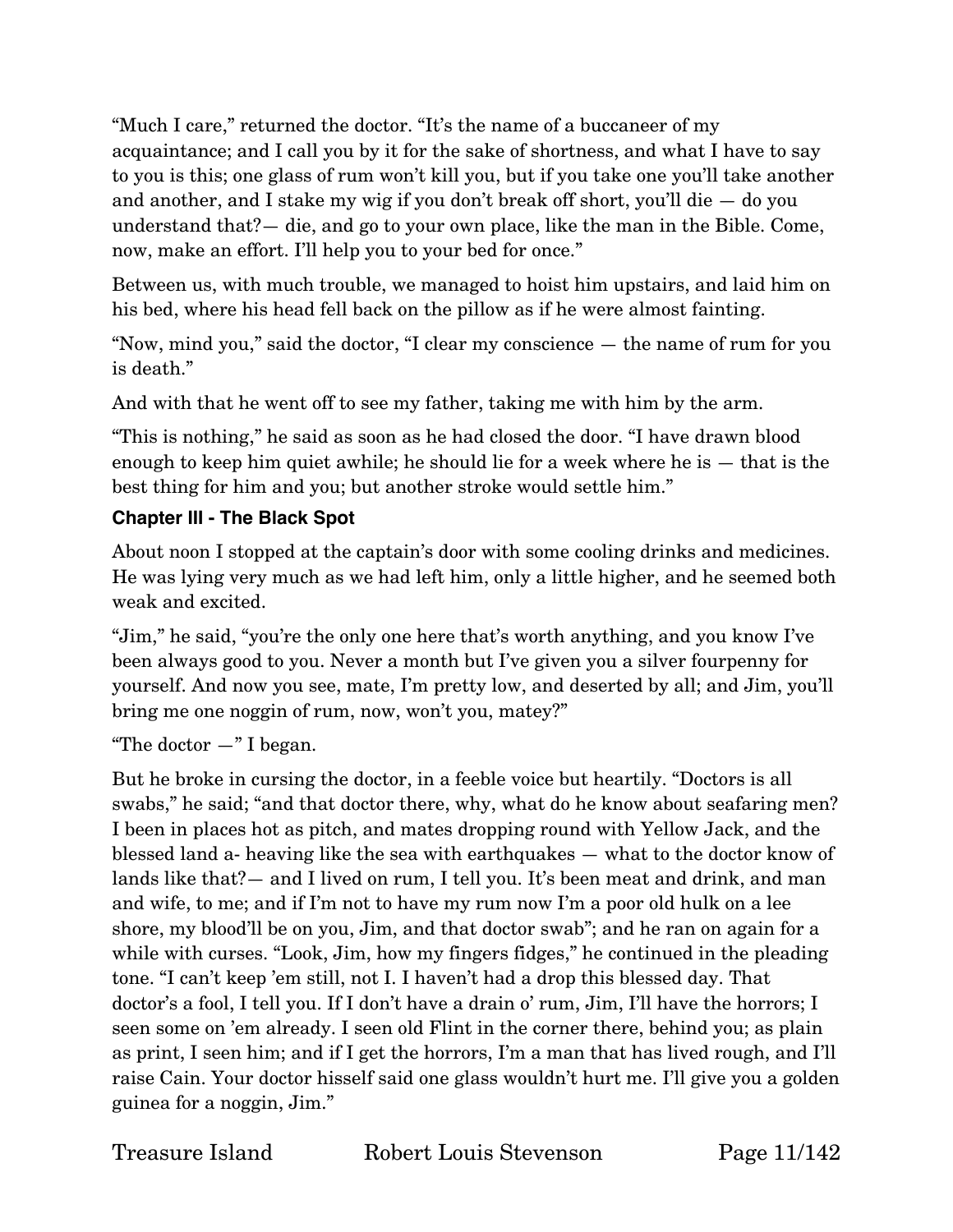He was growing more and more excited, and this alarmed me for my father, who was very low that day and needed quiet; besides, I was reassured by the doctor's words, now quoted to me, and rather offended by the offer of a bribe.

"I want none of your money," said I, "but what you owe my father. I'll get you one glass, and no more."

When I brought it to him, he seized it greedily and drank it out.

"Aye, aye," said he, "that's some better, sure enough. And now, matey, did that doctor say how long I was to lie here in this old berth?"

"A week at least," said I.

"Thunder!" he cried. "A week! I can't do that; they'd have the black spot on me by then. The lubbers is going about to get the wind of me this blessed moment; lubbers as couldn't keep what they got, and want to nail what is another's. Is that seamanly behaviour, now, I want to know? But I'm a saving soul. I never wasted good money of mine, nor lost it neither; and I'll trick 'em again. I'm not afraid on 'em. I'll shake out another reef, matey, and daddle 'em again."

#### German

As he was thus speaking, he had risen from bed with great difficulty, holding to my shoulder with a grip that almost made me cry out, and moving his legs like so much dead weight. His words, spirited as they were in meaning, contrasted sadly with the weakness of the voice in which they were uttered. He paused when he had got into a sitting position on the edge.

"That doctor's done me," he murmured. "My ears is singing. Lay me back."

Before I could do much to help him he had fallen back again to his former place, where he lay for a while silent.

"Jim," he said at length, "you saw that seafaring man today?" "Black Dog?" I asked. "Ah! Black Dog," says he. "HE'S a bad un; but there's worse that put him on. Now, if

I can't get away nohow, and they tip me the black spot, mind you, it's my old seachest they're after; you get on a horse — you can, can't you? Well, then, you get on a horse, and go to — well, yes, I will!— to that eternal doctor swab, and tell him to pipe all hands — magistrates and sich — and he'll lay 'em aboard at the Admiral Benbow — all old Flint's crew, man and boy, all on 'em that's left. I was first mate, I was, old Flint's first mate, and I'm the on'y one as knows the place. He gave it me at Savannah, when he lay a-dying, like as if I was to now, you see. But you won't peach unless they get the black spot on me, or unless you see that Black Dog again or a seafaring man with one leg, Jim — him above all."

"But what is the black spot, captain?" I asked.

Treasure Island Robert Louis Stevenson Page 12/142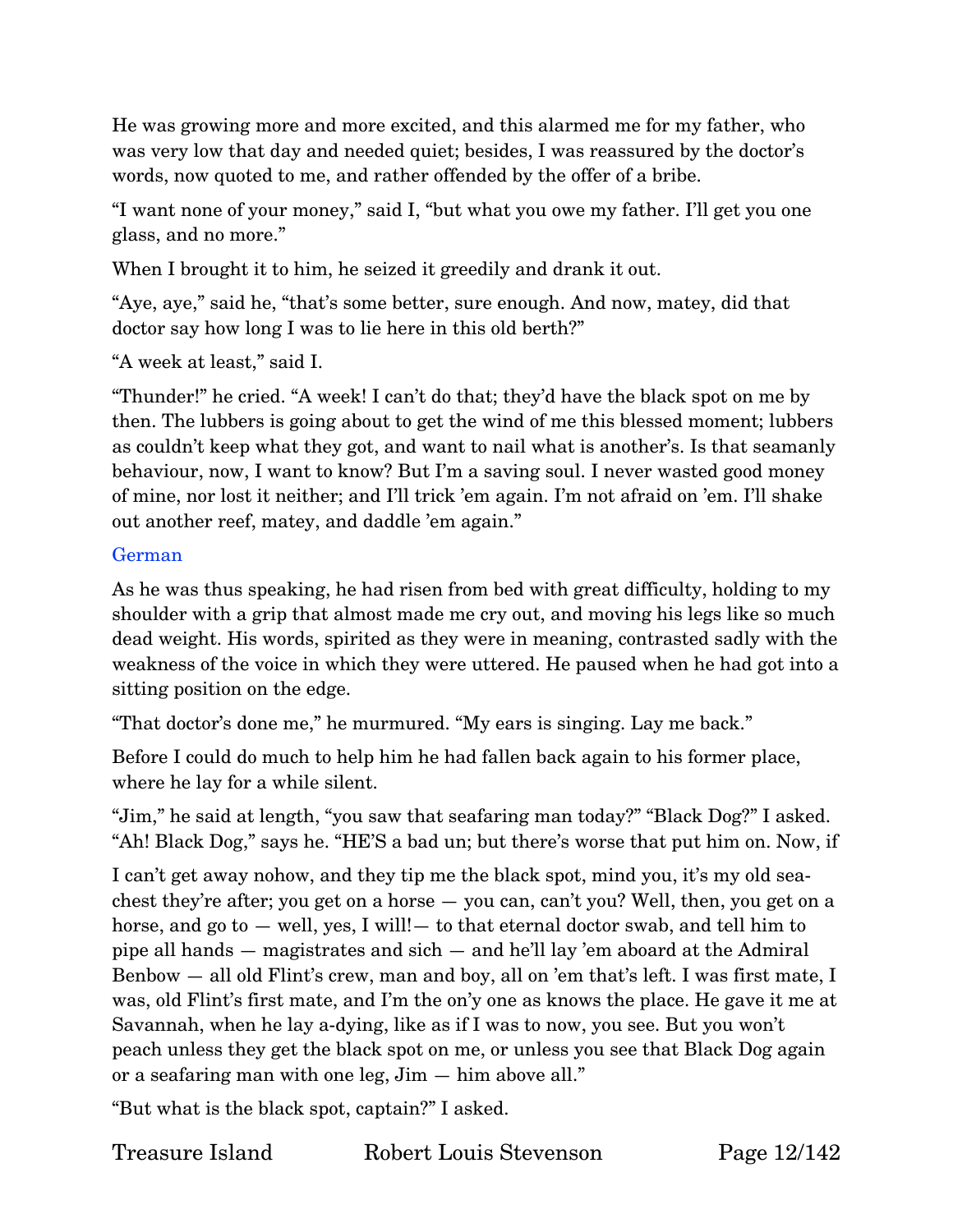"That's a summons, mate. I'll tell you if they get that. But you keep your weathereye open, Jim, and I'll share with you equals, upon my honour."

He wandered a little longer, his voice growing weaker; but soon after I had given him his medicine, which he took like a child, with the remark, "If ever a seaman wanted drugs, it's me," he fell at last into a heavy, swoon-like sleep, in which I left him. What I should have done had all gone well I do not know. Probably I should have told the whole story to the doctor, for I was in mortal fear lest the captain should repent of his confessions and make an end of me. But as things fell out, my poor father died quite suddenly that evening, which put all other matters on one side. Our natural distress, the visits of the neighbours, the arranging of the funeral, and all the work of the inn to be carried on in the meanwhile kept me so busy that I had scarcely time to think of the captain, far less to be afraid of him.

He got downstairs next morning, to be sure, and had his meals as usual, though he ate little and had more, I am afraid, than his usual supply of rum, for he helped himself out of the bar, scowling and blowing through his nose, and no one dared to cross him. On the night before the funeral he was as drunk as ever; and it was shocking, in that house of mourning, to hear him singing away at his ugly old seasong; but weak as he was, we were all in the fear of death for him, and the doctor was suddenly taken up with a case many miles away and was never near the house after my father's death. I have said the captain was weak, and indeed he seemed rather to grow weaker than regain his strength. He clambered up and down stairs, and went from the parlour to the bar and back again, and sometimes put his nose out of doors to smell the sea, holding on to the walls as he went for

support and breathing hard and fast like a man on a steep mountain. He never particularly addressed me, and it is my belief he had as good as forgotten his confidences; but his temper was more flighty, and allowing for his bodily weakness, more violent than ever. He had an alarming way now when he was drunk of drawing his cutlass and laying it bare before him on the table. But with all that, he minded people less and seemed shut up in his own thoughts and rather wandering. Once, for instance, to our extreme wonder, he piped up to a different air, a king of country love-song that he must have learned in his youth before he had begun to follow the sea.

So things passed until, the day after the funeral, and about three o'clock of a bitter, foggy, frosty afternoon, I was standing at the door for a moment, full of sad thoughts about my father, when I saw someone drawing slowly near along the road. He was plainly blind, for he tapped before him with a stick and wore a great green shade over his eyes and nose; and he was hunched, as if with age or weakness, and wore a huge old tattered sea-cloak with a hood that made him appear positively deformed. I never saw in my life a more dreadful-looking figure. He stopped a little

Treasure Island Robert Louis Stevenson Page 13/142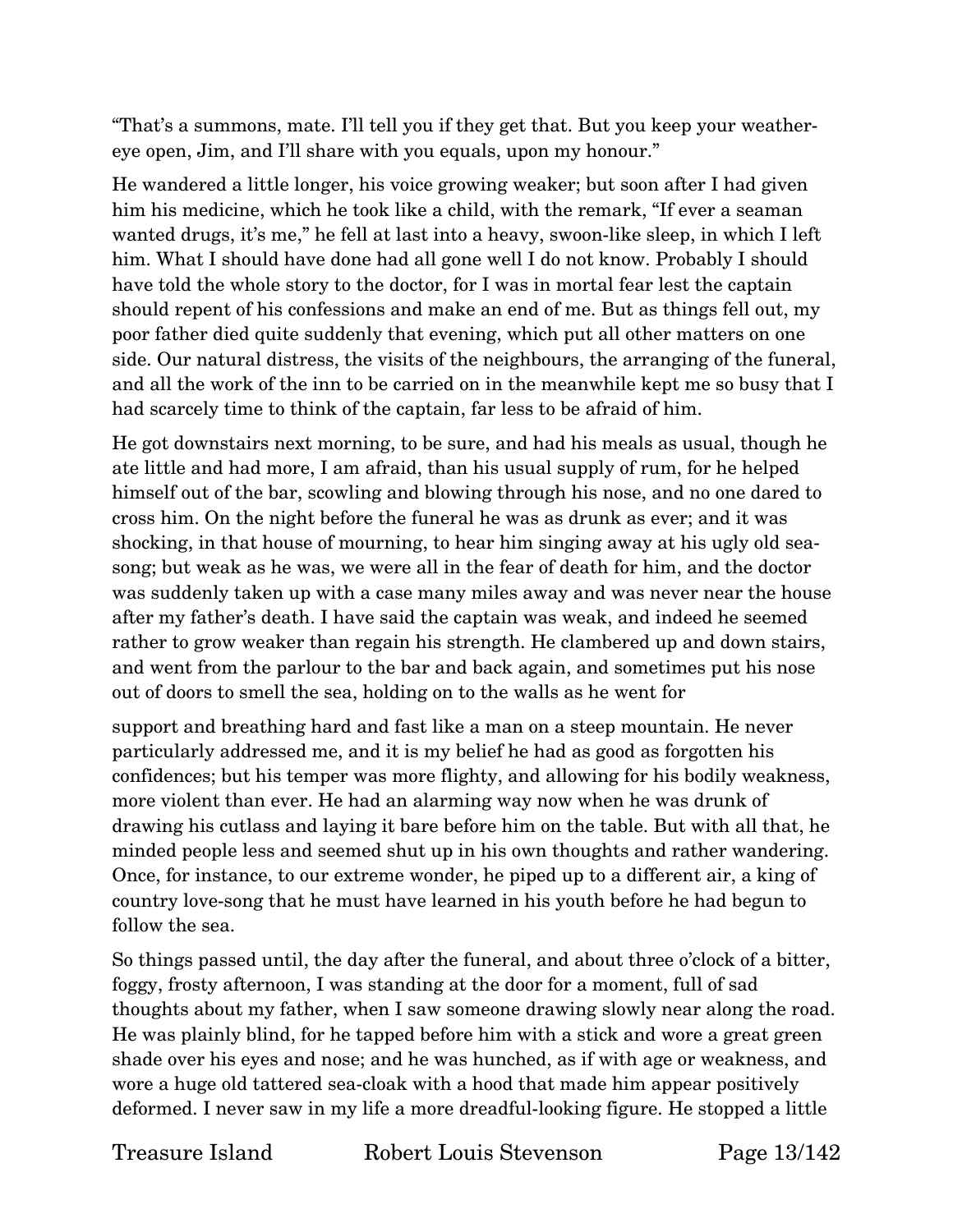from the inn, and raising his voice in an odd sing-song, addressed the air in front of him, "Will any kind friend inform a poor blind man, who has lost the precious sight of his eyes in the gracious defence of his native country, England — and God bless King George!— where or in what part of this country he may now be?"

"You are at the Admiral Benbow, Black Hill Cove, my good man," said I.

"I hear a voice," said he, "a young voice. Will you give me your hand, my kind young friend, and lead me in?"

I held out my hand, and the horrible, soft-spoken, eyeless creature gripped it in a moment like a vise. I was so much startled that I struggled to withdraw, but the blind man pulled me close up to him with a single action of his arm.

"Now, boy," he said, "take me in to the captain." "Sir," said I, "upon my word I dare not." "Oh," he sneered, "that's it! Take me in straight or I'll break your arm." And he gave it, as he spoke, a wrench that made me cry out. "Sir," said I, "it is for yourself I mean. The captain is not what he used to be. He sits

with a drawn cutlass. Another gentleman  $-$ " "Come, now, march," interrupted he; and I never heard a voice so cruel, and cold, and

ugly as that blind man's. It cowed me more than the pain, and I began to obey him at once, walking straight in at the door and towards the parlour, where our sick old buccaneer was sitting, dazed with rum. The blind man clung close to me, holding me in one iron fist and leaning almost more of his weight on me than I could carry. "Lead me straight up to him, and when I'm in view, cry out, 'Here's a friend for you, Bill.' If you don't, I'll do this," and with that he gave me a twitch that I thought would have made me faint. Between this and that, I was so utterly terrified of the blind beggar that I forgot my terror of the captain, and as I opened the parlour door, cried out the words he had ordered in a trembling voice.

The poor captain raised his eyes, and at one look the rum went out of him and left him staring sober. The expression of his face was not so much of terror as of mortal sickness.

He made a movement to rise, but I do not believe he had enough force left in his body. "Now, Bill, sit where you are," said the beggar. "If I can't see, I can hear a finger

stirring. Business is business. Hold out your left hand. Boy, take his left hand by the wrist and bring it near to my right."

We both obeyed him to the letter, and I saw him pass something from the hollow of the hand that held his stick into the palm of the captain's, which closed upon it instantly.

| Treasure Island | $\rm Ro$ |
|-----------------|----------|
|                 |          |

bert Louis Stevenson Page 14/142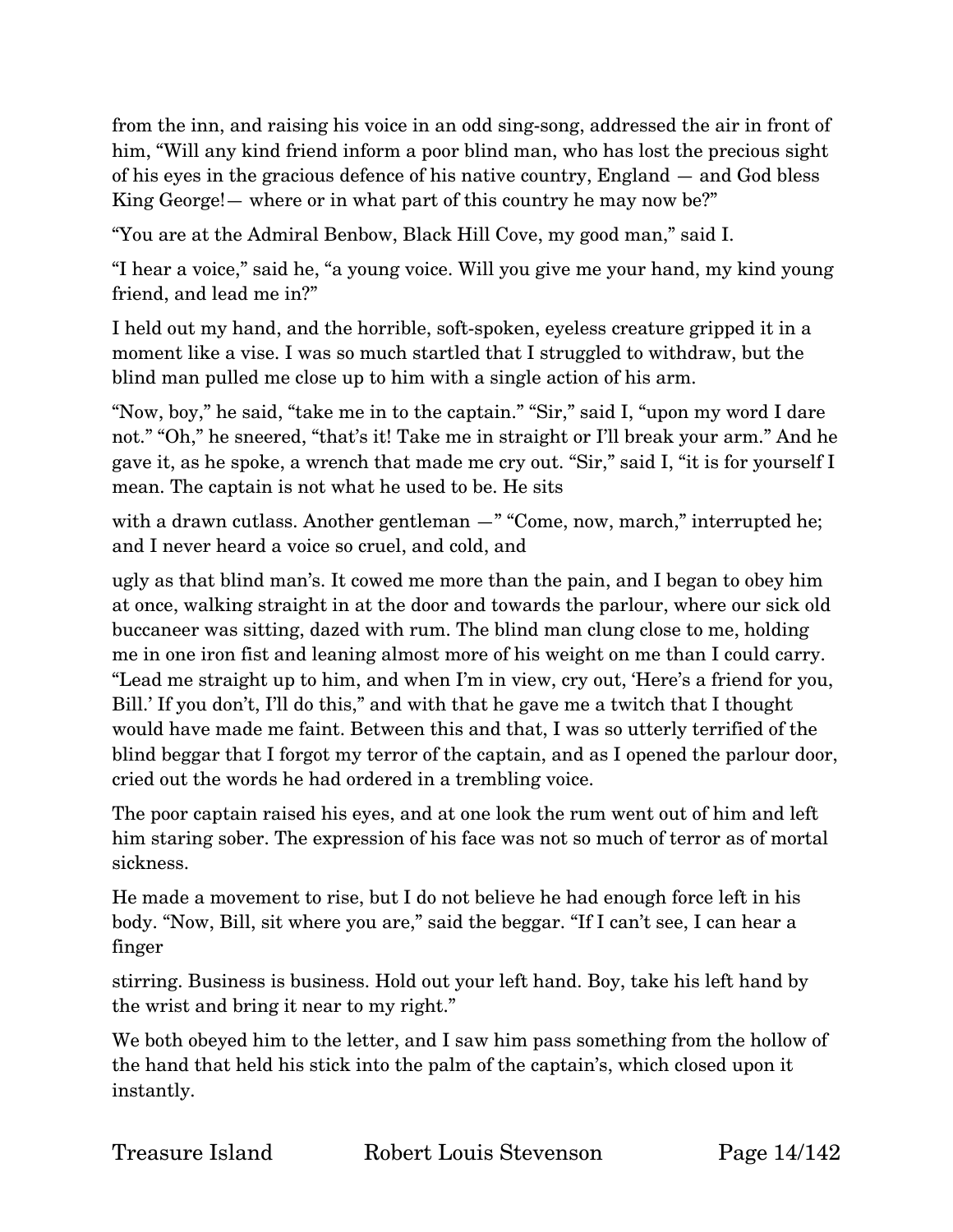"And now that's done," said the blind man; and at the words he suddenly left hold of me, and with incredible accuracy and nimbleness, skipped out of the parlour and into the road, where, as I still stood motionless, I could hear his stick go tap-taptapping into the distance.

It was some time before either I or the captain seemed to gather our senses, but at length, and about at the same moment, I released his wrist, which I was still holding, and he drew in his hand and looked sharply into the palm.

"Ten o'clock!" he cried. "Six hours. We'll do them yet," and he sprang to his feet.

Even as he did so, he reeled, put his hand to his throat, stood swaying for a moment, and then, with a peculiar sound, fell from his whole height face foremost to the floor.

I ran to him at once, calling to my mother. But haste was all in vain. The captain had been struck dead by thundering apoplexy. It is a curious thing to understand, for I had certainly never liked the man, though of late I had begun to pity him, but as soon as I saw that he was dead, I burst into a flood of tears. It was the second death I had known, and the sorrow of the first was still fresh in my heart.

### <span id="page-14-0"></span>**Chapter IV - The Sea Chest**

I lost no time, of course, in telling my mother all that I knew, and perhaps should have told her long before, and we saw ourselves at once in a difficult and dangerous position. Some of the man's money — if he had any — was certainly due to us, but it was not likely that our captain's shipmates, above all the two specimens seen by me, Black Dog and the blind beggar, would be inclined to give up their booty in payment of the dead man's debts. The captain's order to mount at once and ride for Doctor Livesey would have left my mother alone and unprotected, which was not to be thought of. Indeed, it seemed impossible for either of us to remain much longer in the house; the fall of coals in the kitchen grate, the very ticking of the clock, filled us with alarms. The neighbourhood, to our ears, seemed haunted by approaching footsteps; and what between the dead body of the captain on the parlour floor and the thought of that detestable blind beggar hovering near at hand and ready to return, there were moments when, as the saying goes, I jumped in my skin for terror. Something must speedily be resolved upon, and it occurred to us at last to go forth together and seek help in the neighbouring hamlet. No sooner said than done. Bare- headed as we were, we ran out at once in the gathering evening and the frosty fog.

The hamlet lay not many hundred yards away, though out of view, on the other side of the next cove; and what greatly encouraged me, it was in an opposite direction from that whence the blind man had made his appearance and whither he had presumably returned. We were not many minutes on the road, though we

Treasure Island Robert Louis Stevenson Page 15/142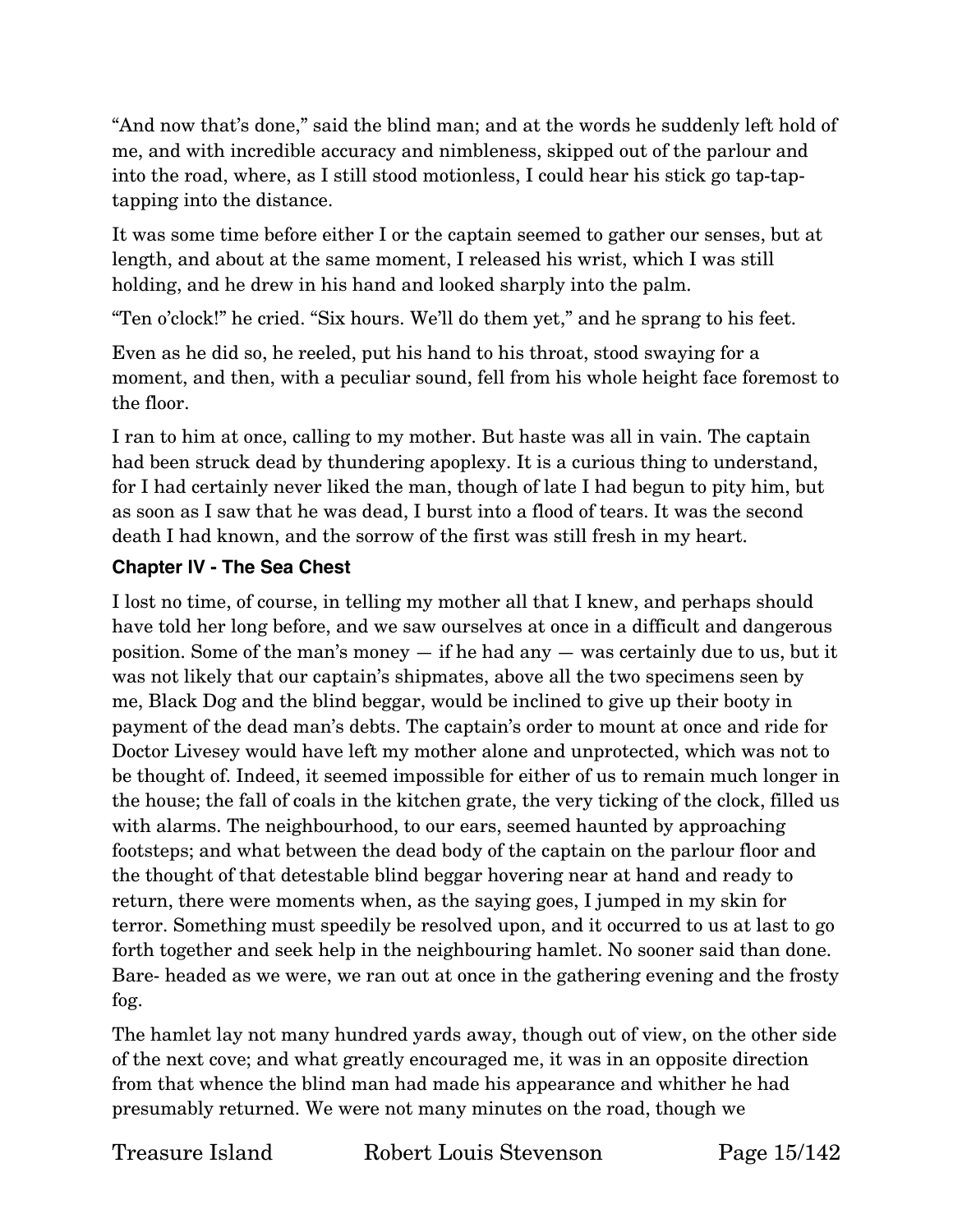sometimes stopped to lay hold of each other and hearken. But there was no unusual sound — nothing but the low wash of the ripple and the croaking of the inmates of the wood.

It was already candle-light when we reached the hamlet, and I shall never forget how much I was cheered to see the yellow shine in doors and windows; but that, as it proved, was the best of the help we were likely to get in that quarter. For — you would have thought men would have been ashamed of themselves — no soul would consent to return with us to the Admiral Benbow. The more we told of our troubles, the more — man, woman, and child — they clung to the shelter of their houses. The name of Captain Flint, though it was strange to me, was well enough known to some there and carried a great weight of terror. Some of the men who had been to field-work on the far side of the Admiral Benbow remembered, besides, to have seen several strangers on the road, and taking them to be smugglers, to have bolted away; and one at least had seen a little lugger in what we called Kitt's Hole. For that matter, anyone who was a comrade of the captain's was enough to frighten them to death. And the short and the long of the matter was, that while we could get several who were willing enough to ride to Dr. Livesey's, which lay in another direction, not one would help us to defend the inn.

They say cowardice is infectious; but then argument is, on the other hand, a great

#### German

emboldener; and so when each had said his say, my mother made them a speech. She would not, she declared, lose money that belonged to her fatherless boy; "If none of the rest of you dare," she said, "Jim and I dare. Back we will go, the way we came, and small thanks to you big, hulking, chicken- hearted men. We'll have that chest open, if we die for it. And I'll thank you for that bag, Mrs. Crossley, to bring back our lawful money in."

Of course I said I would go with my mother, and of course they all cried out at our foolhardiness, but even then not a man would go along with us. All they would do was to give me a loaded pistol lest we were attacked, and to promise to have horses ready saddled in case we were pursued on our return, while one lad was to ride forward to the doctor's in search of armed assistance.

My heart was beating finely when we two set forth in the cold night upon this dangerous venture. A full moon was beginning to rise and peered redly through the upper edges of the fog, and this increased our haste, for it was plain, before we came forth again, that all would be as bright as day, and our departure exposed to the eyes of any watchers. We slipped along the hedges, noiseless and swift, nor did we see or hear anything to increase our terrors, till, to our relief, the door of the Admiral Benbow had closed behind us.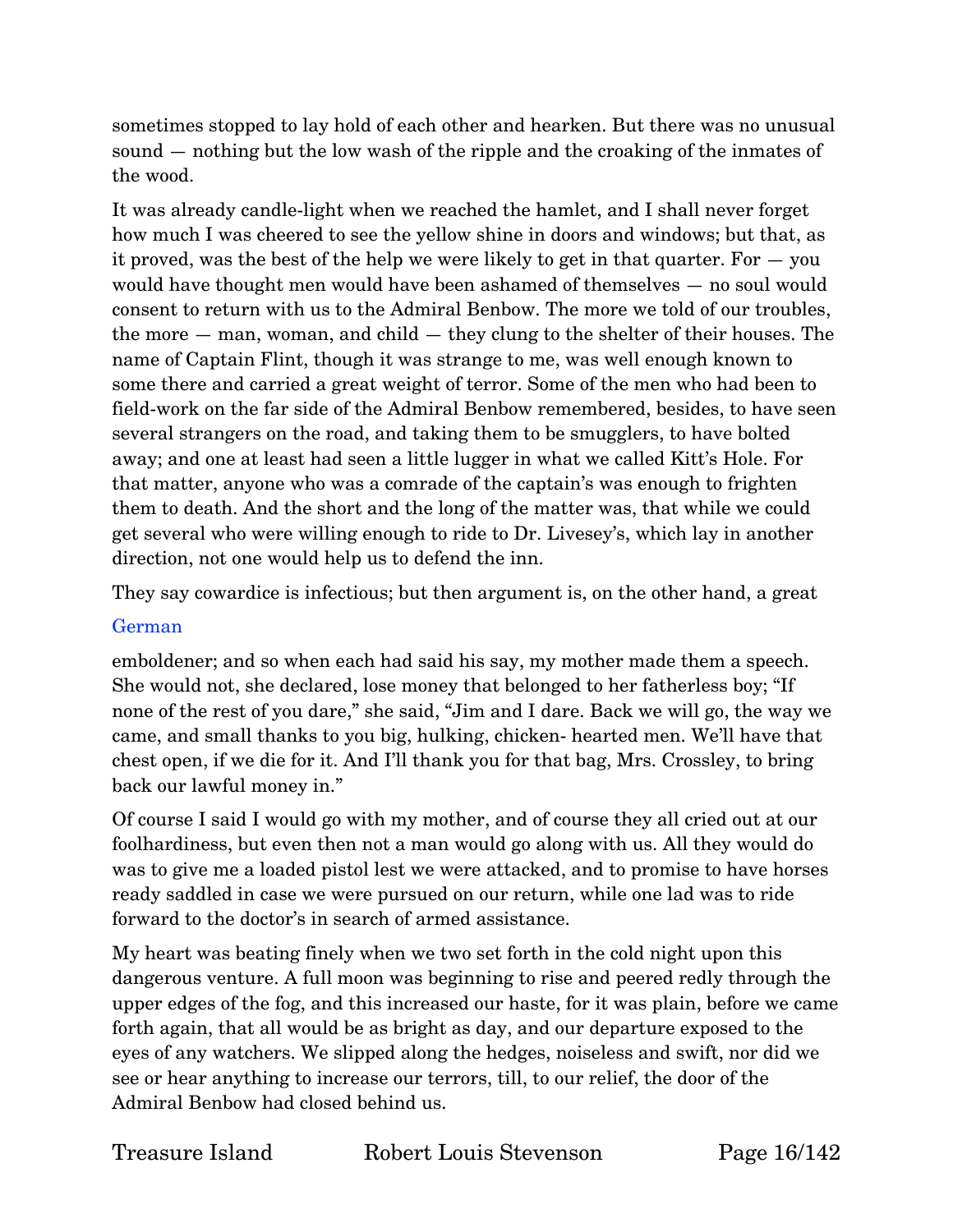I slipped the bolt at once, and we stood and panted for a moment in the dark, alone in the house with the dead captain's body. Then my mother got a candle in the bar, and holding each other's hands, we advanced into the parlour. He lay as we had left him, on his back, with his eyes open and one arm stretched out.

"Draw down the blind, Jim," whispered my mother; "they might come and watch outside. And now," said she when I had done so, "we have to get the key off THAT; and who's to touch it, I should like to know!" and she gave a kind of sob as she said the words.

I went down on my knees at once. On the floor close to his hand there was a little round of paper, blackened on the one side. I could not doubt that this was the BLACK SPOT; and taking it up, I found written on the other side, in a very good, clear hand, this short message: "You have till ten tonight."

"He had till ten, Mother," said I; and just as I said it, our old clock began striking. This sudden noise startled us shockingly; but the news was good, for it was only six.

"Now, Jim," she said, "that key."

I felt in his pockets, one after another. A few small coins, a thimble, and some thread and big needles, a piece of pigtail tobacco bitten away at the end, his gully with the crooked handle, a pocket compass, and a tinder box were all that they contained, and I began to despair.

"Perhaps it's round his neck," suggested my mother.

Overcoming a strong repugnance, I tore open his shirt at the neck, and there, sure enough, hanging to a bit of tarry string, which I cut with his own gully, we found the key. At this triumph we were filled with hope and hurried upstairs without delay to the little room where he had slept so long and where his box had stood since the day of his arrival.

It was like any other seaman's chest on the outside, the initial "B" burned on the top of it with a hot iron, and the corners somewhat smashed and broken as by long, rough usage.

"Give me the key," said my mother; and though the lock was very stiff, she had turned it and thrown back the lid in a twinkling.

A strong smell of tobacco and tar rose from the interior, but nothing was to be seen on the top except a suit of very good clothes, carefully brushed and folded. They had never been worn, my mother said. Under that, the miscellany began — a quadrant, a tin canikin, several sticks of tobacco, two brace of very handsome pistols, a piece of bar silver, an old Spanish watch and some other trinkets of little value and mostly of foreign make, a pair of compasses mounted with brass, and five or six curious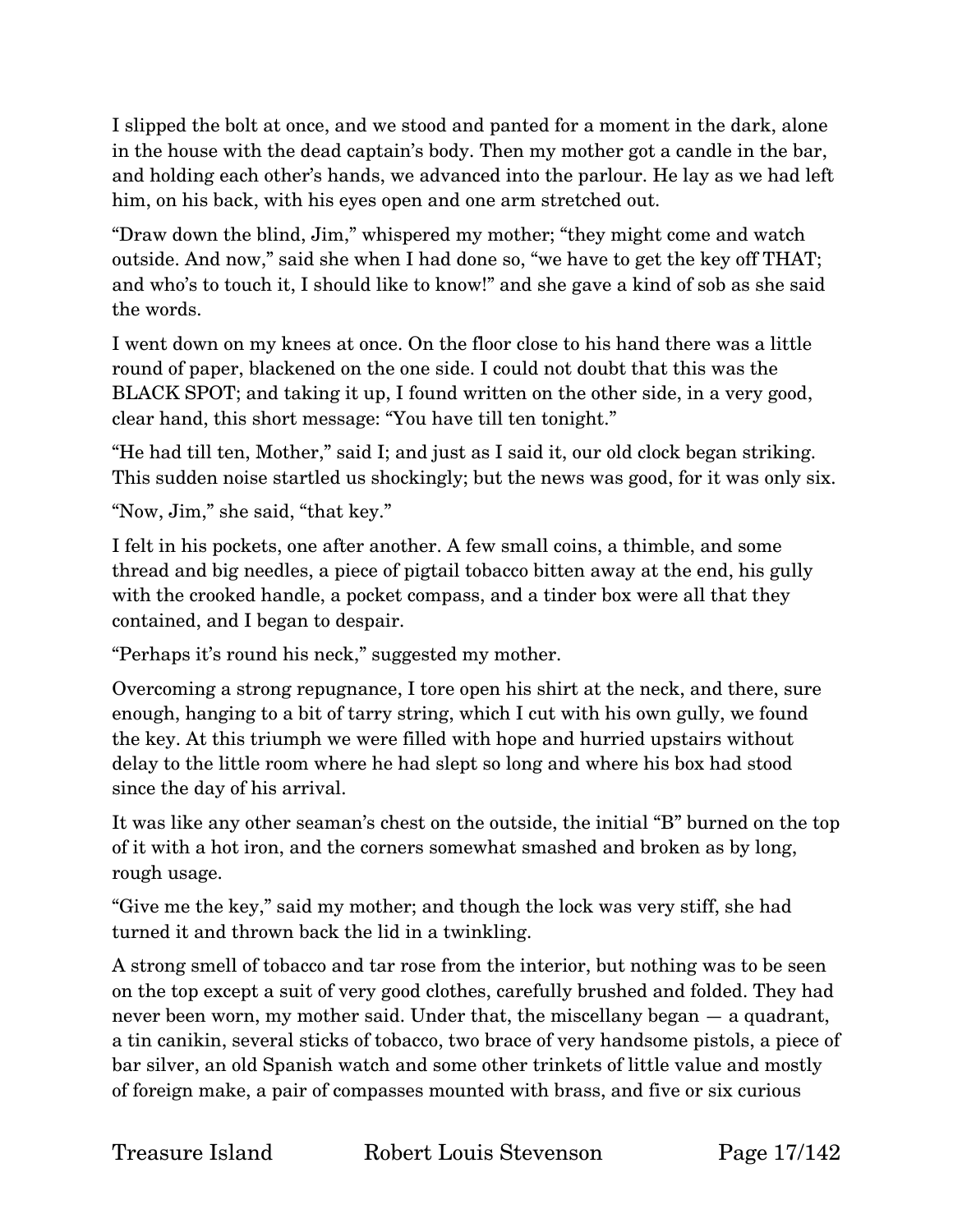West Indian shells. I have often wondered since why he should have carried about these shells with him in his wandering, guilty, and hunted life.

In the meantime, we had found nothing of any value but the silver and the trinkets, and neither of these were in our way. Underneath there was an old boat-cloak, whitened with sea-salt on many a harbour-bar. My mother pulled it up with impatience, and there lay before us, the last things in the chest, a bundle tied up in oilcloth, and looking like papers, and a canvas bag that gave forth, at a touch, the jingle of gold.

"I'll show these rogues that I'm an honest woman," said my mother. "I'll have my dues, and not a farthing over. Hold Mrs. Crossley's bag." And she began to count over the amount of the captain's score from the sailor's bag into the one that I was holding.

It was a long, difficult business, for the coins were of all countries and sizes doubloons, and louis d'ors, and guineas, and pieces of eight, and I know not what besides, all shaken together at random. The guineas, too, were about the scarcest, and it was with these only that my mother knew how to make her count.

When we were about half-way through, I suddenly put my hand upon her arm, for I had heard in the silent frosty air a sound that brought my heart into my mouth  $$ the tap- tapping of the blind man's stick upon the frozen road. It drew nearer and nearer, while we sat holding our breath. Then it struck sharp on the inn door, and then we could hear the handle being turned and the bolt rattling as the wretched being tried to enter; and then there was a long time of silence both within and without. At last the tapping recommenced, and, to our indescribable joy and gratitude, died slowly away again until it ceased to be heard.

"Mother," said I, "take the whole and let's be going," for I was sure the bolted door must have seemed suspicious and would bring the whole hornet's nest about our ears, though how thankful I was that I had bolted it, none could tell who had never met that terrible blind man.

But my mother, frightened as she was, would not consent to take a fraction more than was due to her and was obstinately unwilling to be content with less. It was not yet seven, she said, by a long way; she knew her rights and she would have them; and she was still arguing with me when a little low whistle sounded a good way off upon the hill. That was enough, and more than enough, for both of us.

"I'll take what I have," she said, jumping to her feet. "And I'll take this to square the count," said I, picking up the oilskin packet. Next moment we were both groping downstairs, leaving the candle by the empty chest;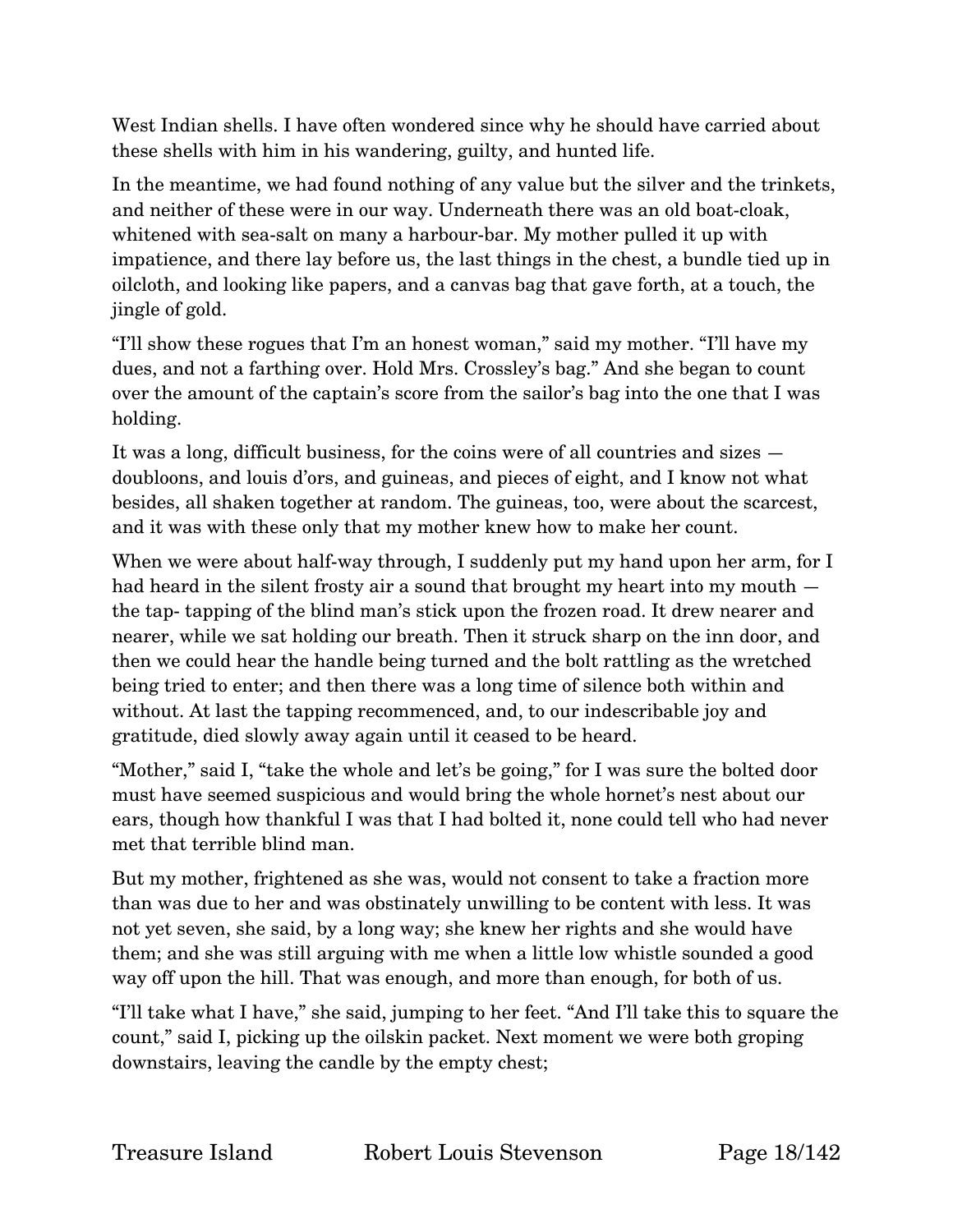and the next we had opened the door and were in full retreat. We had not started a moment

too soon. The fog was rapidly dispersing; already the moon shone quite clear on the high ground on either side; and it was only in the exact bottom of the dell and round the tavern door that a thin veil still hung unbroken to conceal the first steps of our escape. Far less than half-way to the hamlet, very little beyond the bottom of the hill, we must come forth into the moonlight. Nor was this all, for the sound of several footsteps running came already to our ears, and as we looked back in their direction, a light tossing to and fro and still rapidly advancing showed that one of the newcomers carried a lantern.

"My dear," said my mother suddenly, "take the money and run on. I am going to faint."

This was certainly the end for both of us, I thought. How I cursed the cowardice of the neighbours; how I blamed my poor mother for her honesty and her greed, for her past foolhardiness and present weakness! We were just at the little bridge, by good fortune; and I helped her, tottering as she was, to the edge of the bank, where, sure enough, she gave a sigh and fell on my shoulder. I do not know how I found the strength to do it at all, and I am afraid it was roughly done, but I managed to drag her down the bank and a little way under the arch. Farther I could not move her, for the bridge was too low to let me do more than crawl below it. So there we had to stay — my mother almost entirely exposed and both of us within earshot of the inn.

#### <span id="page-18-0"></span>**Chapter V - The Last of the Blind Man**

My curiosity, in a sense, was stronger than my fear, for I could not remain where I was, but crept back to the bank again, whence, sheltering my head behind a bush of broom, I might command the road before our door. I was scarcely in position ere my enemies began to arrive, seven or eight of them, running hard, their feet beating out of time along the road and the man with the lantern some paces in front. Three men ran together, hand in hand; and I made out, even through the mist, that the middle man of this trio was the blind beggar. The next moment his voice showed me that I was right.

"Down with the door!" he cried.

"Aye, aye, sir!" answered two or three; and a rush was made upon the Admiral Benbow, the lantern-bearer following; and then I could see them pause, and hear speeches passed in a lower key, as if they were surprised to find the door open. But the pause was brief, for the blind man again issued his commands. His voice sounded louder and higher, as if he were afire with eagerness and rage.

"In, in, in!" he shouted, and cursed them for their delay.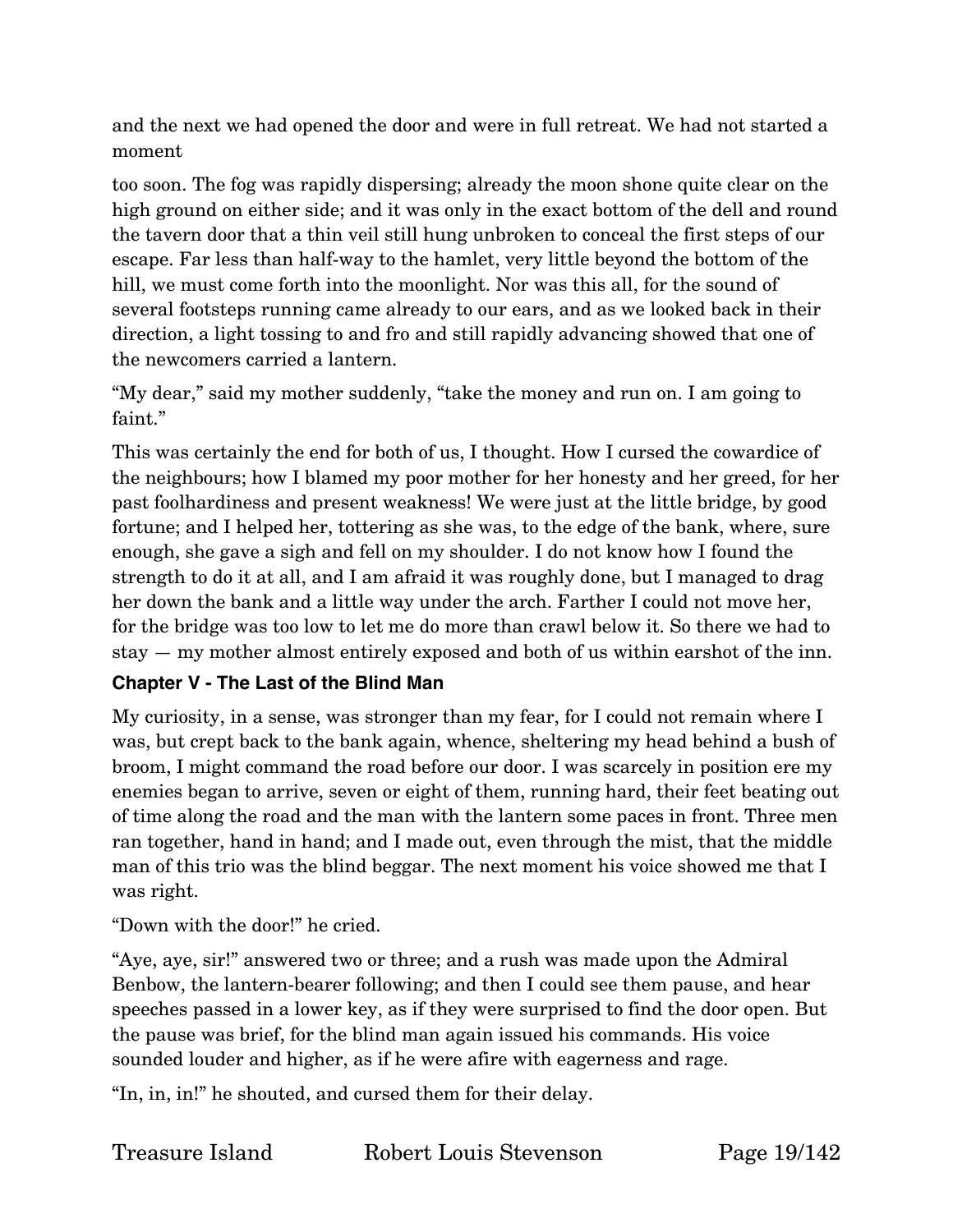Four or five of them obeyed at once, two remaining on the road with the formidable beggar. There was a pause, then a cry of surprise, and then a voice shouting from the house, "Bill's dead."

But the blind man swore at them again for their delay.

"Search him, some of you shirking lubbers, and the rest of you aloft and get the chest," he cried.

I could hear their feet rattling up our old stairs, so that the house must have shook with it. Promptly afterwards, fresh sounds of astonishment arose; the window of the captain's room was thrown open with a slam and a jingle of broken glass, and a man leaned out into the moonlight, head and shoulders, and addressed the blind beggar on the road below him.

"Pew," he cried, "they've been before us. Someone's turned the chest out alow and aloft."

"Is it there?" roared Pew. "The money's there." The blind man cursed the money. "Flint's fist, I mean," he cried. "We don't see it here nohow," returned the man. "Here, you below there, is it on Bill?" cried the blind man again. At that another fellow, probably him who had remained below to search the captain's

body, came to the door of the inn. "Bill's been overhauled a'ready," said he; "nothin' left." "It's these people of the inn  $-$  it's that boy. I wish I had put his eyes out!" cried the

blind man, Pew. "There were no time ago — they had the door bolted when I tried it.

#### German

Scatter, lads, and find 'em." "Sure enough, they left their glim here," said the fellow from the window. "Scatter and find 'em! Rout the house out!" reiterated Pew, striking with his stick upon

the road. Then there followed a great to-do through all our old inn, heavy feet pounding to and

fro, furniture thrown over, doors kicked in, until the very rocks re-echoed and the men came out again, one after another, on the road and declared that we were nowhere to be found. And just the same whistle that had alarmed my mother and myself over the dead captain's money was once more clearly audible through the night, but this time twice repeated. I had thought it to be the blind man's trumpet, so to speak, summoning his crew to the assault, but I now found that it was a signal from the hillside towards the hamlet, and from its effect upon the buccaneers, a signal to warn them of approaching danger.

| Treasure Island | Robert Louis Stevenson |
|-----------------|------------------------|
|                 |                        |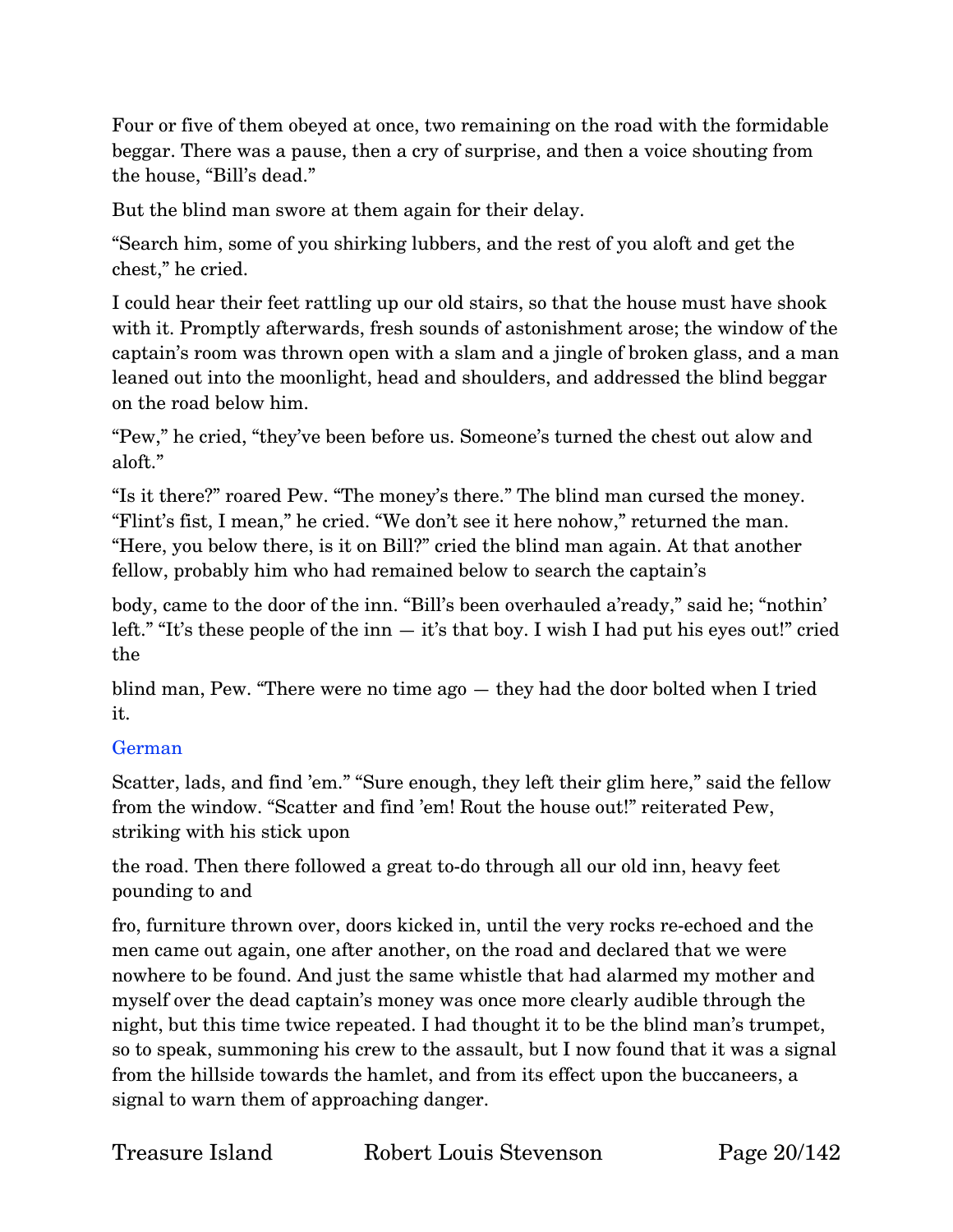"There's Dirk again," said one. "Twice! We'll have to budge, mates."

"Budge, you skulk!" cried Pew. "Dirk was a fool and a coward from the first — you wouldn't mind him. They must be close by; they can't be far; you have your hands on it. Scatter and look for them, dogs! Oh, shiver my soul," he cried, "if I had eyes!"

This appeal seemed to produce some effect, for two of the fellows began to look here and there among the lumber, but half-heartedly, I thought, and with half an eye to their own danger all the time, while the rest stood irresolute on the road.

"You have your hands on thousands, you fools, and you hang a leg! You'd be as rich as kings if you could find it, and you know it's here, and you stand there skulking. There wasn't one of you dared face Bill, and I did it  $-$  a blind man! And I'm to lose my chance for you! I'm to be a poor, crawling beggar, sponging for rum, when I might be rolling in a coach! If you had the pluck of a weevil in a biscuit you would catch them still."

"Hang it, Pew, we've got the doubloons!" grumbled one.

"They might have hid the blessed thing," said another. "Take the Georges, Pew, and don't stand here squalling."

Squalling was the word for it; Pew's anger rose so high at these objections till at last, his passion completely taking the upper hand, he struck at them right and left in his blindness and his stick sounded heavily on more than one.

These, in their turn, cursed back at the blind miscreant, threatened him in horrid terms, and tried in vain to catch the stick and wrest it from his grasp.

This quarrel was the saving of us, for while it was still raging, another sound came from the top of the hill on the side of the hamlet — the tramp of horses galloping. Almost at the same time a pistol-shot, flash and report, came from the hedge side. And that was plainly the last signal of danger, for the buccaneers turned at once and ran, separating in every direction, one seaward along the cove, one slant across the hill, and so on, so that in half a minute not a sign of them remained but Pew. Him they had deserted, whether in sheer panic or out of revenge for his ill words and blows I know not; but there he remained behind, tapping up and down the road in a frenzy, and groping and calling for his comrades. Finally he took a wrong turn and ran a few steps past me, towards the hamlet, crying, "Johnny, Black Dog, Dirk," and other names, "you won't leave old Pew, mates —

not old Pew!" Just then the noise of horses topped the rise, and four or five riders came in sight in the

moonlight and swept at full gallop down the slope. At this Pew saw his error, turned with a scream, and ran straight for the ditch, into

Treasure Island Robert Louis Stevenson Page 21/142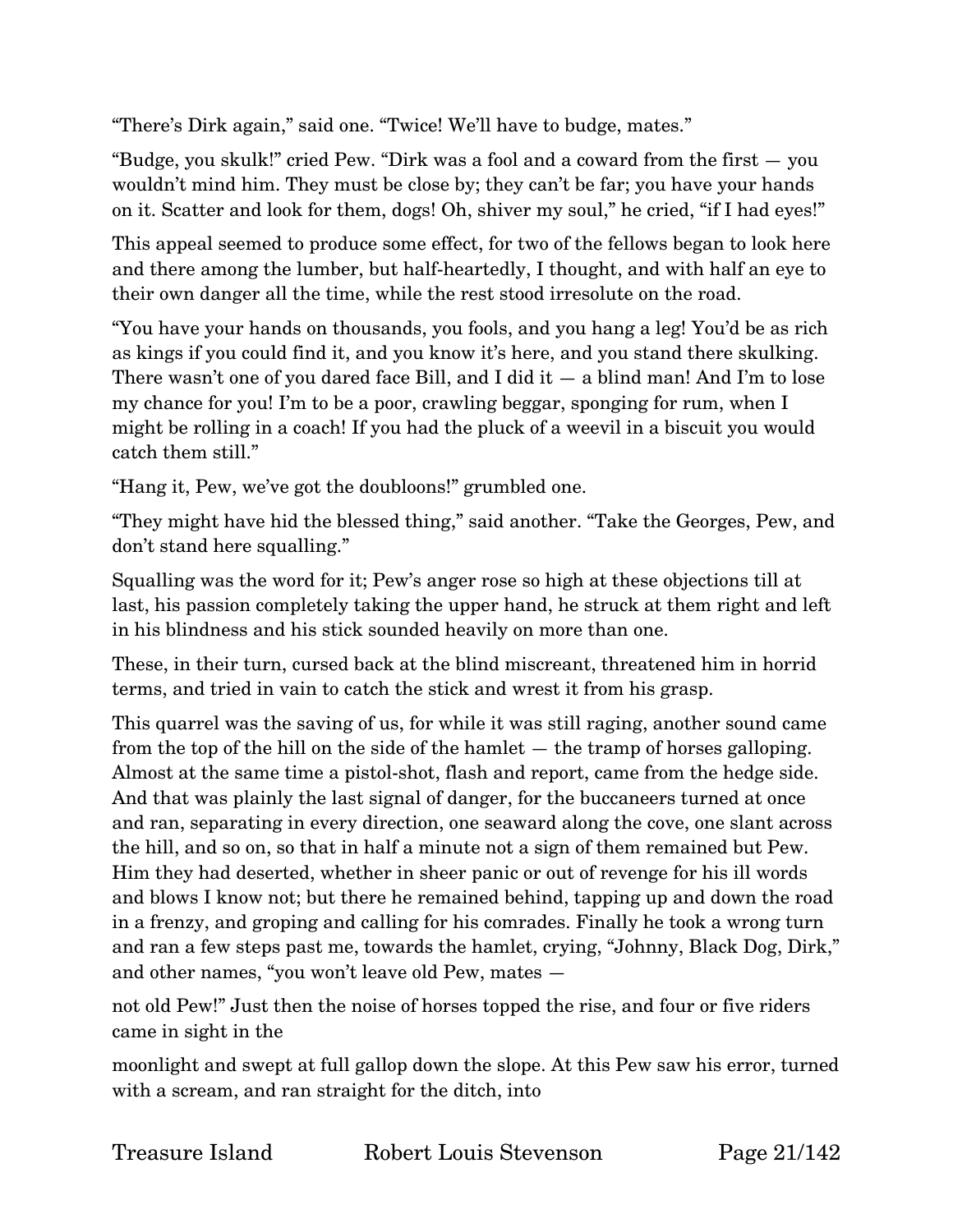which he rolled. But he was on his feet again in a second and made another dash, now utterly bewildered, right under the nearest of the coming horses.

The rider tried to save him, but in vain. Down went Pew with a cry that rang high into the night; and the four hoofs trampled and spurned him and passed by. He fell on his side, then gently collapsed upon his face and moved no more.

I leaped to my feet and hailed the riders. They were pulling up, at any rate, horrified at the accident; and I soon saw what they were. One, tailing out behind the rest, was a lad that had gone from the hamlet to Dr. Livesey's; the rest were revenue officers, whom he had met by the way, and with whom he had had the intelligence to return at once. Some news of the lugger in Kitt's Hole had found its way to Supervisor Dance and set him forth that night in our direction, and to that circumstance my mother and I owed our preservation from death.

Pew was dead, stone dead. As for my mother, when we had carried her up to the hamlet, a little cold water and salts and that soon brought her back again, and she was none the worse for her terror, though she still continued to deplore the balance of the money. In the meantime the supervisor rode on, as fast as he could, to Kitt's Hole; but his men had to dismount and grope down the dingle, leading, and sometimes supporting, their horses, and in continual fear of ambushes; so it was no great matter for surprise that when they got down to the Hole the lugger was already under way, though still close in. He hailed her. A voice replied, telling him to keep out of the moonlight or he would get some lead in him, and at the same time a bullet whistled close by his arm. Soon after, the lugger doubled the point and disappeared. Mr. Dance stood there, as he said, "like a fish out of water," and all he could do was to dispatch a man to  $B$ —— to warn the cutter. "And that," said he, "is just about as good as nothing. They've got off clean, and there's an end. Only," he added, "I'm glad I trod on Master Pew's corns," for by this time he had heard my story.

I went back with him to the Admiral Benbow, and you cannot imagine a house in such a state of smash; the very clock had been thrown down by these fellows in their furious hunt after my mother and myself; and though nothing had actually been taken away except the captain's money-bag and a little silver from the till, I could see at once that we were ruined. Mr. Dance could make nothing of the scene.

"They got the money, you say? Well, then, Hawkins, what in fortune were they after? More money, I suppose?"

"No, sir; not money, I think," replied I. "In fact, sir, I believe I have the thing in my breast pocket; and to tell you the truth, I should like to get it put in safety."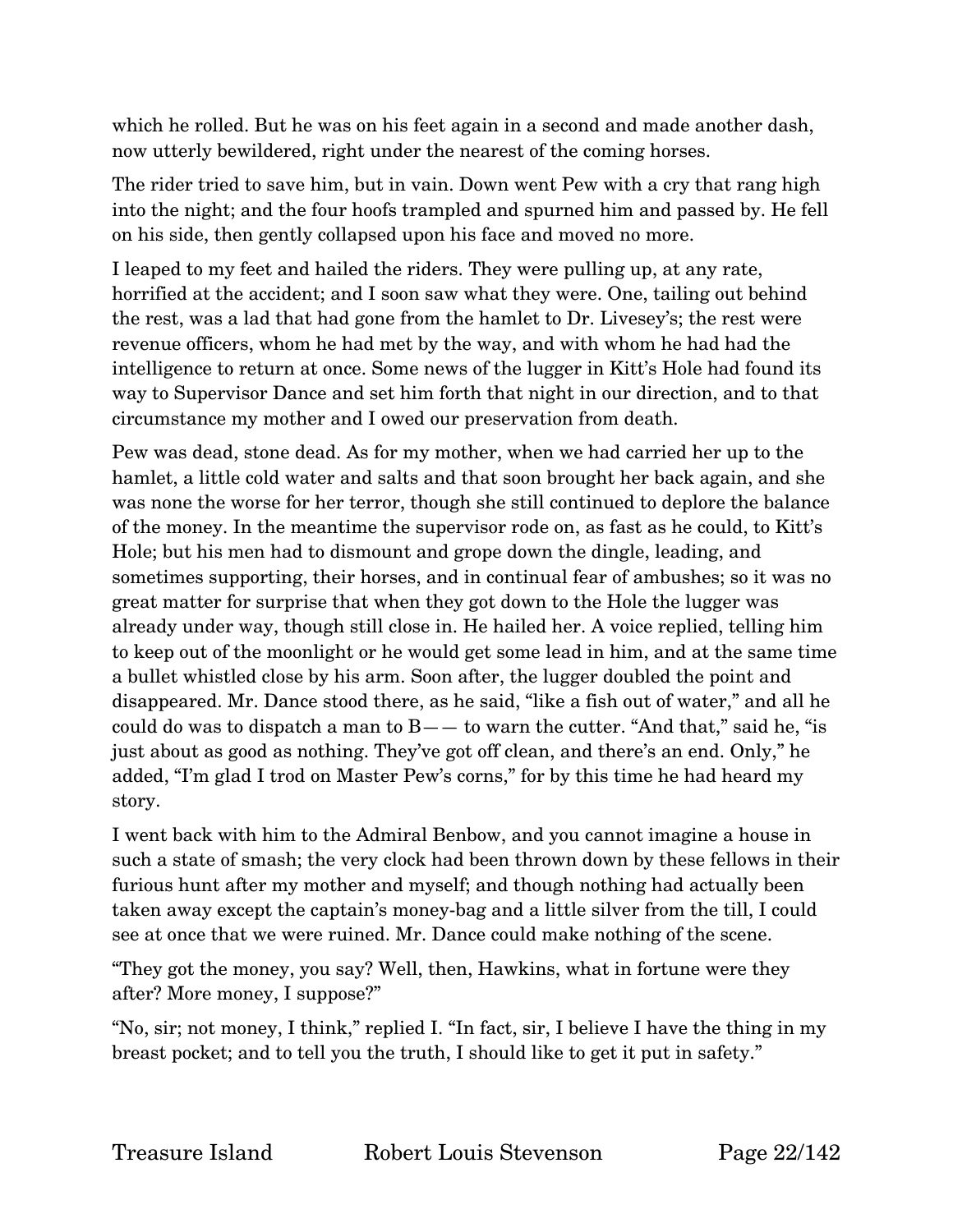"To be sure, boy; quite right," said he. "I'll take it, if you like." "I thought perhaps Dr. Livesey —" I began. "Perfectly right," he interrupted very cheerily, "perfectly right — a gentleman and a

magistrate. And, now I come to think of it, I might as well ride round there myself and

report to him or squire. Master Pew's dead, when all's done; not that I regret it, but he's dead, you see, and people will make it out against an officer of his Majesty's revenue, if make it out they can. Now, I'll tell you, Hawkins, if you like, I'll take you along."

I thanked him heartily for the offer, and we walked back to the hamlet where the horses were. By the time I had told mother of my purpose they were all in the saddle.

"Dogger," said Mr. Dance, "you have a good horse; take up this lad behind you."

As soon as I was mounted, holding on to Dogger's belt, the supervisor gave the word, and the party struck out at a bouncing trot on the road to Dr. Livesey's house.

# <span id="page-22-0"></span>**Chapter VI - The Captain's Papers**

We rode hard all the way till we drew up before Dr. Livesey's door. The house was all dark to the front. Mr. Dance told me to jump down and knock, and Dogger gave me a stirrup to descend by. The door was opened almost at once by the maid.

"Is Dr. Livesey in?" I asked.

No, she said, he had come home in the afternoon but had gone up to the hall to dine and pass the evening with the squire.

"So there we go, boys," said Mr. Dance.

This time, as the distance was short, I did not mount, but ran with Dogger's stirrupleather to the lodge gates and up the long, leafless, moonlit avenue to where the white line of the hall buildings looked on either hand on great old gardens. Here Mr. Dance dismounted, and taking me along with him, was admitted at a word into the house.

The servant led us down a matted passage and showed us at the end into a great library, all lined with bookcases and busts upon the top of them, where the squire and Dr. Livesey sat, pipe in hand, on either side of a bright fire.

I had never seen the squire so near at hand. He was a tall man, over six feet high, and broad in proportion, and he had a bluff, rough-and-ready face, all roughened and reddened and lined in his long travels. His eyebrows were very black, and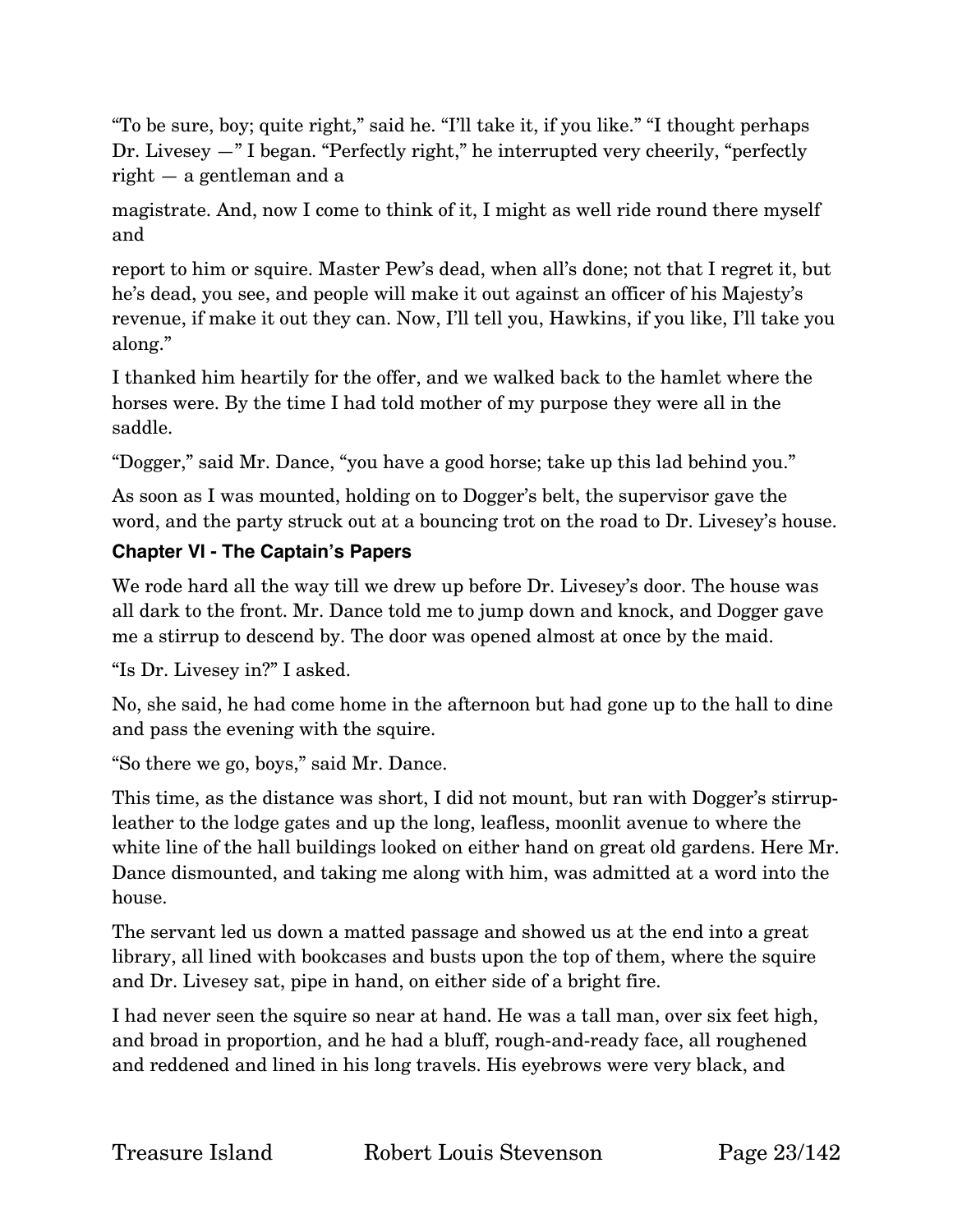moved readily, and this gave him a look of some temper, not bad, you would say, but quick and high.

"Come in, Mr. Dance," says he, very stately and condescending.

"Good evening, Dance," says the doctor with a nod. "And good evening to you, friend Jim. What good wind brings you here?"

The supervisor stood up straight and stiff and told his story like a lesson; and you should have seen how the two gentlemen leaned forward and looked at each other, and forgot to smoke in their surprise and interest. When they heard how my mother went back to the inn, Dr. Livesey fairly slapped his thigh, and the squire cried "Bravo!" and broke his long pipe against the grate. Long before it was done, Mr. Trelawney (that, you will remember, was the squire's name) had got up from his seat and was striding about the room, and the doctor, as if to hear the better, had taken off his powdered wig and sat there looking very strange indeed with his own close-cropped black poll.

At last Mr. Dance finished the story.

"Mr. Dance," said the squire, "you are a very noble fellow. And as for riding down that black, atrocious miscreant, I regard it as an act of virtue, sir, like stamping on a cockroach. This lad Hawkins is a trump, I perceive. Hawkins, will you ring that bell? Mr. Dance must have some ale."

"And so, Jim," said the doctor, "you have the thing that they were after, have you?" "Here it is, sir," said I, and gave him the oilskin packet.

#### German

The doctor looked it all over, as if his fingers were itching to open it; but instead of doing that, he put it quietly in the pocket of his coat.

"Squire," said he, "when Dance has had his ale he must, of course, be off on his Majesty's service; but I mean to keep Jim Hawkins here to sleep at my house, and with your permission, I propose we should have up the cold pie and let him sup."

"As you will, Livesey," said the squire; "Hawkins has earned better than cold pie."

So a big pigeon pie was brought in and put on a sidetable, and I made a hearty supper, for I was as hungry as a hawk, while Mr. Dance was further complimented and at last dismissed.

"And now, squire," said the doctor. "And now, Livesey," said the squire in the same breath. "One at a time, one at a time," laughed Dr. Livesey. "You have heard of this Flint, I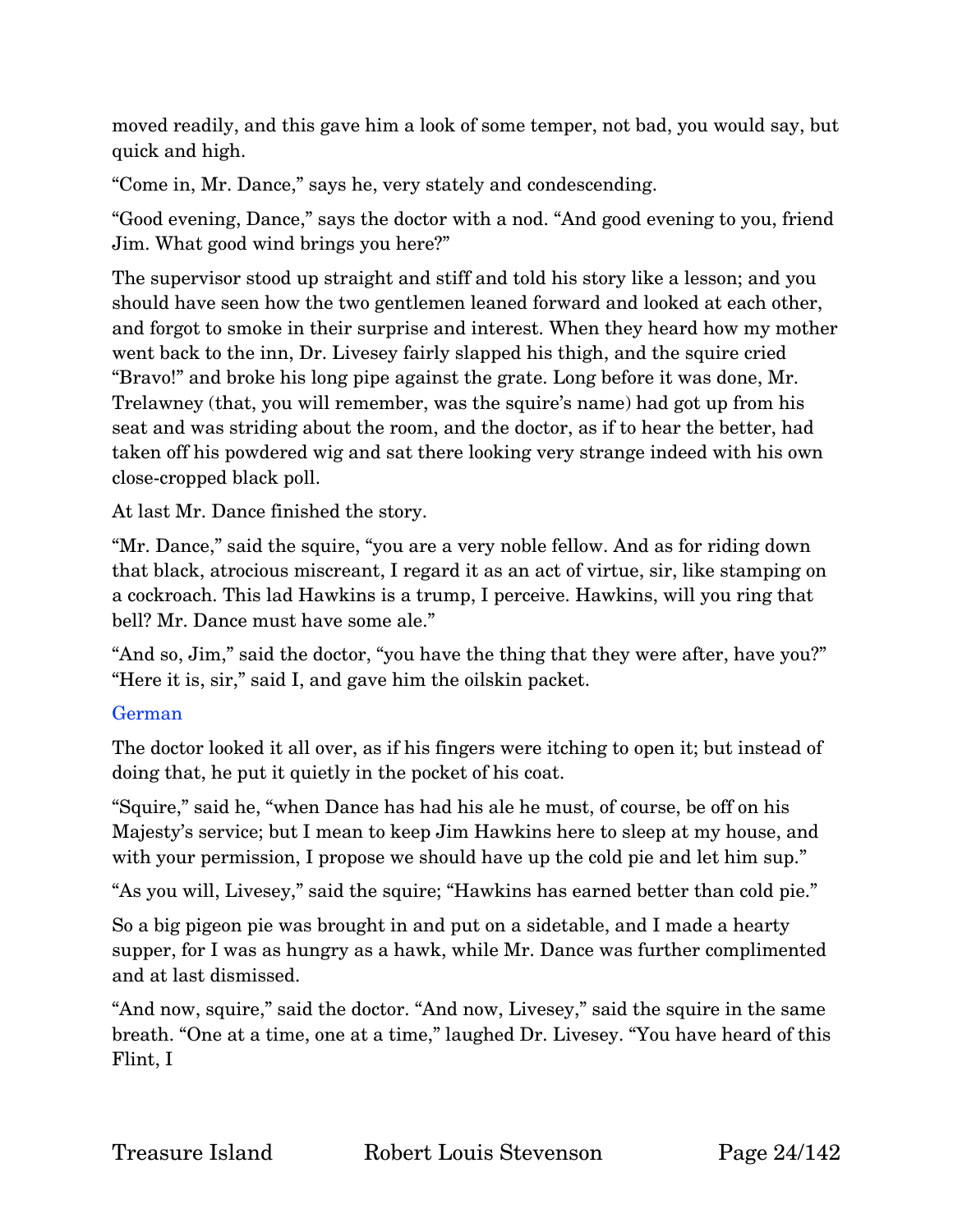suppose?" "Heard of him!" cried the squire. "Heard of him, you say! He was the bloodthirstiest

buccaneer that sailed. Blackbeard was a child to Flint. The Spaniards were so prodigiously afraid of him that, I tell you, sir, I was sometimes proud he was an Englishman. I've seen his top-sails with these eyes, off Trinidad, and the cowardly son of a rum-puncheon that I sailed with put back  $-$  put back, sir, into Port of Spain."

"Well, I've heard of him myself, in England," said the doctor. "But the point is, had he money?"

"Money!" cried the squire. "Have you heard the story? What were these villains after but money? What do they care for but money? For what would they risk their rascal carcasses but money?"

"That we shall soon know," replied the doctor. "But you are so confoundedly hotheaded and exclamatory that I cannot get a word in. What I want to know is this: Supposing that I have here in my pocket some clue to where Flint buried his treasure, will that treasure amount to much?"

"Amount, sir!" cried the squire. "It will amount to this: If we have the clue you talk about, I fit out a ship in Bristol dock, and take you and Hawkins here along, and I'll have that treasure if I search a year."

"Very well," said the doctor. "Now, then, if Jim is agreeable, we'll open the packet"; and he laid it before him on the table.

The bundle was sewn together, and the doctor had to get out his instrument case and cut the stitches with his medical scissors. It contained two things — a book and a sealed paper.

"First of all we'll try the book," observed the doctor.

The squire and I were both peering over his shoulder as he opened it, for Dr. Livesey had kindly motioned me to come round from the side-table, where I had been eating, to enjoy the sport of the search. On the first page there were only some scraps of writing, such as a man with a pen in his hand might make for idleness or practice. One was the same as the tattoo mark, "Billy Bones his fancy"; then there was "Mr. W. Bones, mate," "No more rum," "Off Palm Key he got itt," and some other snatches, mostly single words and

unintelligible. I could not help wondering who it was that had "got itt," and what "itt" was that he got. A knife in his back as like as not.

"Not much instruction there," said Dr. Livesey as he passed on.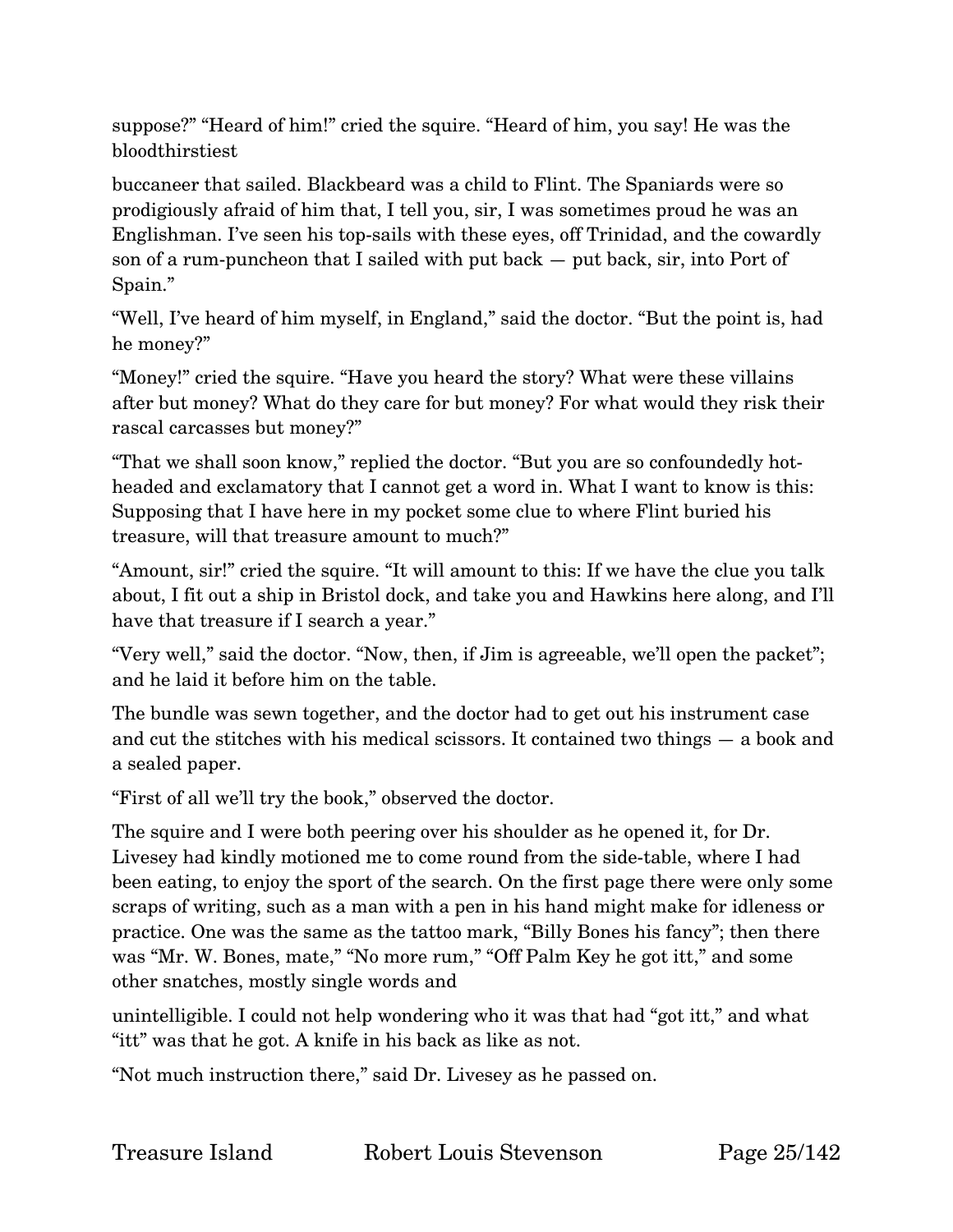The next ten or twelve pages were filled with a curious series of entries. There was a date at one end of the line and at the other a sum of money, as in common account-books, but instead of explanatory writing, only a varying number of crosses between the two. On the 12th of June, 1745, for instance, a sum of seventy pounds had plainly become due to someone, and there was nothing but six crosses to explain the cause. In a few cases, to be sure, the name of a place would be added, as "Offe Caraccas," or a mere entry of latitude and longitude, as "62o 17' 20", 19o 2' 40"."

The record lasted over nearly twenty years, the amount of the separate entries growing larger as time went on, and at the end a grand total had been made out after five or six wrong additions, and these words appended, "Bones, his pile."

"I can't make head or tail of this," said Dr. Livesey.

"The thing is as clear as noonday," cried the squire. "This is the black-hearted hound's account-book. These crosses stand for the names of ships or towns that they sank or plundered. The sums are the scoundrel's share, and where he feared an ambiguity, you see he added something clearer. 'Offe Caraccas,' now; you see, here was some unhappy vessel boarded off that coast. God help the poor souls that manned her — coral long ago."

"Right!" said the doctor. "See what it is to be a traveller. Right! And the amounts increase, you see, as he rose in rank."

There was little else in the volume but a few bearings of places noted in the blank leaves towards the end and a table for reducing French, English, and Spanish moneys to a common value.

"Thrifty man!" cried the doctor. "He wasn't the one to be cheated." "And now," said the squire, "for the other." The paper had been sealed in several places with a thimble by way of seal; the very

thimble, perhaps, that I had found in the captain's pocket. The doctor opened the seals with great care, and there fell out the map of an island, with latitude and longitude, soundings, names of hills and bays and inlets, and every particular that would be needed to bring a ship to a safe anchorage upon its shores. It was about nine miles long and five across, shaped, you might say, like a fat dragon standing up, and had two fine land-locked harbours, and a hill in the centre part marked "The Spy-glass." There were several additions of a later date, but above all, three crosses of red ink — two on the north part of the island, one in the southwest — and beside this last, in the same red ink, and in a small, neat hand, very different from the captain's tottery characters, these words: "Bulk of treasure here."

Over on the back the same hand had written this further information:

Treasure Island Robert Louis Stevenson Page 26/142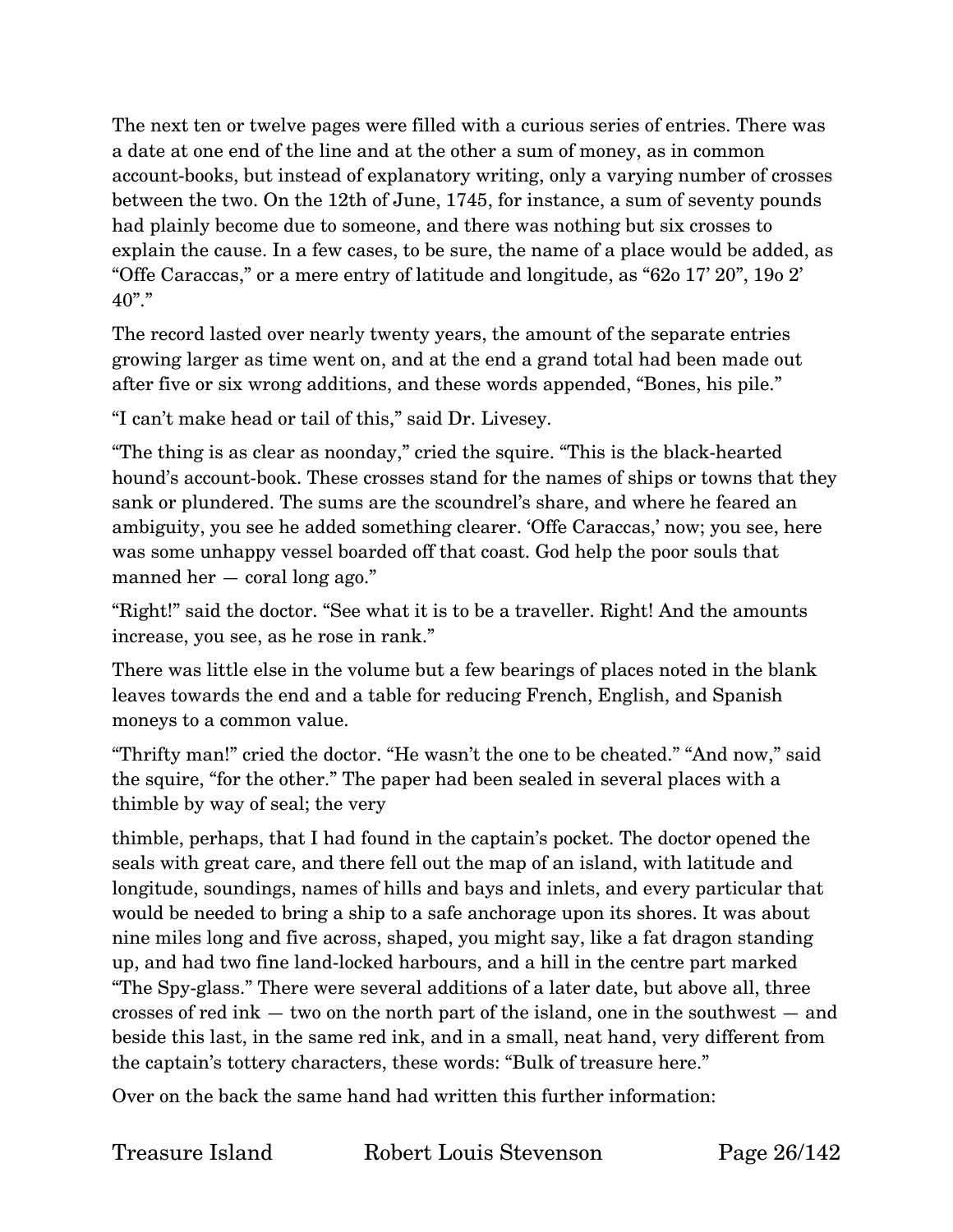Tall tree, Spy-glass shoulder, bearing a point to the N. of N.N.E. Skeleton Island E.S.E. and by E. Ten feet.

The bar silver is in the north cache; you can find it by the trend of the east hummock, ten fathoms south of the black crag with the face on it.

The arms are easy found, in the sand-hill, N. point of north inlet cape, bearing E. and a quarter N. J.F.

That was all; but brief as it was, and to me incomprehensible, it filled the squire and Dr. Livesey with delight.

"Livesey," said the squire, "you will give up this wretched practice at once. Tomorrow I start for Bristol. In three weeks' time — three weeks!— two weeks ten days — we'll have the best ship, sir, and the choicest crew in England. Hawkins shall come as cabin- boy. You'll make a famous cabin-boy, Hawkins. You, Livesey, are ship's doctor; I am admiral. We'll take Redruth, Joyce, and Hunter. We'll have favourable winds, a quick

passage, and not the least difficulty in finding the spot, and money to eat, to roll in, to play duck and drake with ever after."

"Trelawney," said the doctor, "I'll go with you; and I'll go bail for it, so will Jim, and be a credit to the undertaking. There's only one man I'm afraid of."

"And who's that?" cried the squire. "Name the dog, sir!"

"You," replied the doctor; "for you cannot hold your tongue. We are not the only men who know of this paper. These fellows who attacked the inn tonight – bold, desperate blades, for sure — and the rest who stayed aboard that lugger, and more, I dare say, not far off, are, one and all, through thick and thin, bound that they'll get that money. We must none of us go alone till we get to sea. Jim and I shall stick together in the meanwhile; you'll take Joyce and Hunter when you ride to Bristol, and from first to last, not one of us must breathe a word of what we've found."

"Livesey," returned the squire, "you are always in the right of it. I'll be as silent as the grave."

# <span id="page-26-1"></span><span id="page-26-0"></span>**Part Two. The Sea Cook Chapter VII - I Go to Bristol**

It was longer than the squire imagined ere we were ready for the sea, and none of our first plans — not even Dr. Livesey's, of keeping me beside him — could be carried out as we intended. The doctor had to go to London for a physician to take charge of his practice; the squire was hard at work at Bristol; and I lived on at the hall under the charge of old Redruth, the gamekeeper, almost a prisoner, but full of sea-dreams and the most charming anticipations of strange islands and adventures.

Treasure Island Robert Louis Stevenson Page 27/142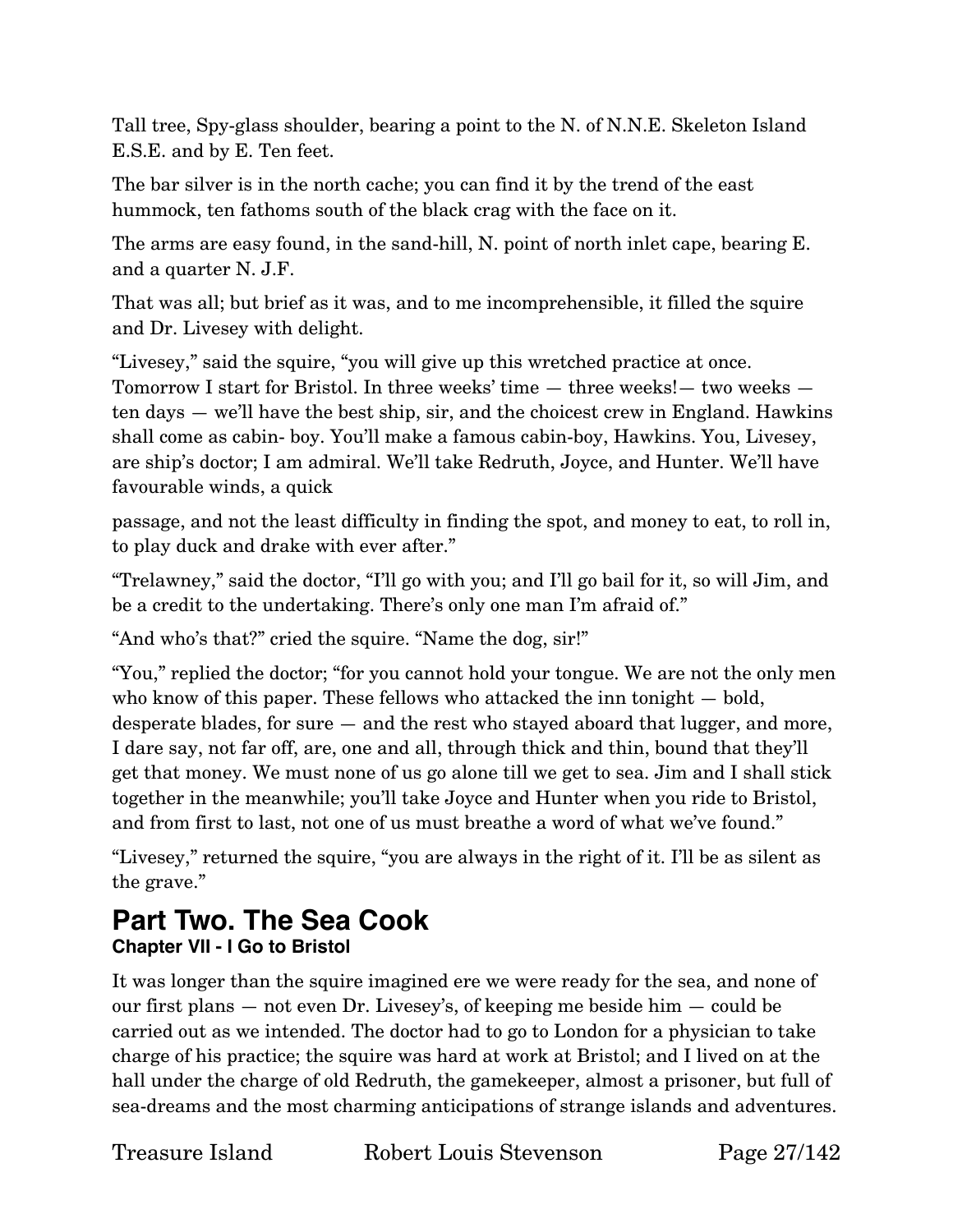I brooded by the hour together over the map, all the details of which I well remembered. Sitting by the fire in the housekeeper's room, I approached that island in my fancy from every possible direction; I explored every acre of its surface; I climbed a thousand times to that tall hill they call the Spy-glass, and from the top enjoyed the most wonderful and changing prospects. Sometimes the isle was thick with savages, with whom we fought, sometimes full of dangerous animals that hunted us, but in all my fancies nothing occurred to me so strange and tragic as our actual adventures.

So the weeks passed on, till one fine day there came a letter addressed to Dr. Livesey, with this addition, "To be opened, in the case of his absence, by Tom Redruth or young Hawkins." Obeying this order, we found, or rather I found — for the gamekeeper was a poor hand at reading anything but print — the following important news:

Old Anchor Inn, Bristol, March 1, 17 —

Dear Livesey — As I do not know whether you are at the hall or still in London, I send this in double to both places.

The ship is bought and fitted. She lies at anchor, ready for sea. You never imagined a sweeter schooner — a child might sail her — two hundred tons; name, HISPANIOLA.

I got her through my old friend, Blandly, who has proved himself throughout the most surprising trump. The admirable fellow literally slaved in my interest, and so, I may say, did everyone in Bristol, as soon as they got wind of the port we sailed for — treasure, I mean.

"Redruth," said I, interrupting the letter, "Dr. Livesey will not like that. The squire has been talking, after all."

"Well, who's a better right?" growled the gamekeeper. "A pretty rum go if squire ain't to talk for Dr. Livesey, I should think."

At that I gave up all attempts at commentary and read straight on:

#### German

Blandly himself found the HISPANIOLA, and by the most admirable management got her for the merest trifle. There is a class of men in Bristol monstrously prejudiced against Blandly. They go the length of declaring that this honest creature would do anything for money, that the HISPANIOLA belonged to him, and that he sold it me absurdly high — the most transparent calumnies. None of them dare, however, to deny the merits of the ship.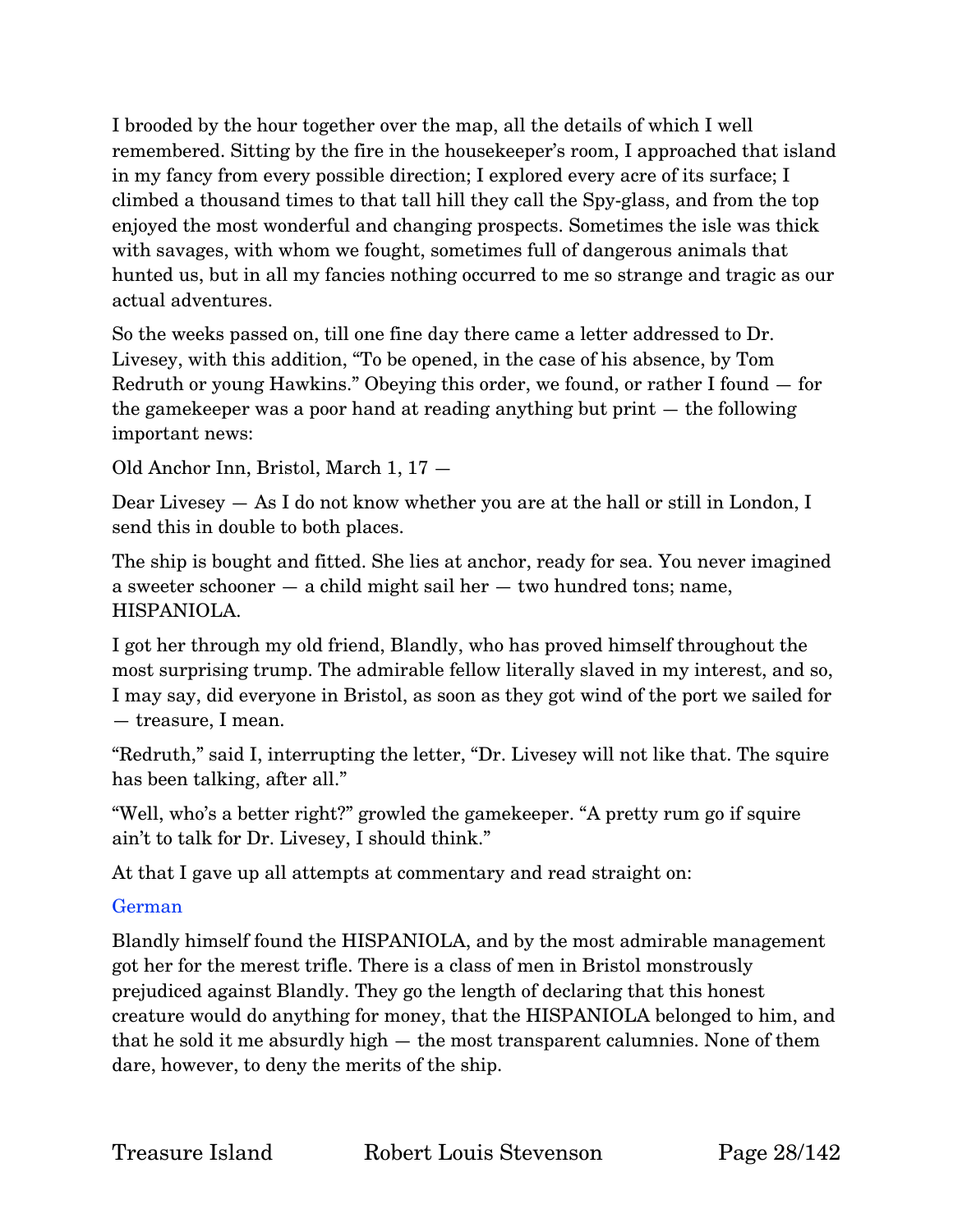So far there was not a hitch. The workpeople, to be sure  $-$  riggers and what not  $$ were most annoyingly slow; but time cured that. It was the crew that troubled me.

I wished a round score of men — in case of natives, buccaneers, or the odious French — and I had the worry of the deuce itself to find so much as half a dozen, till the most remarkable stroke of fortune brought me the very man that I required.

I was standing on the dock, when, by the merest accident, I fell in talk with him. I found he was an old sailor, kept a public-house, knew all the seafaring men in Bristol, had lost his health ashore, and wanted a good berth as cook to get to sea again. He had hobbled down there that morning, he said, to get a smell of the salt.

I was monstrously touched — so would you have been — and, out of pure pity, I engaged him on the spot to be ship's cook. Long John Silver, he is called, and has lost a leg; but that I regarded as a recommendation, since he lost it in his country's service, under the immortal Hawke. He has no pension, Livesey. Imagine the abominable age we live in!

Well, sir, I thought I had only found a cook, but it was a crew I had discovered. Between Silver and myself we got together in a few days a company of the toughest old salts imaginable — not pretty to look at, but fellows, by their faces, of the most indomitable spirit. I declare we could fight a frigate.

Long John even got rid of two out of the six or seven I had already engaged. He showed me in a moment that they were just the sort of fresh-water swabs we had to fear in an adventure of importance.

I am in the most magnificent health and spirits, eating like a bull, sleeping like a tree, yet I shall not enjoy a moment till I hear my old tarpaulins tramping round the capstan. Seaward, ho! Hang the treasure! It's the glory of the sea that has turned my head. So now, Livesey, come post; do not lose an hour, if you respect me.

Let young Hawkins go at once to see his mother, with Redruth for a guard; and then both come full speed to Bristol.

#### John Trelawney

Postscript — I did not tell you that Blandly, who, by the way, is to send a consort after us if we don't turn up by the end of August, had found an admirable fellow for sailing master — a stiff man, which I regret, but in all other respects a treasure. Long John Silver unearthed a very competent man for a mate, a man named Arrow. I have a boatswain who pipes, Livesey; so things shall go man-o'-war fashion on board the good ship HISPANIOLA.

I forgot to tell you that Silver is a man of substance; I know of my own knowledge that he has a banker's account, which has never been overdrawn. He leaves his wife

| <b>Treasure Island</b> | Robert Louis Stevenson |
|------------------------|------------------------|
|                        |                        |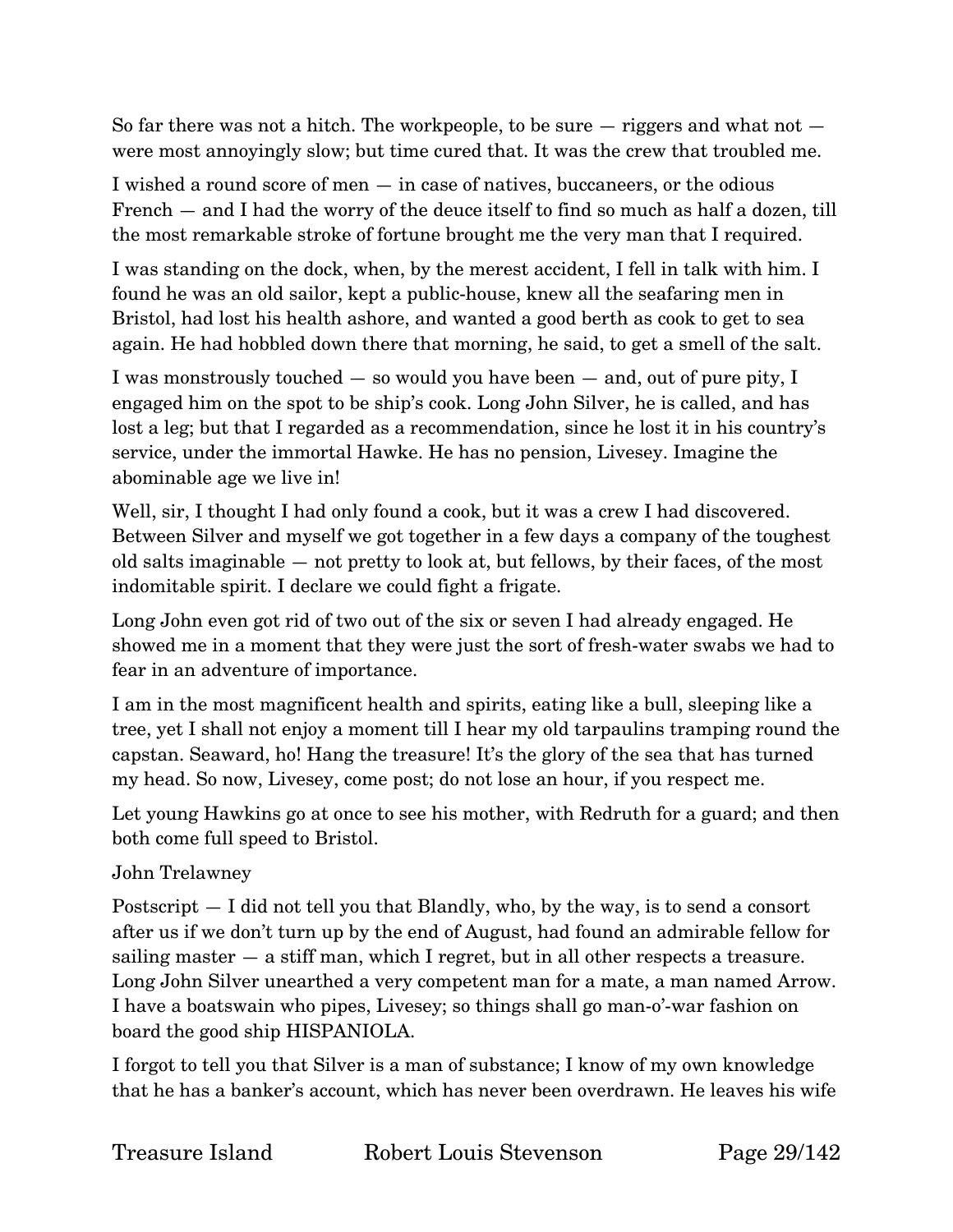to manage the inn; and as she is a woman of colour, a pair of old bachelors like you and I may be excused for guessing that it is the wife, quite as much as the health, that sends him back to

roving.

J. T. P.P.S.— Hawkins may stay one night with his mother. J. T.

You can fancy the excitement into which that letter put me. I was half beside myself with glee; and if ever I despised a man, it was old Tom Redruth, who could do nothing but grumble and lament. Any of the under- gamekeepers would gladly have changed places with him; but such was not the squire's pleasure, and the squire's pleasure was like law among them all. Nobody but old Redruth would have dared so much as even to grumble.

The next morning he and I set out on foot for the Admiral Benbow, and there I found my mother in good health and spirits. The captain, who had so long been a cause of so much discomfort, was gone where the wicked cease from troubling. The squire had had everything repaired, and the public rooms and the sign repainted, and had added some furniture — above all a beautiful armchair for mother in the bar. He had found her a boy as an apprentice also so that she should not want help while I was gone.

It was on seeing that boy that I understood, for the first time, my situation. I had thought up to that moment of the adventures before me, not at all of the home that I was leaving; and now, at sight of this clumsy stranger, who was to stay here in my place beside my mother, I had my first attack of tears. I am afraid I led that boy a dog's life, for as he was new to the work, I had a hundred opportunities of setting him right and putting him down, and I was not slow to profit by them.

The night passed, and the next day, after dinner, Redruth and I were afoot again and on the road. I said good-bye to Mother and the cove where I had lived since I was born, and the dear old Admiral Benbow — since he was repainted, no longer quite so dear. One of my last thoughts was of the captain, who had so often strode along the beach with his cocked hat, his sabre-cut cheek, and his old brass telescope. Next moment we had turned the corner and my home was out of sight.

The mail picked us up about dusk at the Royal George on the heath. I was wedged in between Redruth and a stout old gentleman, and in spite of the swift motion and the cold night air, I must have dozed a great deal from the very first, and then slept like a log up hill and down dale through stage after stage, for when I was awakened at last it was by a punch in the ribs, and I opened my eyes to find that we were standing still before a large building in a city street and that the day had already broken a long time.

Treasure Island Robert Louis Stevenson Page 30/142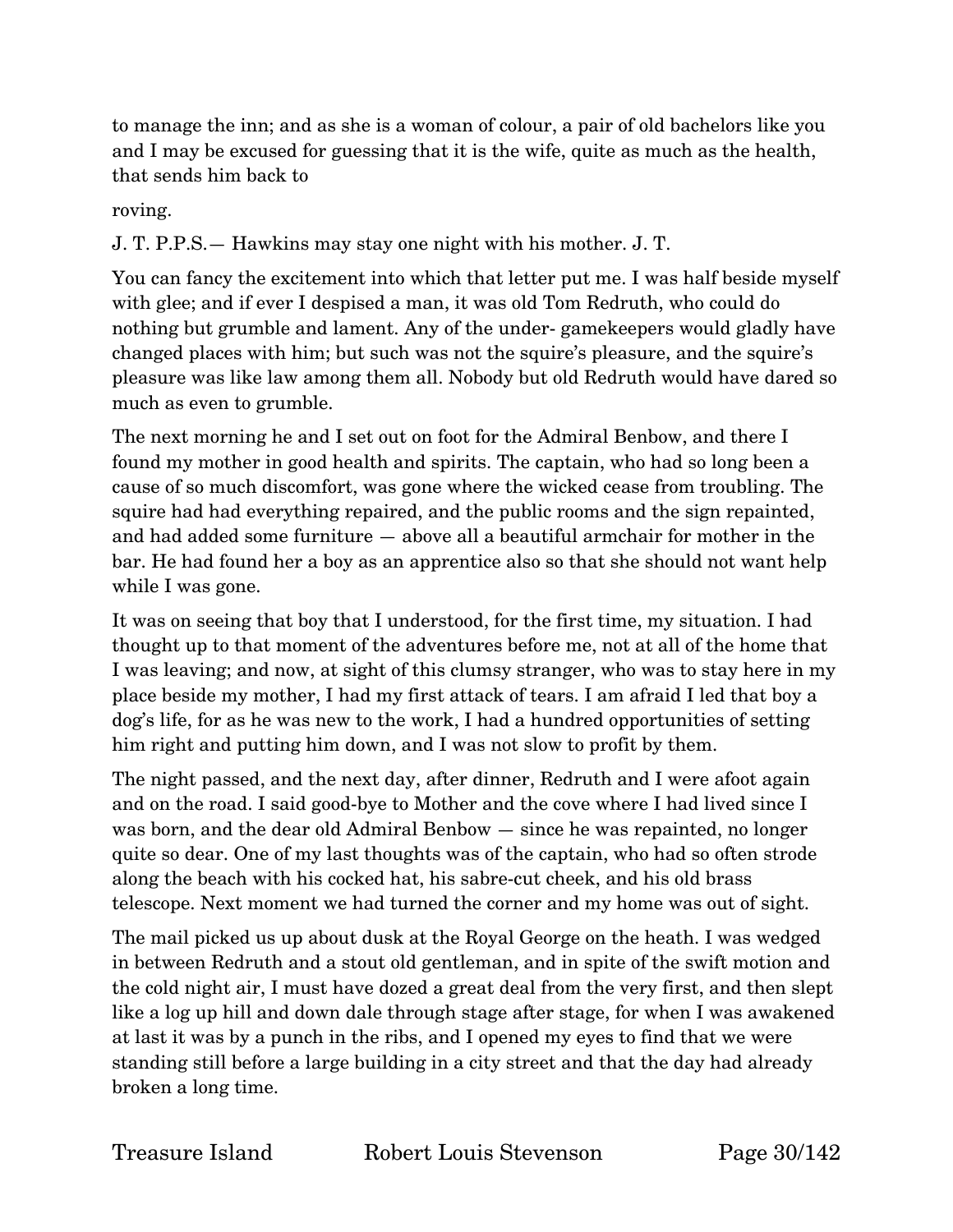"Where are we?" I asked. "Bristol," said Tom. "Get down." Mr. Trelawney had taken up his residence at an inn far down the docks to superintend

the work upon the schooner. Thither we had now to walk, and our way, to my great delight, lay along the quays and beside the great multitude of ships of all sizes and rigs and nations. In one, sailors were singing at their work, in another there were men aloft, high over my head, hanging to threads that seemed no thicker than a spider's. Though I had

lived by the shore all my life, I seemed never to have been near the sea till then. The smell of tar and salt was something new. I saw the most wonderful figureheads, that had all been far over the ocean. I saw, besides, many old sailors, with rings in their ears, and whiskers curled in ringlets, and tarry pigtails, and their swaggering, clumsy sea- walk; and if I had seen as many kings or archbishops I could not have been more delighted.

And I was going to sea myself, to sea in a schooner, with a piping boatswain and pig- tailed singing seamen, to sea, bound for an unknown island, and to seek for buried treasure!

While I was still in this delightful dream, we came suddenly in front of a large inn and met Squire Trelawney, all dressed out like a sea-officer, in stout blue cloth, coming out of the door with a smile on his face and a capital imitation of a sailor's walk.

"Here you are," he cried, "and the doctor came last night from London. Bravo! The ship's company complete!"

"Oh, sir," cried I, "when do we sail?" "Sail!" says he. "We sail tomorrow!"

#### <span id="page-30-0"></span>**Chapter VIII - At the Sign of the 'Spy-Glass'**

When I had done breakfasting the squire gave me a note addressed to John Silver, at the sign of the Spy-glass, and told me I should easily find the place by following the line of the docks and keeping a bright lookout for a little tavern with a large brass telescope for sign. I set off, overjoyed at this opportunity to see some more of the ships and seamen, and picked my way among a great crowd of people and carts and bales, for the dock was now at its busiest, until I found the tavern in question.

It was a bright enough little place of entertainment. The sign was newly painted; the windows had neat red curtains; the floor was cleanly sanded. There was a street on each side and an open door on both, which made the large, low room pretty clear to see in, in spite of clouds of tobacco smoke.

The customers were mostly seafaring men, and they talked so loudly that I hung at the door, almost afraid to enter.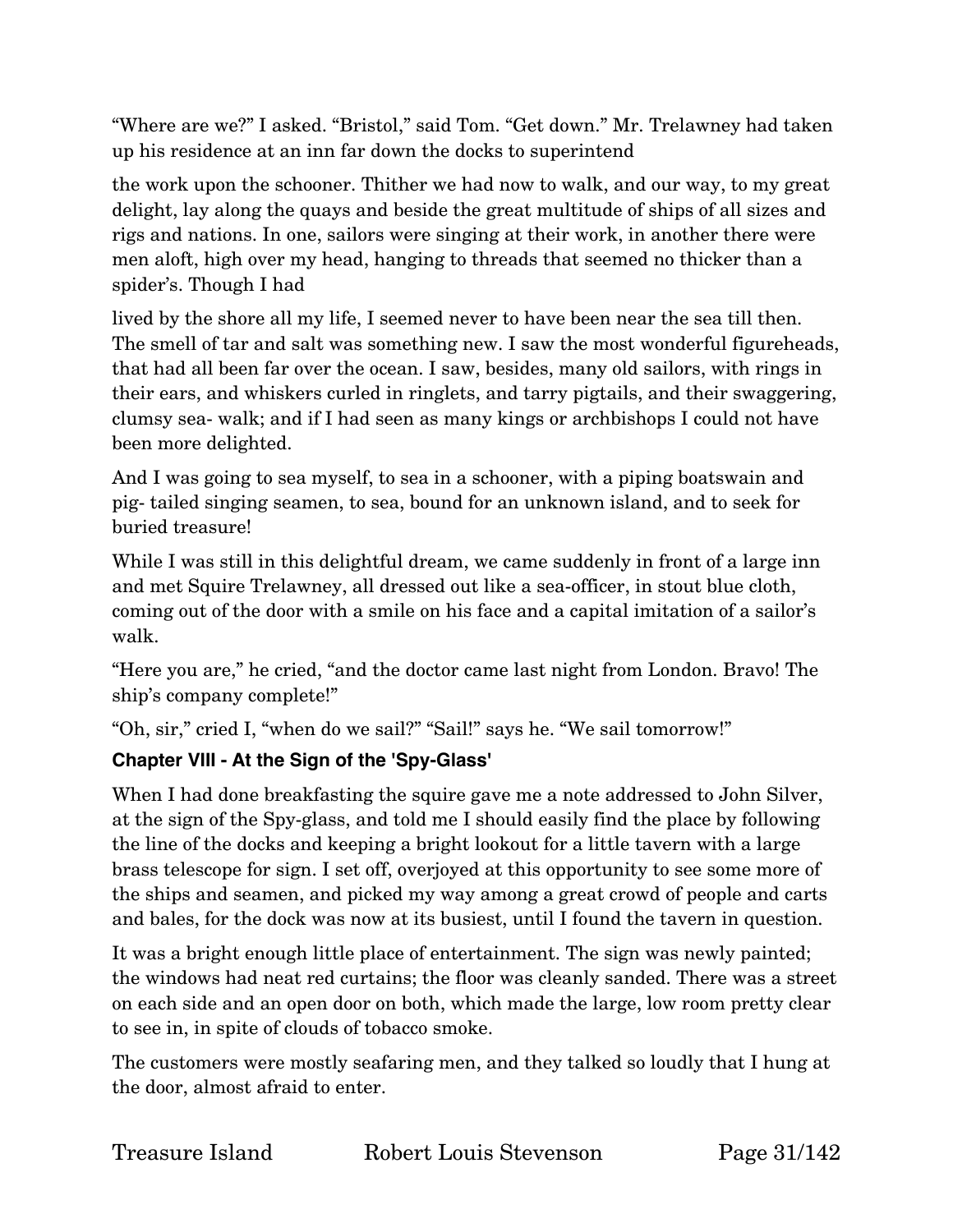As I was waiting, a man came out of a side room, and at a glance I was sure he must be Long John. His left leg was cut off close by the hip, and under the left shoulder he carried a crutch, which he managed with wonderful dexterity, hopping about upon it like a bird. He was very tall and strong, with a face as big as a ham — plain and pale, but intelligent and smiling. Indeed, he seemed in the most cheerful spirits, whistling as he moved about among the tables, with a merry word or a slap on the shoulder for the more favoured of his guests.

Now, to tell you the truth, from the very first mention of Long John in Squire Trelawney's letter I had taken a fear in my mind that he might prove to be the very one- legged sailor whom I had watched for so long at the old Benbow. But one look at the man before me was enough. I had seen the captain, and Black Dog, and the blind man, Pew, and I thought I knew what a buccaneer was like — a very different creature, according to me, from this clean and pleasant-tempered landlord.

I plucked up courage at once, crossed the threshold, and walked right up to the man where he stood, propped on his crutch, talking to a customer.

"Mr. Silver, sir?" I asked, holding out the note.

"Yes, my lad," said he; "such is my name, to be sure. And who may you be?" And then as he saw the squire's letter, he seemed to me to give something almost like a start.

"Oh!" said he, quite loud, and offering his hand. "I see. You are our new cabin-boy; pleased I am to see you."

And he took my hand in his large firm grasp.

Just then one of the customers at the far side rose suddenly and made for the door. It was close by him, and he was out in the street in a moment. But his hurry had attracted my notice, and I recognized him at glance. It was the tallow-faced man, wanting two fingers, who had come first to the Admiral Benbow.

#### German

"Oh," I cried, "stop him! It's Black Dog!"

"I don't care two coppers who he is," cried Silver. "But he hasn't paid his score. Harry, run and catch him."

One of the others who was nearest the door leaped up and started in pursuit.

"If he were Admiral Hawke he shall pay his score," cried Silver; and then, relinquishing my hand, "Who did you say he was?" he asked. "Black what?"

"Dog, sir," said I. Has Mr. Trelawney not told you of the buccaneers? He was one of them."

| Treasure Island | Robert Louis Stevenson |
|-----------------|------------------------|
|                 |                        |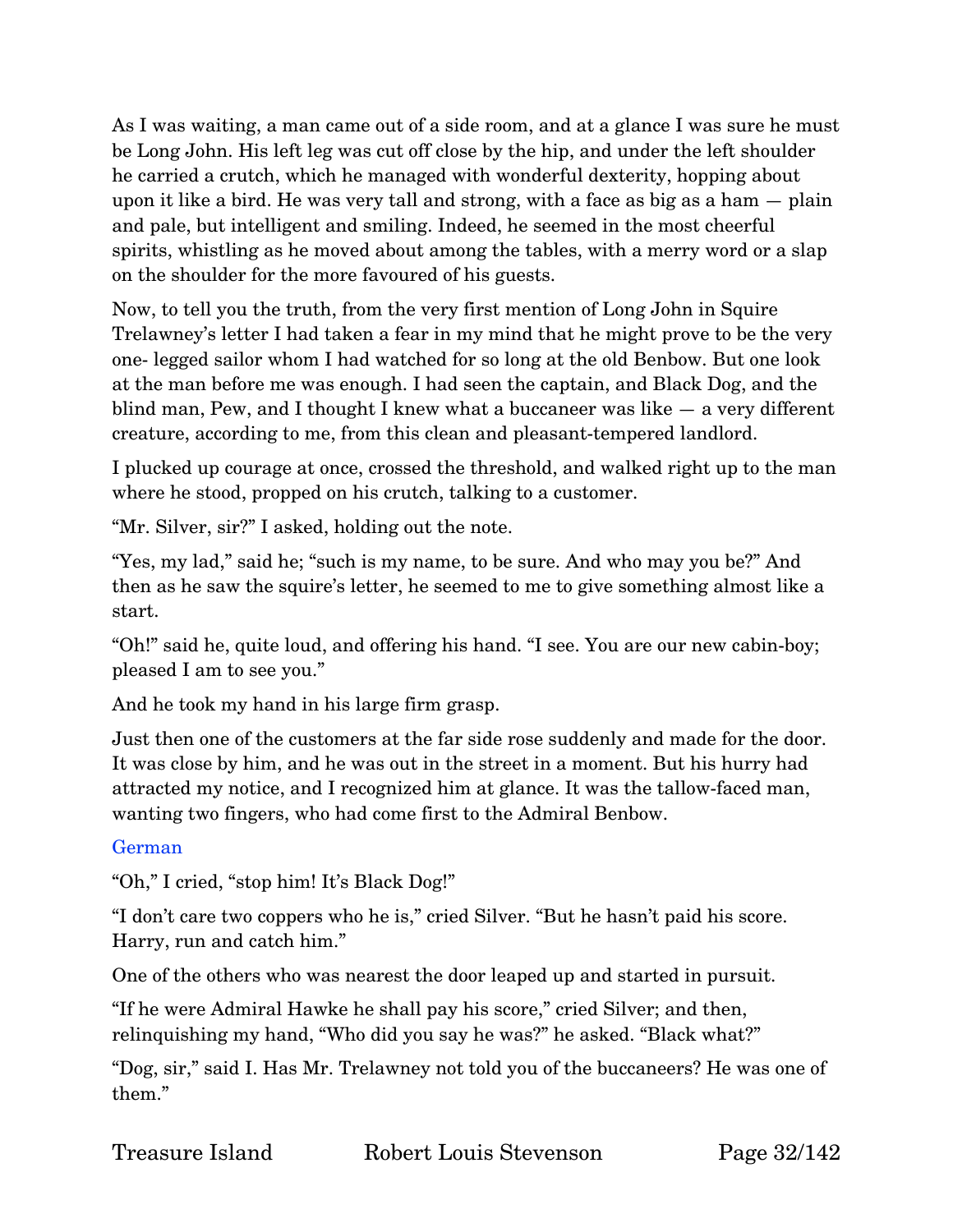"So?" cried Silver. "In my house! Ben, run and help Harry. One of those swabs, was he? Was that you drinking with him, Morgan? Step up here."

The man whom he called Morgan — an old, grey-haired, mahogany-faced sailor came forward pretty sheepishly, rolling his quid.

"Now, Morgan," said Long John very sternly, "you never clapped your eyes on that Black — Black Dog before, did you, now?"

"Not I, sir," said Morgan with a salute. "You didn't know his name, did you?" "No, sir." "By the powers, Tom Morgan, it's as good for you!" exclaimed the landlord. "If you

had been mixed up with the like of that, you would never have put another foot in my house, you may lay to that. And what was he saying to you?"

"I don't rightly know, sir," answered Morgan.

"Do you call that a head on your shoulders, or a blessed dead-eye?" cried Long John. "Don't rightly know, don't you! Perhaps you don't happen to rightly know who you was speaking to, perhaps? Come, now, what was he jawing — v'yages, cap'ns, ships? Pipe up! What was it?"

"We was a-talkin' of keel-hauling," answered Morgan.

"Keel-hauling, was you? And a mighty suitable thing, too, and you may lay to that. Get back to your place for a lubber, Tom."

And then, as Morgan rolled back to his seat, Silver added to me in a confidential whisper that was very flattering, as I thought, "He's quite an honest man, Tom Morgan, on'y stupid. And now," he ran on again, aloud, "let's see — Black Dog? No, I don't know the name, not I. Yet I kind of think I've — yes, I've seen the swab. He used to come here with a blind beggar, he used."

"That he did, you may be sure," said I. "I knew that blind man too. His name was Pew ."

"It was!" cried Silver, now quite excited. "Pew! That were his name for certain. Ah, he looked a shark, he did! If we run down this Black Dog, now, there'll be news for Cap'n Trelawney! Ben's a good runner; few seamen run better than Ben. He should run him down, hand over hand, by the powers! He talked o' keel- hauling, did he? I'LL keel-haul him!"

All the time he was jerking out these phrases he was stumping up and down the tavern on his crutch, slapping tables with his hand, and giving such a show of excitement as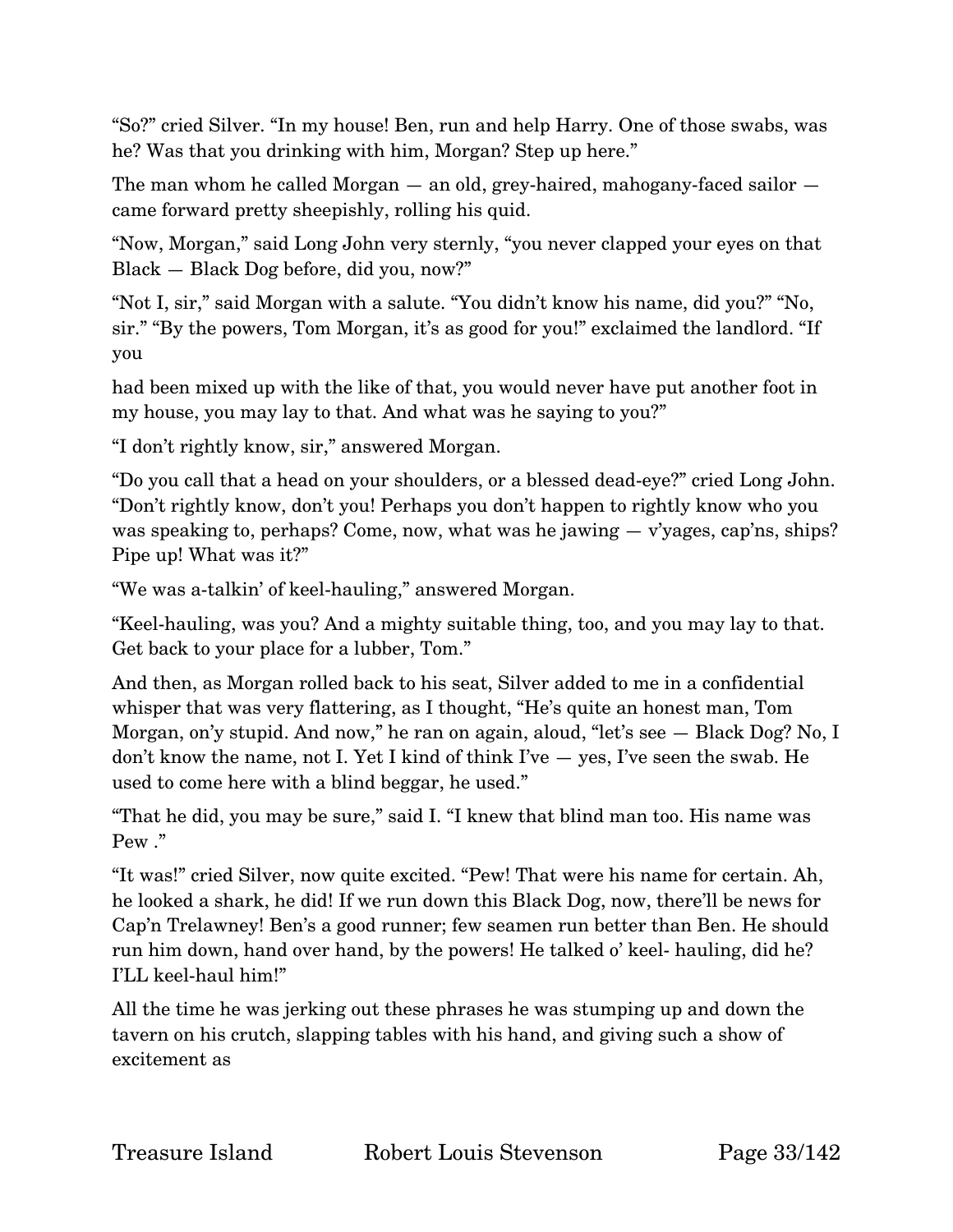would have convinced an Old Bailey judge or a Bow Street runner. My suspicions had been thoroughly reawakened on finding Black Dog at the Spy- glass, and I watched the cook narrowly. But he was too deep, and too ready, and too clever for me, and by the time the two men had come back out of breath and confessed that they had lost the track in a crowd, and been scolded like thieves, I would have gone bail for the innocence of Long John Silver.

"See here, now, Hawkins," said he, "here's a blessed hard thing on a man like me, now, ain't it? There's Cap'n Trelawney — what's he to think? Here I have this confounded son of a Dutchman sitting in my own house drinking of my own rum! Here you comes and tells me of it plain; and here I let him give us all the slip before my blessed deadlights! Now, Hawkins, you do me justice with the cap'n. You're a lad, you are, but you're as smart as paint. I see that when you first come in. Now, here it is: What could I do, with this old timber I hobble on? When I was an A B master mariner I'd have come up alongside of him, hand over hand, and broached him to in a brace of old shakes, I would; but now  $-$ "

And then, all of a sudden, he stopped, and his jaw dropped as though he had remembered something.

"The score!" he burst out. "Three goes o' rum! Why, shiver my timbers, if I hadn't forgotten my score!"

And falling on a bench, he laughed until the tears ran down his cheeks. I could not help joining, and we laughed together, peal after peal, until the tavern rang again.

"Why, what a precious old sea-calf I am!" he said at last, wiping his cheeks. "You and me should get on well, Hawkins, for I'll take my davy I should be rated ship's boy. But come now, stand by to go about. This won't do. Dooty is dooty, messmates. I'll put on my old cockerel hat, and step along of you to Cap'n Trelawney, and report this here affair. For mind you, it's serious, young Hawkins; and neither you nor me's come out of it with what I should make so bold as to call credit. Nor you neither, says you; not smart — none of the pair of us smart. But dash my buttons! That was a good un about my score."

And he began to laugh again, and that so heartily, that though I did not see the joke as he did, I was again obliged to join him in his mirth.

On our little walk along the quays, he made himself the most interesting companion, telling me about the different ships that we passed by, their rig, tonnage, and nationality, explaining the work that was going forward — how one was discharging, another taking in cargo, and a third making ready for sea — and every now and then telling me some little anecdote of ships or seamen or repeating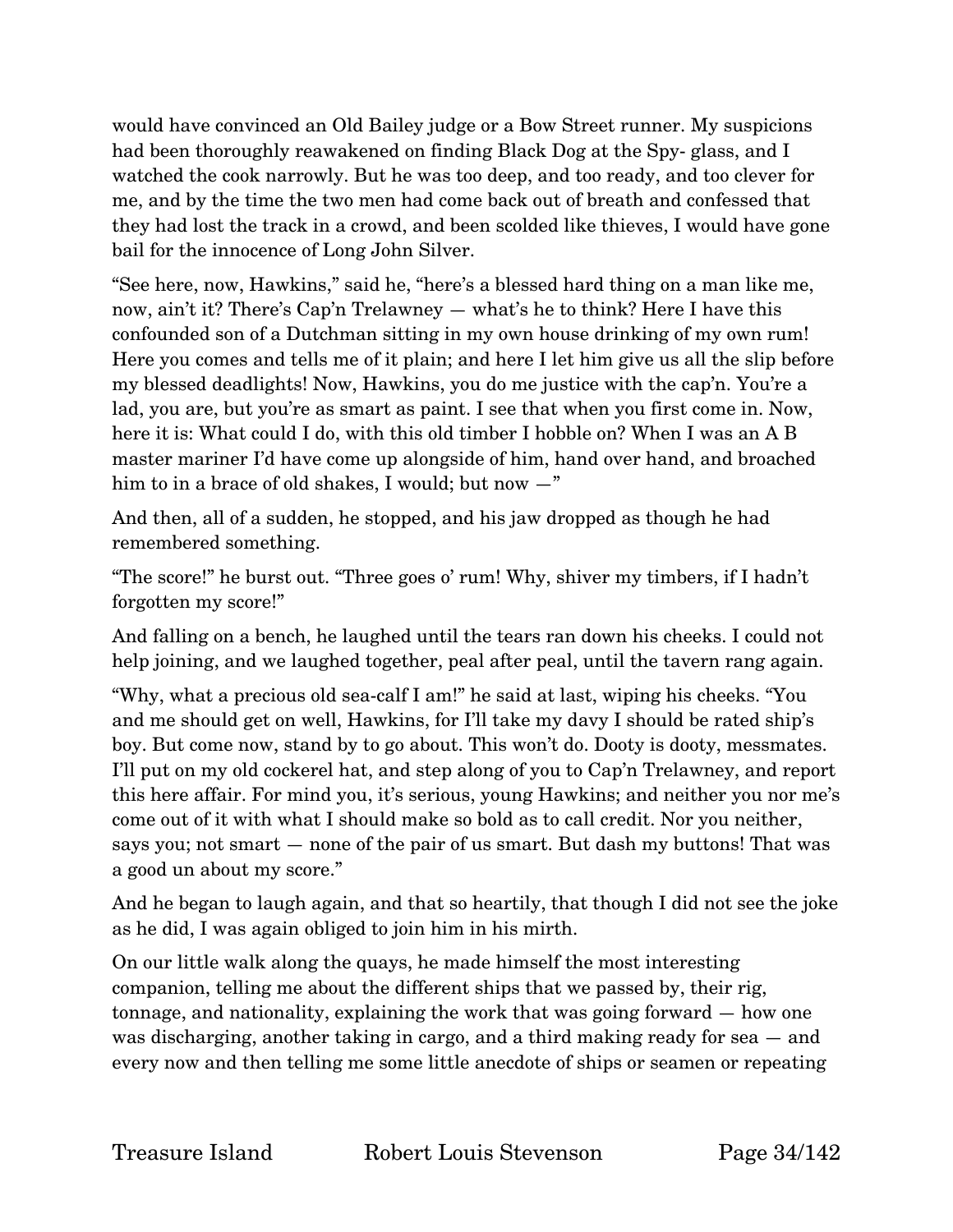a nautical phrase till I had learned it perfectly. I began to see that here was one of the best of possible shipmates.

When we got to the inn, the squire and Dr. Livesey were seated together, finishing a quart of ale with a toast in it, before they should go aboard the schooner on a visit of inspection.

Long John told the story from first to last, with a great deal of spirit and the most perfect truth. "That was how it were, now, weren't it, Hawkins?" he would say, now and again, and I could always bear him entirely out.

The two gentlemen regretted that Black Dog had got away, but we all agreed there was

nothing to be done, and after he had been complimented, Long John took up his crutch and departed.

"All hands aboard by four this afternoon," shouted the squire after him. "Aye, aye, sir," cried the cook, in the passage. "Well, squire," said Dr. Livesey, "I don't put much faith in your discoveries, as a

general thing; but I will say this, John Silver suits me." "The man's a perfect trump," declared the squire. "And now," added the doctor, "Jim may come on board with us, may he not?" "To be sure he may," says squire. "Take your hat, Hawkins, and we'll see the ship."

# <span id="page-34-0"></span>**Chapter IX - Powder and Arms**

The HISPANIOLA lay some way out, and we went under the figureheads and round the sterns of many other ships, and their cables sometimes grated underneath our keel, and sometimes swung above us. At last, however, we got alongside, and were met and saluted as we stepped aboard by the mate, Mr. Arrow, a brown old sailor with earrings in his ears and a squint. He and the squire were very thick and friendly, but I soon observed that things were not the same between Mr. Trelawney and the captain.

This last was a sharp-looking man who seemed angry with everything on board and was soon to tell us why, for we had hardly got down into the cabin when a sailor followed us.

"Captain Smollett, sir, axing to speak with you," said he. "I am always at the captain's orders. Show him in," said the squire. The captain, who was close behind his messenger, entered at once and shut the door

behind him. "Well, Captain Smollett, what have you to say? All well, I hope; all shipshape and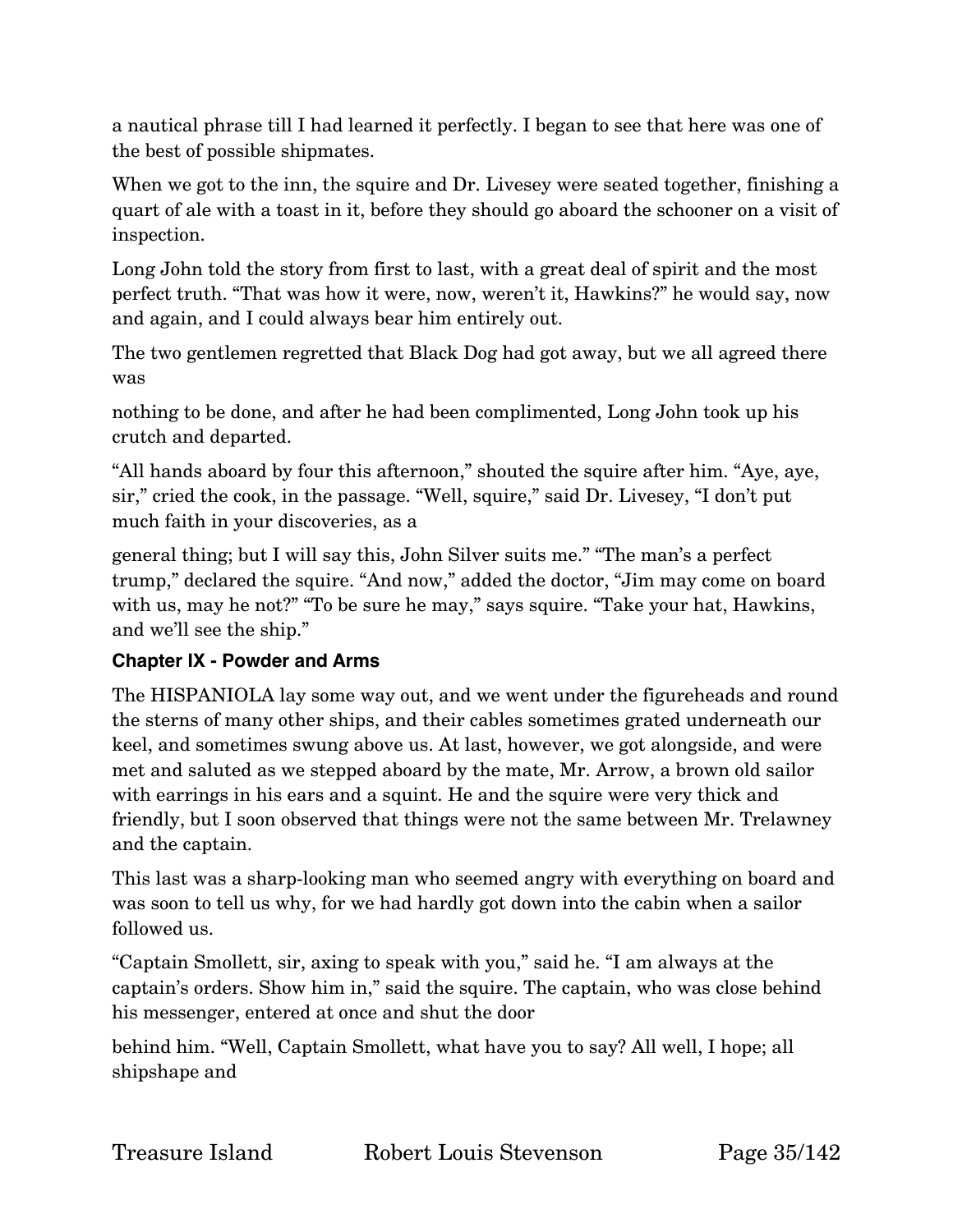seaworthy?" "Well, sir," said the captain, "better speak plain, I believe, even at the risk of offence. I

don't like this cruise; I don't like the men; and I don't like my officer. That's short and sweet."

"Perhaps, sir, you don't like the ship?" inquired the squire, very angry, as I could see.

"I can't speak as to that, sir, not having seen her tried," said the captain. "She seems a clever craft; more I can't say."

"Possibly, sir, you may not like your employer, either?" says the squire. But here Dr. Livesey cut in. "Stay a bit," said he, "stay a bit. No use of such questions as that but to produce ill

feeling. The captain has said too much or he has said too little, and I'm bound to say that I require an explanation of his words. You don't, you say, like this cruise. Now, why?"

"I was engaged, sir, on what we call sealed orders, to sail this ship for that gentleman where he should bid me," said the captain. "So far so good. But now I find that every man before the mast knows more than I do. I don't call that fair, now, do you?"

"No," said Dr. Livesey, "I don't."

"Next," said the captain, "I learn we are going after treasure — hear it from my own hands, mind you. Now, treasure is ticklish work; I don't like treasure voyages on any account, and I don't like them, above all, when they are secret and when (begging your pardon, Mr. Trelawney) the secret has been told to the parrot."

"Silver's parrot?" asked the squire. "It's a way of speaking," said the captain. "Blabbed, I mean. It's my belief neither of

#### German

you gentlemen know what you are about, but I'll tell you my way of it — life or death, and a close run."

"That is all clear, and, I dare say, true enough," replied Dr. Livesey. "We take the risk, but we are not so ignorant as you believe us. Next, you say you don't like the crew. Are they not good seamen?"

"I don't like them, sir," returned Captain Smollett. "And I think I should have had the choosing of my own hands, if you go to that."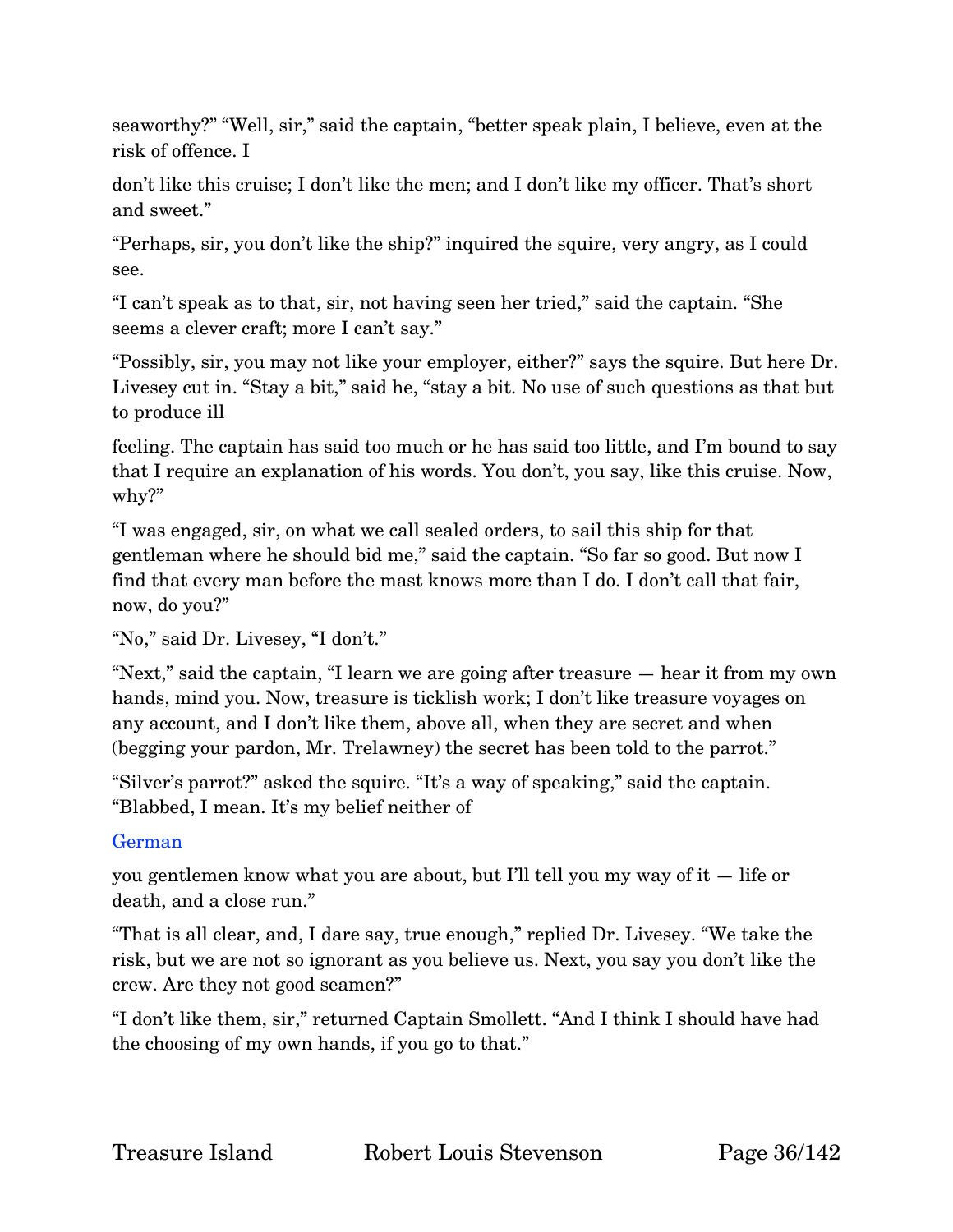"Perhaps you should," replied the doctor. "My friend should, perhaps, have taken you along with him; but the slight, if there be one, was unintentional. And you don't like Mr. Arrow?"

"I don't, sir. I believe he's a good seaman, but he's too free with the crew to be a good officer. A mate should keep himself to himself — shouldn't drink with the men before the mast!"

"Do you mean he drinks?" cried the squire. "No, sir," replied the captain, "only that he's too familiar." "Well, now, and the short and long of it, captain?" asked the doctor. "Tell us what you

want." "Well, gentlemen, are you determined to go on this cruise?" "Like iron," answered the squire. "Very good," said the captain. "Then, as you've heard me very patiently, saying things

that I could not prove, hear me a few words more. They are putting the powder and the arms in the fore hold. Now, you have a good place under the cabin; why not put them there?— first point. Then, you are bringing four of your own people with you, and they tell me some of them are to be berthed forward. Why not give them the berths here beside the cabin?— second point."

"Any more?" asked Mr. Trelawney. "One more," said the captain. "There's been too much blabbing already." "Far too much," agreed the doctor. "I'll tell you what I've heard myself," continued Captain Smollett: "that you have a map

of an island, that there's crosses on the map to show where treasure is, and that the island lies —" And then he named the latitude and longitude exactly.

"I never told that," cried the squire, "to a soul!" "The hands know it, sir," returned the captain. "Livesey, that must have been you or Hawkins," cried the squire. "It doesn't much matter who it was," replied the doctor. And I could see that neither he

nor the captain paid much regard to Mr. Trelawney's protestations. Neither did I, to be sure, he was so loose a talker; yet in this case I believe he was really right and that nobody had told the situation of the island.

"Well, gentlemen," continued the captain, "I don't know who has this map; but I make it a point, it shall be kept secret even from me and Mr. Arrow. Otherwise I would ask you to let me resign."

"I see," said the doctor. "You wish us to keep this matter dark and to make a garrison of

the stern part of the ship, manned with my friend's own people, and provided with all the arms and powder on board. In other words, you fear a mutiny."

Treasure Island Robert Louis Stevenson Page 37/142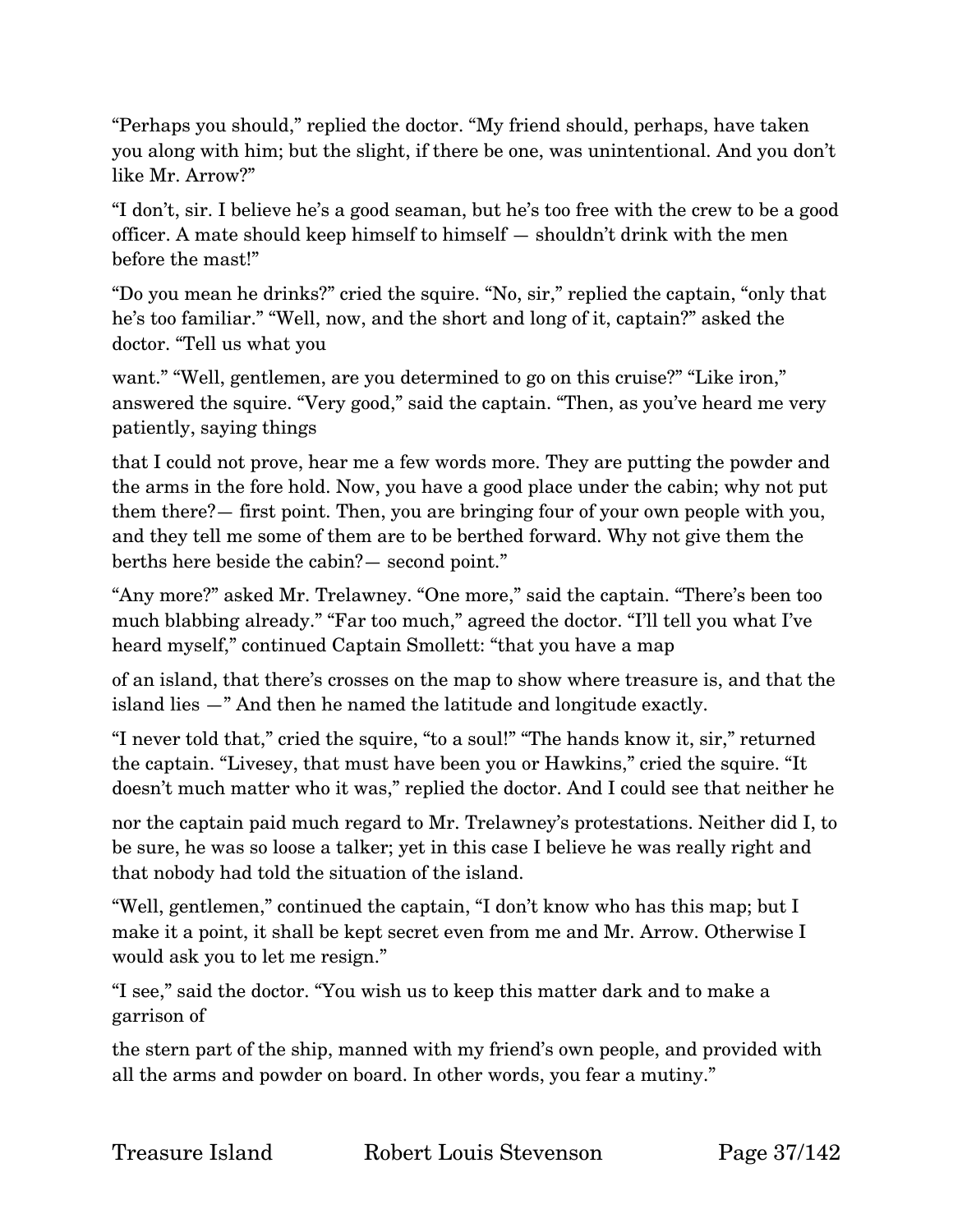"Sir," said Captain Smollett, "with no intention to take offence, I deny your right to put words into my mouth. No captain, sir, would be justified in going to sea at all if he had ground enough to say that. As for Mr. Arrow, I believe him thoroughly honest; some of the men are the same; all may be for what I know. But I am responsible for the ship's safety and the life of every man Jack aboard of her. I see things going, as I think, not quite right. And I ask you to take certain precautions or let me resign my berth. And that's all."

"Captain Smollett," began the doctor with a smile, "did ever you hear the fable of the mountain and the mouse? You'll excuse me, I dare say, but you remind me of that fable. When you came in here, I'll stake my wig, you meant more than this."

"Doctor," said the captain, "you are smart. When I came in here I meant to get discharged. I had no thought that Mr. Trelawney would hear a word."

"No more I would," cried the squire. "Had Livesey not been here I should have seen you to the deuce. As it is, I have heard you. I will do as you desire, but I think the worse of you."

"That's as you please, sir," said the captain. "You'll find I do my duty." And with that he took his leave. "Trelawney," said the doctor, "contrary to all my notions, I believed you have managed

to get two honest men on board with you — that man and John Silver." "Silver, if you like," cried the squire; "but as for that intolerable humbug, I declare I

think his conduct unmanly, unsailorly, and downright un-English." "Well," says the doctor, "we shall see." When we came on deck, the men had begun already to take out the arms and powder,

yo-ho-ing at their work, while the captain and Mr. Arrow stood by superintending. The new arrangement was quite to my liking. The whole schooner had been

overhauled; six berths had been made astern out of what had been the after-part of the main hold; and this set of cabins was only joined to the galley and forecastle by a sparred passage on the port side. It had been originally meant that the captain, Mr. Arrow, Hunter, Joyce, the doctor, and the squire were to occupy these six berths. Now Redruth and I were to get two of them and Mr. Arrow and the captain were to sleep on deck in the companion, which had been enlarged on each side till you might almost have called it a round-house. Very low it was still, of course; but there was room to swing two hammocks, and even the mate seemed pleased with the arrangement. Even he, perhaps, had been doubtful as to the crew, but that is only guess, for as you shall hear, we had not long the benefit of his opinion.

We were all hard at work, changing the powder and the berths, when the last man or two, and Long John along with them, came off in a shore-boat.

Treasure Island Robert Louis Stevenson Page 38/142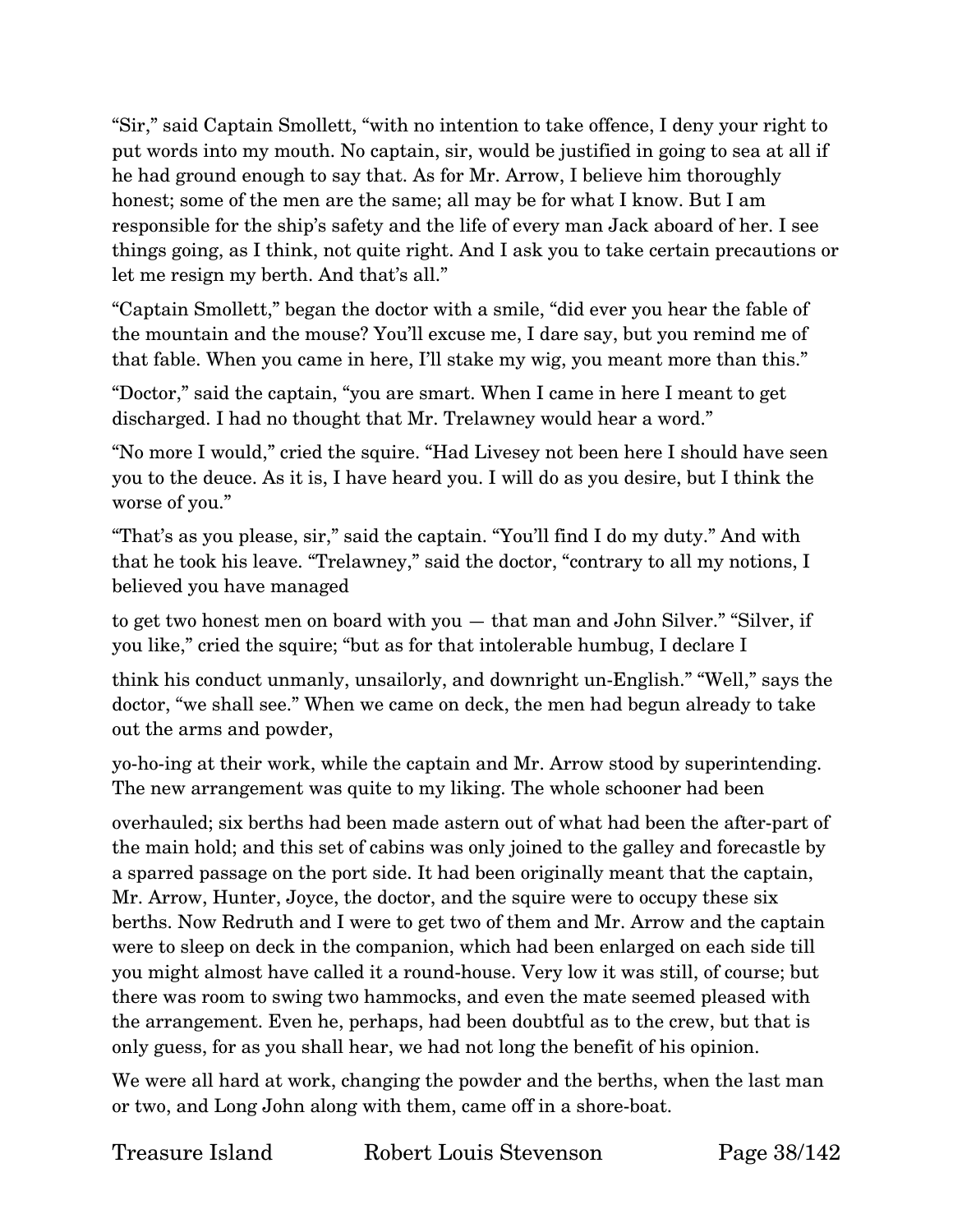The cook came up the side like a monkey for cleverness, and as soon as he saw what was doing, "So ho, mates!" says he. "What's this?"

"We're a-changing of the powder, Jack," answers one. "Why, by the powers," cried Long John, "if we do, we'll miss the morning tide!" "My orders!" said the captain shortly. "You may go below, my man. Hands will want

supper." "Aye, aye, sir," answered the cook, and touching his forelock, he disappeared at once

in the direction of his galley. "That's a good man, captain," said the doctor. "Very likely, sir," replied Captain Smollett. "Easy with that, men — easy," he ran on,

to the fellows who were shifting the powder; and then suddenly observing me examining the swivel we carried amidships, a long brass nine, "Here you, ship's boy," he cried, "out o' that! Off with you to the cook and get some work."

And then as I was hurrying off I heard him say, quite loudly, to the doctor, "I'll have no favourites on my ship."

I assure you I was quite of the squire's way of thinking, and hated the captain deeply.

# **Chapter X - The Voyage**

All that night we were in a great bustle getting things stowed in their place, and boatfuls of the squire's friends, Mr. Blandly and the like, coming off to wish him a good voyage and a safe return. We never had a night at the Admiral Benbow when I had half the work; and I was dog-tired when, a little before dawn, the boatswain sounded his pipe and the crew began to man the capstan-bars. I might have been twice as weary, yet I would not have left the deck, all was so new and interesting to me — the brief commands, the shrill note of the whistle, the men bustling to their places in the glimmer of the ship's lanterns.

"Now, Barbecue, tip us a stave," cried one voice. "The old one," cried another. "Aye, aye, mates," said Long John, who was standing by, with his crutch under his

arm, and at once broke out in the air and words I knew so well: "Fifteen men on the dead man's chest —"

And then the whole crew bore chorus: - "Yo-ho-ho, and a bottle of rum!"

And at the third "Ho!" drove the bars before them with a will. Even at that exciting moment it carried me back to the old Admiral Benbow in a

second, and I seemed to hear the voice of the captain piping in the chorus. But soon the anchor was short up; soon it was hanging dripping at the bows; soon the sails began to draw, and the land and shipping to flit by on either side; and before I could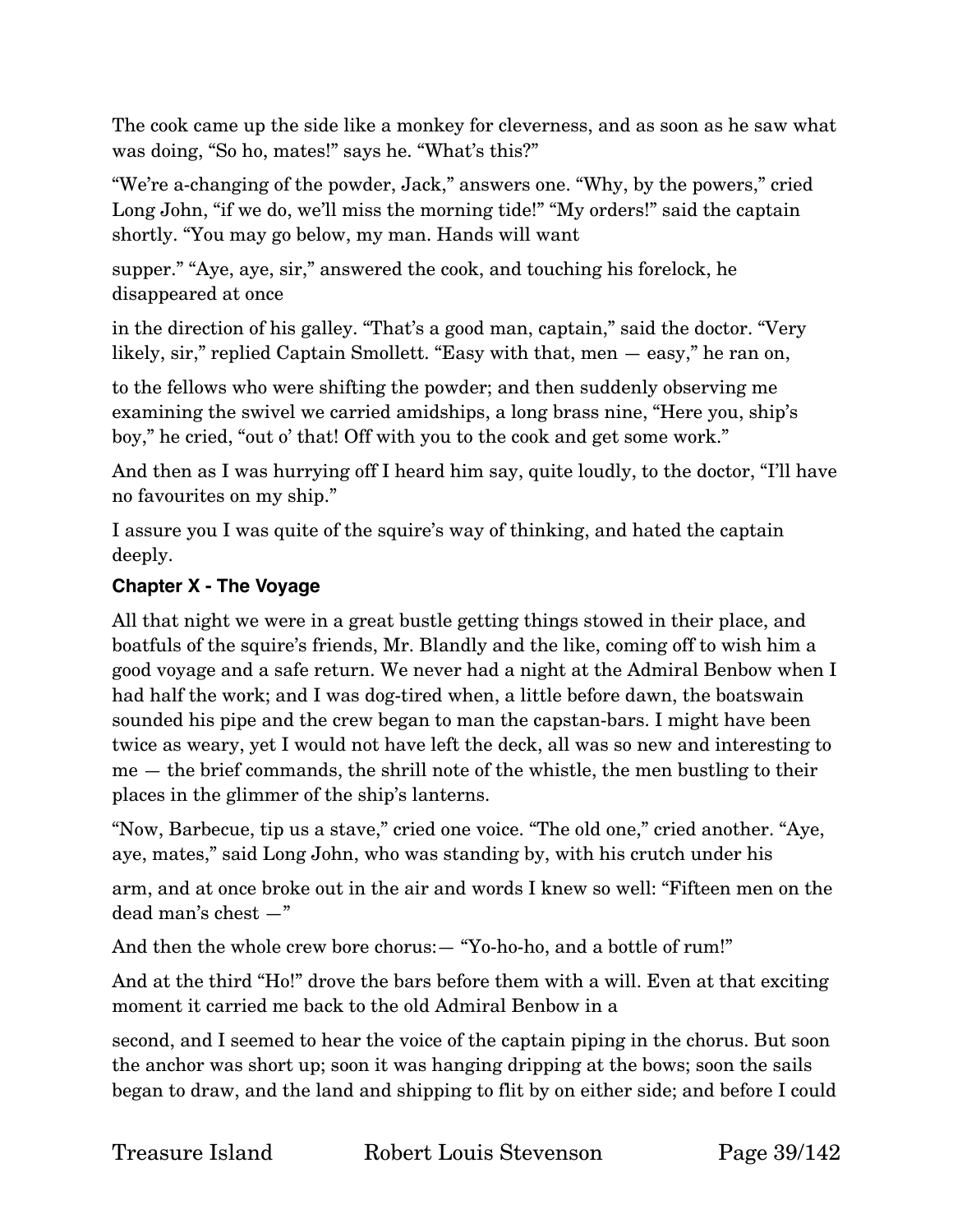lie down to snatch an hour of slumber the HISPANIOLA had begun her voyage to the Isle of Treasure.

#### German

I am not going to relate that voyage in detail. It was fairly prosperous. The ship proved to be a good ship, the crew were capable seamen, and the captain thoroughly understood his business. But before we came the length of Treasure Island, two or three things had happened which require to be known.

Mr. Arrow, first of all, turned out even worse than the captain had feared. He had no command among the men, and people did what they pleased with him. But that was by no means the worst of it, for after a day or two at sea he began to appear on deck with hazy eye, red cheeks, stuttering tongue, and other marks of drunkenness. Time after time he was ordered below in disgrace. Sometimes he fell and cut himself; sometimes he lay all day long in his little bunk at one side of the companion; sometimes for a day or two he would be almost sober and attend to his work at least passably.

In the meantime, we could never make out where he got the drink. That was the ship's mystery. Watch him as we pleased, we could do nothing to solve it; and when we asked

him to his face, he would only laugh if he were drunk, and if he were sober deny solemnly that he ever tasted anything but water.

He was not only useless as an officer and a bad influence amongst the men, but it was plain that at this rate he must soon kill himself outright, so nobody was much surprised, nor very sorry, when one dark night, with a head sea, he disappeared entirely and was seen no more.

"Overboard!" said the captain. "Well, gentlemen, that saves the trouble of putting him in irons."

But there we were, without a mate; and it was necessary, of course, to advance one of the men. The boatswain, Job Anderson, was the likeliest man aboard, and though he kept his old title, he served in a way as mate. Mr. Trelawney had followed the sea, and his knowledge made him very useful, for he often took a watch himself in easy weather. And the coxswain, Israel Hands, was a careful, wily, old, experienced seaman who could be trusted at a pinch with almost anything.

He was a great confidant of Long John Silver, and so the mention of his name leads me on to speak of our ship's cook, Barbecue, as the men called him.

Aboard ship he carried his crutch by a lanyard round his neck, to have both hands as free as possible. It was something to see him wedge the foot of the crutch against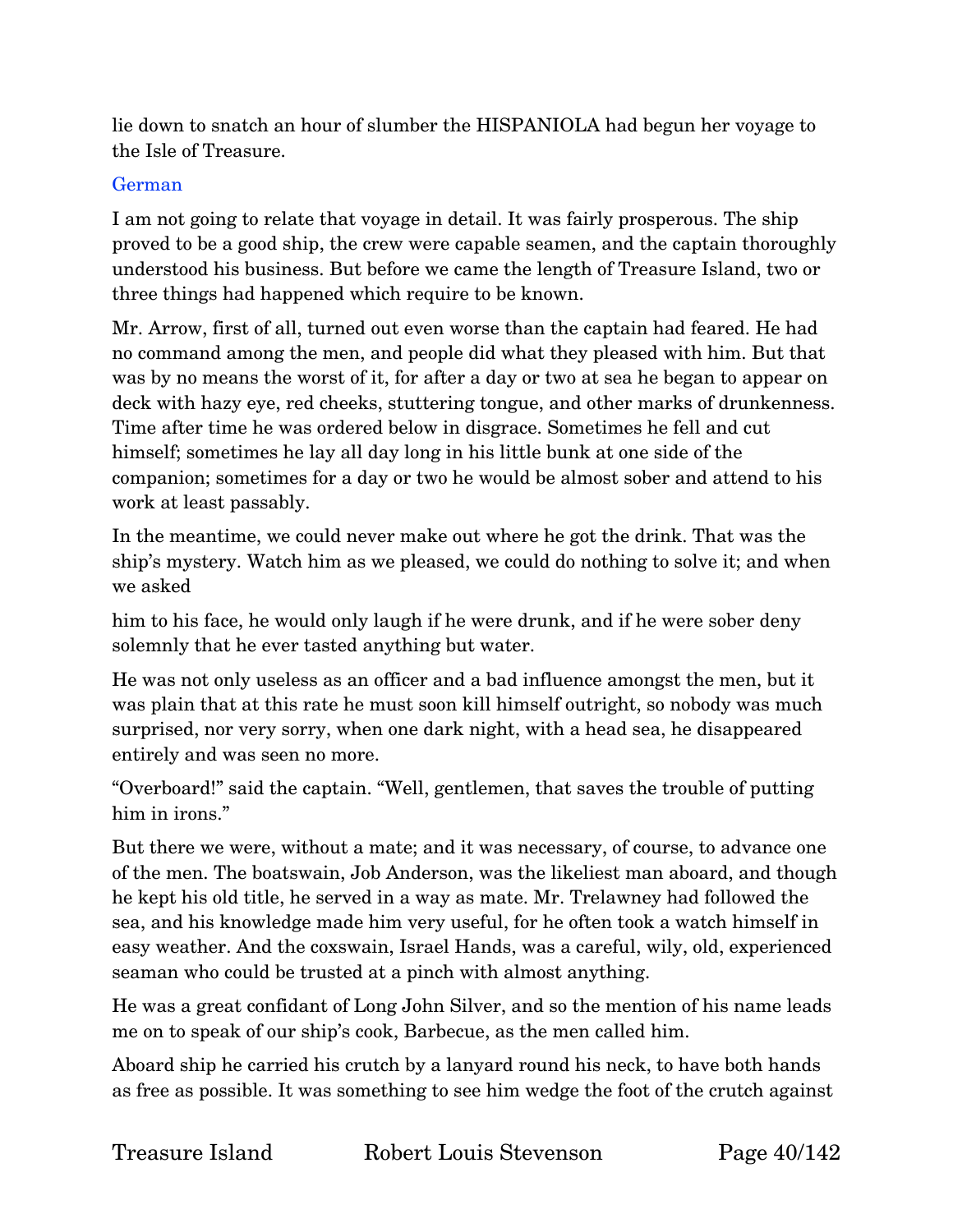a bulkhead, and propped against it, yielding to every movement of the ship, get on with his cooking like someone safe ashore. Still more strange was it to see him in the heaviest of weather cross the deck. He had a line or two rigged up to help him across the widest spaces — Long John's earrings, they were called; and he would hand himself from one place to another, now using the crutch, now trailing it alongside by the lanyard, as quickly as another man could walk. Yet some of the men who had sailed with him before expressed their pity to see him so reduced.

"He's no common man, Barbecue," said the coxswain to me. "He had good schooling in his young days and can speak like a book when so minded; and brave — a lion's nothing alongside of Long John! I seen him grapple four and knock their heads together — him unarmed."

All the crew respected and even obeyed him. He had a way of talking to each and doing everybody some particular service. To me he was unweariedly kind, and always glad to see me in the galley, which he kept as clean as a new pin, the dishes hanging up burnished and his parrot in a cage in one corner.

"Come away, Hawkins," he would say; "come and have a yarn with John. Nobody more welcome than yourself, my son. Sit you down and hear the news. Here's Cap'n Flint  $-$  I calls my parrot Cap'n Flint, after the famous buccaneer  $-$  here's Cap'n Flint predicting success to our v'yage. Wasn't you, cap'n?"

And the parrot would say, with great rapidity, "Pieces of eight! Pieces of eight! Pieces of eight!" till you wondered that it was not out of breath, or till John threw his handkerchief over the cage.

"Now, that bird," he would say, "is, maybe, two hundred years old, Hawkins — they live forever mostly; and if anybody's seen more wickedness, it must be the devil himself. She's sailed with England, the great Cap'n England, the pirate. She's been at Madagascar, and at Malabar, and Surinam, and Providence, and Portobello. She was at the fishing up of the wrecked plate ships. It's there she learned 'Pieces of eight,' and little wonder; three hundred and fifty thousand of 'em, Hawkins! She was at the boarding of the viceroy of the

Indies out of Goa, she was; and to look at her you would think she was a babby. But you smelt powder — didn't you, cap'n?"

"Stand by to go about," the parrot would scream.

"Ah, she's a handsome craft, she is," the cook would say, and give her sugar from his pocket, and then the bird would peck at the bars and swear straight on, passing belief for wickedness. "There," John would add, "you can't touch pitch and not be mucked, lad. Here's this poor old innocent bird o' mine swearing blue fire, and none the wiser, you may lay to that. She would swear the same, in a manner of speaking,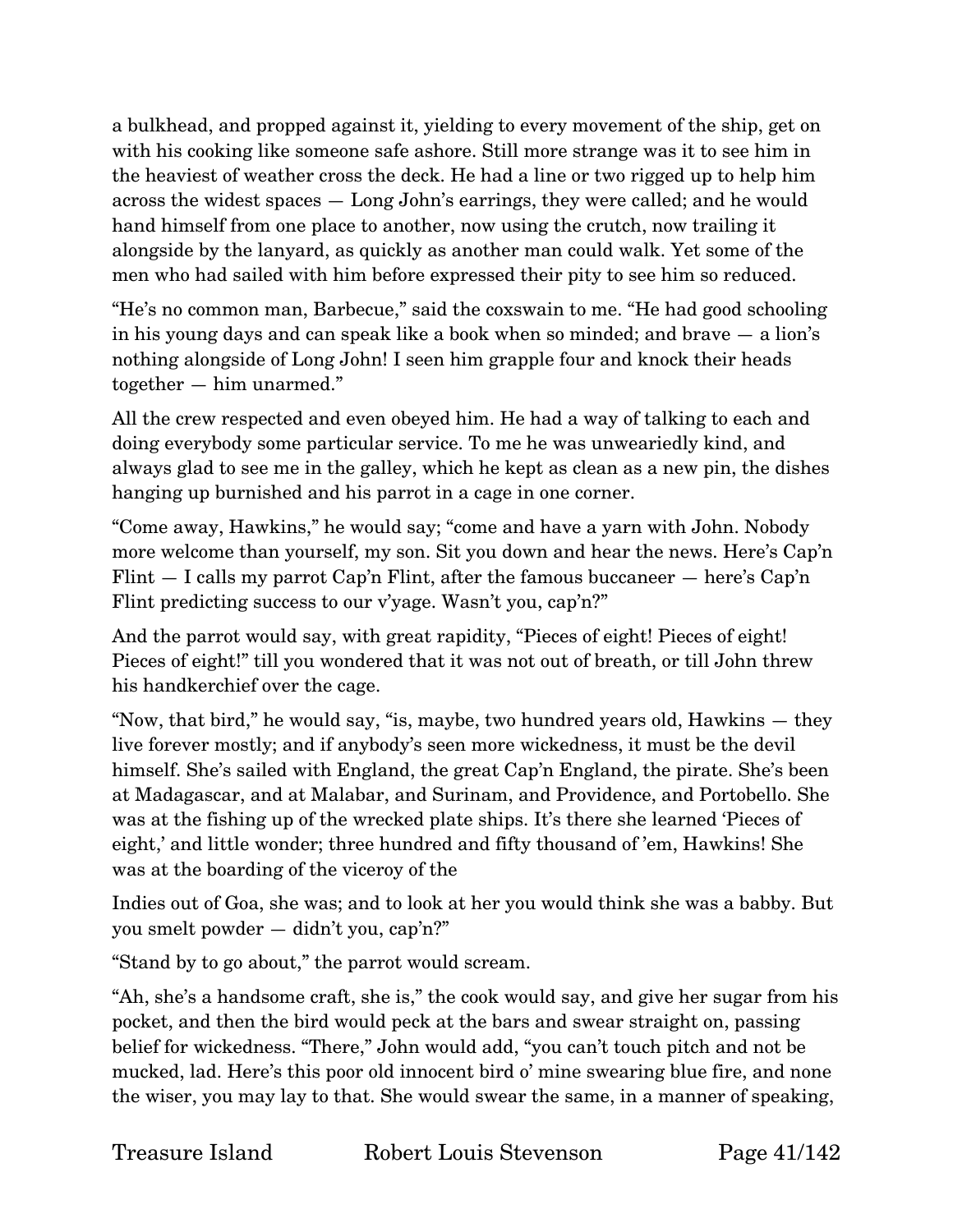before chaplain." And John would touch his forelock with a solemn way he had that made me think he was the best of men.

In the meantime, the squire and Captain Smollett were still on pretty distant terms with one another. The squire made no bones about the matter; he despised the captain. The captain, on his part, never spoke but when he was spoken to, and then sharp and short and dry, and not a word wasted. He owned, when driven into a corner, that he seemed to have been wrong about the crew, that some of them were as brisk as he wanted to see and all had behaved fairly well. As for the ship, he had taken a downright fancy to her. "She'll lie a point nearer the wind than a man has a right to expect of his own married wife, sir. But," he would add, "all I say is, we're not home again, and I don't like the cruise."

The squire, at this, would turn away and march up and down the deck, chin in air. "A trifle more of that man," he would say, "and I shall explode." We had some heavy weather, which only proved the qualities of the HISPANIOLA.

Every man on board seemed well content, and they must have been hard to please if they had been otherwise, for it is my belief there was never a ship's company so spoiled since Noah put to sea. Double grog was going on the least excuse; there was duff on odd days, as, for instance, if the squire heard it was any man's birthday, and always a barrel of apples standing broached in the waist for anyone to help himself that had a fancy.

"Never knew good come of it yet," the captain said to Dr. Livesey. "Spoil forecastle hands, make devils. That's my belief."

But good did come of the apple barrel, as you shall hear, for if it had not been for that, we should have had no note of warning and might all have perished by the hand of treachery.

This was how it came about.

We had run up the trades to get the wind of the island we were after  $- I$  am not allowed to be more plain — and now we were running down for it with a bright lookout day and night. It was about the last day of our outward voyage by the largest computation; some time that night, or at latest before noon of the morrow, we should sight the Treasure Island. We were heading S.S.W. and had a steady breeze abeam and a quiet sea. The HISPANIOLA rolled steadily, dipping her bowsprit now and then with a whiff of spray. All was drawing alow and aloft; everyone was in the bravest spirits because we were now so near an end of the first part of our adventure.

Now, just after sundown, when all my work was over and I was on my way to my berth, it occurred to me that I should like an apple. I ran on deck. The watch was all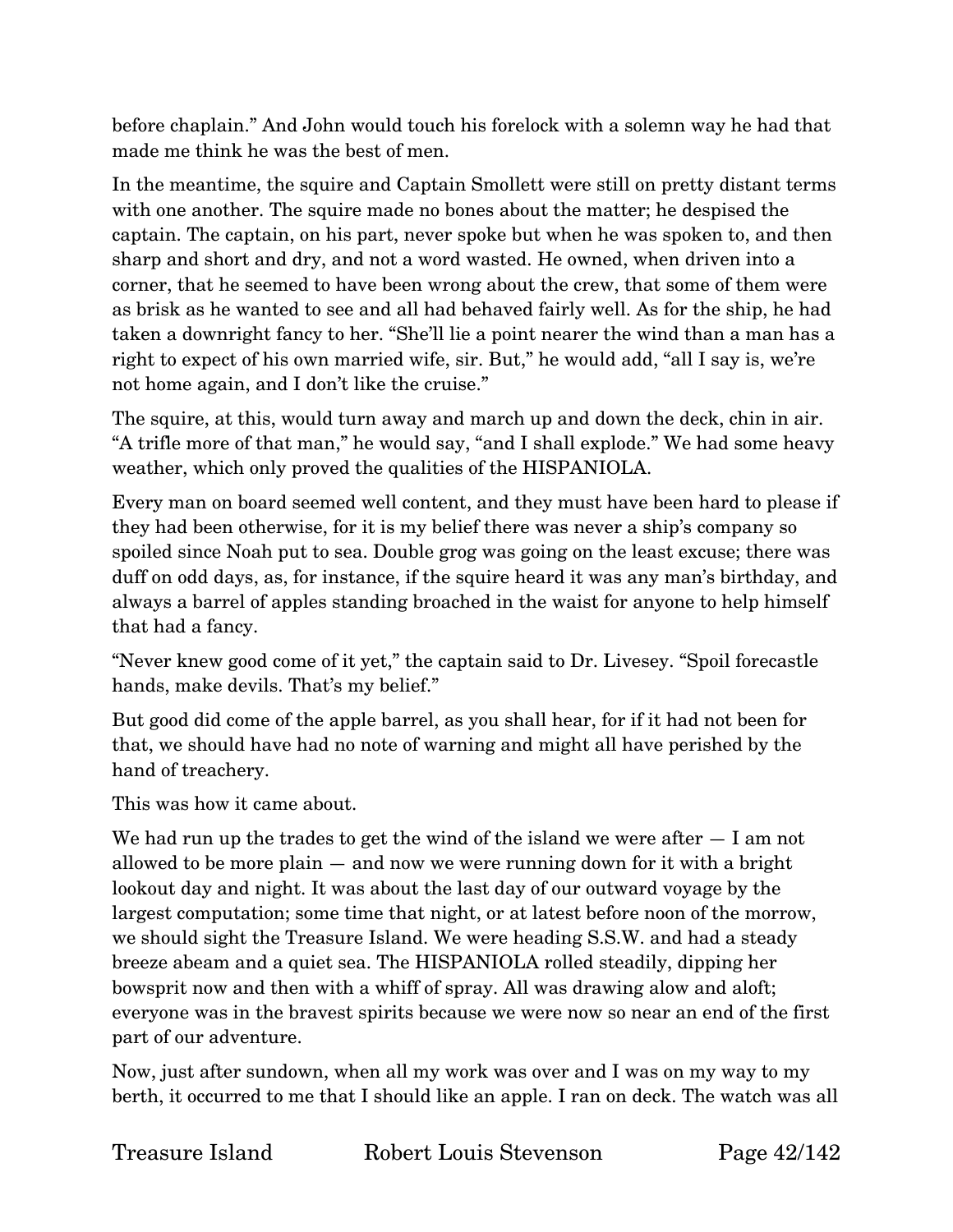forward looking out for the island. The man at the helm was watching the luff of the sail and whistling away gently to himself, and that was the only sound excepting the swish of the sea against the bows and around the sides of the ship.

In I got bodily into the apple barrel, and found there was scarce an apple left; but sitting down there in the dark, what with the sound of the waters and the rocking movement of the ship, I had either fallen asleep or was on the point of doing so when a heavy man sat down with rather a clash close by. The barrel shook as he leaned his shoulders against it, and I was just about to jump up when the man began to speak. It was Silver's voice, and before I had heard a dozen words, I would not have shown myself for all the world, but lay there, trembling and listening, in the extreme of fear and curiosity, for from these dozen words I understood that the lives of all the honest men aboard depended upon me alone.

# **Chapter XI - What I Heard in the Apple Barrel**

"NO, not I," said Silver. "Flint was cap'n; I was quartermaster, along of my timber leg. The same broadside I lost my leg, old Pew lost his deadlights. It was a master surgeon, him that ampytated me  $-$  out of college and all  $-$  Latin by the bucket, and what not; but he was hanged like a dog, and sun-dried like the rest, at Corso Castle. That was Roberts' men, that was, and comed of changing names to their ships — ROYAL FORTUNE and so on. Now, what a ship was christened, so let her stay, I says. So it was with the CASSANDRA, as brought us all safe home from Malabar, after England took the viceroy of the Indies; so it was with the old WALRUS, Flint's old ship, as I've seen amuck with the red blood and fit to sink with gold."

"Ah!" cried another voice, that of the youngest hand on board, and evidently full of admiration. "He was the flower of the flock, was Flint!"

"Davis was a man too, by all accounts," said Silver. "I never sailed along of him; first with England, then with Flint, that's my story; and now here on my own account, in a manner of speaking. I laid by nine hundred safe, from England, and two thousand after Flint. That ain't bad for a man before the mast — all safe in bank. 'Tain't earning now, it's saving does it, you may lay to that. Where's all England's men now? I dunno. Where's Flint's? Why, most on 'em aboard here, and glad to get the duff — been begging before that, some on 'em. Old Pew, as had lost his sight, and might have thought shame, spends twelve hundred pound in a year, like a lord in Parliament. Where is he now? Well, he's dead now and under hatches; but for two year before that, shiver my timbers, the man was starving! He begged, and he stole, and he cut throats, and starved at that, by the powers!"

"Well, it ain't much use, after all," said the young seaman.

Treasure Island Robert Louis Stevenson Page 43/142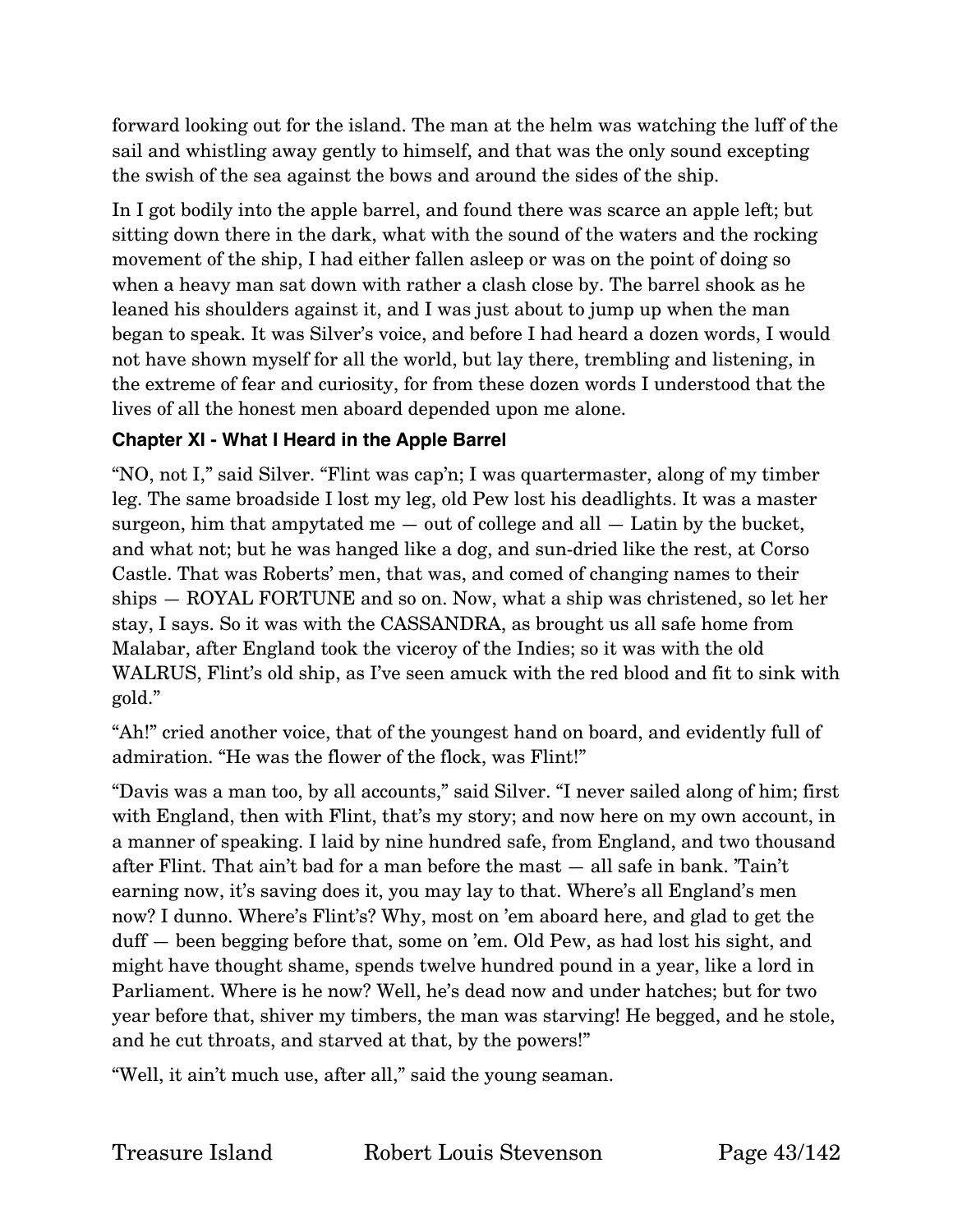"Tain't much use for fools, you may lay to it  $-$  that, nor nothing," cried Silver. "But" now, you look here: you're young, you are, but you're as smart as paint. I see that when I set my eyes on you, and I'll talk to you like a man."

You may imagine how I felt when I heard this abominable old rogue addressing another in the very same words of flattery as he had used to myself. I think, if I had been able, that I would have killed him through the barrel. Meantime, he ran on, little supposing he was overheard.

"Here it is about gentlemen of fortune. They lives rough, and they risk swinging, but they eat and drink like fighting-cocks, and when a cruise is done, why, it's hundreds of pounds instead of hundreds of farthings in their pockets. Now, the most goes for rum and a good fling, and to sea again in their shirts. But that's not the course I lay. I puts it all away, some here, some there, and none too much anywheres, by reason of suspicion. I'm fifty, mark you; once back from this cruise, I set up gentleman in earnest. Time enough too, says you. Ah, but I've lived easy in the meantime, never denied myself o' nothing heart desires,

#### German

and slep' soft and ate dainty all my days but when at sea. And how did I begin? Before the mast, like you!"

"Well," said the other, "but all the other money's gone now, ain't it? You daren't show face in Bristol after this."

"Why, where might you suppose it was?" asked Silver derisively. "At Bristol, in banks and places," answered his companion. "It were," said the cook; "it were when we weighed anchor. But my old missis has it all

by now. And the Spy-glass is sold, lease and goodwill and rigging; and the old girl's off to meet me. I would tell you where, for I trust you, but it'd make jealousy among the mates."

"And can you trust your missis?" asked the other.

"Gentlemen of fortune," returned the cook, "usually trusts little among themselves, and right they are, you may lay to it. But I have a way with me, I have. When a mate brings a slip on his cable  $-$  one as knows me, I mean  $-$  it won't be in the same world with old John. There was some that was feared of Pew, and some that was feared of Flint; but Flint his own self was feared of me. Feared he was, and proud. They was the roughest crew afloat, was Flint's; the devil himself would have been feared to go to sea with them. Well now, I tell you, I'm not a boasting man, and you seen yourself how easy I keep company, but when I was quartermaster, LAMBS wasn't the word for Flint's old buccaneers. Ah, you may be sure of yourself in old John's ship."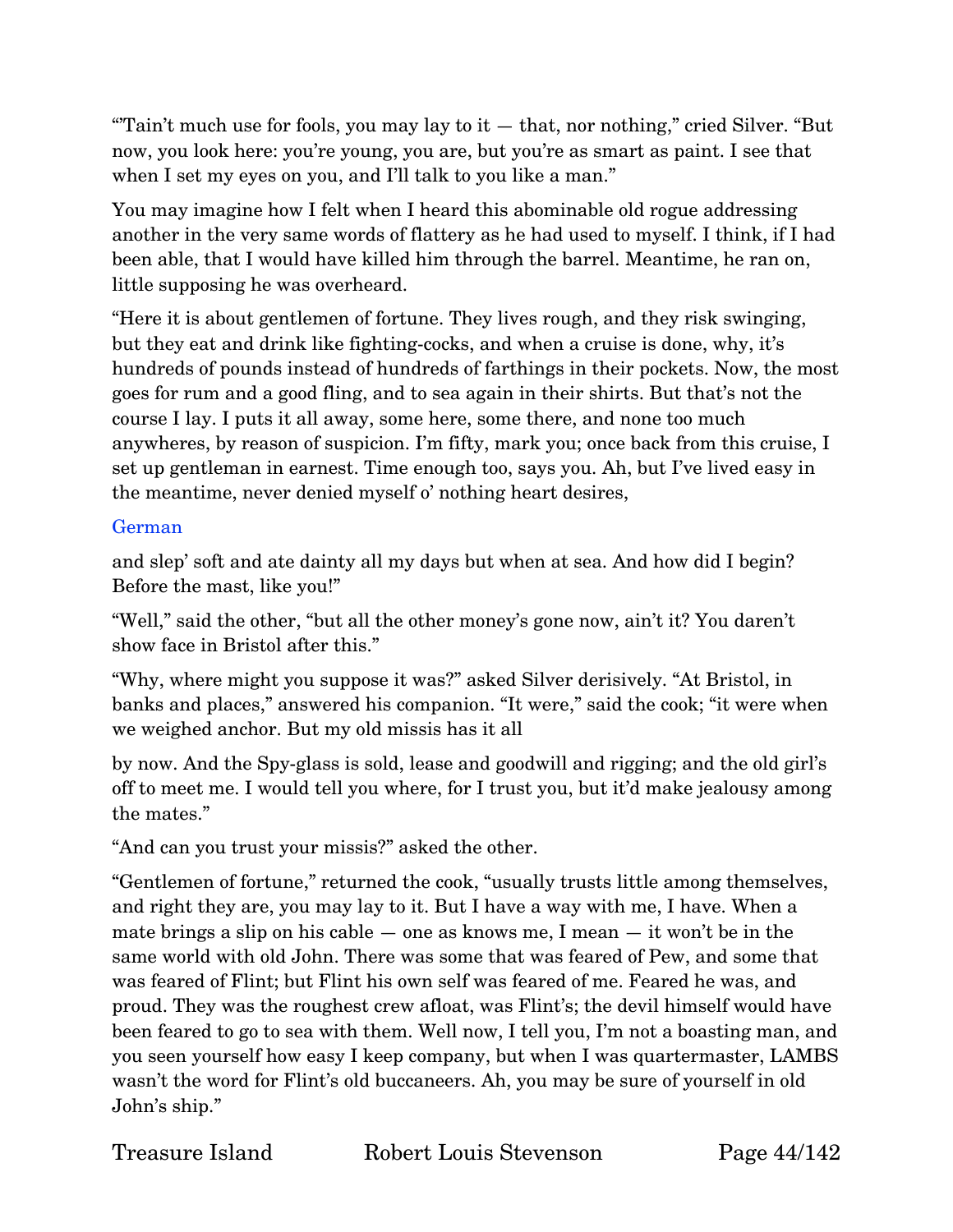"Well, I tell you now," replied the lad, "I didn't half a quarter like the job till I had this talk with you, John; but there's my hand on it now."

"And a brave lad you were, and smart too," answered Silver, shaking hands so heartily that all the barrel shook, "and a finer figurehead for a gentleman of fortune I never clapped my eyes on."

By this time I had begun to understand the meaning of their terms. By a "gentleman of fortune" they plainly meant neither more nor less than a common pirate, and the little scene that I had overheard was the last act in the corruption of one of the honest hands — perhaps of the last one left aboard. But on this point I was soon to be relieved, for Silver giving a little whistle, a third man strolled up and sat down by the party.

"Dick's square," said Silver.

"Oh, I know'd Dick was square," returned the voice of the coxswain, Israel Hands. "He's no fool, is Dick." And he turned his quid and spat. "But look here," he went on, "here's what I want to know, Barbecue: how long are we a-going to stand off and on like a blessed bumboat? I've had a'most enough o' Cap'n Smollett; he's hazed me long enough, by thunder! I want to go into that cabin, I do. I want their pickles and wines, and that."

"Israel," said Silver, "your head ain't much account, nor ever was. But you're able to hear, I reckon; leastways, your ears is big enough. Now, here's what I say: you'll berth forward, and you'll live hard, and you'll speak soft, and you'll keep sober till I give the word; and you may lay to that, my son."

"Well, I don't say no, do I?" growled the coxswain. "What I say is, when? That's what I say."

"When! By the powers!" cried Silver. "Well now, if you want to know, I'll tell you

when. The last moment I can manage, and that's when. Here's a first-rate seaman, Cap'n Smollett, sails the blessed ship for us. Here's this squire and doctor with a map and such — I don't know where it is, do I? No more do you, says you. Well then, I mean this squire and doctor shall find the stuff, and help us to get it aboard, by the powers. Then we'll see. If I was sure of you all, sons of double Dutchmen, I'd have Cap'n Smollett navigate us half- way back again before I struck."

"Why, we're all seamen aboard here, I should think," said the lad Dick.

"We're all forecastle hands, you mean," snapped Silver. "We can steer a course, but who's to set one? That's what all you gentlemen split on, first and last. If I had my way, I'd have Cap'n Smollett work us back into the trades at least; then we'd have no blessed miscalculations and a spoonful of water a day. But I know the sort you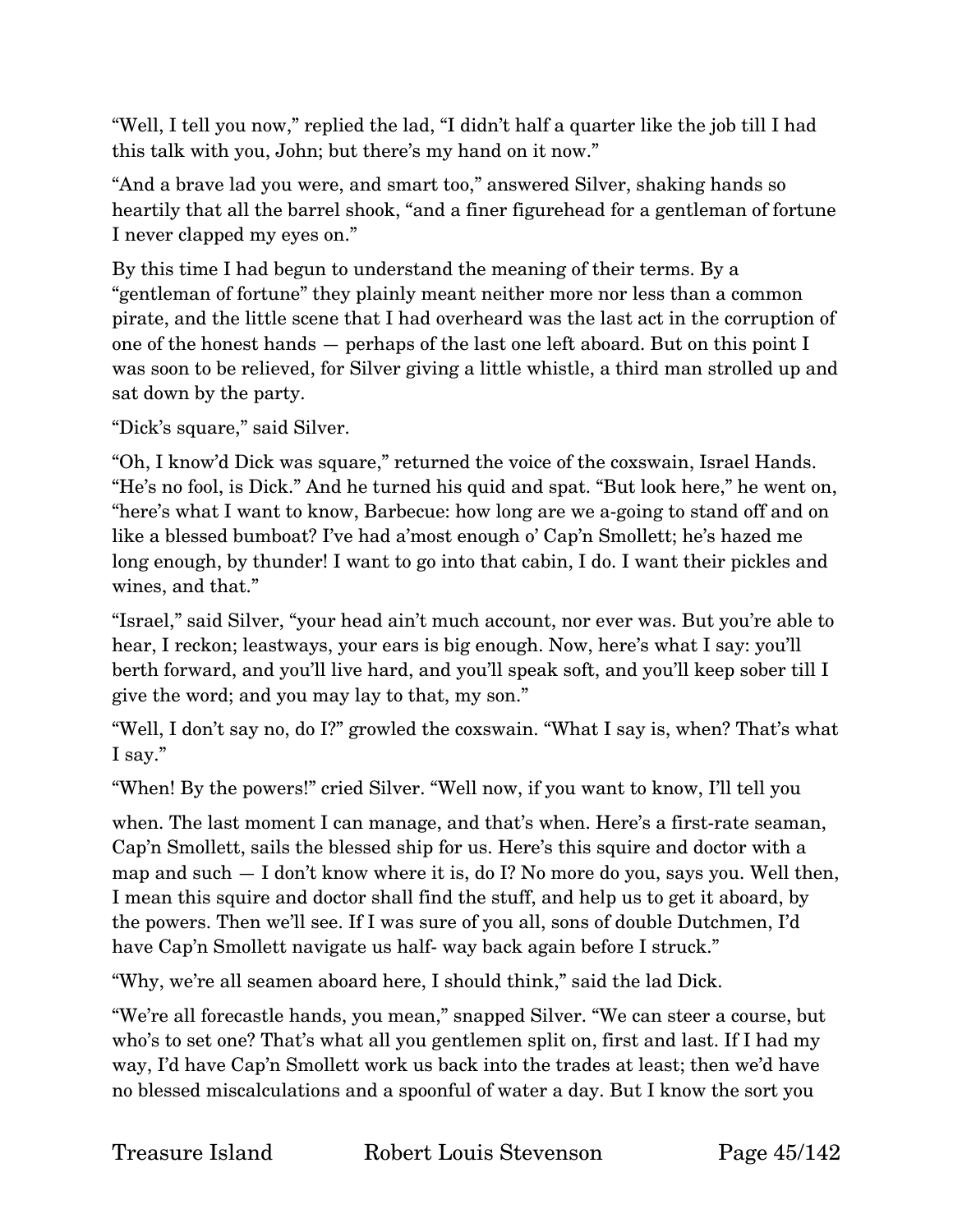are. I'll finish with 'em at the island, as soon's the blunt's on board, and a pity it is. But you're never happy till you're drunk. Split my sides, I've a sick heart to sail with the likes of you!"

"Easy all, Long John," cried Israel. "Who's a-crossin' of you?"

"Why, how many tall ships, think ye, now, have I seen laid aboard? And how many brisk lads drying in the sun at Execution Dock?" cried Silver. "And all for this same hurry and hurry and hurry. You hear me? I seen a thing or two at sea, I have. If you would on'y lay your course, and a p'int to windward, you would ride in carriages, you would. But not you! I know you. You'll have your mouthful of rum tomorrow, and go hang."

"Everybody knowed you was a kind of a chapling, John; but there's others as could hand and steer as well as you," said Israel. "They liked a bit o' fun, they did. They wasn't so high and dry, nohow, but took their fling, like jolly companions every one."

"So?" says Silver. "Well, and where are they now? Pew was that sort, and he died a beggar-man. Flint was, and he died of rum at Savannah. Ah, they was a sweet crew, they was! On'y, where are they?"

"But," asked Dick, "when we do lay 'em athwart, what are we to do with 'em, anyhow?"

"There's the man for me!" cried the cook admiringly. "That's what I call business. Well, what would you think? Put 'em ashore like maroons? That would have been England's way. Or cut 'em down like that much pork? That would have been Flint's, or Billy Bones's."

"Billy was the man for that," said Israel. "'Dead men don't bite,' says he. Well, he's dead now hisself; he knows the long and short on it now; and if ever a rough hand come to port, it was Billy."

"Right you are," said Silver; "rough and ready. But mark you here, I'm an easy man — I'm quite the gentleman, says you; but this time it's serious. Dooty is dooty, mates. I give my vote — death. When I'm in Parlyment and riding in my coach, I don't want none of these sea-lawyers in the cabin a-coming home, unlooked for, like the devil at prayers. Wait is what I say; but when the time comes, why, let her rip!"

"John," cries the coxswain, "you're a man!"

"You'll say so, Israel when you see," said Silver. "Only one thing I claim — I claim Trelawney. I'll wring his calf's head off his body with these hands, Dick!" he added,

breaking off. "You just jump up, like a sweet lad, and get me an apple, to wet my pipe like."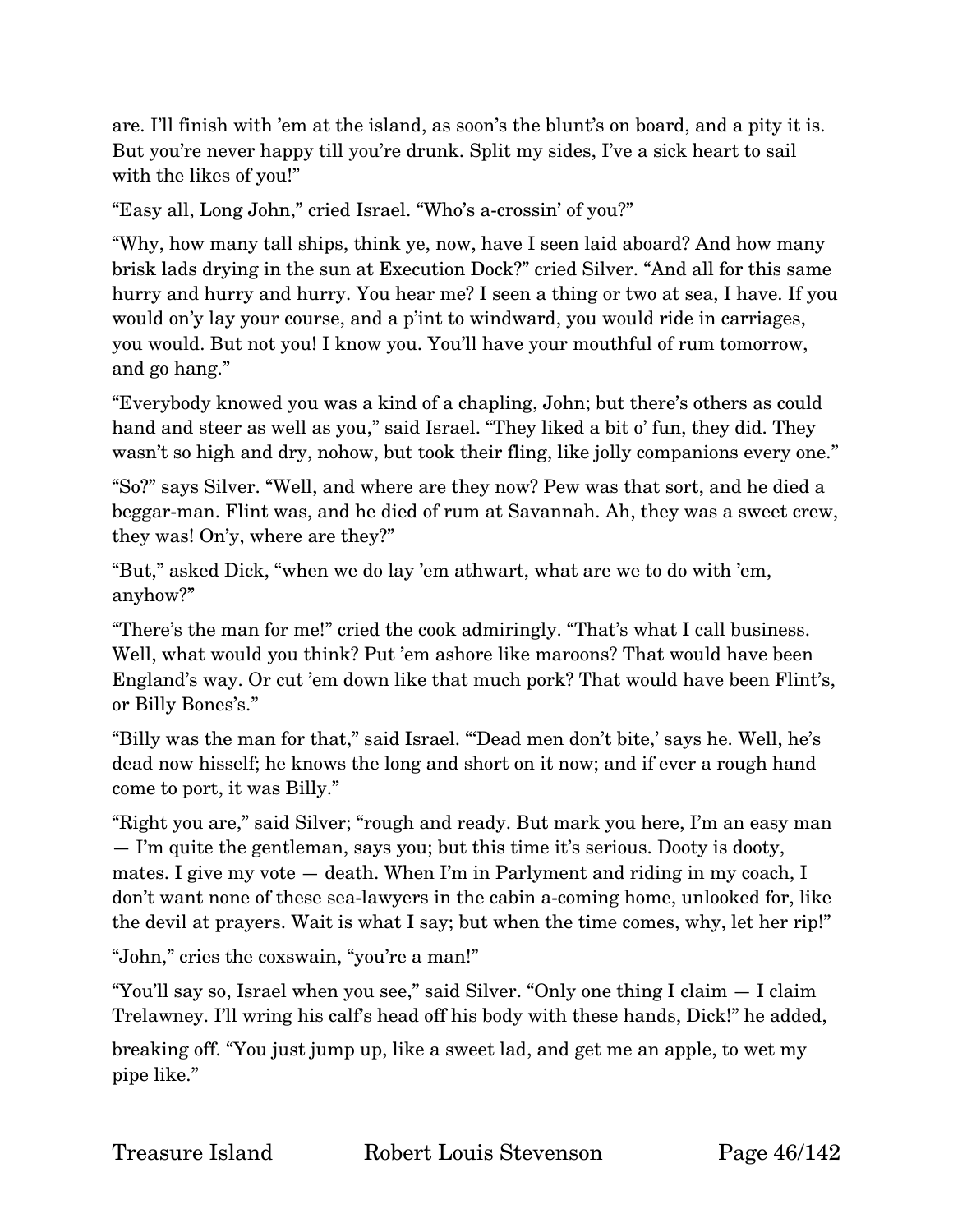You may fancy the terror I was in! I should have leaped out and run for it if I had found the strength, but my limbs and heart alike misgave me. I heard Dick begin to rise, and then someone seemingly stopped him, and the voice of Hands exclaimed, "Oh, stow that! Don't you get sucking of that bilge, John. Let's have a go of the rum."

"Dick," said Silver, "I trust you. I've a gauge on the keg, mind. There's the key; you fill a pannikin and bring it up."

Terrified as I was, I could not help thinking to myself that this must have been how Mr. Arrow got the strong waters that destroyed him.

Dick was gone but a little while, and during his absence Israel spoke straight on in the cook's ear. It was but a word or two that I could catch, and yet I gathered some important news, for besides other scraps that tended to the same purpose, this whole clause was audible: "Not another man of them'll jine." Hence there were still faithful men on board.

When Dick returned, one after another of the trio took the pannikin and drank  $$ one "To luck," another with a "Here's to old Flint," and Silver himself saying, in a kind of song, "Here's to ourselves, and hold your luff, plenty of prizes and plenty of duff."

Just then a sort of brightness fell upon me in the barrel, and looking up, I found the moon had risen and was silvering the mizzen-top and shining white on the luff of the fore- sail; and almost at the same time the voice of the lookout shouted, "Land ho!"

#### **Chapter XII - Council of War**

There was a great rush of feet across the deck. I could hear people tumbling up from the cabin and the forecastle, and slipping in an instant outside my barrel, I dived behind the fore-sail, made a double towards the stern, and came out upon the open deck in time to join Hunter and Dr. Livesey in the rush for the weather bow.

There all hands were already congregated. A belt of fog had lifted almost simultaneously with the appearance of the moon. Away to the south-west of us we saw two low hills, about a couple of miles apart, and rising behind one of them a third and higher hill, whose peak was still buried in the fog. All three seemed sharp and conical in figure.

So much I saw, almost in a dream, for I had not yet recovered from my horrid fear of a minute or two before. And then I heard the voice of Captain Smollett issuing orders. The HISPANIOLA was laid a couple of points nearer the wind and now sailed a course that would just clear the island on the east.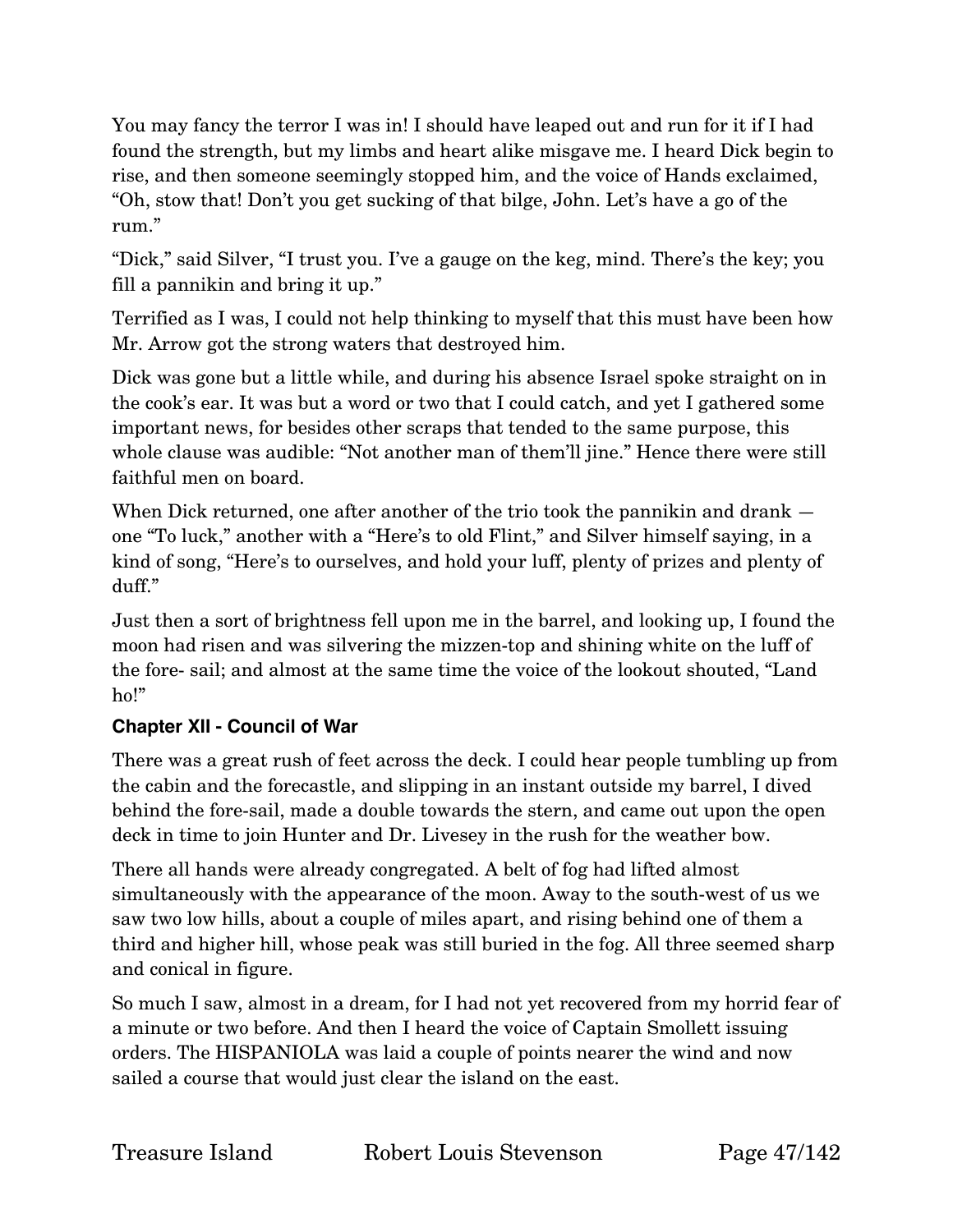"And now, men," said the captain, when all was sheeted home, "has any one of you ever seen that land ahead?"

"I have, sir," said Silver. "I've watered there with a trader I was cook in." "The anchorage is on the south, behind an islet, I fancy?" asked the captain. "Yes, sir; Skeleton Island they calls it. It were a main place for pirates once, and a hand

we had on board knowed all their names for it. That hill to the nor'ard they calls the Fore- mast Hill; there are three hills in a row running south'ard — fore, main, and mizzen, sir. But the main  $-$  that's the big un, with the cloud on it  $-$  they usually calls the Spy-glass, by reason of a lookout they kept when they was in the anchorage cleaning, for it's there they cleaned their ships, sir, asking your pardon."

"I have a chart here," says Captain Smollett. "See if that's the place."

Long John's eyes burned in his head as he took the chart, but by the fresh look of the paper I knew he was doomed to disappointment. This was not the map we found in Billy Bones's chest, but an accurate copy, complete in all things — names and heights and soundings — with the single exception of the red crosses and the written notes. Sharp as must have been his annoyance, Silver had the strength of mind to hide it.

"Yes, sir," said he, "this is the spot, to be sure, and very prettily drawed out. Who might have done that, I wonder? The pirates were too ignorant, I reckon. Aye, here it is: 'Capt. Kidd's Anchorage'— just the name my shipmate called it. There's a strong current runs along the south, and then away nor'ard up the west coast. Right you was, sir," says he, "to haul your wind and keep the weather of the island. Leastways, if such was your intention as to enter and careen, and there ain't no better place for that in these waters."

"Thank you, my man," says Captain Smollett. "I'll ask you later on to give us a help. You may go."

#### German

I was surprised at the coolness with which John avowed his knowledge of the island, and I own I was half- frightened when I saw him drawing nearer to myself. He did not know, to be sure, that I had overheard his council from the apple barrel, and yet I had by this time taken such a horror of his cruelty, duplicity, and power that I could scarce conceal a shudder when he laid his hand upon my arm.

"Ah," says he, "this here is a sweet spot, this island — a sweet spot for a lad to get ashore on. You'll bathe, and you'll climb trees, and you'll hunt goats, you will; and you'll get aloft on them hills like a goat yourself. Why, it makes me young again. I was going to forget my timber leg, I was. It's a pleasant thing to be young and have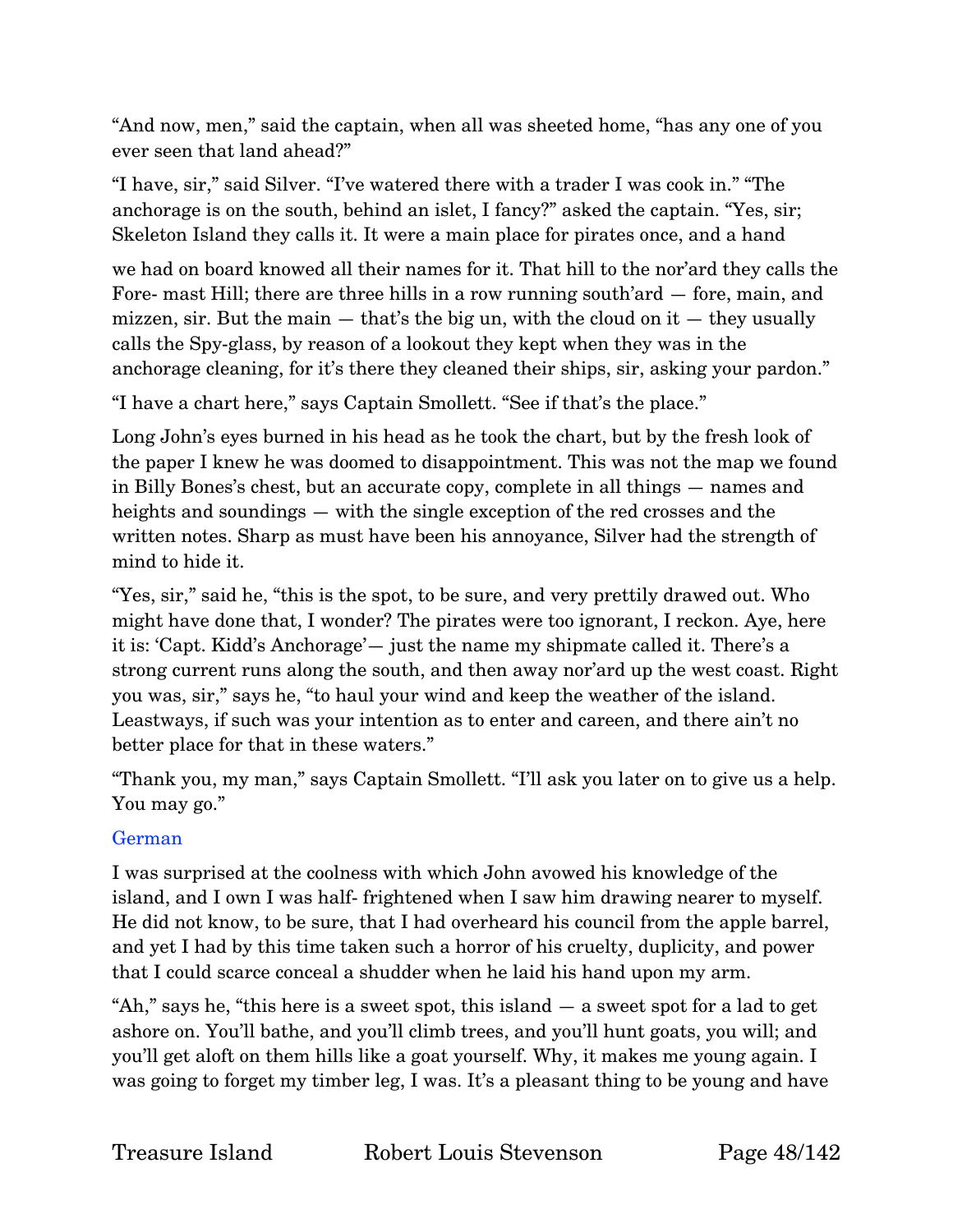ten toes, and you may lay to that. When you want to go a bit of exploring, you just ask old John, and he'll put up a snack for you to take along."

And clapping me in the friendliest way upon the shoulder, he hobbled off forward and went below.

Captain Smollett, the squire, and Dr. Livesey were talking together on the quarterdeck, and anxious as I was to tell them my story, I durst not interrupt them openly. While I was still casting about in my thoughts to find some probable excuse, Dr. Livesey called me to his side. He had left his pipe below, and being a slave to tobacco, had meant that I should fetch it; but as soon as I was near enough to speak and not to be overheard, I broke immediately, "Doctor, let me speak. Get the captain and squire down to the cabin, and then make some pretence to send for me. I have terrible news."

The doctor changed countenance a little, but next moment he was master of himself.

"Thank you, Jim," said he quite loudly, "that was all I wanted to know," as if he had asked me a question.

And with that he turned on his heel and rejoined the other two. They spoke together for a little, and though none of them started, or raised his voice, or so much as whistled, it was plain enough that Dr. Livesey had communicated my request, for the next thing that I heard was the captain giving an order to Job Anderson, and all hands were piped on deck.

"My lads," said Captain Smollett, "I've a word to say to you. This land that we have sighted is the place we have been sailing for. Mr. Trelawney, being a very openhanded gentleman, as we all know, has just asked me a word or two, and as I was able to tell him that every man on board had done his duty, alow and aloft, as I never ask to see it done better, why, he and I and the doctor are going below to the cabin to drink YOUR health and luck, and you'll have grog served out for you to drink OUR health and luck. I'll tell you what I think of this: I think it handsome. And if you think as I do, you'll give a good sea-cheer for the gentleman that does it."

The cheer followed — that was a matter of course; but it rang out so full and hearty that I confess I could hardly believe these same men were plotting for our blood.

"One more cheer for Cap'n Smollett," cried Long John when the first had subsided. And this also was given with a will. On the top of that the three gentlemen went below, and not long after, word was sent

forward that Jim Hawkins was wanted in the cabin. I found them all three seated round the table, a bottle of Spanish wine and some raisins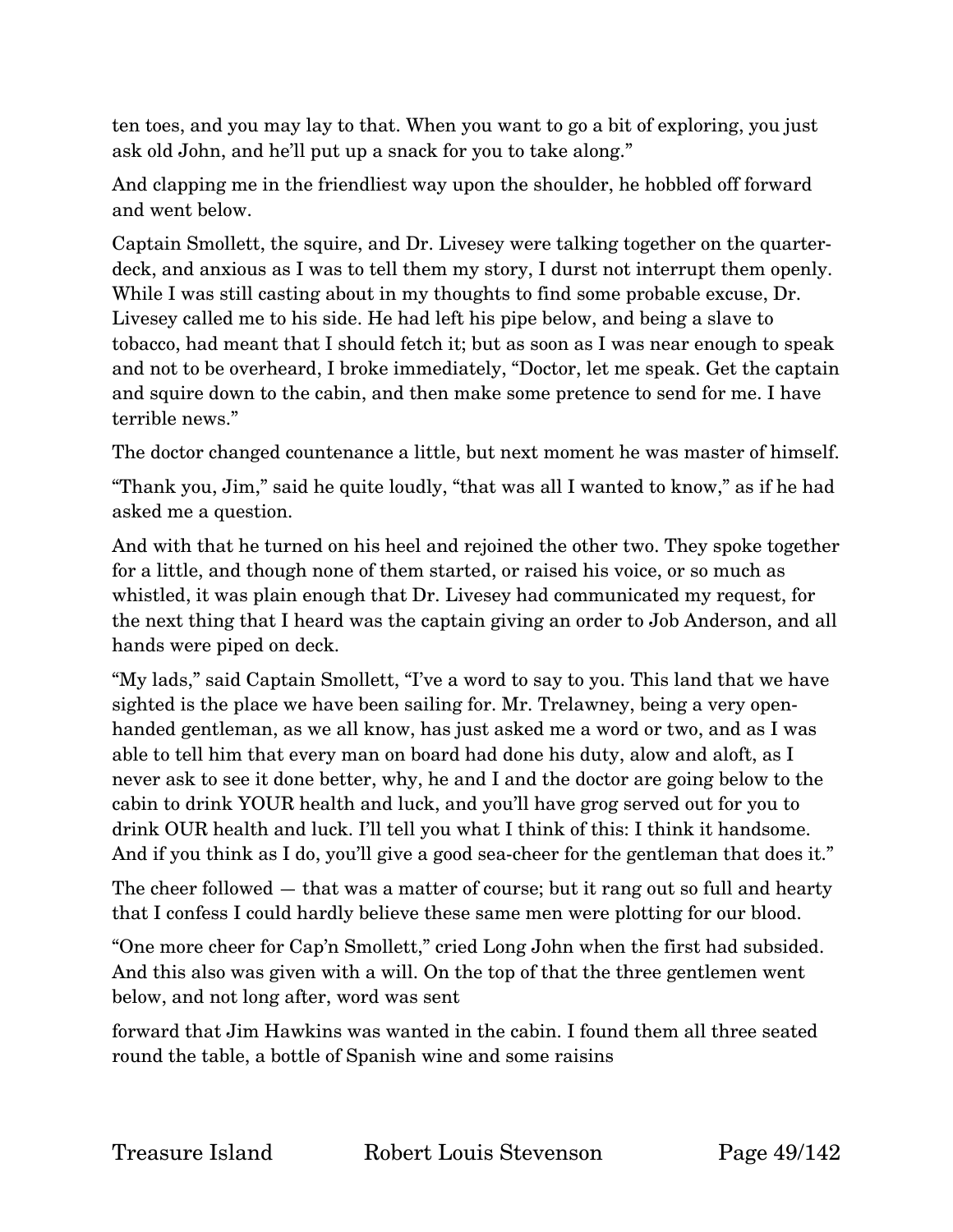before them, and the doctor smoking away, with his wig on his lap, and that, I knew, was a sign that he was agitated. The stern window was open, for it was a warm night, and you could see the moon shining behind on the ship's wake.

"Now, Hawkins," said the squire, "you have something to say. Speak up."

I did as I was bid, and as short as I could make it, told the whole details of Silver's conversation. Nobody interrupted me till I was done, nor did any one of the three of them make so much as a movement, but they kept their eyes upon my face from first to last.

"Jim," said Dr. Livesey, "take a seat."

And they made me sit down at table beside them, poured me out a glass of wine, filled my hands with raisins, and all three, one after the other, and each with a bow, drank my good health, and their service to me, for my luck and courage.

"Now, captain," said the squire, "you were right, and I was wrong. I own myself an ass, and I await your orders."

"No more an ass than I, sir," returned the captain. "I never heard of a crew that meant to mutiny but what showed signs before, for any man that had an eye in his head to see the mischief and take steps according. But this crew," he added, "beats me."

"Captain," said the doctor, "with your permission, that's Silver. A very remarkable man."

"He'd look remarkably well from a yard-arm, sir," returned the captain. "But this is talk; this don't lead to anything. I see three or four points, and with Mr. Trelawney's permission, I'll name them."

"You, sir, are the captain. It is for you to speak," says Mr. Trelawney grandly.

"First point," began Mr. Smollett. "We must go on, because we can't turn back. If I gave the word to go about, they would rise at once. Second point, we have time before us — at least until this treasure's found. Third point, there are faithful hands. Now, sir, it's got to come to blows sooner or later, and what I propose is to take time by the forelock, as the saying is, and come to blows some fine day when they least expect it. We can count, I take it, on your own home servants, Mr. Trelawney?"

"As upon myself," declared the squire.

"Three," reckoned the captain; "ourselves make seven, counting Hawkins here. Now, about the honest hands?"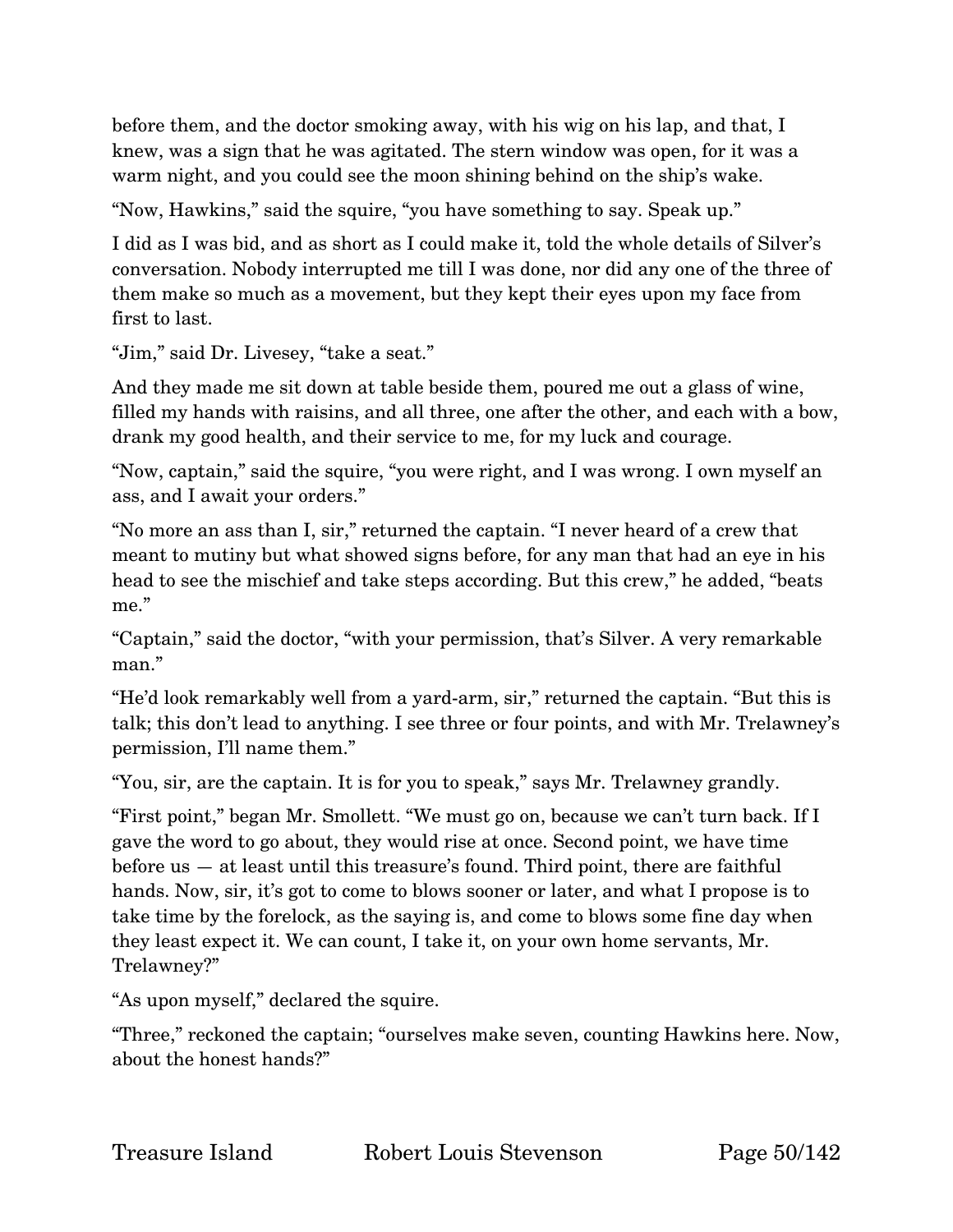"Most likely Trelawney's own men," said the doctor; "those he had picked up for himself before he lit on Silver."

"Nay," replied the squire. "Hands was one of mine." "I did think I could have trusted Hands," added the captain. "And to think that they're all Englishmen!" broke out the squire. "Sir, I could find it in

my heart to blow the ship up." "Well, gentlemen," said the captain, "the best that I can say is not much. We must lay

to, if you please, and keep a bright lookout. It's trying on a man, I know. It would be pleasanter to come to blows. But there's no help for it till we know our men. Lay to, and whistle for a wind, that's my view."

"Jim here," said the doctor, "can help us more than anyone. The men are not shy with

him, and Jim is a noticing lad." "Hawkins, I put prodigious faith in you," added the squire. I began to feel pretty desperate at this, for I felt altogether helpless; and yet, by an odd

train of circumstances, it was indeed through me that safety came. In the meantime, talk as we pleased, there were only seven out of the twenty-six on whom we knew we could rely; and out of these seven one was a boy, so that the grown men on our side were six to their nineteen.

# **Part Three. My Shore Adventure**

**Chapter XIII - How My Shore Adventure Began**

The appearance of the island when I came on deck next morning was altogether changed. Although the breeze had now utterly ceased, we had made a great deal of way during the night and were now lying becalmed about half a mile to the southeast of the low eastern coast. Grey-coloured woods covered a large part of the surface. This even tint was indeed broken up by streaks of yellow sand-break in the lower lands, and by many tall trees of the pine family, out-topping the others some singly, some in clumps; but the general colouring was uniform and sad. The hills ran up clear above the vegetation in spires of naked rock. All were strangely shaped, and the Spy-glass, which was by three or four hundred feet the tallest on the island, was likewise the strangest in configuration, running up sheer from almost every side and then suddenly cut off at the top like a pedestal to put a statue on.

The HISPANIOLA was rolling scuppers under in the ocean swell. The booms were tearing at the blocks, the rudder was banging to and fro, and the whole ship creaking, groaning, and jumping like a manufactory. I had to cling tight to the

Treasure Island Robert Louis Stevenson Page 51/142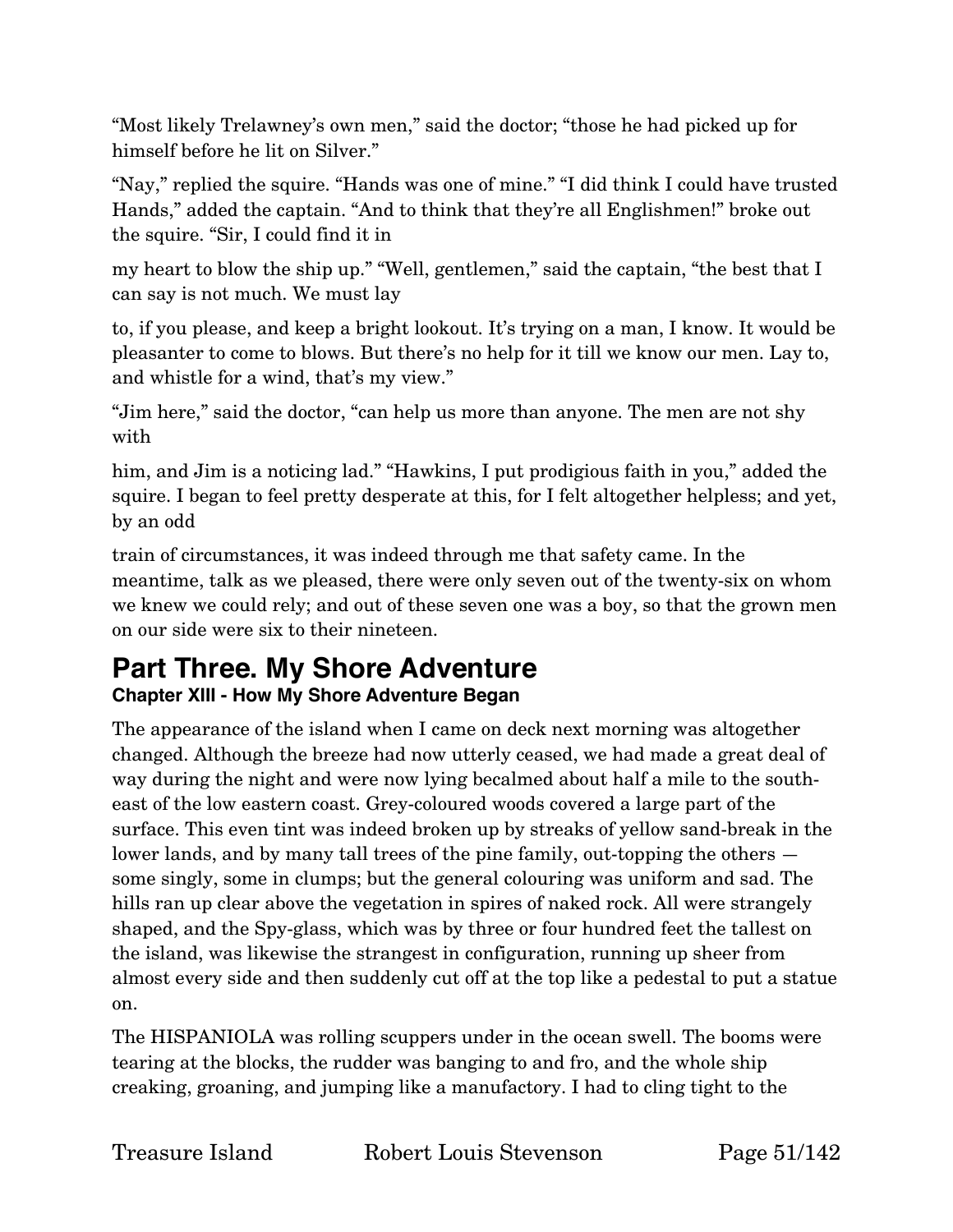backstay, and the world turned giddily before my eyes, for though I was a good enough sailor when there was way on, this standing still and being rolled about like a bottle was a thing I never learned to stand without a qualm or so, above all in the morning, on an empty stomach.

Perhaps it was this — perhaps it was the look of the island, with its grey, melancholy woods, and wild stone spires, and the surf that we could both see and hear foaming and thundering on the steep beach — at least, although the sun shone bright and hot, and the shore birds were fishing and crying all around us, and you would have thought anyone would have been glad to get to land after being so long at sea, my heart sank, as the saying is, into my boots; and from the first look onward, I hated the very thought of Treasure Island.

We had a dreary morning's work before us, for there was no sign of any wind, and the boats had to be got out and manned, and the ship warped three or four miles round the corner of the island and up the narrow passage to the haven behind Skeleton Island. I volunteered for one of the boats, where I had, of course, no business. The heat was sweltering, and the men grumbled fiercely over their work. Anderson was in command of my boat, and instead of keeping the crew in order, he grumbled as loud as the worst.

"Well," he said with an oath, "it's not forever."

#### German

I thought this was a very bad sign, for up to that day the men had gone briskly and willingly about their business; but the very sight of the island had relaxed the cords of discipline.

All the way in, Long John stood by the steersman and conned the ship. He knew the passage like the palm of his hand, and though the man in the chains got everywhere more water than was down in the chart, John never hesitated once.

"There's a strong scour with the ebb," he said, "and this here passage has been dug out, in a manner of speaking, with a spade."

We brought up just where the anchor was in the chart, about a third of a mile from each shore, the mainland on one side and Skeleton Island on the other. The bottom was clean sand. The plunge of our anchor sent up clouds of birds wheeling and crying over the woods, but in less than a minute they were down again and all was once more silent.

The place was entirely land-locked, buried in woods, the trees coming right down to high-water mark, the shores mostly flat, and the hilltops standing round at a distance in a sort of amphitheatre, one here, one there. Two little rivers, or rather two swamps, emptied out into this pond, as you might call it; and the foliage round

Treasure Island Robert Louis Stevenson Page 52/142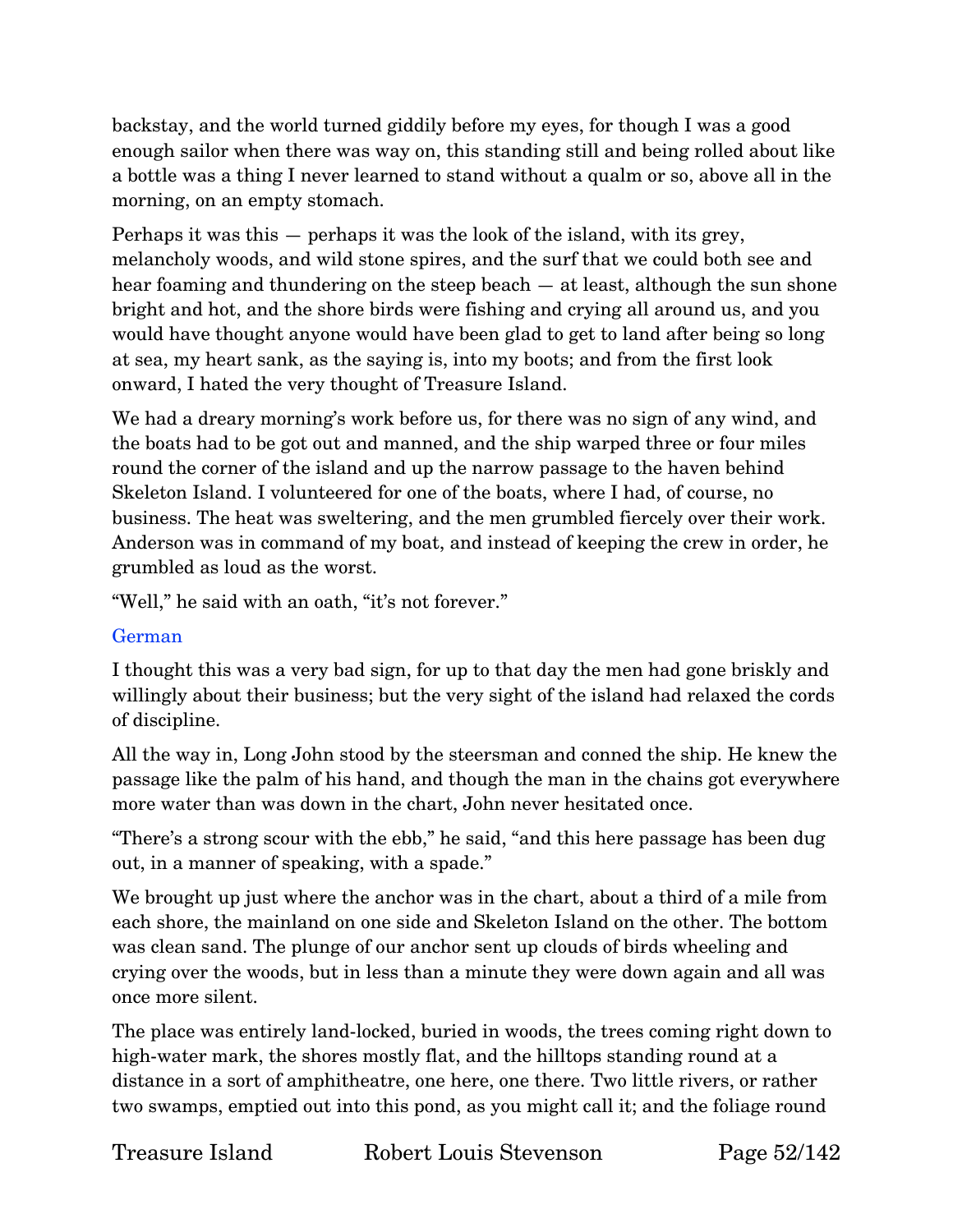that part of the shore had a kind of poisonous brightness. From the ship we could see nothing of the house or stockade, for they were quite buried among trees; and if it had not been for the chart on the companion, we might have been the first that had ever anchored there since the island arose out of the seas.

There was not a breath of air moving, nor a sound but that of the surf booming half a mile away along the beaches and against the rocks outside. A peculiar stagnant smell hung over the anchorage  $-$  a smell of sodden leaves and rotting tree trunks. I observed the doctor sniffing and sniffing, like someone tasting a bad egg.

"I don't know about treasure," he said, "but I'll stake my wig there's fever here."

If the conduct of the men had been alarming in the boat, it became truly threatening when they had come aboard. They lay about the deck growling together in talk. The slightest order was received with a black look and grudgingly and carelessly obeyed. Even the honest hands must have caught the infection, for there was not one man aboard to mend another. Mutiny, it was plain, hung over us like a thunder-cloud.

And it was not only we of the cabin party who perceived the danger. Long John was hard at work going from group to group, spending himself in good advice, and as for example no man could have shown a better. He fairly outstripped himself in willingness and civility; he was all smiles to everyone. If an order were given, John would be on his crutch in an instant, with the cheeriest "Aye, aye, sir!" in the world; and when there was nothing else to do, he kept up one song after another, as if to conceal the discontent of the rest.

Of all the gloomy features of that gloomy afternoon, this obvious anxiety on the part of Long John appeared the worst.

We held a council in the cabin.

"Sir," said the captain, "if I risk another order, the whole ship'll come about our ears by the run. You see, sir, here it is. I get a rough answer, do I not? Well, if I speak back, pikes

will be going in two shakes; if I don't, Silver will see there's something under that, and the game's up. Now, we've only one man to rely on."

"And who is that?" asked the squire.

"Silver, sir," returned the captain; "he's as anxious as you and I to smother things up. This is a tiff; he'd soon talk 'em out of it if he had the chance, and what I propose to do is to give him the chance. Let's allow the men an afternoon ashore. If they all go, why we'll fight the ship. If they none of them go, well then, we hold the cabin,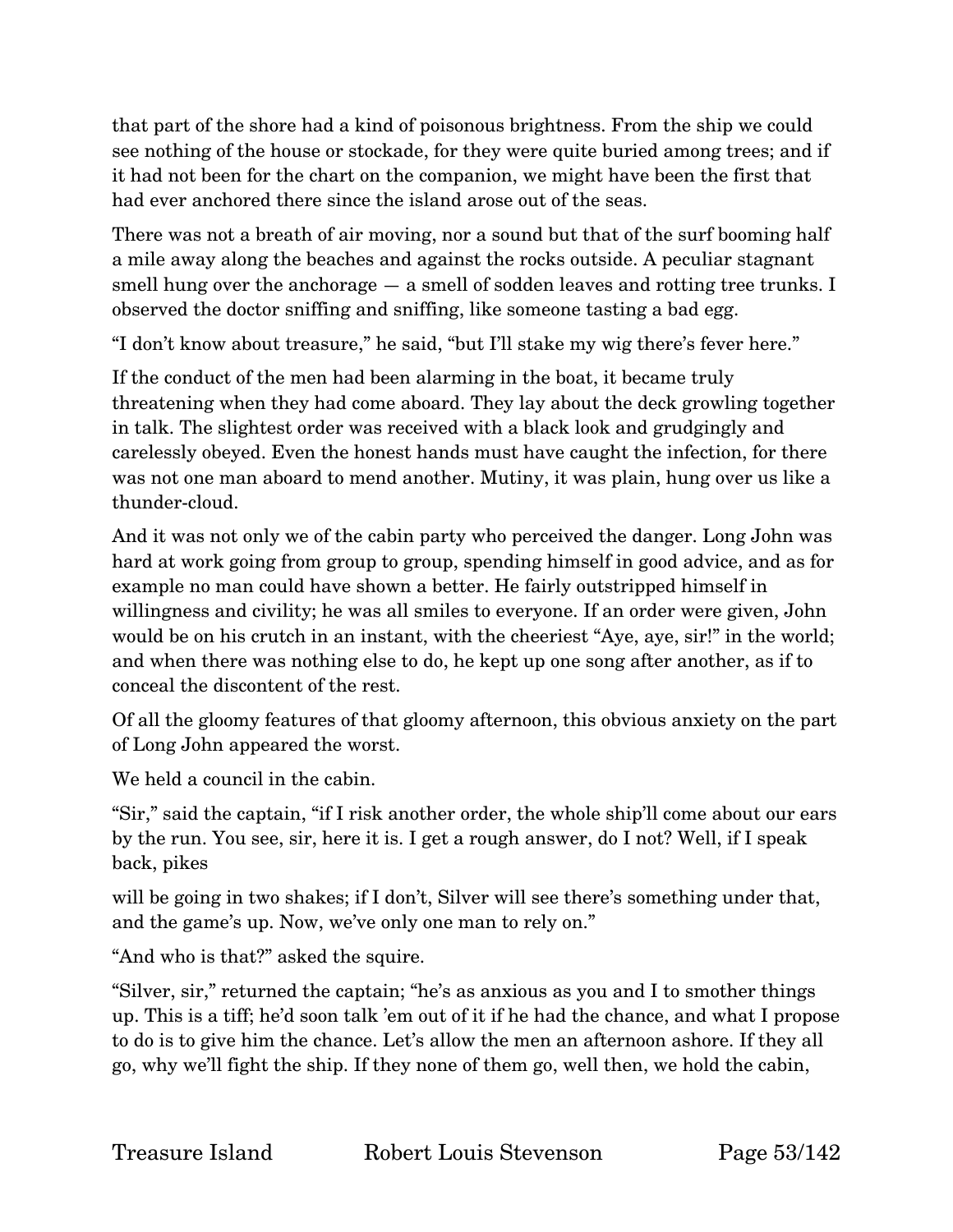and God defend the right. If some go, you mark my words, sir, Silver'll bring 'em aboard again as mild as lambs."

It was so decided; loaded pistols were served out to all the sure men; Hunter, Joyce, and Redruth were taken into our confidence and received the news with less surprise and a better spirit than we had looked for, and then the captain went on deck and addressed the crew .

"My lads," said he, "we've had a hot day and are all tired and out of sorts. A turn ashore'll hurt nobody — the boats are still in the water; you can take the gigs, and as many as please may go ashore for the afternoon. I'll fire a gun half an hour before sundown."

I believe the silly fellows must have thought they would break their shins over treasure as soon as they were landed, for they all came out of their sulks in a moment and gave a cheer that started the echo in a far- away hill and sent the birds once more flying and squalling round the anchorage.

The captain was too bright to be in the way. He whipped out of sight in a moment, leaving Silver to arrange the party, and I fancy it was as well he did so. Had he been on deck, he could no longer so much as have pretended not to understand the situation. It was as plain as day. Silver was the captain, and a mighty rebellious crew he had of it. The honest hands — and I was soon to see it proved that there were such on board — must have been very stupid fellows. Or rather, I suppose the truth was this, that all hands were disaffected by the example of the ringleaders only some more, some less; and a few, being good fellows in the main, could neither be led nor driven any further. It is one thing to be idle and skulk and quite another to take a ship and murder a number of innocent men.

At last, however, the party was made up. Six fellows were to stay on board, and the remaining thirteen, including Silver, began to embark.

Then it was that there came into my head the first of the mad notions that contributed so much to save our lives. If six men were left by Silver, it was plain our party could not take and fight the ship; and since only six were left, it was equally plain that the cabin party had no present need of my assistance. It occurred to me at once to go ashore. In a jiffy I had slipped over the side and curled up in the foresheets of the nearest boat, and almost at the same moment she shoved off.

No one took notice of me, only the bow oar saying, "Is that you, Jim? Keep your head down." But Silver, from the other boat, looked sharply over and called out to know if that were me; and from that moment I began to regret what I had done.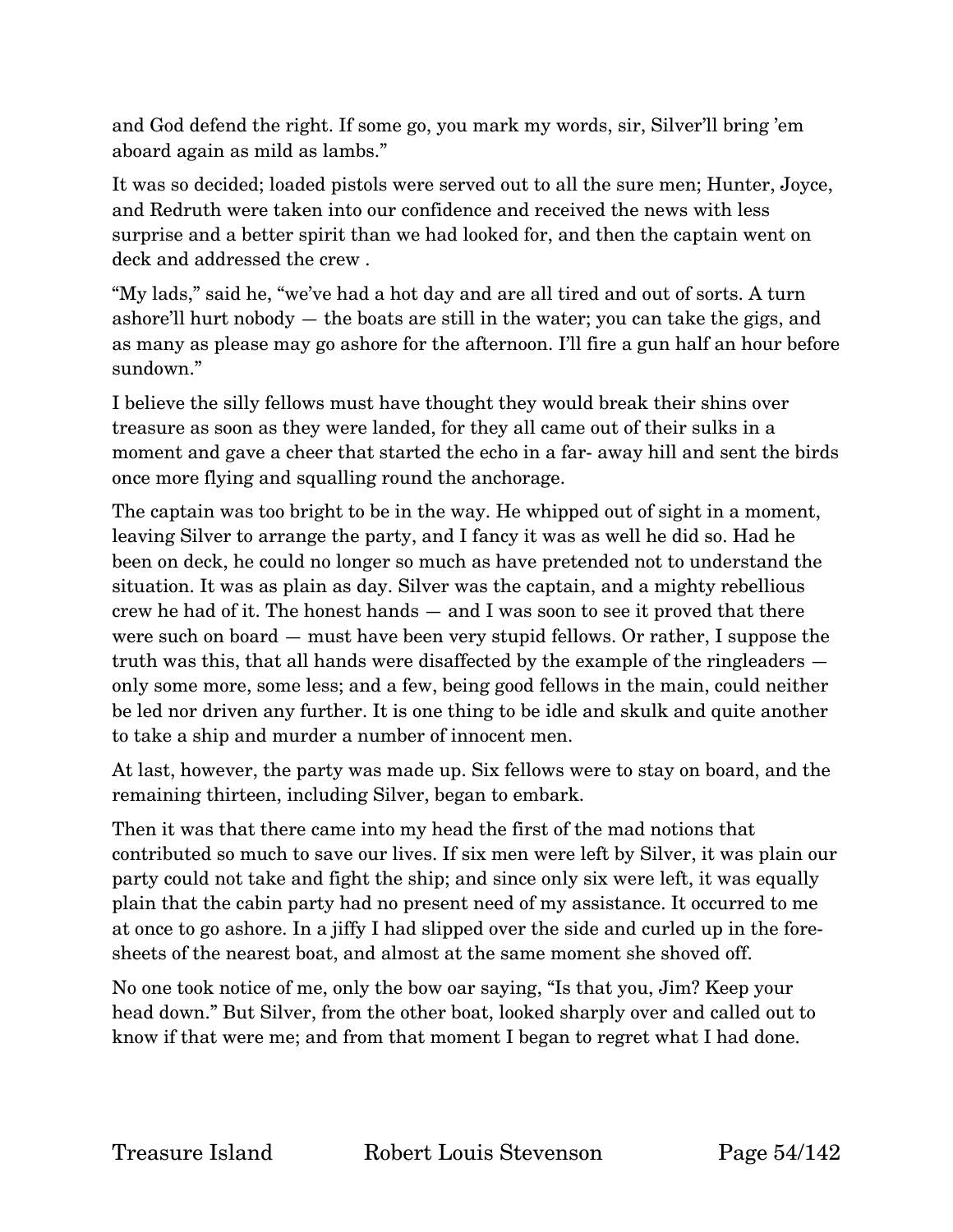The crews raced for the beach, but the boat I was in, having some start and being at once the lighter and the better manned, shot far ahead of her consort, and the bow had

struck among the shore-side trees and I had caught a branch and swung myself out and plunged into the nearest thicket while Silver and the rest were still a hundred yards behind.

"Jim, Jim!" I heard him shouting.

But you may suppose I paid no heed; jumping, ducking, and breaking through, I ran straight before my nose till I could run no longer.

#### **Chapter XIV - The First Blow**

I was so pleased at having given the slip to Long John that I began to enjoy myself and look around me with some interest on the strange land that I was in.

I had crossed a marshy tract full of willows, bulrushes, and odd, outlandish, swampy trees; and I had now come out upon the skirts of an open piece of undulating, sandy country, about a mile long, dotted with a few pines and a great number of contorted trees, not unlike the oak in growth, but pale in the foliage, like willows. On the far side of the open stood one of the hills, with two quaint, craggy peaks shining vividly in the sun.

I now felt for the first time the joy of exploration. The isle was uninhabited; my shipmates I had left behind, and nothing lived in front of me but dumb brutes and fowls. I turned hither and thither among the trees. Here and there were flowering plants, unknown to me; here and there I saw snakes, and one raised his head from a ledge of rock and hissed at me with a noise not unlike the spinning of a top. Little did I suppose that he was a deadly enemy and that the noise was the famous rattle.

Then I came to a long thicket of these oaklike trees — live, or evergreen, oaks, I heard afterwards they should be called — which grew low along the sand like brambles, the boughs curiously twisted, the foliage compact, like thatch. The thicket stretched down from the top of one of the sandy knolls, spreading and growing taller as it went, until it reached the margin of the broad, reedy fen, through which the nearest of the little rivers soaked its way into the anchorage. The marsh was steaming in the strong sun, and the outline of the Spy-glass trembled through the haze.

All at once there began to go a sort of bustle among the bulrushes; a wild duck flew up with a quack, another followed, and soon over the whole surface of the marsh a great cloud of birds hung screaming and circling in the air. I judged at once that some of my shipmates must be drawing near along the borders of the fen. Nor was I

Treasure Island Robert Louis Stevenson Page 55/142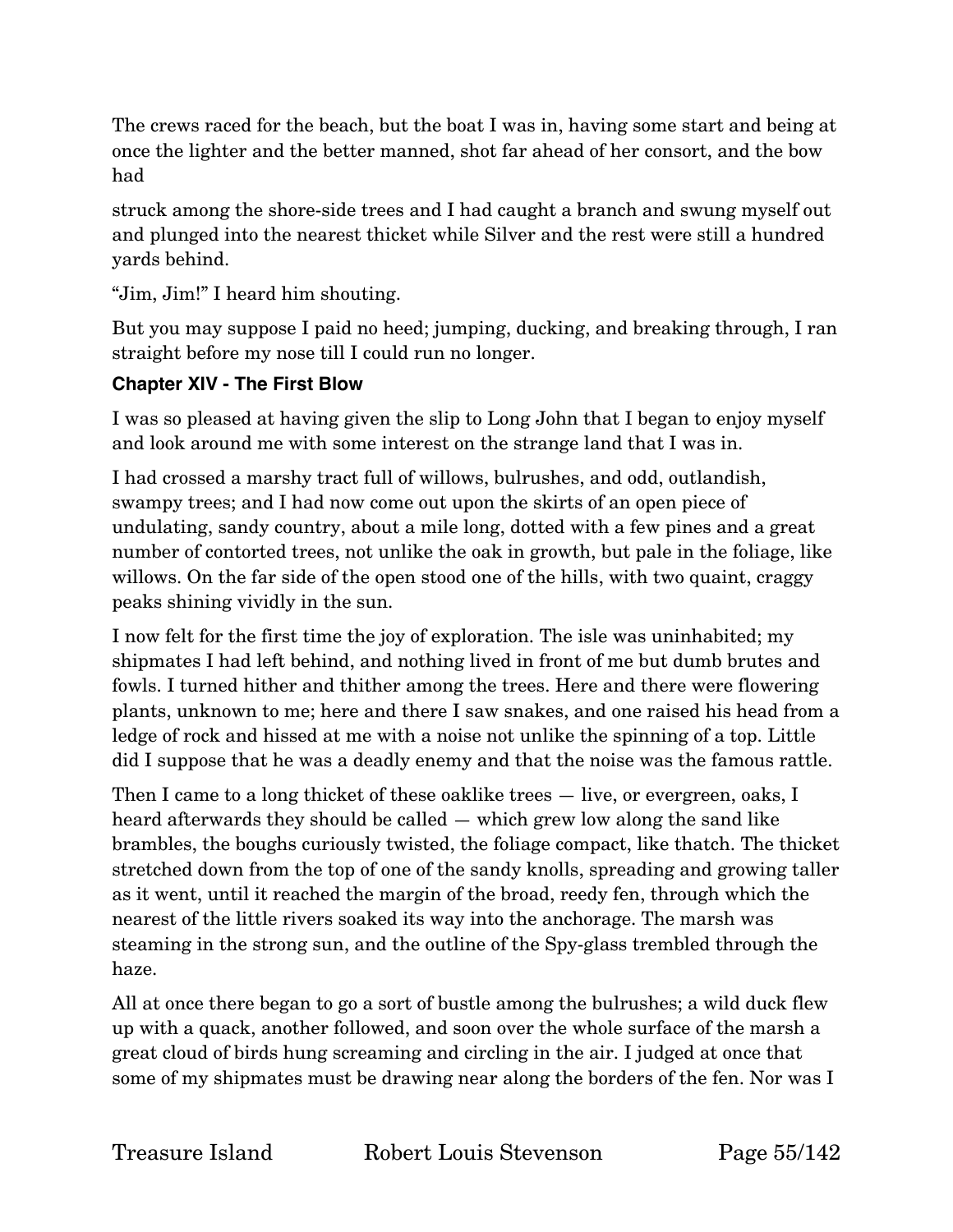deceived, for soon I heard the very distant and low tones of a human voice, which, as I continued to give ear, grew steadily louder and nearer.

This put me in a great fear, and I crawled under cover of the nearest live-oak and squatted there, hearkening, as silent as a mouse.

Another voice answered, and then the first voice, which I now recognized to be Silver's, once more took up the story and ran on for a long while in a stream, only now and again interrupted by the other. By the sound they must have been talking earnestly, and almost fiercely; but no distinct word came to my hearing.

At last the speakers seemed to have paused and perhaps to have sat down, for not only did they cease to draw any nearer, but the birds themselves began to grow more quiet and to settle again to their places in the swamp.

And now I began to feel that I was neglecting my business, that since I had been so

#### German

foolhardy as to come ashore with these desperadoes, the least I could do was to overhear them at their councils, and that my plain and obvious duty was to draw as close as I could manage, under the favourable ambush of the crouching trees.

I could tell the direction of the speakers pretty exactly, not only by the sound of their voices but by the behaviour of the few birds that still hung in alarm above the heads of the intruders.

Crawling on all fours, I made steadily but slowly towards them, till at last, raising my head to an aperture among the leaves, I could see clear down into a little green dell beside the marsh, and closely set about with trees, where Long John Silver and another of the crew stood face to face in conversation.

The sun beat full upon them. Silver had thrown his hat beside him on the ground, and his great, smooth, blond face, all shining with heat, was lifted to the other man's in a kind of appeal.

"Mate," he was saying, "it's because I thinks gold dust of you — gold dust, and you may lay to that! If I hadn't took to you like pitch, do you think I'd have been here awarning of you? All's up  $-$  you can't make nor mend; it's to save your neck that I'm a- speaking, and if one of the wild uns knew it, where'd I be, Tom — now, tell me, where'd I be?"

"Silver," said the other man — and I observed he was not only red in the face, but spoke as hoarse as a crow, and his voice shook too, like a taut rope —"Silver," says he, "you're old, and you're honest, or has the name for it; and you've money too, which lots of poor sailors hasn't; and you're brave, or I'm mistook. And will you tell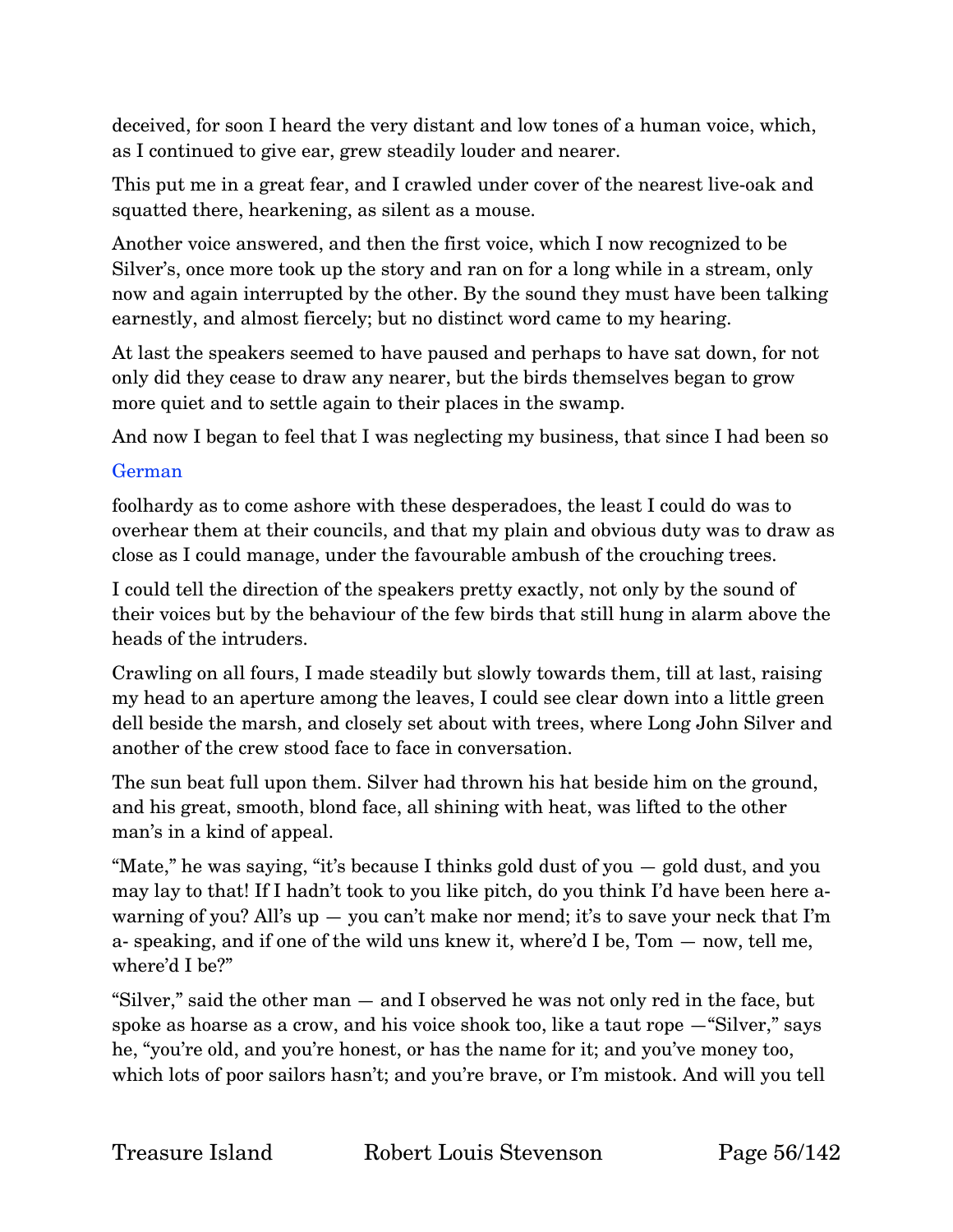me you'll let yourself be led away with that kind of a mess of swabs? Not you! As sure as God sees me, I'd sooner lose my hand. If I turn agin my dooty —"

And then all of a sudden he was interrupted by a noise. I had found one of the honest hands – well, here, at that same moment, came news of another. Far away out in the marsh there arose, all of a sudden, a sound like the cry of anger, then another on the back of it; and then one horrid, long-drawn scream. The rocks of the Spy-glass re-echoed it a score of times; the whole troop of marsh-birds rose again, darkening heaven, with a simultaneous whirr; and long after that death yell was still ringing in my brain, silence had re- established its empire, and only the rustle of the redescending birds and the boom of the distant surges disturbed the languor of the afternoon.

Tom had leaped at the sound, like a horse at the spur, but Silver had not winked an eye. He stood where he was, resting lightly on his crutch, watching his companion like a snake about to spring.

"John!" said the sailor, stretching out his hand.

"Hands off!" cried Silver, leaping back a yard, as it seemed to me, with the speed and security of a trained gymnast.

"Hands off, if you like, John Silver," said the other. "It's a black conscience that can make you feared of me. But in heaven's name, tell me, what was that?"

"That?" returned Silver, smiling away, but warier than ever, his eye a mere pinpoint in his big face, but gleaming like a crumb of glass. "That? Oh, I reckon that'll be Alan."

And at this point Tom flashed out like a hero.

"Alan!" he cried. "Then rest his soul for a true seaman! And as for you, John Silver, long you've been a mate of mine, but you're mate of mine no more. If I die like a dog, I'll die in my dooty. You've killed Alan, have you? Kill me too, if you can. But I defies you."

And with that, this brave fellow turned his back directly on the cook and set off walking for the beach. But he was not destined to go far. With a cry John seized the branch of a tree, whipped the crutch out of his armpit, and sent that uncouth missile hurtling through the air. It struck poor Tom, point foremost, and with stunning violence, right between the shoulders in the middle of his back. His hands flew up, he gave a sort of gasp, and fell.

Whether he were injured much or little, none could ever tell. Like enough, to judge from the sound, his back was broken on the spot. But he had no time given him to recover. Silver, agile as a monkey even without leg or crutch, was on the top of him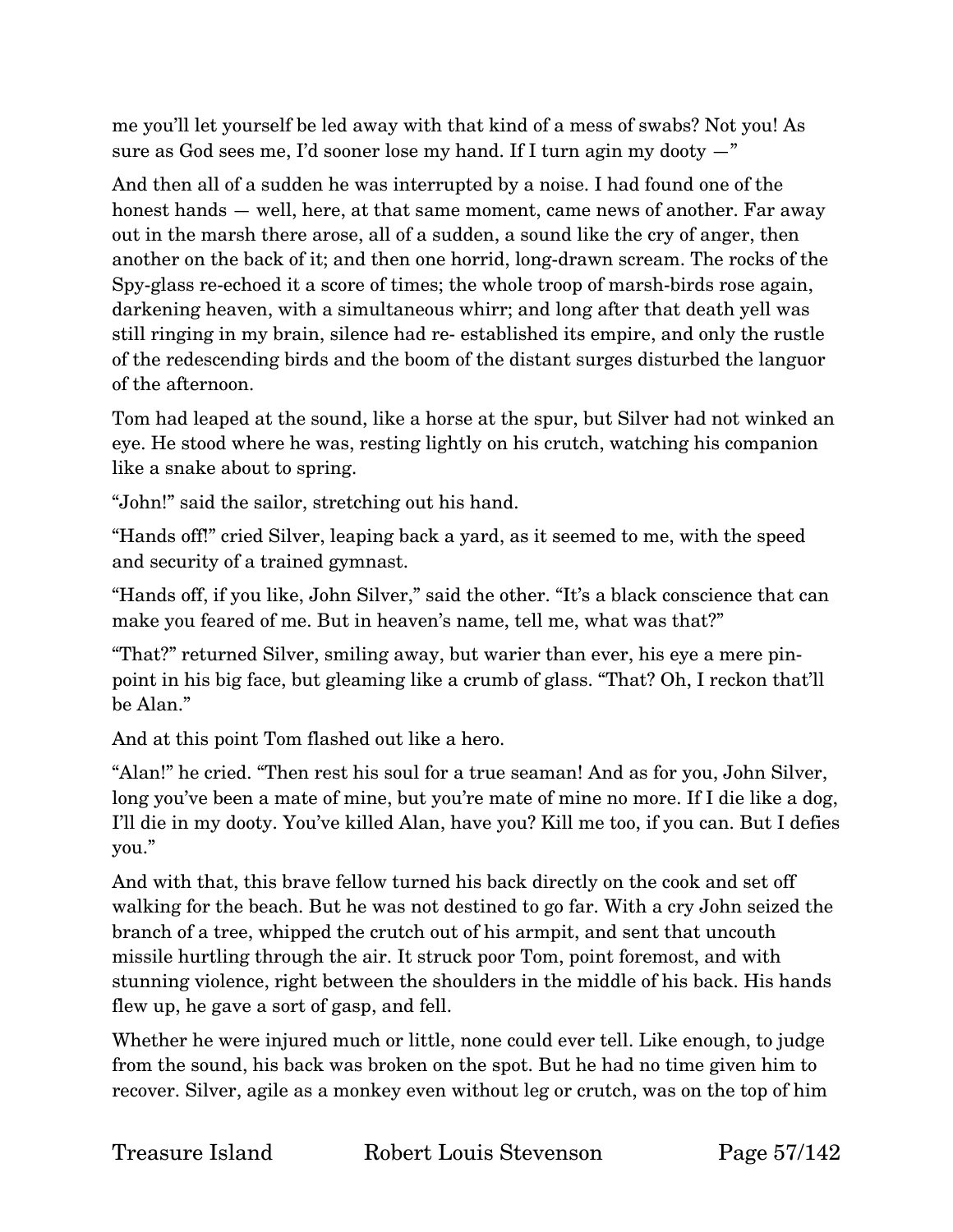next moment and had twice buried his knife up to the hilt in that defenceless body. From my place of ambush, I could hear him pant aloud as he struck the blows.

I do not know what it rightly is to faint, but I do know that for the next little while the whole world swam away from before me in a whirling mist; Silver and the birds, and the tall Spy-glass hilltop, going round and round and topsy-turvy before my eyes, and all manner of bells ringing and distant voices shouting in my ear.

When I came again to myself the monster had pulled himself together, his crutch under his arm, his hat upon his head. Just before him Tom lay motionless upon the sward; but the murderer minded him not a whit, cleansing his blood-stained knife the while upon a wisp of grass. Everything else was unchanged, the sun still shining mercilessly on the steaming marsh and the tall pinnacle of the mountain, and I could scarce persuade myself that murder had been actually done and a human life cruelly cut short a moment since before my eyes.

But now John put his hand into his pocket, brought out a whistle, and blew upon it several modulated blasts that rang far across the heated air. I could not tell, of course, the meaning of the signal, but it instantly awoke my fears. More men would be coming. I might be discovered. They had already slain two of the honest people; after Tom and Alan, might not I come next?

Instantly I began to extricate myself and crawl back again, with what speed and silence I could manage, to the more open portion of the wood. As I did so, I could hear hails coming and going between the old buccaneer and his comrades, and this sound of danger lent me wings. As soon as I was clear of the thicket, I ran as I never ran before, scarce minding the direction of my flight, so long as it led me from the murderers; and as I ran, fear grew and grew upon me until it turned into a kind of frenzy.

Indeed, could anyone be more entirely lost than I? When the gun fired, how should I dare to go down to the boats among those fiends, still smoking from their crime? Would not the first of them who saw me wring my neck like a snipe's? Would not my absence itself be an evidence to them of my alarm, and therefore of my fatal knowledge? It was all over, I thought. Good-bye to the HISPANIOLA; good-bye to the squire, the doctor, and the captain! There was nothing left for me but death by starvation or death by the hands of the

mutineers. All this while, as I say, I was still running, and without taking any notice, I had drawn

near to the foot of the little hill with the two peaks and had got into a part of the island where the live-oaks grew more widely apart and seemed more like forest trees in their bearing and dimensions. Mingled with these were a few scattered

Treasure Island Robert Louis Stevenson Page 58/142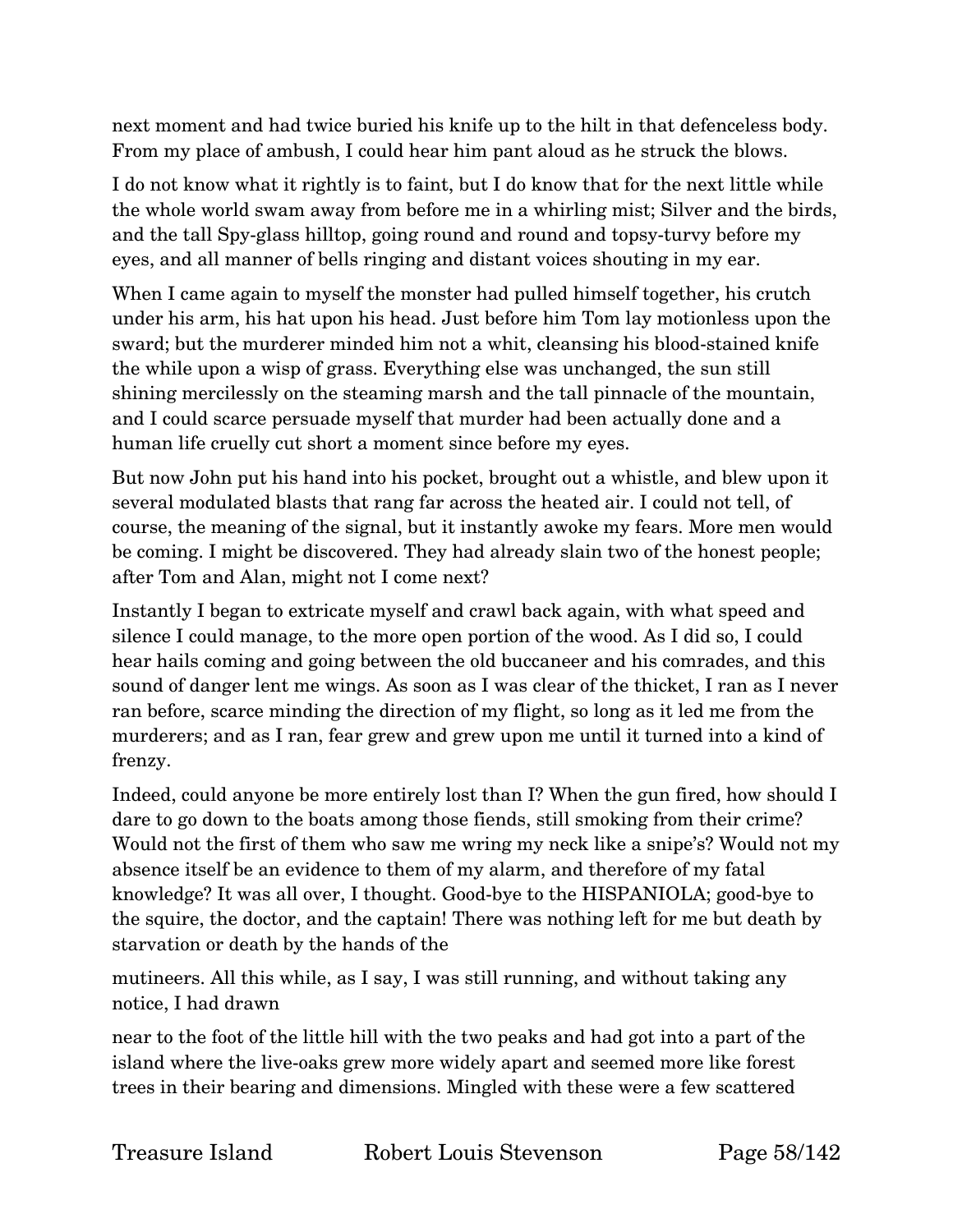pines, some fifty, some nearer seventy, feet high. The air too smelt more freshly than down beside the marsh.

And here a fresh alarm brought me to a standstill with a thumping heart.

#### **Chapter XV - The Man of the Island**

From the side of the hill, which was here steep and stony, a spout of gravel was dislodged and fell rattling and bounding through the trees. My eyes turned instinctively in that direction, and I saw a figure leap with great rapidity behind the trunk of a pine. What it was, whether bear or man or monkey, I could in no wise tell. It seemed dark and shaggy; more I knew not. But the terror of this new apparition brought me to a stand.

I was now, it seemed, cut off upon both sides; behind me the murderers, before me this lurking nondescript. And immediately I began to prefer the dangers that I knew to those I knew not. Silver himself appeared less terrible in contrast with this creature of the woods, and I turned on my heel, and looking sharply behind me over my shoulder, began to retrace my steps in the direction of the boats.

Instantly the figure reappeared, and making a wide circuit, began to head me off. I was tired, at any rate; but had I been as fresh as when I rose, I could see it was in vain for me to contend in speed with such an adversary. From trunk to trunk the creature flitted like a deer, running manlike on two legs, but unlike any man that I had ever seen, stooping almost double as it ran. Yet a man it was, I could no longer be in doubt about that.

I began to recall what I had heard of cannibals. I was within an ace of calling for help. But the mere fact that he was a man, however wild, had somewhat reassured me, and my fear of Silver began to revive in proportion. I stood still, therefore, and cast about for some method of escape; and as I was so thinking, the recollection of my pistol flashed into my mind. As soon as I remembered I was not defenceless, courage glowed again in my heart and I set my face resolutely for this man of the island and walked briskly towards him.

He was concealed by this time behind another tree trunk; but he must have been watching me closely, for as soon as I began to move in his direction he reappeared and took a step to meet me. Then he hesitated, drew back, came forward again, and at last, to my wonder and confusion, threw himself on his knees and held out his clasped hands in supplication.

#### German

At that I once more stopped. "Who are you?" I asked. "Ben Gunn," he answered, and his voice sounded hoarse and awkward, like a rusty

Treasure Island Robert Louis Stevenson Page 59/142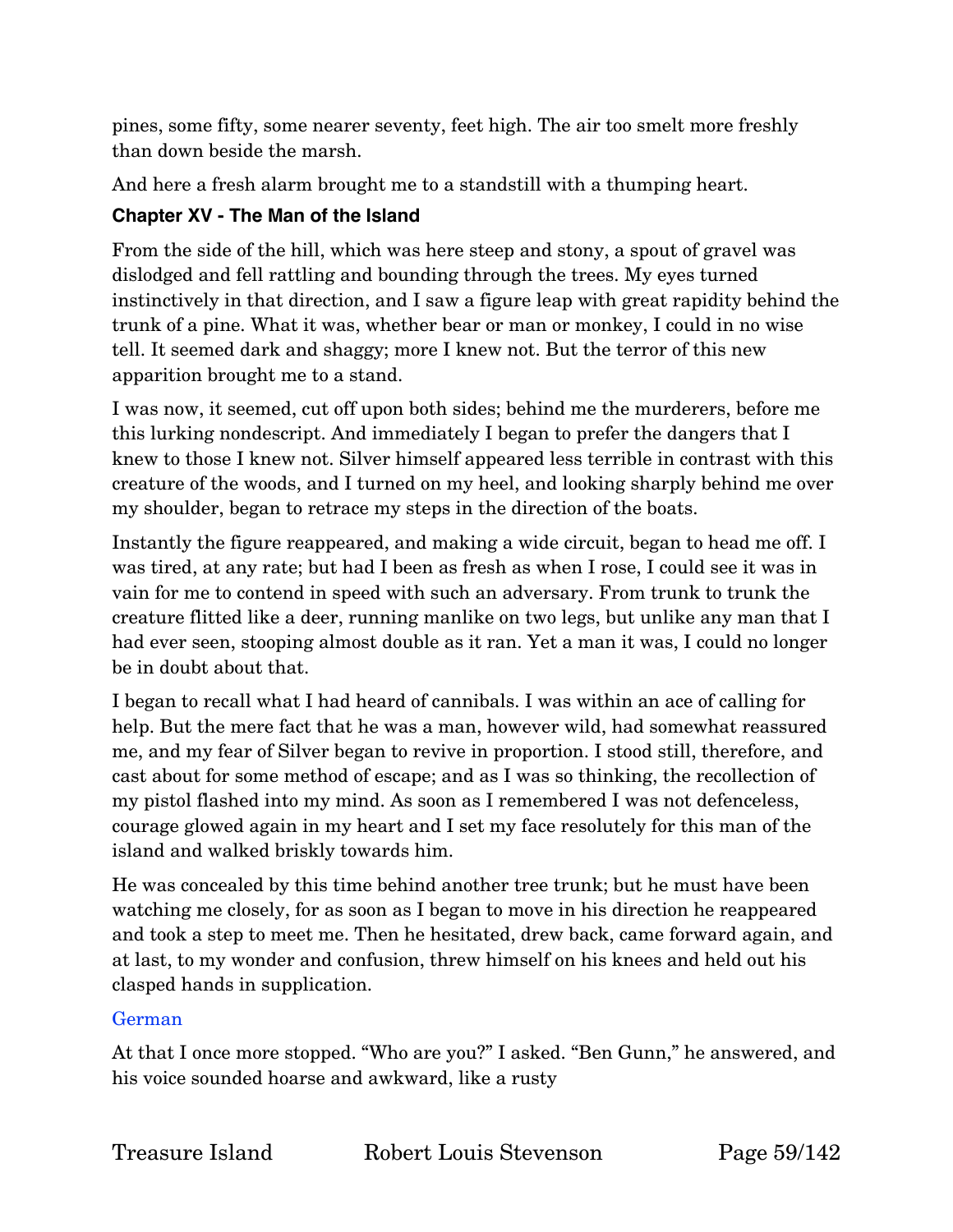lock. "I'm poor Ben Gunn, I am; and I haven't spoke with a Christian these three years." I could now see that he was a white man like myself and that his features were even

pleasing. His skin, wherever it was exposed, was burnt by the sun; even his lips were black, and his fair eyes looked quite startling in so dark a face. Of all the beggar-men that I had seen or fancied, he was the chief for raggedness. He was clothed with tatters of old ship's canvas and old sea-cloth, and this extraordinary patchwork was all held together by a system of the most various and incongruous fastenings, brass buttons, bits of stick, and loops of tarry gaskin. About his waist he wore an old brass-buckled leather belt, which was the one thing solid in his whole accoutrement.

"Three years!" I cried. "Were you shipwrecked?" "Nay, mate," said he; "marooned."

I had heard the word, and I knew it stood for a horrible kind of punishment common enough among the buccaneers, in which the offender is put ashore with a little powder and shot and left behind on some desolate and distant island.

"Marooned three years agone," he continued, "and lived on goats since then, and berries, and oysters. Wherever a man is, says I, a man can do for himself. But, mate, my heart is sore for Christian diet. You mightn't happen to have a piece of cheese about you, now? No? Well, many's the long night I've dreamed of cheese toasted, mostly — and woke up again, and here I were."

"If ever I can get aboard again," said I, "you shall have cheese by the stone."

All this time he had been feeling the stuff of my jacket, smoothing my hands, looking at my boots, and generally, in the intervals of his speech, showing a childish pleasure in the presence of a fellow creature. But at my last words he perked up into a kind of startled slyness.

"If ever you can get aboard again, says you?" he repeated. "Why, now, who's to hinder you?"

"Not you, I know," was my reply. "And right you was," he cried. "Now you — what do you call yourself, mate?" "Jim," I told him. "Jim, Jim," says he, quite pleased apparently. "Well, now, Jim, I've lived that rough as

you'd be ashamed to hear of. Now, for instance, you wouldn't think I had had a pious mother — to look at me?" he asked.

"Why, no, not in particular," I answered.

"Ah, well," said he, "but I had — remarkable pious. And I was a civil, pious boy, and could rattle off my catechism that fast, as you couldn't tell one word from another. And here's what it come to, Jim, and it begun with chuck-farthen on the blessed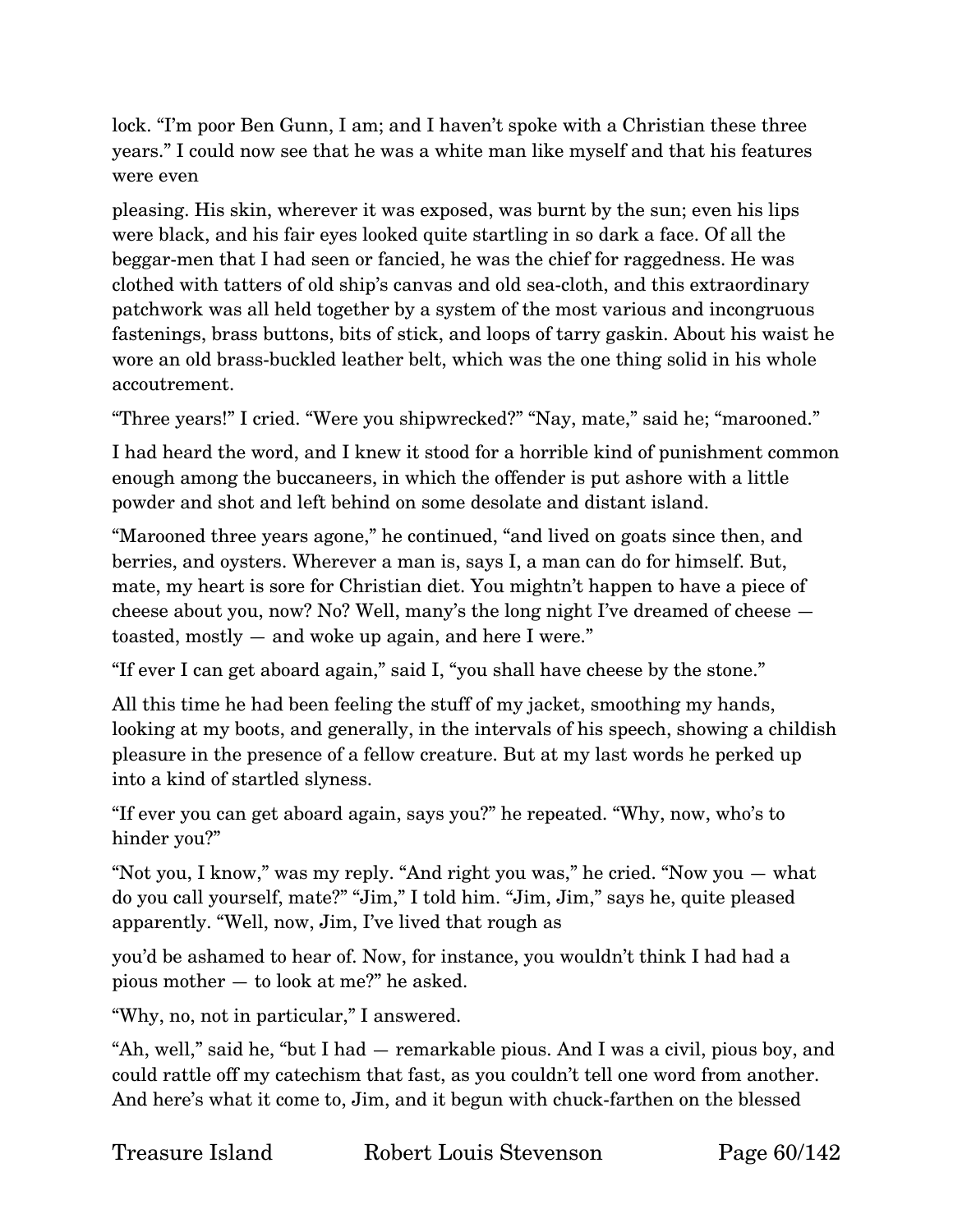grave-stones! That's what it begun with, but it went further'n that; and so my mother told me, and predicked the whole, she did, the pious woman! But it were Providence that put me here. I've thought it all out in this here lonely island, and I'm back on piety. You don't catch me tasting rum so much, but just a thimbleful for luck, of course, the first chance I have. I'm bound I'll be good, and I see the way to. And, Jim"— looking all round him and lowering his voice to a whisper —"I'm rich."

I now felt sure that the poor fellow had gone crazy in his solitude, and I suppose I must have shown the feeling in my face, for he repeated the statement hotly: "Rich! Rich! I says. And I'll tell you what: I'll make a man of you, Jim. Ah, Jim, you'll bless your stars, you will, you was the first that found me!"

And at this there came suddenly a lowering shadow over his face, and he tightened his grasp upon my hand and raised a forefinger threateningly before my eyes.

"Now, Jim, you tell me true: that ain't Flint's ship?" he asked.

At this I had a happy inspiration. I began to believe that I had found an ally, and I answered him at once.

"It's not Flint's ship, and Flint is dead; but I'll tell you true, as you ask me — there are some of Flint's hands aboard; worse luck for the rest of us."

"Not a man  $-$  with one  $-$  leg?" he gasped. "Silver?" I asked. "Ah, Silver!" says he. "That were his name." "He's the cook, and the ringleader too."

He was still holding me by the wrist, and at that he give it quite a wring.

"If you was sent by Long John," he said, "I'm as good as pork, and I know it. But where was you, do you suppose?"

I had made my mind up in a moment, and by way of answer told him the whole story of our voyage and the predicament in which we found ourselves. He heard me with the keenest interest, and when I had done he patted me on the head.

"You're a good lad, Jim," he said; "and you're all in a clove hitch, ain't you? Well, you just put your trust in Ben Gunn — Ben Gunn's the man to do it. Would you think it likely, now, that your squire would prove a liberal-minded one in case of help — him being in a clove hitch, as you remark?"

I told him the squire was the most liberal of men.

"Aye, but you see," returned Ben Gunn, "I didn't mean giving me a gate to keep, and a suit of livery clothes, and such; that's not my mark, Jim. What I mean is, would he be likely to come down to the toon of, say one thousand pounds out of money that's as good as a man's own already?"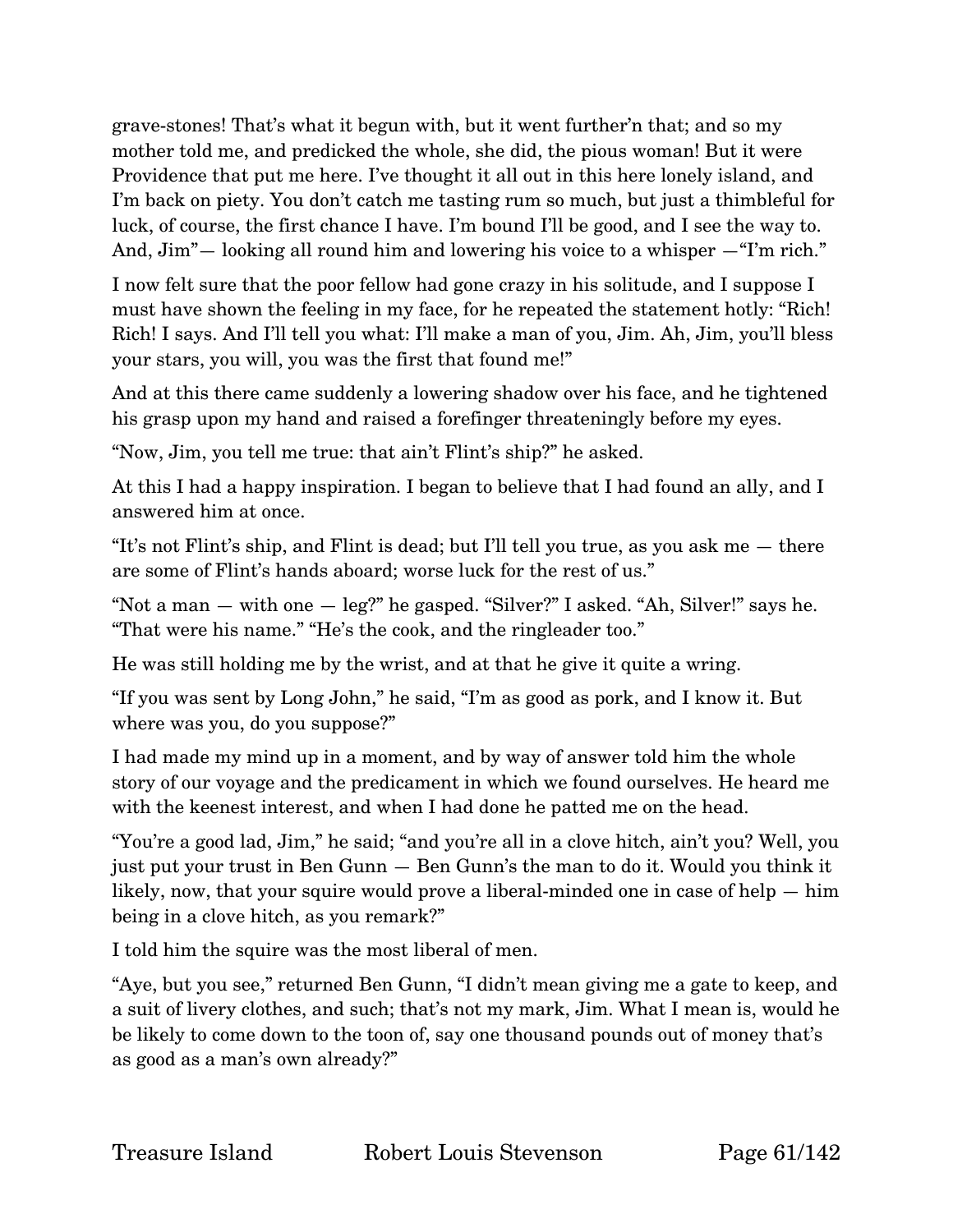"I am sure he would," said I. "As it was, all hands were to share." "AND a passage home?" he added with a look of great shrewdness. "Why," I cried, "the squire's a gentleman. And besides, if we got rid of the others, we

should want you to help work the vessel home." "Ah," said he, "so you would." And he seemed very much relieved. "Now, I'll tell you what," he went on. "So much I'll tell you, and no more. I were in

Flint's ship when he buried the treasure; he and six along — six strong seamen. They was ashore nigh on a week, and us standing off and on in the old WALRUS. One fine day up went the signal, and here come Flint by himself in a little boat, and his head done up in a blue scarf. The sun was getting up, and mortal white he looked about the cutwater. But, there he was, you mind, and the six all dead dead and buried. How he done it, not a man aboard us could make out. It was battle, murder, and sudden death, leastways — him against six. Billy Bones was the mate; Long John, he was quartermaster; and they asked him where the treasure was. 'Ah,' says he, 'you can go ashore, if you like, and stay,' he says; 'but as for the ship, she'll beat up for more, by thunder!' That's what he said.

"Well, I was in another ship three years back, and we sighted this island. 'Boys,' said I, 'here's Flint's treasure; let's land and find it.' The cap'n was displeased at that, but my messmates were all of a mind and landed. Twelve days they looked for it, and every day they had the worse word for me, until one fine morning all hands went aboard. 'As for you, Benjamin Gunn,' says they, 'here's a musket,' they says, 'and a spade, and pick-axe. You can stay here and find Flint's money for yourself,' they says.

"Well, Jim, three years have I been here, and not a bite of Christian diet from that day to this. But now, you look here; look at me. Do I look like a man before the mast? No, says

you. Nor I weren't, neither, I says." And with that he winked and pinched me hard. "Just you mention them words to your squire, Jim," he went on. "Nor he weren't,

neither — that's the words. Three years he were the man of this island, light and dark, fair and rain; and sometimes he would maybe think upon a prayer (says you), and sometimes he would maybe think of his old mother, so be as she's alive (you'll say); but the most part of Gunn's time (this is what you'll say)— the most part of his time was took up with another matter. And then you'll give him a nip, like I do."

And he pinched me again in the most confidential manner.

"Then," he continued, "then you'll up, and you'll say this: Gunn is a good man (you'll say), and he puts a precious sight more confidence  $-$  a precious sight, mind that  $$ in a gen'leman born than in these gen'leman of fortune, having been one hisself."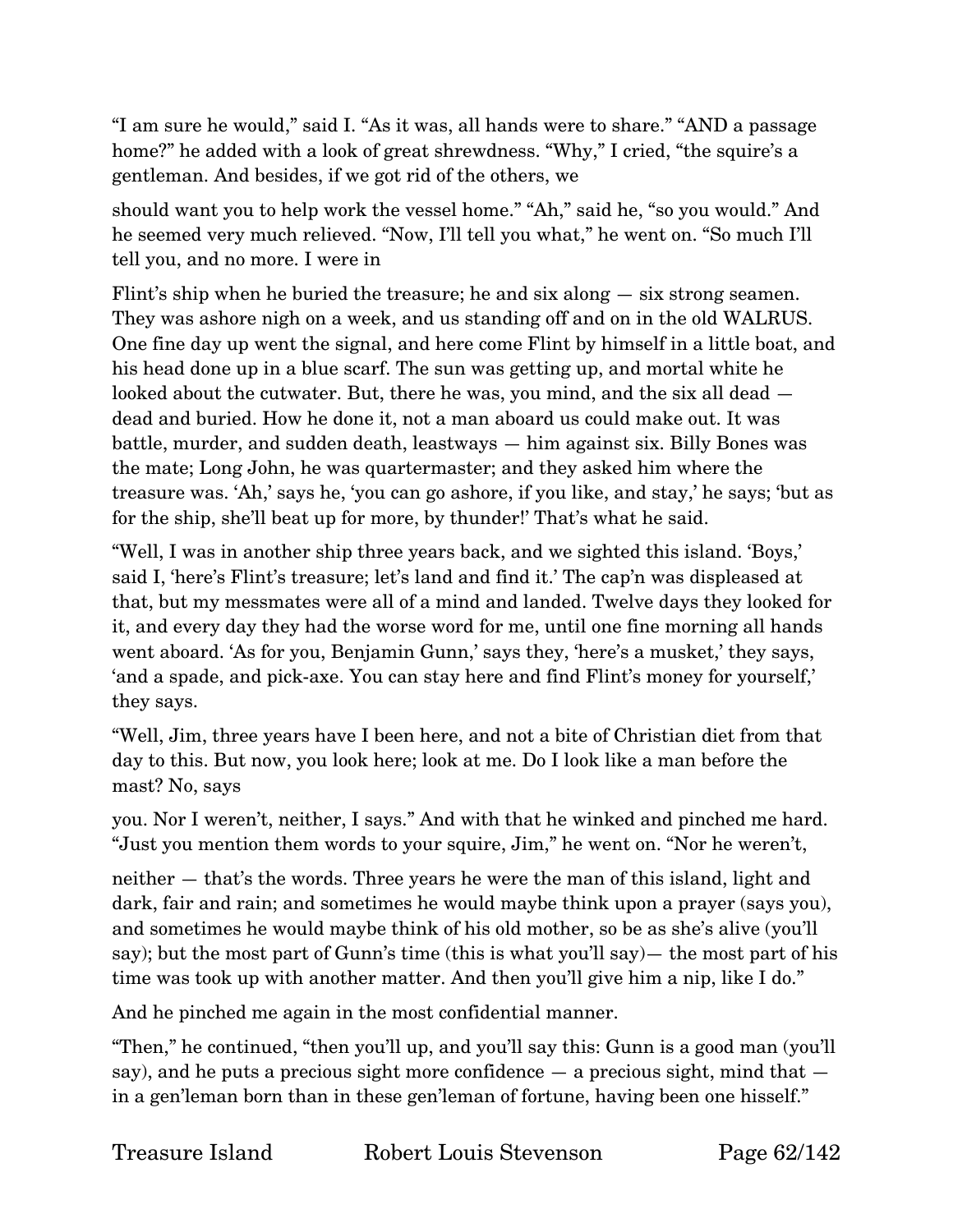"Well," I said, "I don't understand one word that you've been saying. But that's neither here nor there; for how am I to get on board?"

"Ah," said he, "that's the hitch, for sure. Well, there's my boat, that I made with my two hands. I keep her under the white rock. If the worst come to the worst, we might try that after dark. Hi!" he broke out. "What's that?"

For just then, although the sun had still an hour or two to run, all the echoes of the island awoke and bellowed to the thunder of a cannon.

"They have begun to fight!" I cried. "Follow me."

And I began to run towards the anchorage, my terrors all forgotten, while close at my side the marooned man in his goatskins trotted easily and lightly.

"Left, left," says he; "keep to your left hand, mate Jim! Under the trees with you! Theer's where I killed my first goat. They don't come down here now; they're all mastheaded on them mountings for the fear of Benjamin Gunn. Ah! And there's the cetemery"— cemetery, he must have meant. "You see the mounds? I come here and prayed, nows and thens, when I thought maybe a Sunday would be about doo. It weren't quite a chapel, but it seemed more solemn like; and then, says you, Ben Gunn was short- handed — no chapling, nor so much as a Bible and a flag, you says."

So he kept talking as I ran, neither expecting nor receiving any answer. The cannon-shot was followed after a considerable interval by a volley of small arms. Another pause, and then, not a quarter of a mile in front of me, I beheld the Union Jack

flutter in the air above a wood.

# **Part Four. The Log Cabin**

**Chapter XVI - Narrative Continued by the Doctor: How the Ship was Abandoned**

It was about half past one — three bells in the sea phrase — that the two boats went ashore from the HISPANIOLA. The captain, the squire, and I were talking matters over in the cabin. Had there been a breath of wind, we should have fallen on the six mutineers who were left aboard with us, slipped our cable, and away to sea. But the wind was wanting; and to complete our helplessness, down came Hunter with the news that Jim Hawkins had slipped into a boat and was gone ashore with the rest.

It never occurred to us to doubt Jim Hawkins, but we were alarmed for his safety. With the men in the temper they were in, it seemed an even chance if we should see the lad again. We ran on deck. The pitch was bubbling in the seams; the nasty stench of the place turned me sick; if ever a man smelt fever and dysentery, it was

Treasure Island Robert Louis Stevenson Page 63/142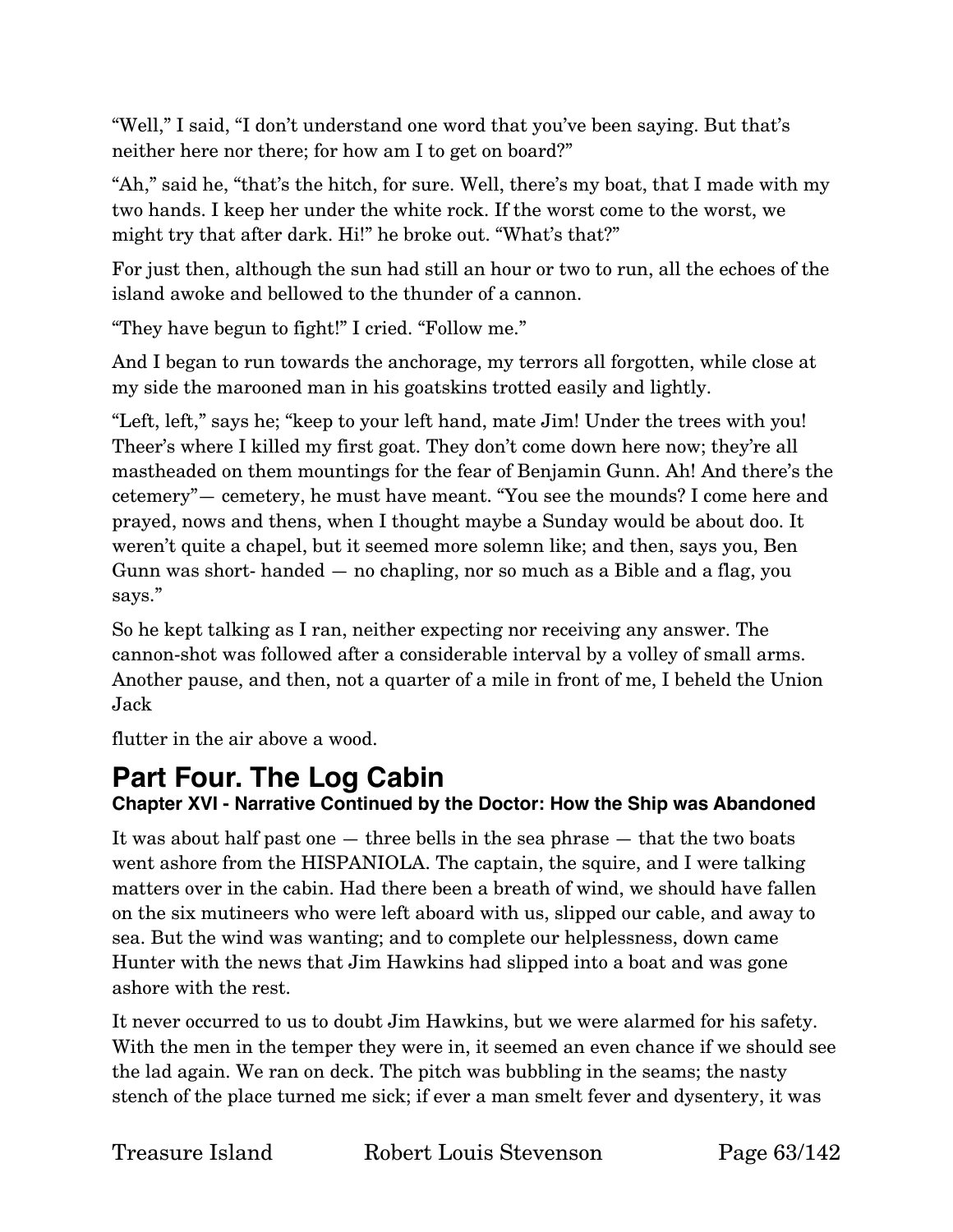in that abominable anchorage. The six scoundrels were sitting grumbling under a sail in the forecastle; ashore we could see the gigs made fast and a man sitting in each, hard by where the river runs in. One of them was whistling "Lillibullero."

Waiting was a strain, and it was decided that Hunter and I should go ashore with the jolly-boat in quest of information.

The gigs had leaned to their right, but Hunter and I pulled straight in, in the direction of the stockade upon the chart. The two who were left guarding their boats seemed in a bustle at our appearance; "Lillibullero" stopped off, and I could see the pair discussing what they ought to do. Had they gone and told Silver, all might have turned out differently; but they had their orders, I suppose, and decided to sit quietly where they were and hark back again to "Lillibullero."

There was a slight bend in the coast, and I steered so as to put it between us; even before we landed we had thus lost sight of the gigs. I jumped out and came as near running as I durst, with a big silk handkerchief under my hat for coolness' sake and a brace of pistols ready primed for safety.

I had not gone a hundred yards when I reached the stockade.

This was how it was: a spring of clear water rose almost at the top of a knoll. Well, on the knoll, and enclosing the spring, they had clapped a stout log- house fit to hold two score of people on a pinch and loopholed for musketry on either side. All round this they had cleared a wide space, and then the thing was completed by a paling six feet high, without door or opening, too strong to pull down without time and labour and too open to shelter the besiegers. The people in the log-house had them in every way; they stood quiet in shelter and shot the others like partridges. All they wanted was a good watch and food; for, short of a complete surprise, they might have held the place against a regiment.

What particularly took my fancy was the spring. For though we had a good enough

# German

place of it in the cabin of the HISPANIOLA, with plenty of arms and ammunition, and things to eat, and excellent wines, there had been one thing overlooked — we had no water. I was thinking this over when there came ringing over the island the cry of a man at the point of death. I was not new to violent death — I have served his Royal Highness the Duke of Cumberland, and got a wound myself at Fontenoy — but I know my pulse went dot and carry one. "Jim Hawkins is gone," was my first thought.

It is something to have been an old soldier, but more still to have been a doctor. There is no time to dilly-dally in our work. And so now I made up my mind

Treasure Island Robert Louis Stevenson Page 64/142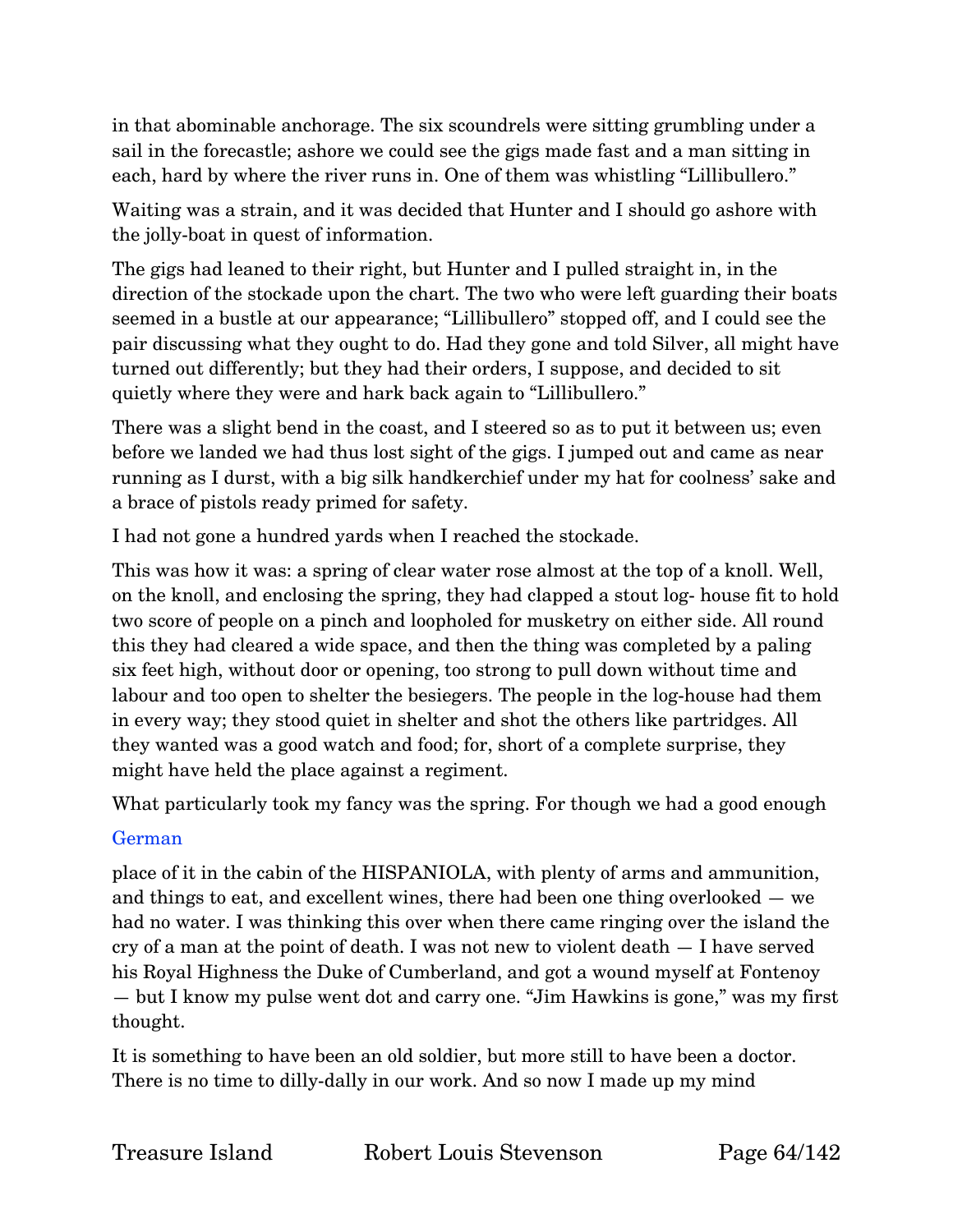instantly, and with no time lost returned to the shore and jumped on board the jolly-boat.

By good fortune Hunter pulled a good oar. We made the water fly, and the boat was soon alongside and I aboard the schooner.

I found them all shaken, as was natural. The squire was sitting down, as white as a sheet, thinking of the harm he had led us to, the good soul! And one of the six forecastle hands was little better.

"There's a man," says Captain Smollett, nodding towards him, "new to this work. He came nigh-hand fainting, doctor, when he heard the cry. Another touch of the rudder and that man would join us."

I told my plan to the captain, and between us we settled on the details of its accomplishment.

We put old Redruth in the gallery between the cabin and the forecastle, with three or four loaded muskets and a mattress for protection. Hunter brought the boat round under the stern-port, and Joyce and I set to work loading her with powder tins, muskets, bags of biscuits, kegs of pork, a cask of cognac, and my invaluable medicine chest.

In the meantime, the squire and the captain stayed on deck, and the latter hailed the coxswain, who was the principal man aboard.

"Mr. Hands," he said, "here are two of us with a brace of pistols each. If any one of you six make a signal of any description, that man's dead."

They were a good deal taken aback, and after a little consultation one and all tumbled down the fore companion, thinking no doubt to take us on the rear. But when they saw Redruth waiting for them in the sparred galley, they went about ship at once, and a head popped out again on deck.

"Down, dog!" cries the captain.

And the head popped back again; and we heard no more, for the time, of these six very faint-hearted seamen.

By this time, tumbling things in as they came, we had the jolly-boat loaded as much as we dared. Joyce and I got out through the stern-port, and we made for shore again as fast as oars could take us.

This second trip fairly aroused the watchers along shore. "Lillibullero" was dropped again; and just before we lost sight of them behind the little point, one of them whipped ashore and disappeared. I had half a mind to change my plan and destroy their boats, but I feared that Silver and the others might be close at hand, and all might very well be lost by trying for too much.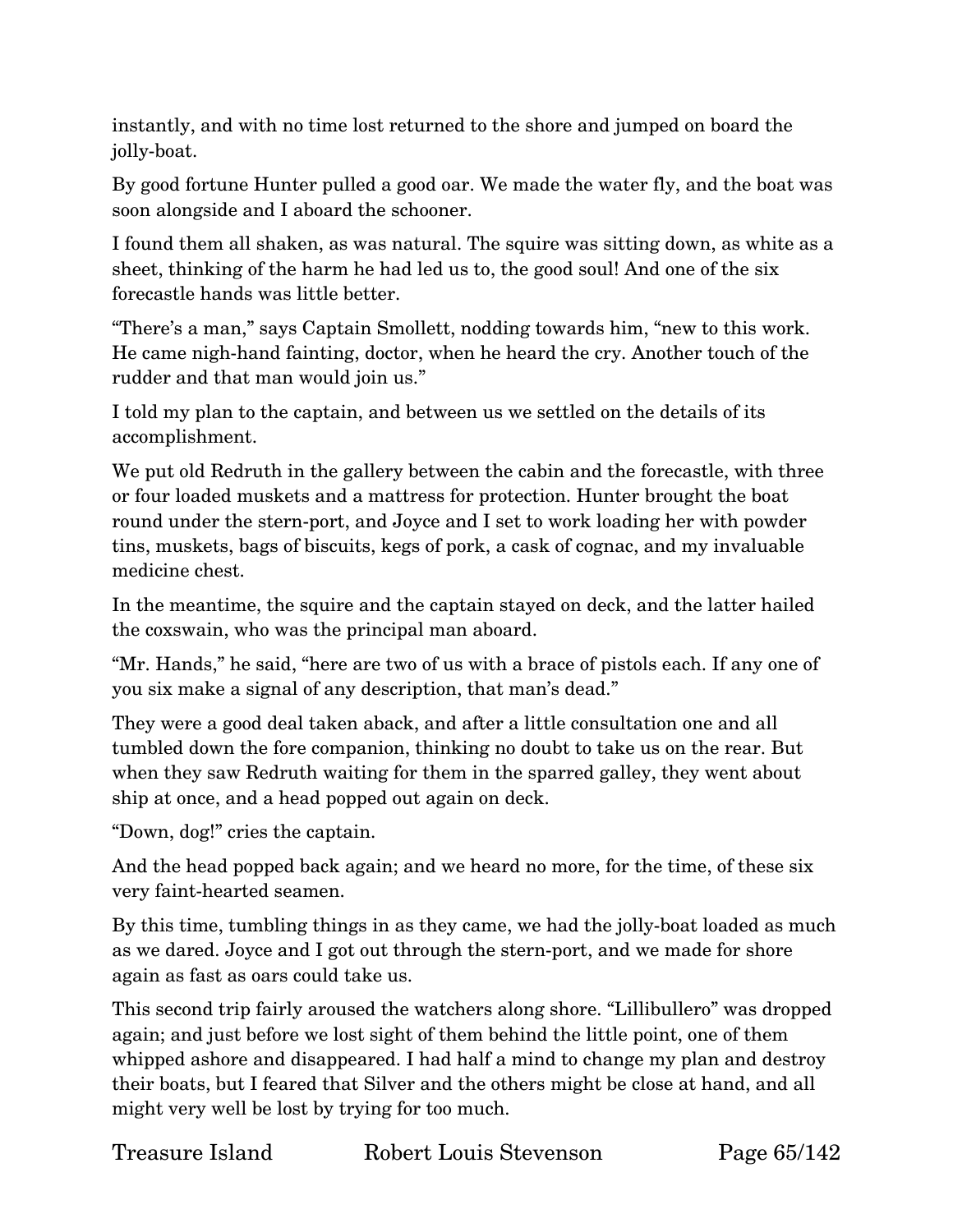We had soon touched land in the same place as before and set to provision the block house. All three made the first journey, heavily laden, and tossed our stores over the palisade. Then, leaving Joyce to guard them — one man, to be sure, but with half a dozen muskets  $-$  Hunter and I returned to the jolly-boat and loaded ourselves once more. So we proceeded without pausing to take breath, till the whole cargo was bestowed, when the two servants took up their position in the block house, and I, with all my power, sculled back to the HISPANIOLA.

That we should have risked a second boat load seems more daring than it really was. They had the advantage of numbers, of course, but we had the advantage of arms. Not one of the men ashore had a musket, and before they could get within range for pistol shooting, we flattered ourselves we should be able to give a good account of a half-dozen at least.

The squire was waiting for me at the stern window, all his faintness gone from him. He caught the painter and made it fast, and we fell to loading the boat for our very lives. Pork, powder, and biscuit was the cargo, with only a musket and a cutlass apiece for the squire and me and Redruth and the captain. The rest of the arms and powder we dropped overboard in two fathoms and a half of water, so that we could see the bright steel shining far below us in the sun, on the clean, sandy bottom.

By this time the tide was beginning to ebb, and the ship was swinging round to her anchor. Voices were heard faintly halloaing in the direction of the two gigs; and though this reassured us for Joyce and Hunter, who were well to the eastward, it warned our party to be off.

Redruth retreated from his place in the gallery and dropped into the boat, which we then brought round to the ship's counter, to be handier for Captain Smollett.

"Now, men," said he, "do you hear me?" There was no answer from the forecastle. "It's to you, Abraham Gray — it's to you I am speaking." Still no reply. "Gray," resumed Mr. Smollett, a little louder, "I am leaving this ship, and I order you to

follow your captain. I know you are a good man at bottom, and I dare say not one of the lot of you's as bad as he makes out. I have my watch here in my hand; I give you thirty seconds to join me in."

There was a pause.

"Come, my fine fellow," continued the captain; "don't hang so long in stays. I'm risking my life and the lives of these good gentlemen every second."

There was a sudden scuffle, a sound of blows, and out burst Abraham Gray with a knife cut on the side of the cheek, and came running to the captain like a dog to the whistle.

Treasure Island Robert Louis Stevenson Page 66/142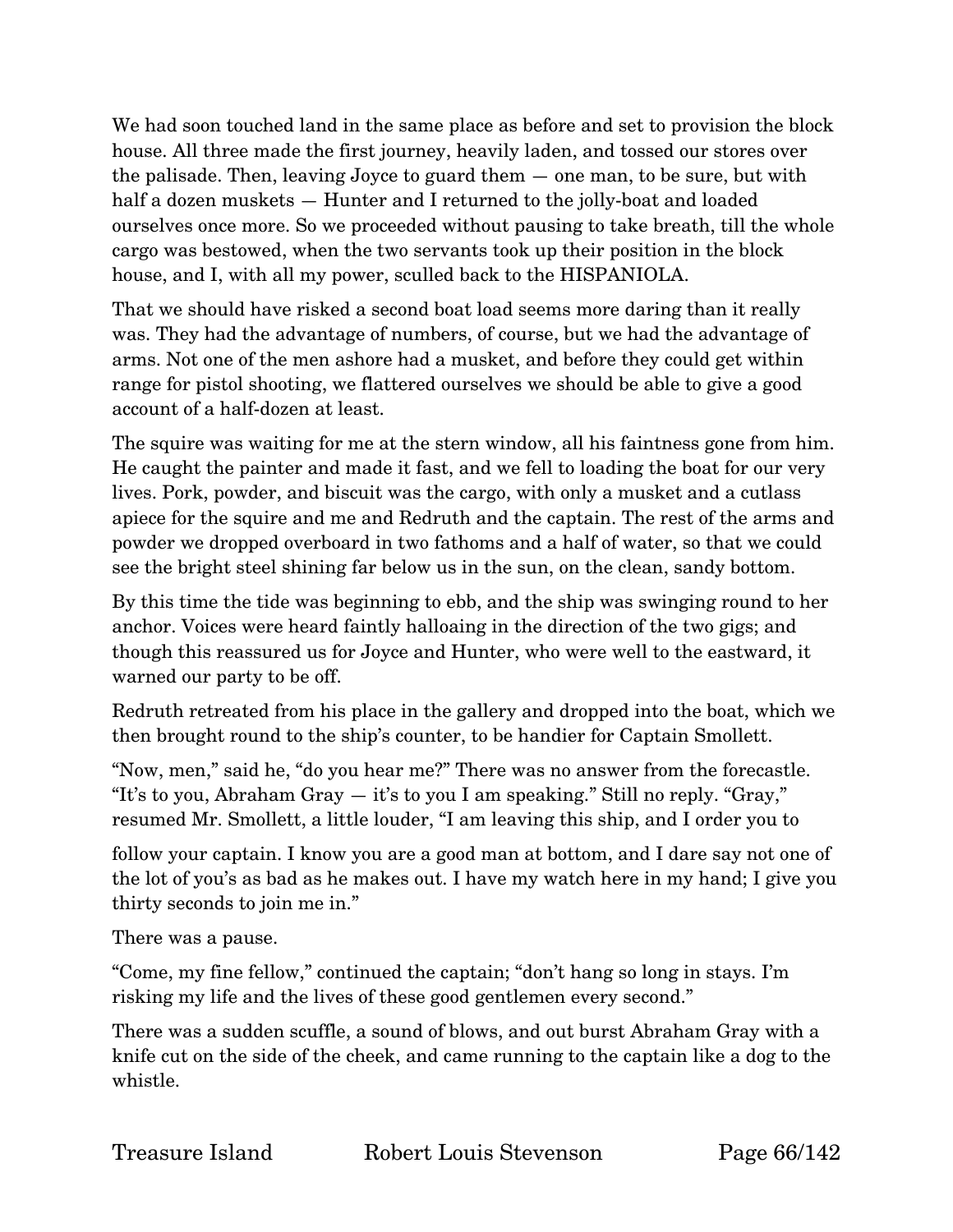"I'm with you, sir," said he.

And the next moment he and the captain had dropped aboard of us, and we had shoved off and given way.

We were clear out of the ship, but not yet ashore in our stockade.

#### **Chapter XVII - Narrative Continued by the Doctor: The Jolly-boat's Last Trip**

This fifth trip was quite different from any of the others. In the first place, the little gallipot of a boat that we were in was gravely overloaded. Five grown men, and three of them — Trelawney, Redruth, and the captain — over six feet high, was already more than she was meant to carry. Add to that the powder, pork, and bread-bags. The gunwale was lipping astern. Several times we shipped a little water, and my breeches and the tails of my coat were all soaking wet before we had gone a hundred yards.

The captain made us trim the boat, and we got her to lie a little more evenly. All the same, we were afraid to breathe.

In the second place, the ebb was now making — a strong rippling current running westward through the basin, and then south'ard and seaward down the straits by which we had entered in the morning. Even the ripples were a danger to our overloaded craft, but the worst of it was that we were swept out of our true course and away from our proper landing-place behind the point. If we let the current have its way we should come ashore beside the gigs, where the pirates might appear at any moment.

"I cannot keep her head for the stockade, sir," said I to the captain. I was steering, while he and Redruth, two fresh men, were at the oars. "The tide keeps washing her down. Could you pull a little stronger?"

"Not without swamping the boat," said he. "You must bear up, sir, if you please bear up until you see you're gaining."

I tried and found by experiment that the tide kept sweeping us westward until I had laid her head due east, or just about right angles to the way we ought to go.

"We'll never get ashore at this rate," said I.

"If it's the only course that we can lie, sir, we must even lie it," returned the captain. "We must keep upstream. You see, sir," he went on, "if once we dropped to leeward of the landing-place, it's hard to say where we should get ashore, besides the chance of being boarded by the gigs; whereas, the way we go the current must slacken, and then we can dodge back along the shore."

"The current's less a'ready, sir," said the man Gray, who was sitting in the foresheets; "you can ease her off a bit."

| <b>Treasure Island</b> | Robert Louis Stevenson |
|------------------------|------------------------|
|------------------------|------------------------|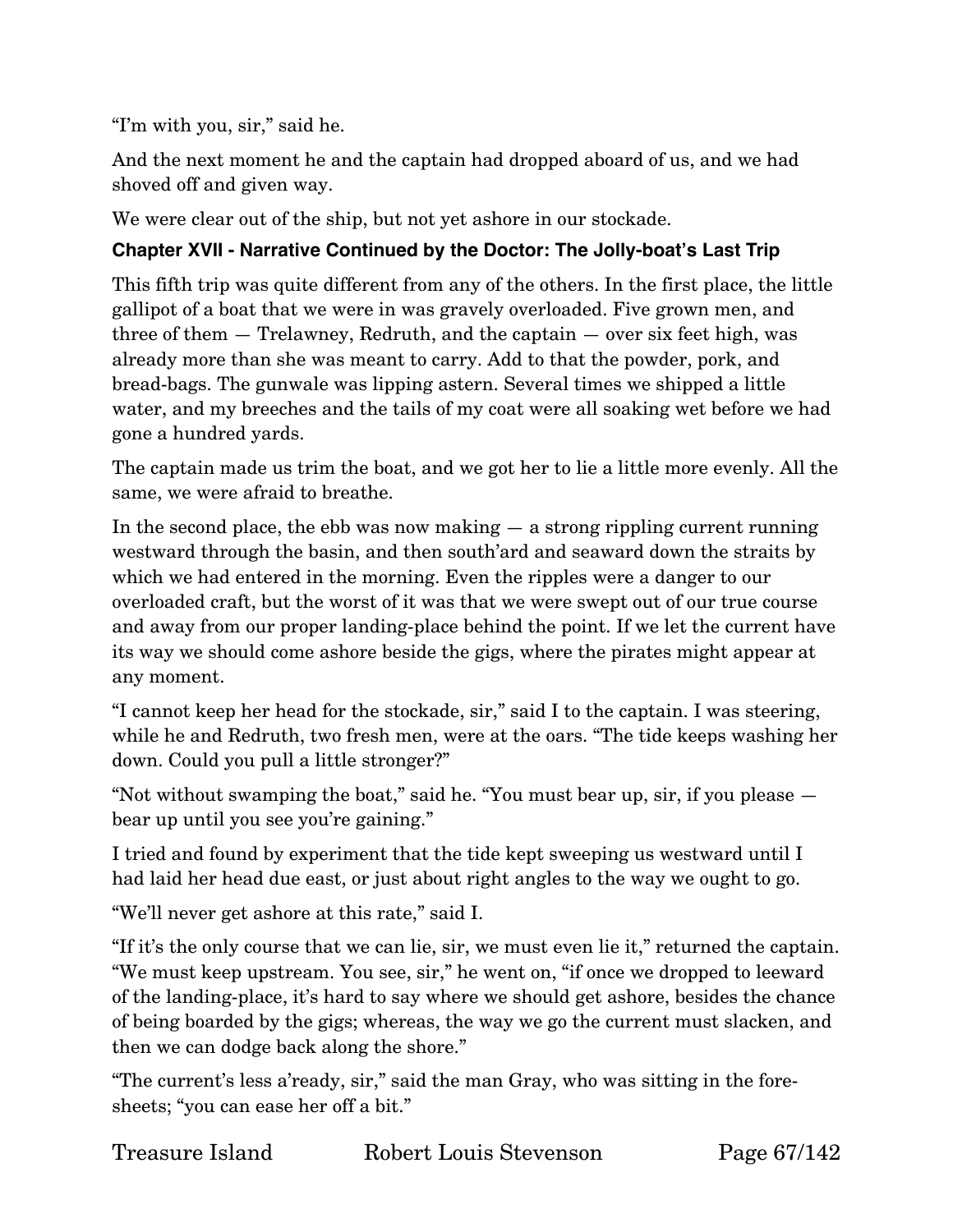"Thank you, my man," said I, quite as if nothing had happened, for we had all quietly made up our minds to treat him like one of ourselves.

Suddenly the captain spoke up again, and I thought his voice was a little changed. "The gun!" said he. "I have thought of that," said I, for I made sure he was thinking of a bombardment of

the fort. "They could never get the gun ashore, and if they did, they could never haul it

#### German

through the woods." "Look astern, doctor," replied the captain. We had entirely forgotten the long nine; and there, to our horror, were the five rogues

busy about her, getting off her jacket, as they called the stout tarpaulin cover under which she sailed. Not only that, but it flashed into my mind at the same moment that the round- shot and the powder for the gun had been left behind, and a stroke with an axe would put it all into the possession of the evil ones abroad.

"Israel was Flint's gunner," said Gray hoarsely.

At any risk, we put the boat's head direct for the landing-place. By this time we had got so far out of the run of the current that we kept steerage way even at our necessarily gentle rate of rowing, and I could keep her steady for the goal. But the worst of it was that with the course I now held we turned our broadside instead of our stern to the HISPANIOLA and offered a target like a barn door.

I could hear as well as see that brandy-faced rascal Israel Hands plumping down a round-shot on the deck.

"Who's the best shot?" asked the captain. "Mr. Trelawney, out and away," said I. "Mr. Trelawney, will you please pick me off one of these men, sir? Hands, if possible,"

said the captain. Trelawney was as cool as steel. He looked to the priming of his gun. "Now," cried the captain, "easy with that gun, sir, or you'll swamp the boat. All hands

stand by to trim her when he aims."

The squire raised his gun, the rowing ceased, and we leaned over to the other side to keep the balance, and all was so nicely contrived that we did not ship a drop.

They had the gun, by this time, slewed round upon the swivel, and Hands, who was at the muzzle with the rammer, was in consequence the most exposed. However, we had no luck, for just as Trelawney fired, down he stooped, the ball whistled over him, and it was one of the other four who fell.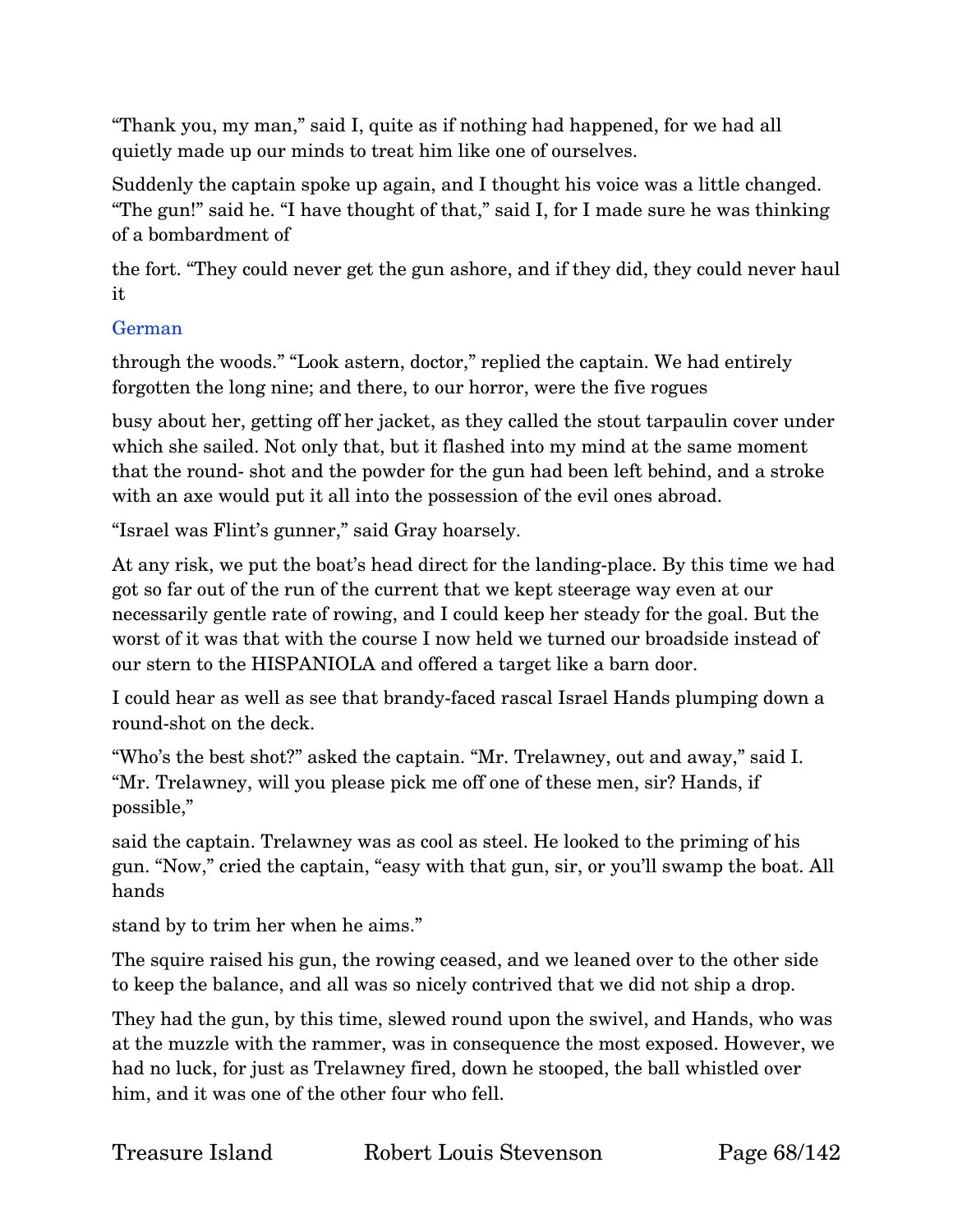The cry he gave was echoed not only by his companions on board but by a great number of voices from the shore, and looking in that direction I saw the other pirates trooping out from among the trees and tumbling into their places in the boats.

"Here come the gigs, sir," said I.

"Give way, then," cried the captain. "We mustn't mind if we swamp her now. If we can't get ashore, all's up."

"Only one of the gigs is being manned, sir," I added; "the crew of the other most likely going round by shore to cut us off."

"They'll have a hot run, sir," returned the captain. "Jack ashore, you know. It's not

them I mind; it's the round-shot. Carpet bowls! My lady's maid couldn't miss. Tell us, squire, when you see the match, and we'll hold water."

In the meanwhile we had been making headway at a good pace for a boat so overloaded, and we had shipped but little water in the process. We were now close in; thirty or forty strokes and we should beach her, for the ebb had already disclosed a narrow belt of sand below the clustering trees. The gig was no longer to be feared; the little point had already concealed it from our eyes. The ebb-tide, which had so cruelly delayed us, was now making reparation and delaying our assailants. The one source of danger was the gun.

"If I durst," said the captain, "I'd stop and pick off another man."

But it was plain that they meant nothing should delay their shot. They had never so much as looked at their fallen comrade, though he was not dead, and I could see him trying to crawl away.

"Ready!" cried the squire. "Hold!" cried the captain, quick as an echo. And he and Redruth backed with a great heave that sent her stern bodily under water.

The report fell in at the same instant of time. This was the first that Jim heard, the sound of the squire's shot not having reached him. Where the ball passed, not one of us precisely knew, but I fancy it must have been over our heads and that the wind of it may have contributed to our disaster.

At any rate, the boat sank by the stern, quite gently, in three feet of water, leaving the captain and myself, facing each other, on our feet. The other three took complete headers, and came up again drenched and bubbling.

So far there was no great harm. No lives were lost, and we could wade ashore in safety. But there were all our stores at the bottom, and to make things worse, only two guns out of five remained in a state for service. Mine I had snatched from my knees and held over my head, by a sort of instinct. As for the captain, he had carried

Treasure Island Robert Louis Stevenson Page 69/142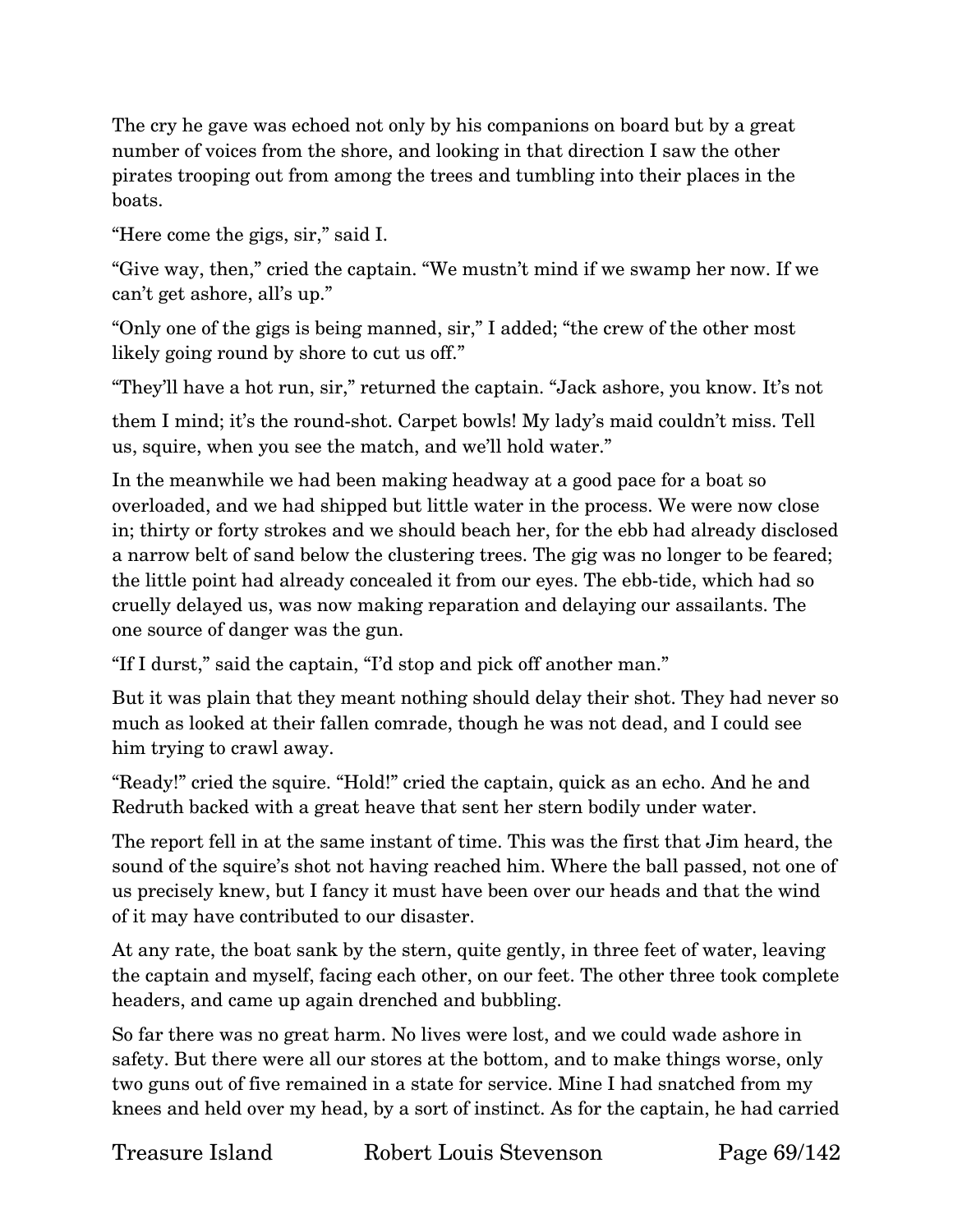his over his shoulder by a bandoleer, and like a wise man, lock uppermost. The other three had gone down with the boat.

To add to our concern, we heard voices already drawing near us in the woods along shore, and we had not only the danger of being cut off from the stockade in our halfcrippled state but the fear before us whether, if Hunter and Joyce were attacked by half a dozen, they would have the sense and conduct to stand firm. Hunter was steady, that we

knew; Joyce was a doubtful case — a pleasant, polite man for a valet and to brush one's clothes, but not entirely fitted for a man of war.

With all this in our minds, we waded ashore as fast as we could, leaving behind us the poor jolly-boat and a good half of all our powder and provisions.

#### **Chapter XVIII - Narrative Continued by the Doctor: End of the First Day's Fighting**

We made our best speed across the strip of wood that now divided us from the stockade, and at every step we took the voices of the buccaneers rang nearer. Soon we could hear their footfalls as they ran and the cracking of the branches as they breasted across a bit of thicket.

I began to see we should have a brush for it in earnest and looked to my priming. "Captain," said I, "Trelawney is the dead shot. Give him your gun; his own is useless." They exchanged guns, and Trelawney, silent and cool as he had been since the

beginning of the bustle, hung a moment on his heel to see that all was fit for service. At the same time, observing Gray to be unarmed, I handed him my cutlass. It did all our hearts good to see him spit in his hand, knit his brows, and make the blade sing through the air. It was plain from every line of his body that our new hand was worth his salt.

Forty paces farther we came to the edge of the wood and saw the stockade in front of us. We struck the enclosure about the middle of the south side, and almost at the same time, seven mutineers — Job Anderson, the boatswain, at their head appeared in full cry at the southwestern corner.

They paused as if taken aback, and before they recovered, not only the squire and I, but Hunter and Joyce from the block house, had time to fire. The four shots came in rather a scattering volley, but they did the business: one of the enemy actually fell, and the rest, without hesitation, turned and plunged into the trees.

After reloading, we walked down the outside of the palisade to see to the fallen enemy. He was stone dead — shot through the heart.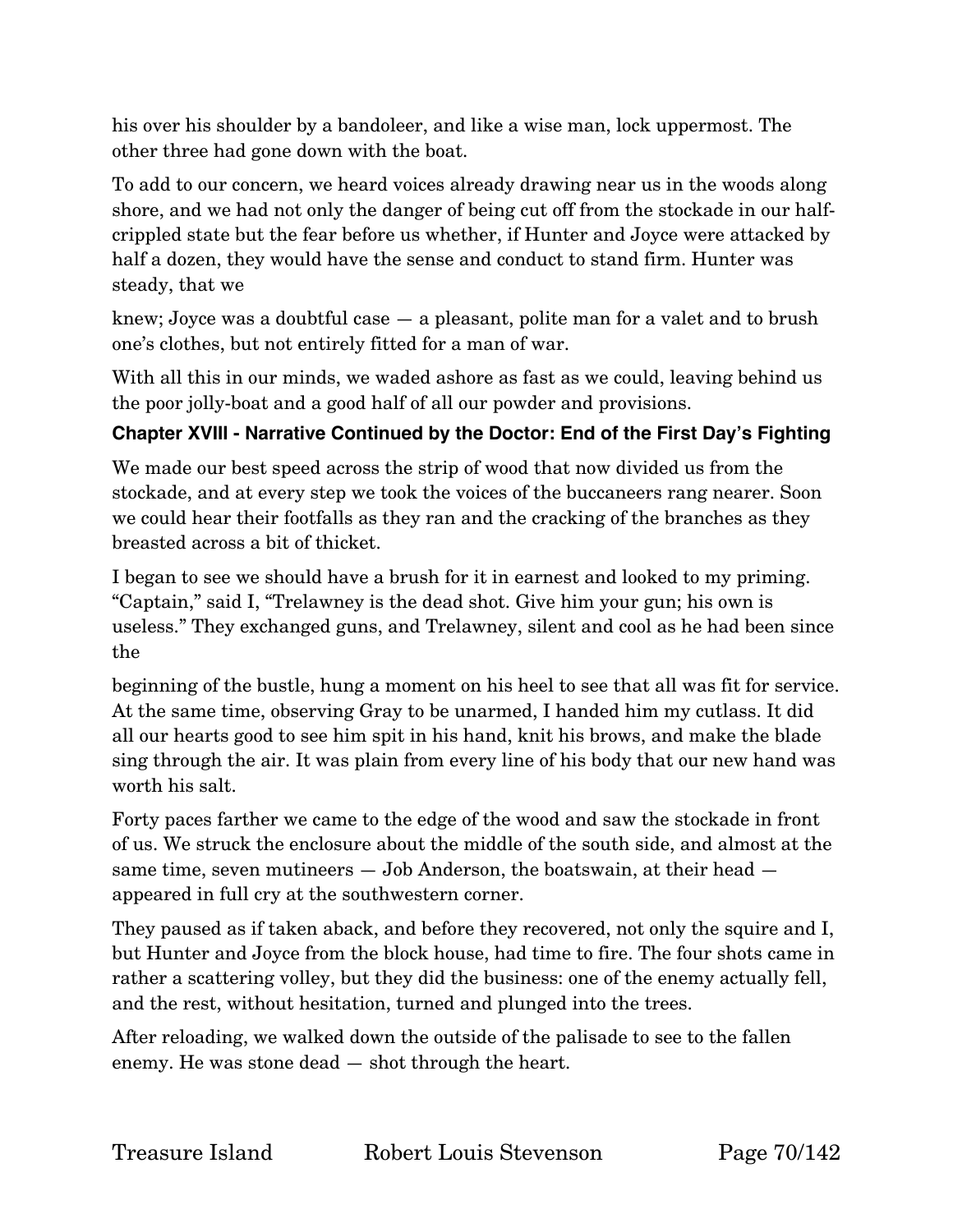We began to rejoice over our good success when just at that moment a pistol cracked in the bush, a ball whistled close past my ear, and poor Tom Redruth stumbled and fell his length on the ground. Both the squire and I returned the shot, but as we had nothing to aim at, it is probable we only wasted powder. Then we reloaded and turned our attention to poor Tom.

The captain and Gray were already examining him, and I saw with half an eye that all was over.

I believe the readiness of our return volley had scattered the mutineers once more, for we were suffered without further molestation to get the poor old gamekeeper hoisted over the stockade and carried, groaning and bleeding, into the log-house.

Poor old fellow, he had not uttered one word of surprise, complaint, fear, or even acquiescence from the very beginning of our troubles till now, when we had laid him down in the log-house to die. He had lain like a Trojan behind his mattress in the gallery; he had followed every order silently, doggedly, and well; he was the oldest of our party by a score

#### German

of years; and now, sullen, old, serviceable servant, it was he that was to die. The squire dropped down beside him on his knees and kissed his hand, crying like a

child. "Be I going, doctor?" he asked. "Tom, my man," said I, "you're going home." "I wish I had had a lick at them with the gun first," he replied. "Tom," said the squire, "say you forgive me, won't you?" "Would that be respectful like, from me to you, squire?" was the answer. "Howsoever,

so be it, amen!" After a little while of silence, he said he thought somebody might read a prayer. "It's

the custom, sir," he added apologetically. And not long after, without another word, he passed away.

In the meantime the captain, whom I had observed to be wonderfully swollen about the chest and pockets, had turned out a great many various stores — the British colours, a Bible, a coil of stoutish rope, pen, ink, the log-book, and pounds of tobacco. He had found a longish fir-tree lying felled and trimmed in the enclosure, and with the help of Hunter he had set it up at the corner of the log-house where the trunks crossed and made an angle. Then, climbing on the roof, he had with his own hand bent and run up the colours.

This seemed mightily to relieve him. He re-entered the log-house and set about counting up the stores as if nothing else existed. But he had an eye on Tom's

Treasure Island Robert Louis Stevenson Page 71/142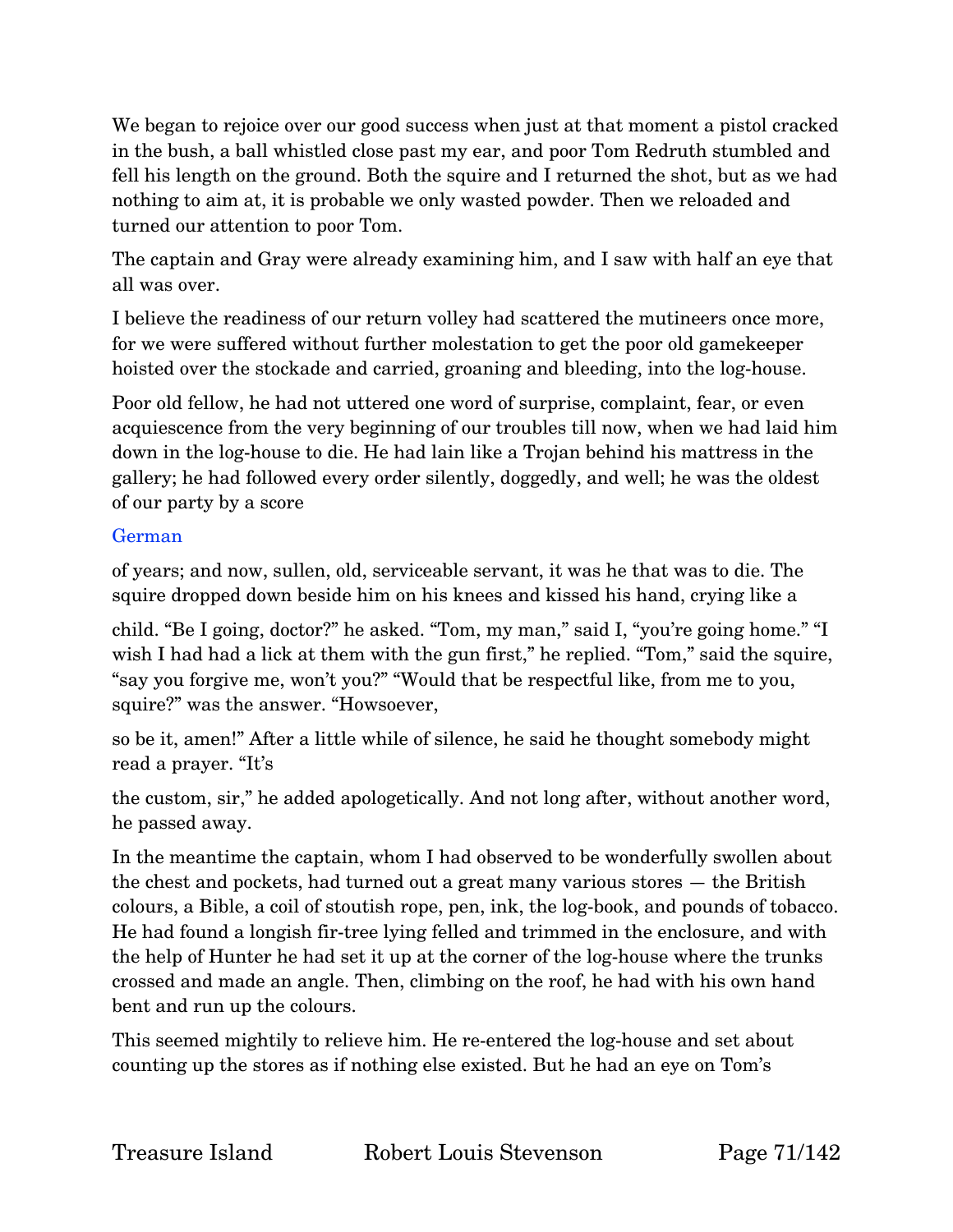passage for all that, and as soon as all was over, came forward with another flag and reverently spread it on the body.

"Don't you take on, sir," he said, shaking the squire's hand. "All's well with him; no fear for a hand that's been shot down in his duty to captain and owner. It mayn't be good divinity, but it's a fact."

Then he pulled me aside. "Dr. Livesey," he said, "in how many weeks do you and squire expect the consort?" I told him it was a question not of weeks but of months, that if we were not back by the

end of August Blandly was to send to find us, but neither sooner nor later. "You can calculate for yourself," I said.

"Why, yes," returned the captain, scratching his head; "and making a large allowance, sir, for all the gifts of Providence, I should say we were pretty close hauled."

"How do you mean?" I asked.

"It's a pity, sir, we lost that second load. That's what I mean," replied the captain. "As for powder and shot, we'll do. But the rations are short, very short — so short, Dr. Livesey, that we're perhaps as well without that extra mouth."

And he pointed to the dead body under the flag.

Just then, with a roar and a whistle, a round-shot passed high above the roof of the log- house and plumped far beyond us in the wood.

"Oho!" said the captain. "Blaze away! You've little enough powder already, my lads."

At the second trial, the aim was better, and the ball descended inside the stockade, scattering a cloud of sand but doing no further damage.

"Captain," said the squire, "the house is quite invisible from the ship. It must be the flag they are aiming at. Would it not be wiser to take it in?"

"Strike my colours!" cried the captain. "No, sir, not I"; and as soon as he had said the words, I think we all agreed with him. For it was not only a piece of stout, seamanly, good feeling; it was good policy besides and showed our enemies that we despised their cannonade.

All through the evening they kept thundering away. Ball after ball flew over or fell short or kicked up the sand in the enclosure, but they had to fire so high that the shot fell dead and buried itself in the soft sand. We had no ricochet to fear, and though one popped in through the roof of the log-house and out again through the floor, we soon got used to that sort of horse-play and minded it no more than cricket.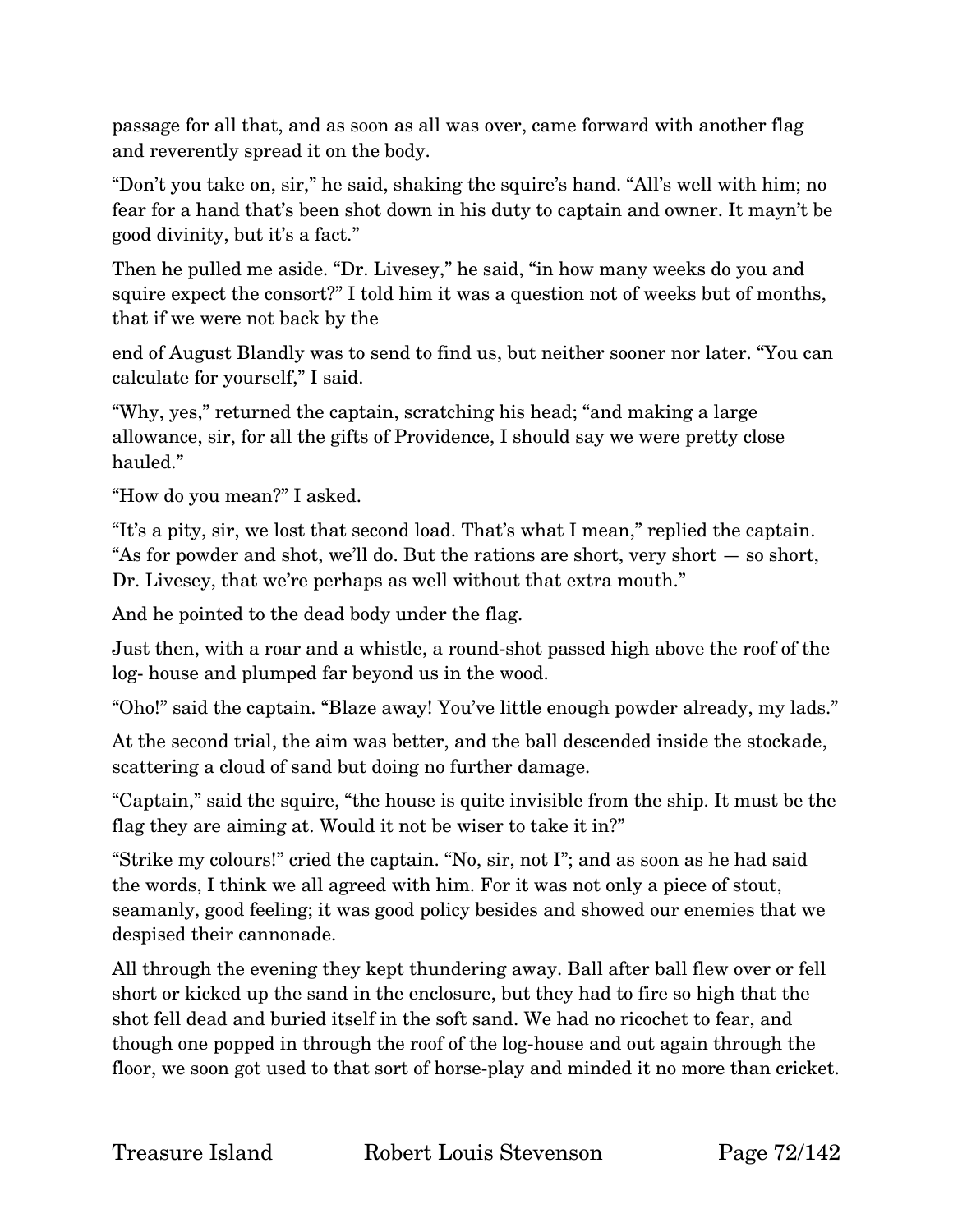"There is one good thing about all this," observed the captain; "the wood in front of us is likely clear. The ebb has made a good while; our stores should be uncovered. Volunteers to go and bring in pork."

Gray and hunter were the first to come forward. Well armed, they stole out of the stockade, but it proved a useless mission. The mutineers were bolder than we fancied or they put more trust in Israel's gunnery. For four or five of them were busy carrying off our stores and wading out with them to one of the gigs that lay close by, pulling an oar or so to hold her steady against the current. Silver was in the stern-sheets in command; and every man of them was now provided with a musket from some secret magazine of their own.

The captain sat down to his log, and here is the beginning of the entry:

Alexander Smollett, master; David Livesey, ship's doctor; Abraham Gray, carpenter's mate; John Trelawney, owner; John Hunter and Richard Joyce, owner's servants, landsmen — being all that is left faithful of the ship's company — with stores for ten days at short rations, came ashore this day and flew British colours on the log-house in Treasure Island. Thomas Redruth, owner's servant, landsman, shot by the mutineers; James Hawkins, cabin-boy —

And at the same time, I was wondering over poor Jim Hawkins' fate. A hail on the land side. "Somebody hailing us," said Hunter, who was on guard. "Doctor! Squire! Captain! Hullo, Hunter, is that you?" came the cries. And I ran to the door in time to see Jim Hawkins, safe and sound, come climbing over

the stockade.

## **Chapter XIX - Narrative Resumed by Jim Hawkins: The Garrison in the Stockade**

As soon as Ben Gunn saw the colours he came to a halt, stopped me by the arm, and sat down.

"Now," said he, "there's your friends, sure enough." "Far more likely it's the mutineers," I answered. "That!" he cried. "Why, in a place like this, where nobody puts in but gen'lemen of

fortune, Silver would fly the Jolly Roger, you don't make no doubt of that. No, that's your friends. There's been blows too, and I reckon your friends has had the best of it; and here they are ashore in the old stockade, as was made years and years ago by Flint. Ah, he was the man to have a headpiece, was Flint! Barring rum, his match were never seen. He were afraid of none, not he; on'y Silver — Silver was that genteel."

"Well," said I, "that may be so, and so be it; all the more reason that I should hurry on and join my friends."

| Treasure Island | Robert Louis Stevenson |
|-----------------|------------------------|
|                 |                        |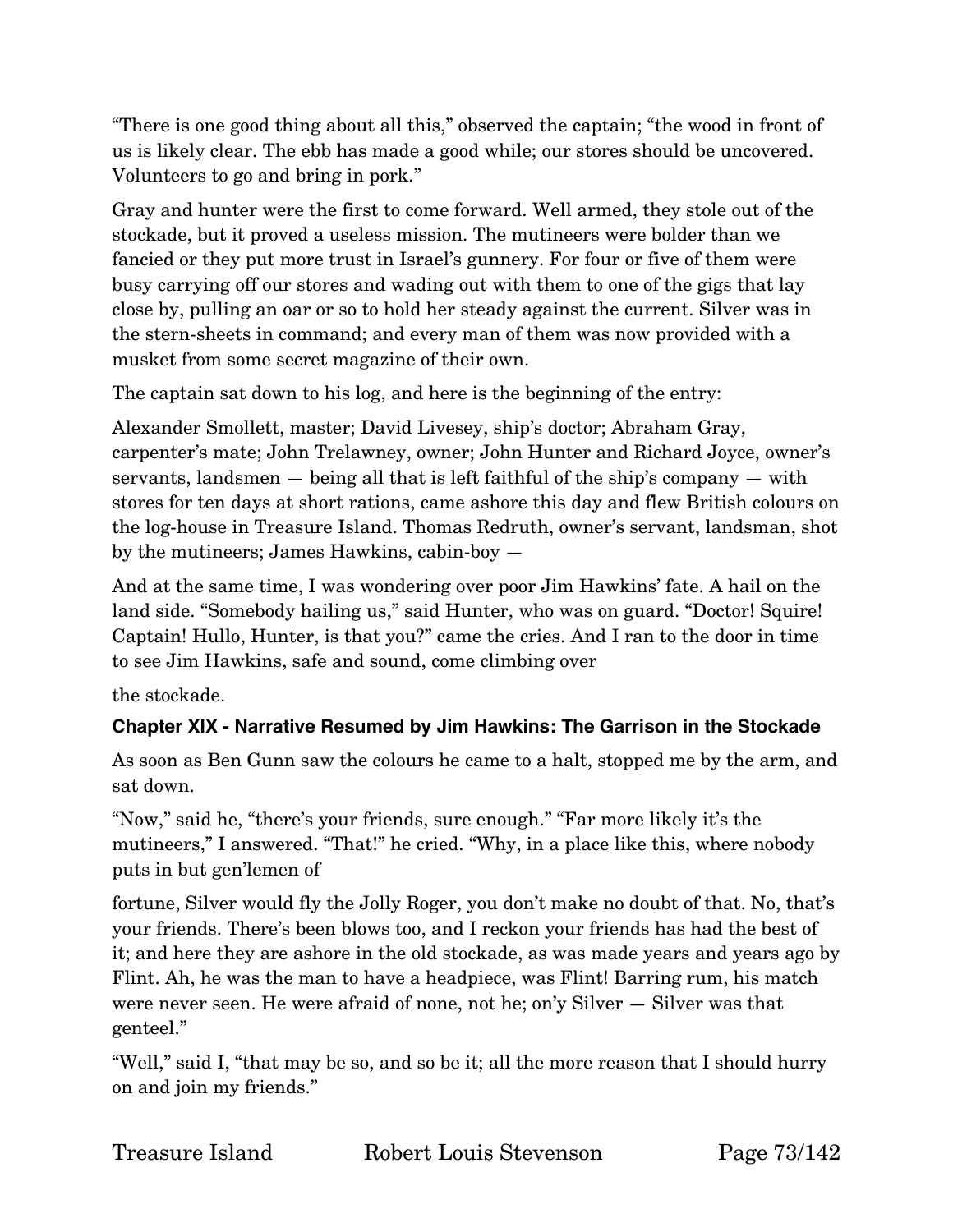"Nay, mate," returned Ben, "not you. You're a good boy, or I'm mistook; but you're on'y a boy, all told. Now, Ben Gunn is fly. Rum wouldn't bring me there, where you're going — not rum wouldn't, till I see your born gen'leman and gets it on his word of honour. And you won't forget my words; 'A precious sight (that's what you'll say), a precious sight more confidence'— and then nips him."

And he pinched me the third time with the same air of cleverness.

"And when Ben Gunn is wanted, you know where to find him, Jim. Just wheer you found him today. And him that comes is to have a white thing in his hand, and he's to come alone. Oh! And you'll say this: 'Ben Gunn,' says you, 'has reasons of his own.'"

"Well," said I, "I believe I understand. You have something to propose, and you wish to see the squire or the doctor, and you're to be found where I found you. Is that all?"

"And when? says you," he added. "Why, from about noon observation to about six bells."

"Good," said I, "and now may I go?"

"You won't forget?" he inquired anxiously. "Precious sight, and reasons of his own, says you. Reasons of his own; that's the mainstay; as between man and man. Well, then"— still holding me —"I reckon you can go, Jim. And, Jim, if you was to see Silver, you wouldn't go for to sell Ben Gunn? Wild horses wouldn't draw it from you? No, says you. And if them pirates camp ashore, Jim, what would you say but there'd be widders in the morning?"

Here he was interrupted by a loud report, and a cannonball came tearing through the trees and pitched in the sand not a hundred yards from where we two were talking. The next moment each of us had taken to his heels in a different direction.

### German

For a good hour to come frequent reports shook the island, and balls kept crashing through the woods. I moved from hiding-place to hiding-place, always pursued, or so it seemed to me, by these terrifying missiles. But towards the end of the bombardment, though still I durst not venture in the direction of the stockade, where the balls fell oftenest, I had begun, in a manner, to pluck up my heart again, and after a long detour to the east, crept down among the shore-side trees.

The sun had just set, the sea breeze was rustling and tumbling in the woods and ruffling the grey surface of the anchorage; the tide, too, was far out, and great tracts of sand lay uncovered; the air, after the heat of the day, chilled me through my jacket.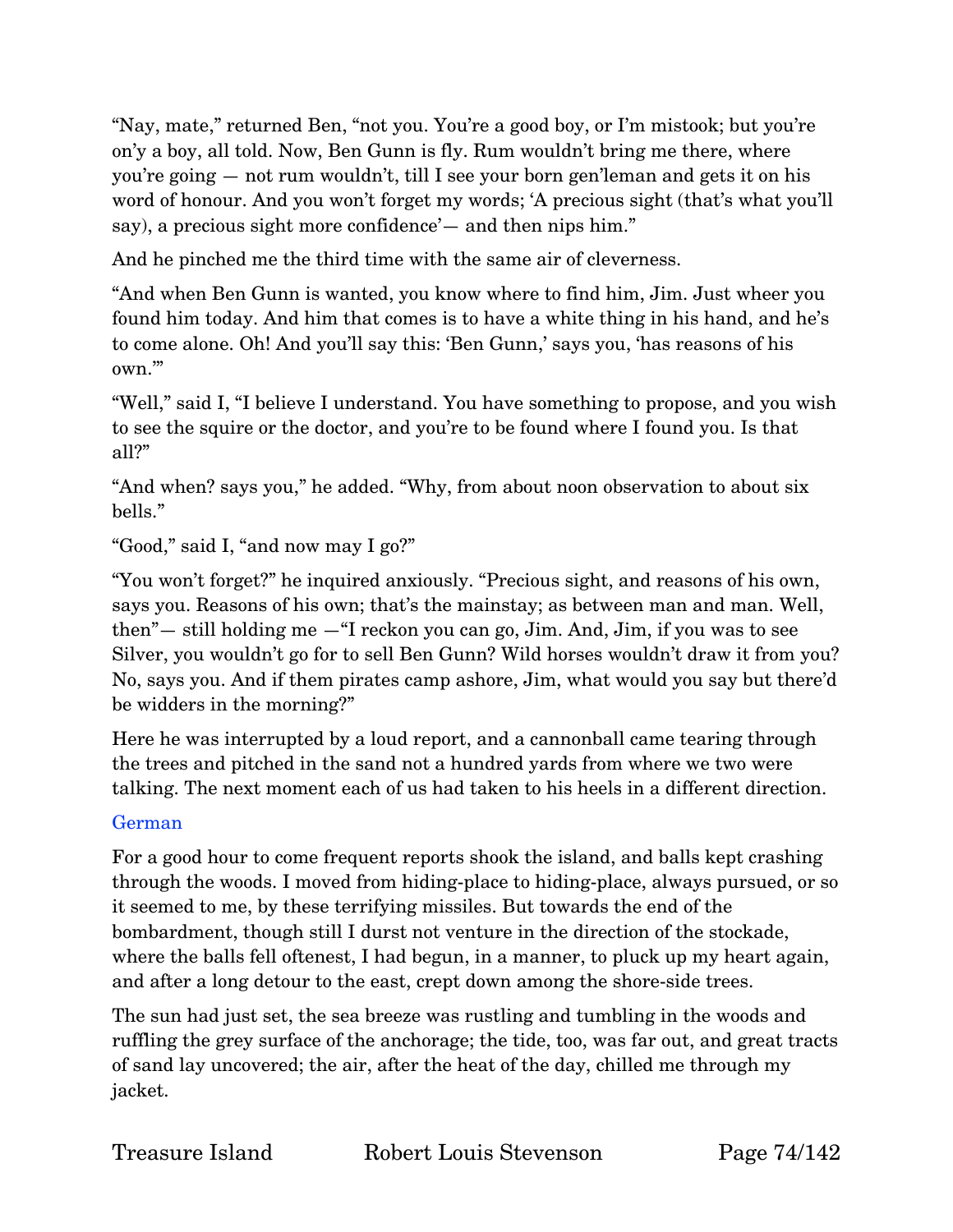The HISPANIOLA still lay where she had anchored; but, sure enough, there was the Jolly Roger — the black flag of piracy — flying from her peak. Even as I looked, there came another red flash and another report that sent the echoes clattering, and one more round-shot whistled through the air. It was the last of the cannonade.

I lay for some time watching the bustle which succeeded the attack. Men were demolishing something with axes on the beach near the stockade — the poor jollyboat, I afterwards discovered. Away, near the mouth of the river, a great fire was glowing among the trees, and between that point and the ship one of the gigs kept coming and going, the men, whom I had seen so gloomy, shouting at the oars like children. But there was a sound in their voices which suggested rum.

At length I thought I might return towards the stockade. I was pretty far down on the low, sandy spit that encloses the anchorage to the east, and is joined at halfwater to Skeleton Island; and now, as I rose to my feet, I saw, some distance further down the spit and rising from among low bushes, an isolated rock, pretty high, and peculiarly white in colour. It occurred to me that this might be the white rock of which Ben Gunn had spoken and that some day or other a boat might be wanted and I should know where to look for one.

Then I skirted among the woods until I had regained the rear, or shoreward side, of the stockade, and was soon warmly welcomed by the faithful party.

I had soon told my story and began to look about me. The log-house was made of unsquared trunks of pine — roof, walls, and floor. The latter stood in several places as much as a foot or a foot and a half above the surface of the sand. There was a porch at the door, and under this porch the little spring welled up into an artificial basin of a rather odd kind — no other than a great ship's kettle of iron, with the bottom knocked out, and sunk "to her bearings," as the captain said, among the sand.

Little had been left besides the framework of the house, but in one corner there was a stone slab laid down by way of hearth and an old rusty iron basket to contain the fire.

The slopes of the knoll and all the inside of the stockade had been cleared of timber to build the house, and we could see by the stumps what a fine and lofty grove had been destroyed. Most of the soil had been washed away or buried in drift after the removal of the trees; only where the streamlet ran down from the kettle a thick bed of moss and some ferns and little creeping bushes were still green among the sand. Very close around the stockade  $-$  too close for defence, they said  $-$  the wood still flourished high and dense, all of fir on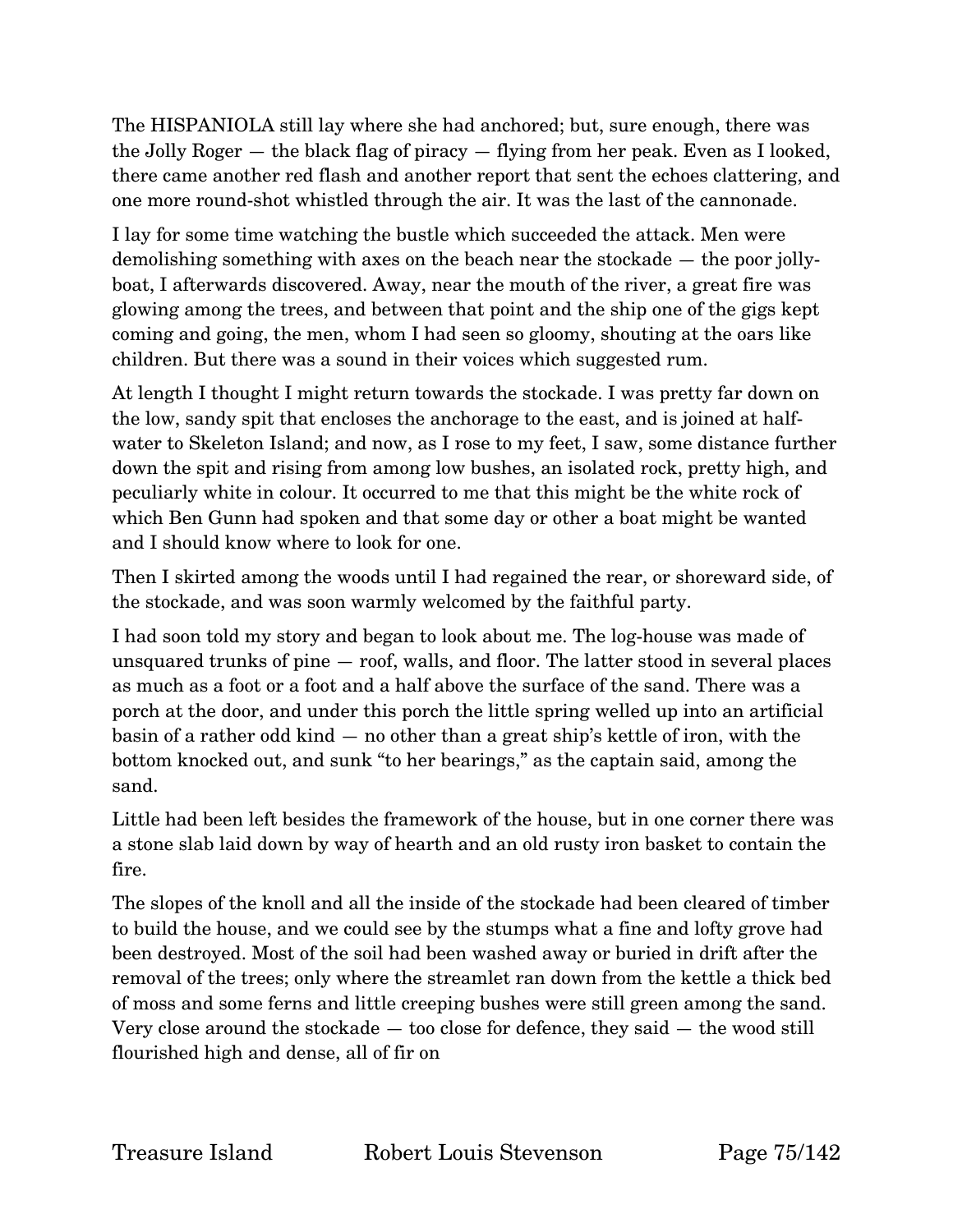the land side, but towards the sea with a large admixture of live-oaks. The cold evening breeze, of which I have spoken, whistled through every chink of the

rude building and sprinkled the floor with a continual rain of fine sand. There was sand in our eyes, sand in our teeth, sand in our suppers, sand dancing in the spring at the bottom of the kettle, for all the world like porridge beginning to boil. Our chimney was a square hole in the roof; it was but a little part of the smoke that found its way out, and the rest eddied about the house and kept us coughing and piping the eye.

Add to this that Gray, the new man, had his face tied up in a bandage for a cut he had got in breaking away from the mutineers and that poor old Tom Redruth, still unburied, lay along the wall, stiff and stark, under the Union Jack.

If we had been allowed to sit idle, we should all have fallen in the blues, but Captain Smollett was never the man for that. All hands were called up before him, and he divided us into watches. The doctor and Gray and I for one; the squire, Hunter, and Joyce upon the other. Tired though we all were, two were sent out for firewood; two more were set to dig a grave for Redruth; the doctor was named cook; I was put sentry at the door; and the captain himself went from one to another, keeping up our spirits and lending a hand wherever it was wanted.

From time to time the doctor came to the door for a little air and to rest his eyes, which were almost smoked out of his head, and whenever he did so, he had a word for me.

"That man Smollett," he said once, "is a better man than I am. And when I say that it means a deal, Jim."

Another time he came and was silent for a while. Then he put his head on one side, and looked at me.

"Is this Ben Gunn a man?" he asked. "I do not know, sir," said I. "I am not very sure whether he's sane." "If there's any doubt about the matter, he is," returned the doctor. "A man who has

been three years biting his nails on a desert island, Jim, can't expect to appear as sane as you or me. It doesn't lie in human nature. Was it cheese you said he had a fancy for?"

"Yes, sir, cheese," I answered.

"Well, Jim," says he, "just see the good that comes of being dainty in your food. You've seen my snuff-box, haven't you? And you never saw me take snuff, the reason being that in my snuff-box I carry a piece of Parmesan cheese — a cheese made in Italy, very nutritious. Well, that's for Ben Gunn!"

| Treasure Island | Robert Louis Stevenson |
|-----------------|------------------------|
|                 |                        |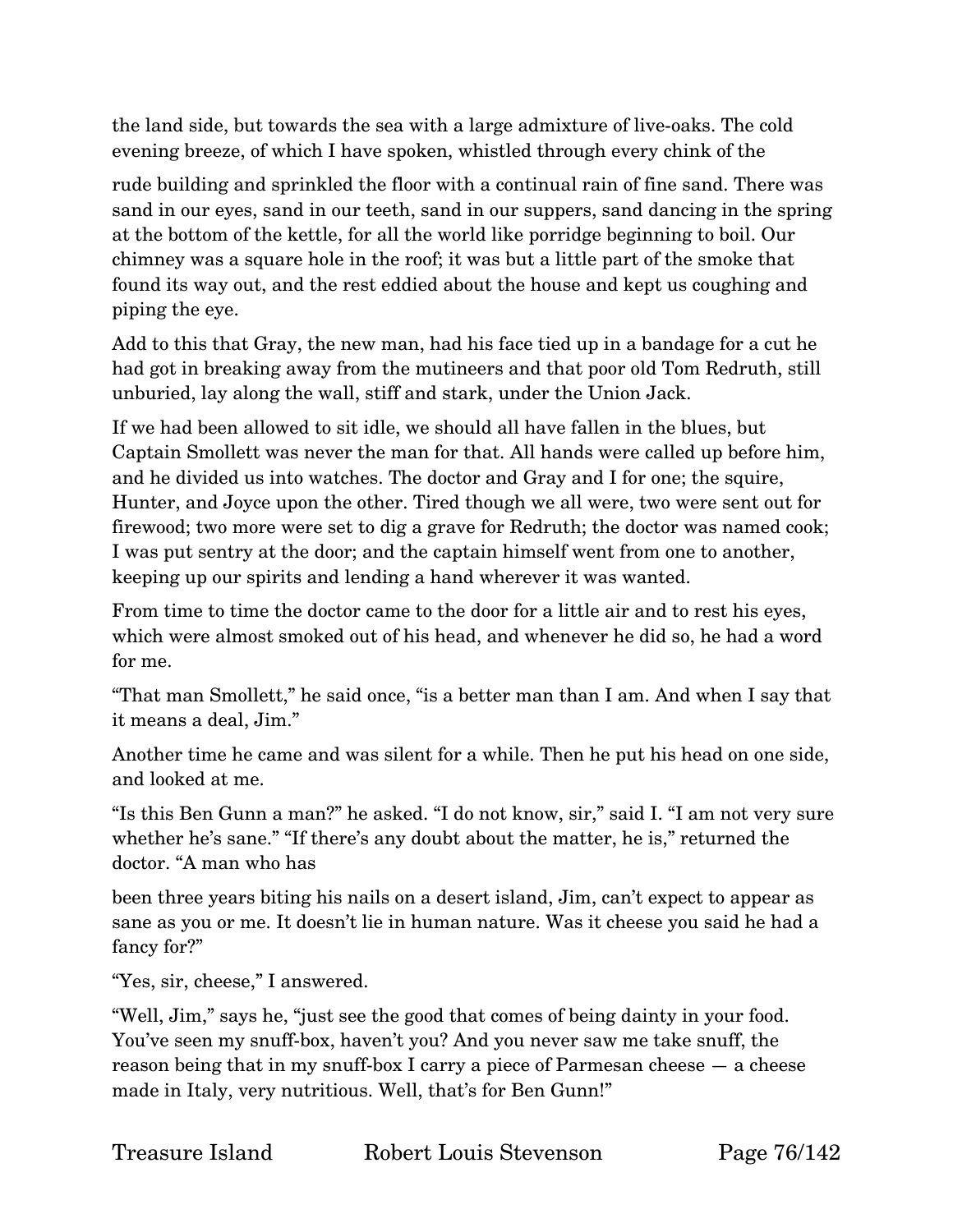Before supper was eaten we buried old Tom in the sand and stood round him for a while bare-headed in the breeze. A good deal of firewood had been got in, but not enough for the captain's fancy, and he shook his head over it and told us we "must get back to this tomorrow rather livelier." Then, when we had eaten our pork and each had a good stiff glass of brandy grog, the three chiefs got together in a corner to discuss our prospects.

It appears they were at their wits' end what to do, the stores being so low that we must have been starved into surrender long before help came. But our best hope, it was decided, was to kill off the buccaneers until they either hauled down their flag or ran away with the HISPANIOLA. From nineteen they were already reduced to fifteen, two others were

wounded, and one at least — the man shot beside the gun — severely wounded, if he were not dead. Every time we had a crack at them, we were to take it, saving our own lives, with the extremest care. And besides that, we had two able allies — rum and the climate.

As for the first, though we were about half a mile away, we could hear them roaring and singing late into the night; and as for the second, the doctor staked his wig that, camped where they were in the marsh and unprovided with remedies, the half of them would be on their backs before a week.

"So," he added, "if we are not all shot down first they'll be glad to be packing in the schooner. It's always a ship, and they can get to buccaneering again, I suppose."

"First ship that ever I lost," said Captain Smollett.

I was dead tired, as you may fancy; and when I got to sleep, which was not till after a great deal of tossing, I slept like a log of wood.

The rest had long been up and had already breakfasted and increased the pile of firewood by about half as much again when I was wakened by a bustle and the sound of voices.

"Flag of truce!" I heard someone say; and then, immediately after, with a cry of surprise, "Silver himself!"

And at that, up I jumped, and rubbing my eyes, ran to a loophole in the wall.

## **Chapter XX - Silver's Embassy**

Sure enough, there were two men just outside the stockade, one of them waving a white cloth, the other, no less a person than Silver himself, standing placidly by.

It was still quite early, and the coldest morning that I think I ever was abroad in a chill that pierced into the marrow. The sky was bright and cloudless overhead, and the tops of the trees shone rosily in the sun. But where Silver stood with his

| Treasure Island | Robert Louis Stevenson |
|-----------------|------------------------|
|                 |                        |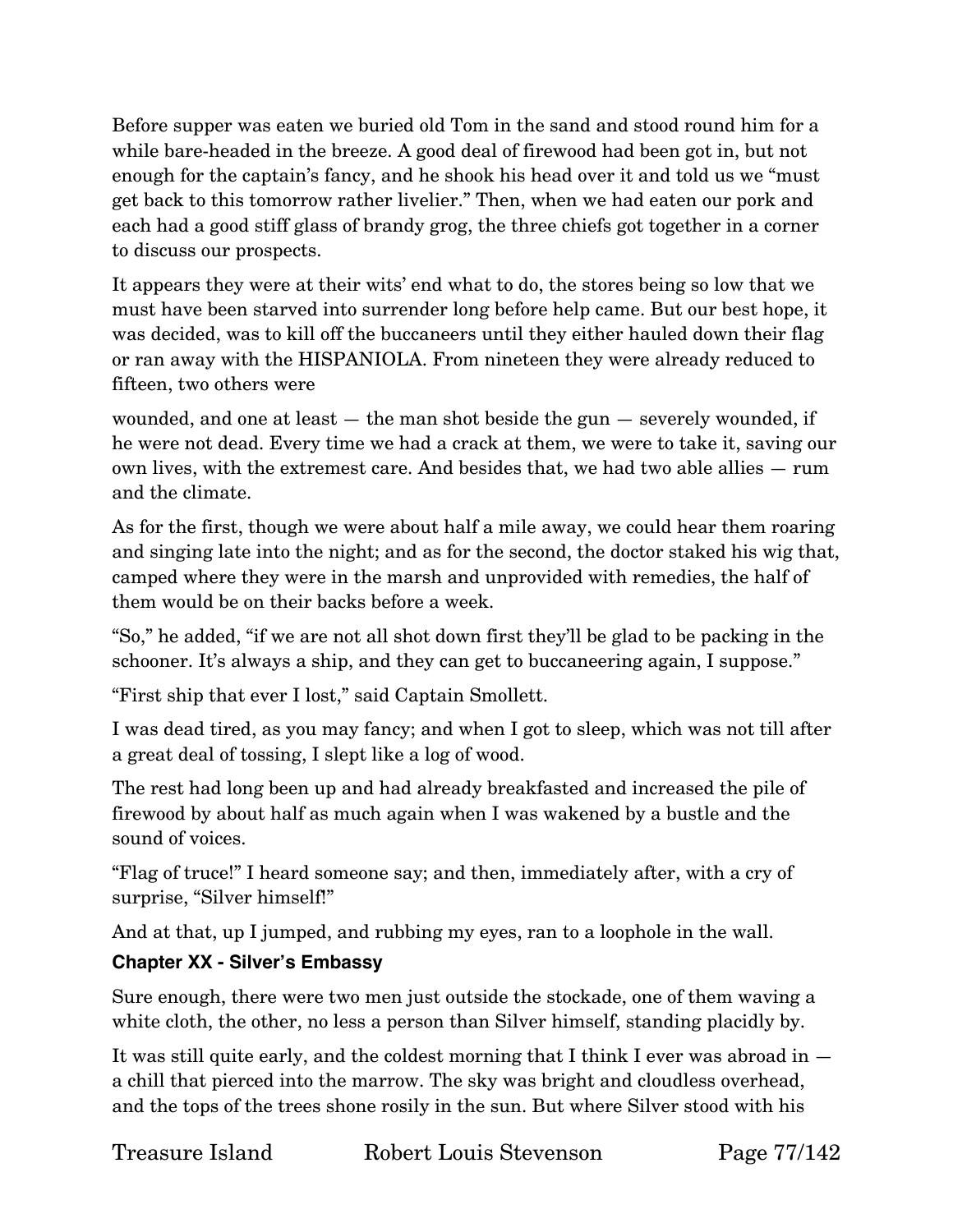lieutenant, all was still in shadow, and they waded knee-deep in a low white vapour that had crawled during the night out of the morass. The chill and the vapour taken together told a poor tale of the island. It was plainly a damp, feverish, unhealthy spot.

"Keep indoors, men," said the captain. "Ten to one this is a trick." Then he hailed the buccaneer. "Who goes? Stand, or we fire." "Flag of truce," cried Silver.

The captain was in the porch, keeping himself carefully out of the way of a treacherous shot, should any be intended. He turned and spoke to us, "Doctor's watch on the lookout. Dr. Livesey take the north side, if you please; Jim, the east; Gray, west. The watch below, all hands to load muskets. Lively, men, and careful."

And then he turned again to the mutineers. "And what do you want with your flag of truce?" he cried. This time it was the other man who replied. "Cap'n Silver, sir, to come on board and make terms," he shouted. "Cap'n Silver! Don't know him. Who's he?" cried the captain. And we could hear him

adding to himself, "Cap'n, is it? My heart, and here's promotion!" Long John answered for himself. "Me, sir. These poor lads have chosen me cap'n, after

your desertion, sir"— laying a particular emphasis upon the word "desertion." "We're willing to submit, if we can come to terms, and no bones about it. All I ask is your word, Cap'n Smollett, to let me safe and sound out of this here stockade, and one minute to get out o' shot before a gun is fired."

"My man," said Captain Smollett, "I have not the slightest desire to talk to you. If you wish to talk to me, you can come, that's all. If there's any treachery, it'll be on your side, and the Lord help you."

"That's enough, cap'n," shouted Long John cheerily. "A word from you's enough. I know a gentleman, and you may lay to that."

We could see the man who carried the flag of truce attempting to hold Silver back. Nor was that wonderful, seeing how cavalier had been the captain's answer. But Silver laughed at him aloud and slapped him on the back as if the idea of alarm had been absurd. Then he advanced to the stockade, threw over his crutch, got a leg up, and with great vigour and

### German

skill succeeded in surmounting the fence and dropping safely to the other side. I will confess that I was far too much taken up with what was going on to be of the

slightest use as sentry; indeed, I had already deserted my eastern loophole and crept up behind the captain, who had now seated himself on the threshold, with his elbows on his knees, his head in his hands, and his eyes fixed on the water as it

Treasure Island Robert Louis Stevenson Page 78/142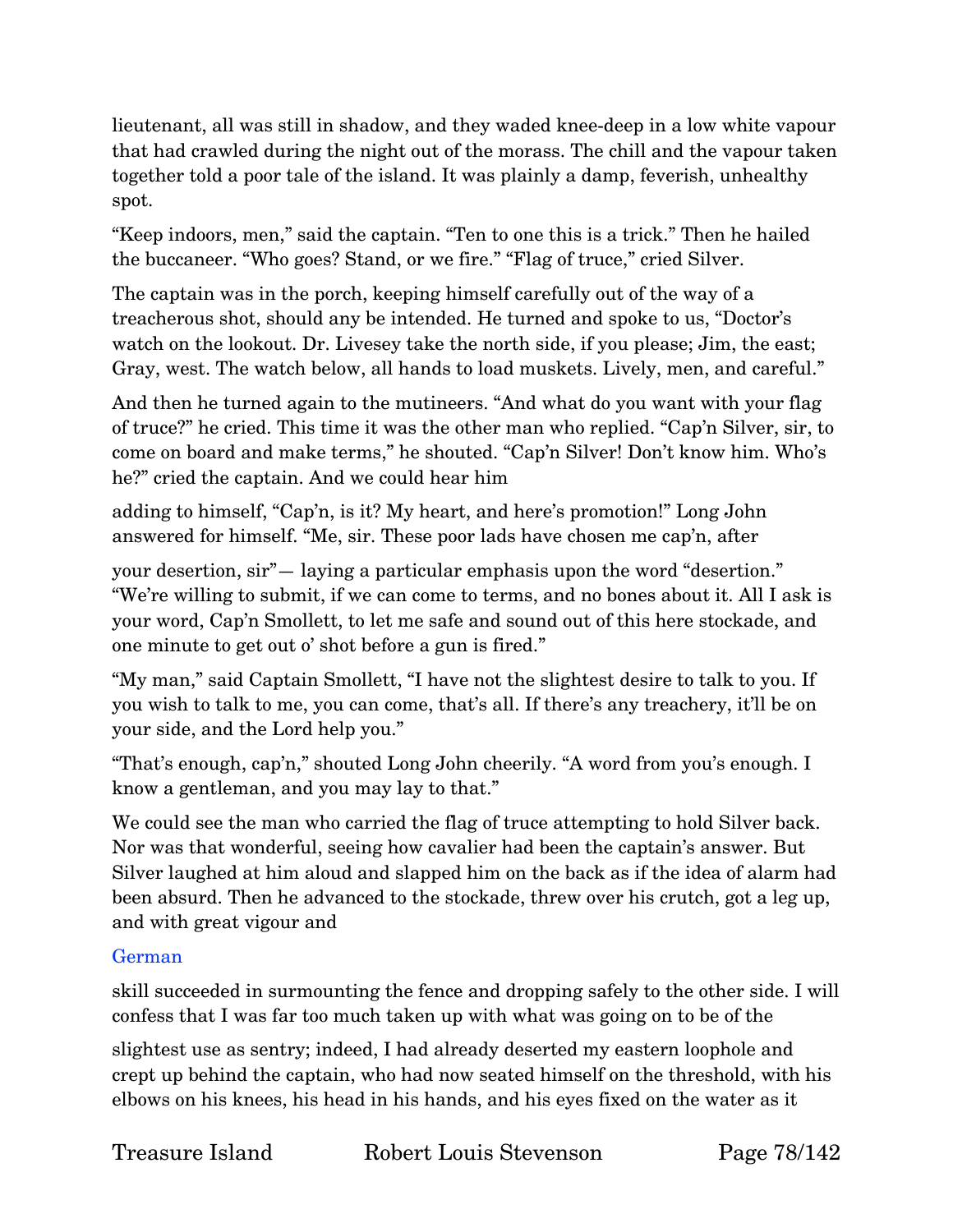bubbled out of the old iron kettle in the sand. He was whistling "Come, Lasses and Lads."

Silver had terrible hard work getting up the knoll. What with the steepness of the incline, the thick tree stumps, and the soft sand, he and his crutch were as helpless as a ship in stays. But he stuck to it like a man in silence, and at last arrived before the captain, whom he saluted in the handsomest style. He was tricked out in his best; an immense blue coat, thick with brass buttons, hung as low as to his knees, and a fine laced hat was set on the back of his head.

"Here you are, my man," said the captain, raising his head. "You had better sit down."

"You ain't a-going to let me inside, cap'n?" complained Long John. "It's a main cold morning, to be sure, sir, to sit outside upon the sand."

"Why, Silver," said the captain, "if you had pleased to be an honest man, you might have been sitting in your galley. It's your own doing. You're either my ship's cook and then you were treated handsome — or Cap'n Silver, a common mutineer and pirate, and then you can go hang!"

"Well, well, cap'n," returned the sea-cook, sitting down as he was bidden on the sand, "you'll have to give me a hand up again, that's all. A sweet pretty place you have of it here. Ah, there's Jim! The top of the morning to you, Jim. Doctor, here's my service. Why, there you all are together like a happy family, in a manner of speaking."

"If you have anything to say, my man, better say it," said the captain.

"Right you were, Cap'n Smollett," replied Silver. "Dooty is dooty, to be sure. Well now, you look here, that was a good lay of yours last night. I don't deny it was a good lay. Some of you pretty handy with a handspike-end. And I'll not deny neither but what some of my people was shook — maybe all was shook; maybe I was shook myself; maybe that's why I'm here for terms. But you mark me, cap'n, it won't do twice, by thunder! We'll have to do sentry-go and ease off a point or so on the rum. Maybe you think we were all a sheet in the wind's eye. But I'll tell you I was sober; I was on'y dog tired; and if I'd awoke a second sooner, I'd 'a caught you at the act, I would. He wasn't dead when I got round to him, not he."

"Well?" says Captain Smollett as cool as can be.

All that Silver said was a riddle to him, but you would never have guessed it from his tone. As for me, I began to have an inkling. Ben Gunn's last words came back to my mind. I began to suppose that he had paid the buccaneers a visit while they all lay drunk together round their fire, and I reckoned up with glee that we had only fourteen enemies to deal with.

| Treasure Island | Robert Louis Stevenson |
|-----------------|------------------------|
|-----------------|------------------------|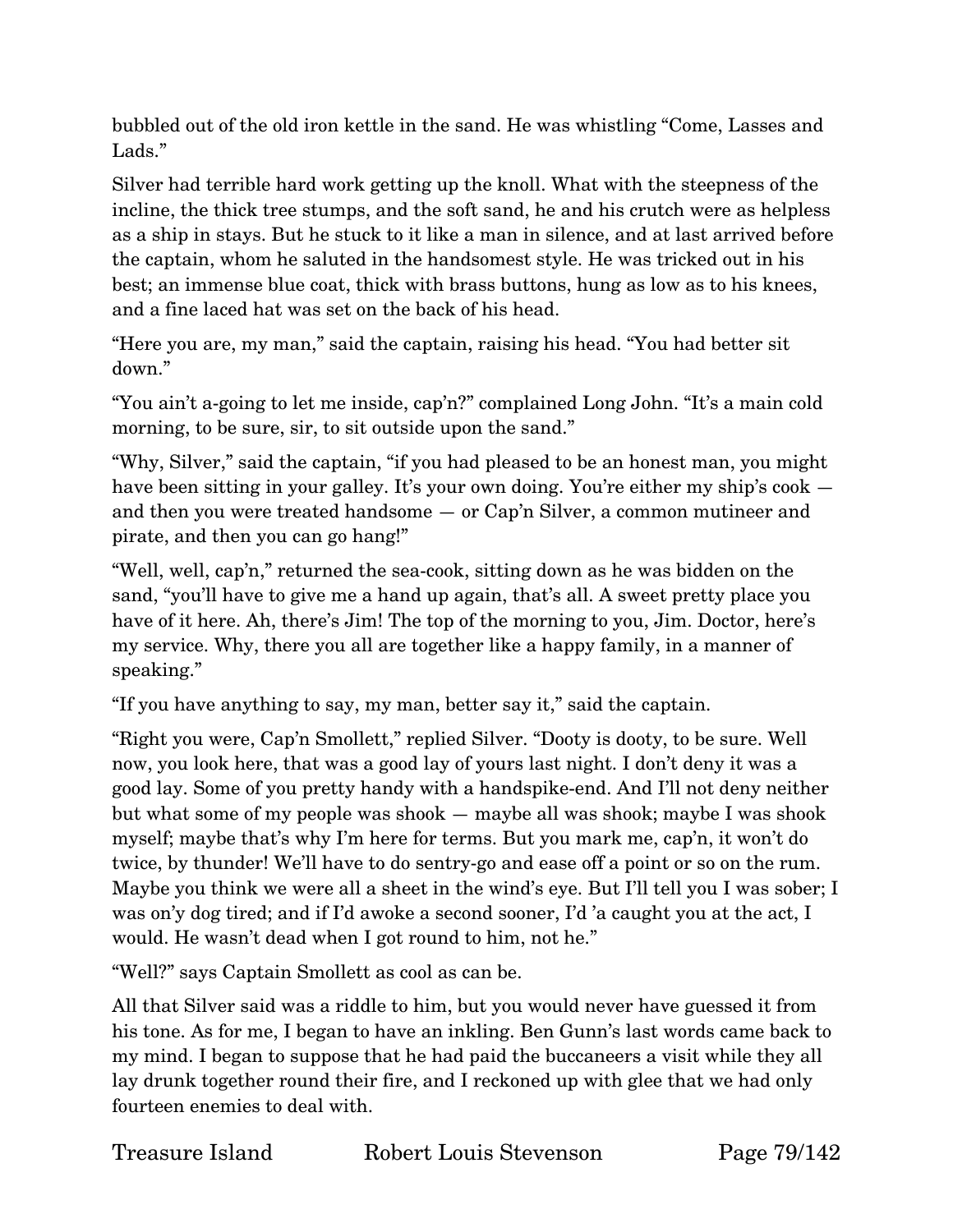"Well, here it is," said Silver. "We want that treasure, and we'll have it — that's our point! You would just as soon save your lives, I reckon; and that's yours. You have a chart, haven't you?"

"That's as may be," replied the captain.

"Oh, well, you have, I know that," returned Long John. "You needn't be so husky with a man; there ain't a particle of service in that, and you may lay to it. What I mean is, we want your chart. Now, I never meant you no harm, myself."

"That won't do with me, my man," interrupted the captain. "We know exactly what you meant to do, and we don't care, for now, you see, you can't do it."

And the captain looked at him calmly and proceeded to fill a pipe. "If Abe Gray  $-$ " Silver broke out. "Avast there!" cried Mr. Smollett. "Gray told me nothing, and I asked him nothing; and

what's more, I would see you and him and this whole island blown clean out of the water into blazes first. So there's my mind for you, my man, on that."

This little whiff of temper seemed to cool Silver down. He had been growing nettled before, but now he pulled himself together.

"Like enough," said he. "I would set no limits to what gentlemen might consider shipshape, or might not, as the case were. And seein' as how you are about to take a pipe, cap'n, I'll make so free as do likewise."

And he filled a pipe and lighted it; and the two men sat silently smoking for quite a while, now looking each other in the face, now stopping their tobacco, now leaning forward to spit. It was as good as the play to see them.

"Now," resumed Silver, "here it is. You give us the chart to get the treasure by, and drop shooting poor seamen and stoving of their heads in while asleep. You do that, and we'll offer you a choice. Either you come aboard along of us, once the treasure shipped, and then I'll give you my affy-davy, upon my word of honour, to clap you somewhere safe ashore. Or if that ain't to your fancy, some of my hands being rough and having old scores on account of hazing, then you can stay here, you can. We'll divide stores with you, man for man; and I'll give my affy-davy, as before to speak the first ship I sight, and send 'em here to pick you up. Now, you'll own that's talking. Handsomer you couldn't look to get, now you. And I hope"— raising his voice — "that all hands in this here block house will overhaul my words, for what is spoke to one is spoke to all."

Captain Smollett rose from his seat and knocked out the ashes of his pipe in the palm of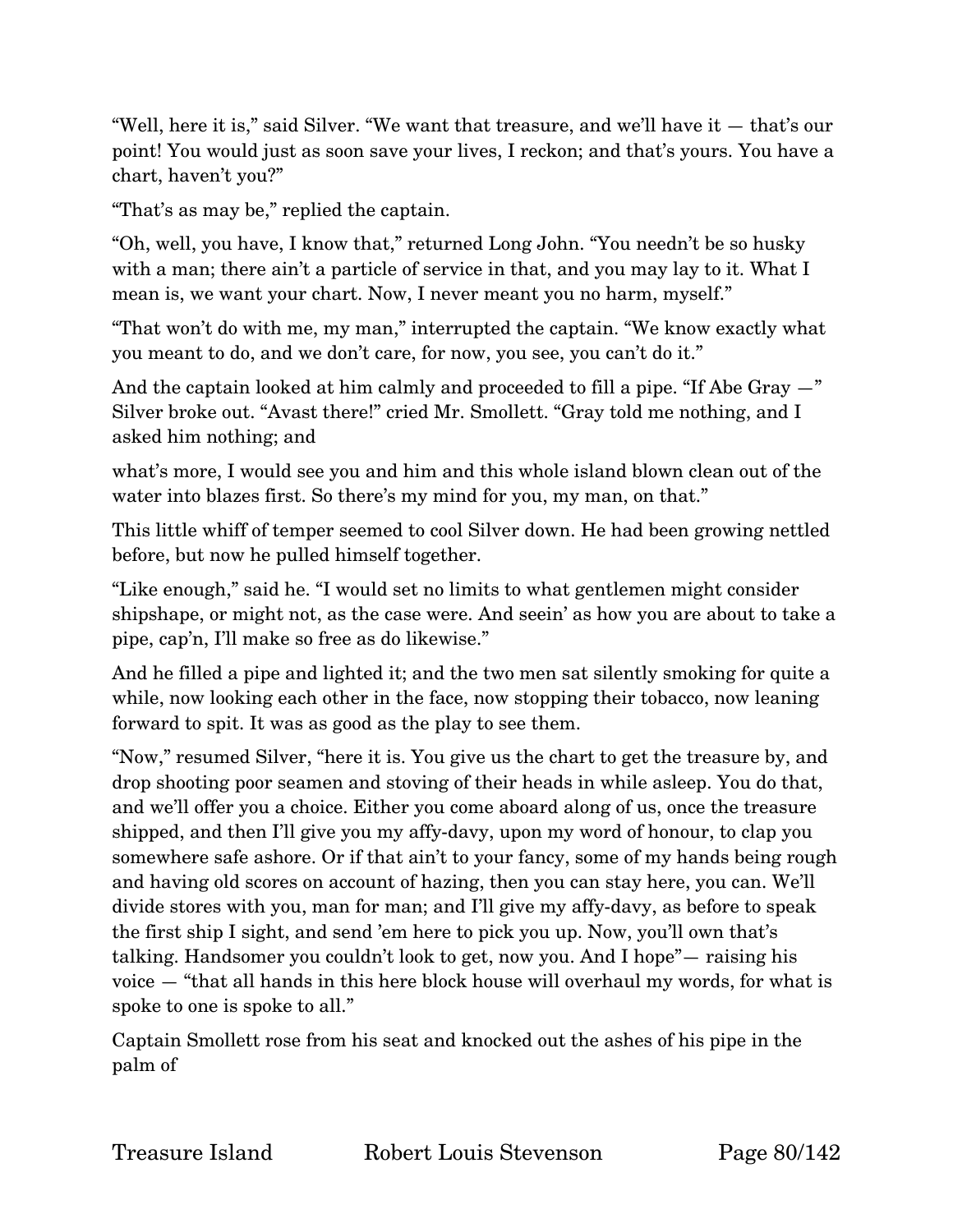his left hand. "Is that all?" he asked. "Every last word, by thunder!" answered John. "Refuse that, and you've seen the last

of me but musket-balls." "Very good," said the captain. "Now you'll hear me. If you'll come up one by one,

unarmed, I'll engage to clap you all in irons and take you home to a fair trial in England. If you won't, my name is Alexander Smollett, I've flown my sovereign's colours, and I'll see you all to Davy Jones. You can't find the treasure. You can't sail the ship  $-$  there's not a man among you fit to sail the ship. You can't fight us  $-$ Gray, there, got away from five of you. Your ship's in irons, Master Silver; you're on a lee shore, and so you'll find. I stand here and tell you so; and they're the last good words you'll get from me, for in the name of heaven, I'll put a bullet in your back when next I meet you. Tramp, my lad. Bundle out of this, please, hand over hand, and double quick."

Silver's face was a picture; his eyes started in his head with wrath. He shook the fire out of his pipe.

"Give me a hand up!" he cried. "Not I," returned the captain. "Who'll give me a hand up?" he roared. Not a man among us moved. Growling the foulest imprecations, he crawled along the

sand till he got hold of the porch and could hoist himself again upon his crutch. Then he spat into the spring.

"There!" he cried. "That's what I think of ye. Before an hour's out, I'll stove in your old block house like a rum puncheon. Laugh, by thunder, laugh! Before an hour's out, ye'll laugh upon the other side. Them that die'll be the lucky ones."

And with a dreadful oath he stumbled off, ploughed down the sand, was helped across the stockade, after four or five failures, by the man with the flag of truce, and disappeared in an instant afterwards among the trees.

### **Chapter XXI - The Attack**

As soon as Silver disappeared, the captain, who had been closely watching him, turned towards the interior of the house and found not a man of us at his post but Gray. It was the first time we had ever seen him angry.

"Quarters!" he roared. And then, as we all slunk back to our places, "Gray," he said, "I'll put your name in the log; you've stood by your duty like a seaman. Mr. Trelawney, I'm surprised at you, sir. Doctor, I thought you had worn the king's coat! If that was how you served at Fontenoy, sir, you'd have been better in your berth."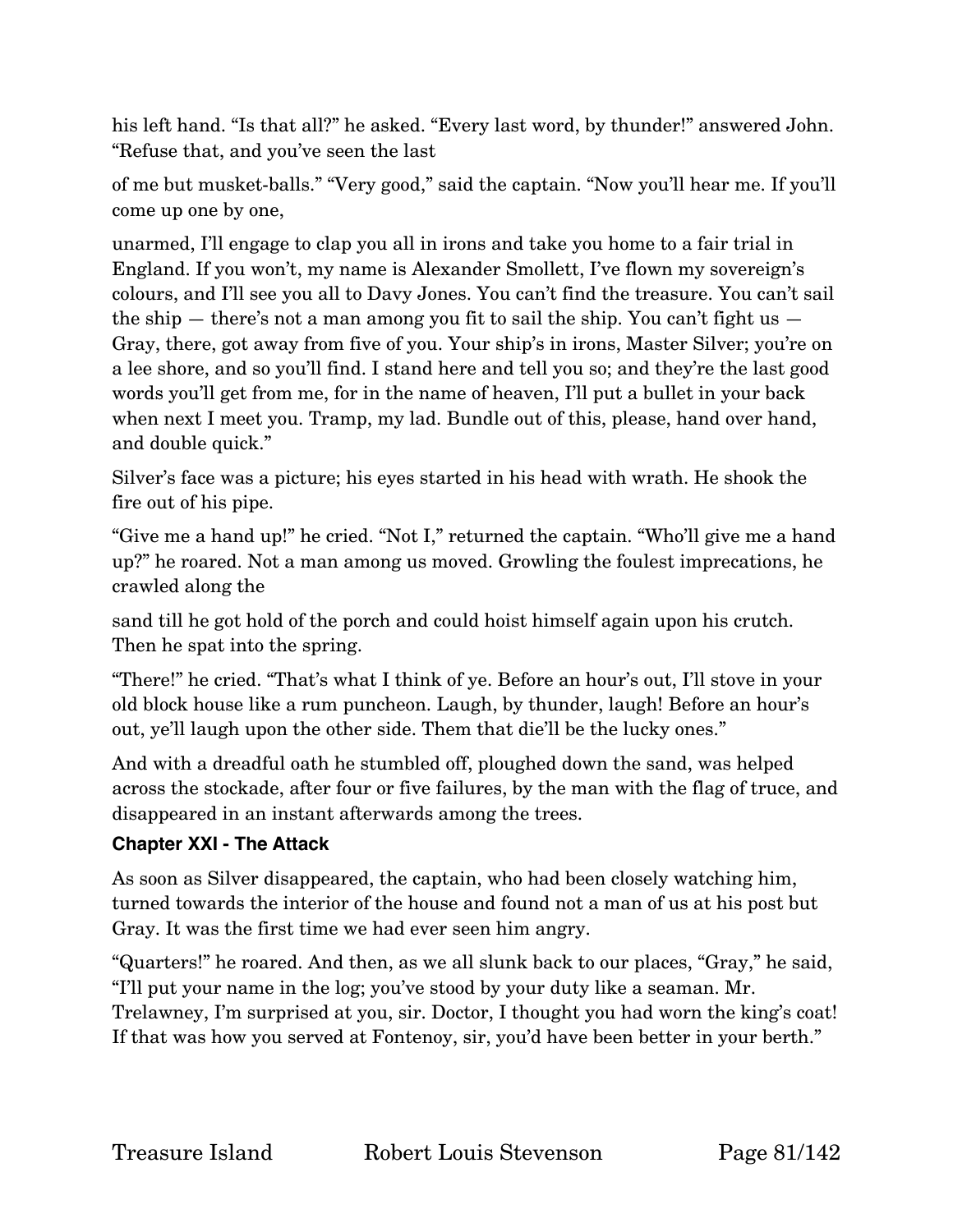The doctor's watch were all back at their loopholes, the rest were busy loading the spare muskets, and everyone with a red face, you may be certain, and a flea in his ear, as the saying is.

The captain looked on for a while in silence. Then he spoke.

"My lads," said he, "I've given Silver a broadside. I pitched it in red-hot on purpose; and before the hour's out, as he said, we shall be boarded. We're outnumbered, I needn't tell you that, but we fight in shelter; and a minute ago I should have said we fought with discipline. I've no manner of doubt that we can drub them, if you choose."

Then he went the rounds and saw, as he said, that all was clear.

On the two short sides of the house, east and west, there were only two loopholes; on the south side where the porch was, two again; and on the north side, five. There was a round score of muskets for the seven of us; the firewood had been built into four piles — tables, you might say — one about the middle of each side, and on each of these tables some ammunition and four loaded muskets were laid ready to the hand of the defenders. In the middle, the cutlasses lay ranged.

"Toss out the fire," said the captain; "the chill is past, and we mustn't have smoke in our eyes."

The iron fire-basket was carried bodily out by Mr. Trelawney, and the embers smothered among sand.

"Hawkins hasn't had his breakfast. Hawkins, help yourself, and back to your post to eat it," continued Captain Smollett. "Lively, now, my lad; you'll want it before you've done. Hunter, serve out a round of brandy to all hands."

And while this was going on, the captain completed, in his own mind, the plan of the defence.

"Doctor, you will take the door," he resumed. "See, and don't expose yourself; keep within, and fire through the porch. Hunter, take the east side, there. Joyce, you stand by the west, my man. Mr. Trelawney, you are the best shot — you and Gray will take this long north side, with the five loopholes; it's there the danger is. If they can get up to it and fire in upon us through our own ports, things would begin to look dirty. Hawkins, neither you nor

### German

I are much account at the shooting; we'll stand by to load and bear a hand." As the captain had said, the chill was past. As soon as the sun had climbed above our

girdle of trees, it fell with all its force upon the clearing and drank up the vapours at a draught. Soon the sand was baking and the resin melting in the logs of the

Treasure Island Robert Louis Stevenson Page 82/142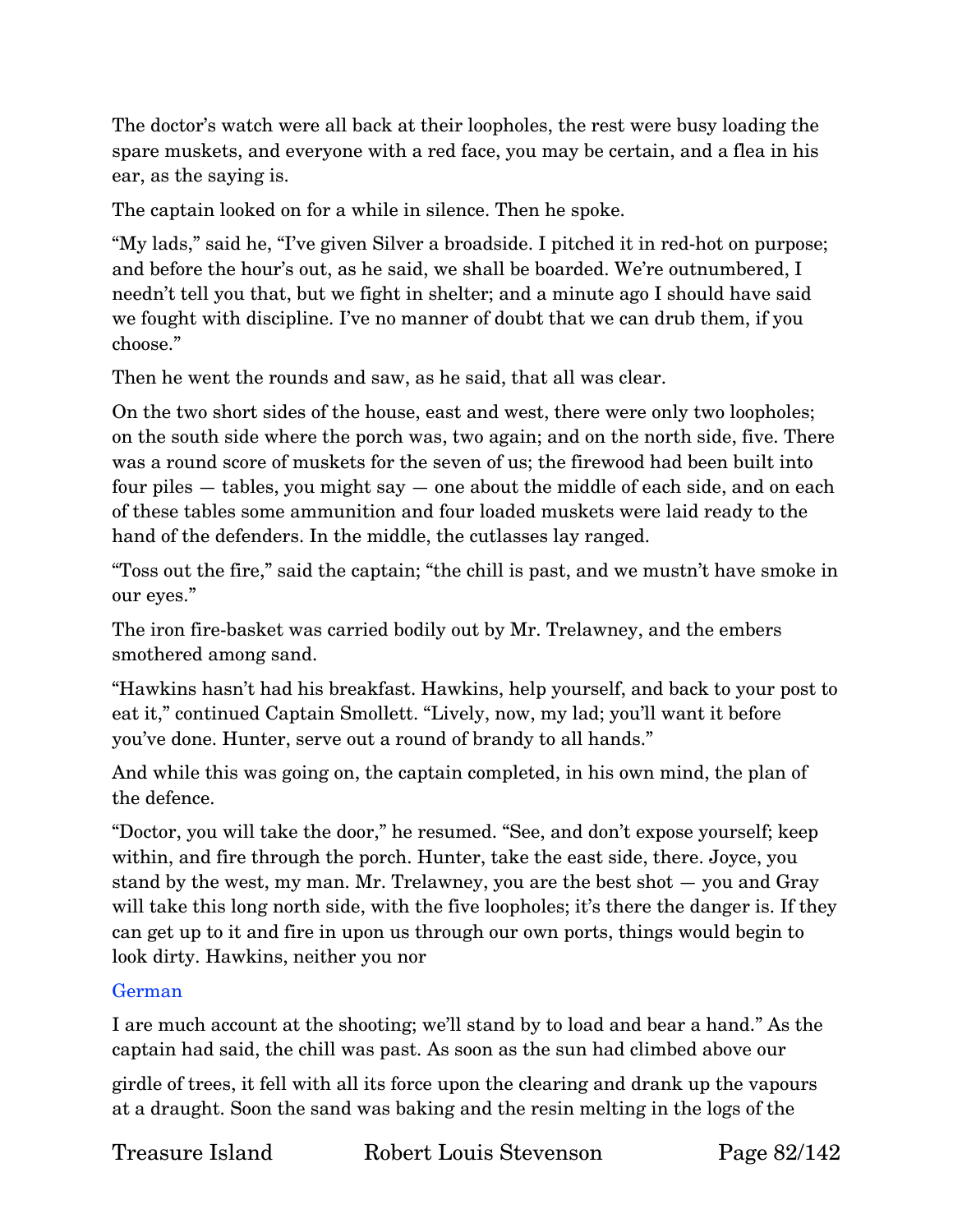block house. Jackets and coats were flung aside, shirts thrown open at the neck and rolled up to the shoulders; and we stood there, each at his post, in a fever of heat and anxiety.

An hour passed away.

"Hang them!" said the captain. "This is as dull as the doldrums. Gray, whistle for a wind."

And just at that moment came the first news of the attack. "If you please, sir," said Joyce, "if I see anyone, am I to fire?" "I told you so!" cried the captain. "Thank you, sir," returned Joyce with the same quiet civility. Nothing followed for a time, but the remark had set us all on the alert, straining ears and

eyes — the musketeers with their pieces balanced in their hands, the captain out in the middle of the block house with his mouth very tight and a frown on his face.

So some seconds passed, till suddenly Joyce whipped up his musket and fired. The report had scarcely died away ere it was repeated and repeated from without in a scattering volley, shot behind shot, like a string of geese, from every side of the enclosure. Several bullets struck the log-house, but not one entered; and as the smoke cleared away and vanished, the stockade and the woods around it looked as quiet and empty as before. Not a bough waved, not the gleam of a musket- barrel betrayed the presence of our foes.

"Did you hit your man?" asked the captain. "No, sir," replied Joyce. "I believe not, sir." "Next best thing to tell the truth," muttered Captain Smollett. "Load his gun, Hawkins.

How many should say there were on your side, doctor?" "I know precisely," said Dr. Livesey. "Three shots were fired on this side. I saw the

three flashes — two close together — one farther to the west." "Three!" repeated the captain. "And how many on yours, Mr. Trelawney?" But this was not so easily answered. There had come many from the north — seven by

the squire's computation, eight or nine according to Gray. From the east and west only a single shot had been fired. It was plain, therefore, that the attack would be developed from the north and that on the other three sides we were only to be annoyed by a show of hostilities. But Captain Smollett made no change in his arrangements. If the mutineers succeeded in crossing the stockade, he argued, they would take possession of any unprotected loophole and shoot us down like rats in our own stronghold.

Nor had we much time left to us for thought. Suddenly, with a loud huzza, a little cloud of pirates leaped from the woods on the north side and ran straight on the

Treasure Island Robert Louis Stevenson Page 83/142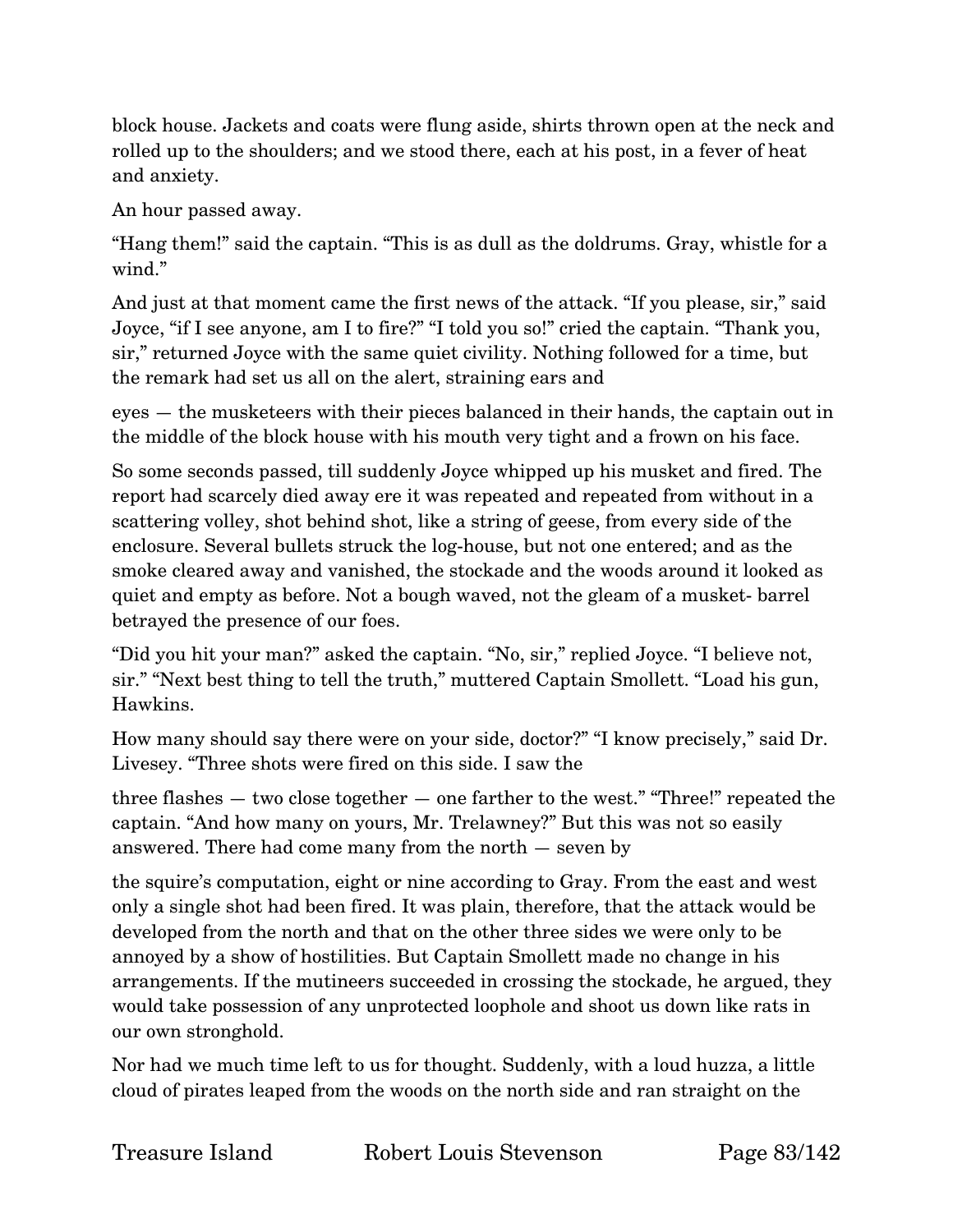stockade. At the same moment, the fire was once more opened from the woods, and a rifle ball sang through the doorway and knocked the doctor's musket into bits.

The boarders swarmed over the fence like monkeys. Squire and Gray fired again and yet again; three men fell, one forwards into the enclosure, two back on the outside. But of

these, one was evidently more frightened than hurt, for he was on his feet again in a crack and instantly disappeared among the trees.

Two had bit the dust, one had fled, four had made good their footing inside our defences, while from the shelter of the woods seven or eight men, each evidently supplied with several muskets, kept up a hot though useless fire on the log-house.

The four who had boarded made straight before them for the building, shouting as they ran, and the men among the trees shouted back to encourage them. Several shots were fired, but such was the hurry of the marksmen that not one appears to have taken effect. In a moment, the four pirates had swarmed up the mound and were upon us.

The head of Job Anderson, the boatswain, appeared at the middle loophole. "At 'em, all hands — all hands!" he roared in a voice of thunder. At the same moment, another pirate grasped Hunter's musket by the muzzle, wrenched

it from his hands, plucked it through the loophole, and with one stunning blow, laid the poor fellow senseless on the floor. Meanwhile a third, running unharmed all around the house, appeared suddenly in the doorway and fell with his cutlass on the doctor.

Our position was utterly reversed. A moment since we were firing, under cover, at an exposed enemy; now it was we who lay uncovered and could not return a blow.

The log-house was full of smoke, to which we owed our comparative safety. Cries and confusion, the flashes and reports of pistol-shots, and one loud groan rang in my ears.

"Out, lads, out, and fight 'em in the open! Cutlasses!" cried the captain.

I snatched a cutlass from the pile, and someone, at the same time snatching another, gave me a cut across the knuckles which I hardly felt. I dashed out of the door into the clear sunlight. Someone was close behind, I knew not whom. Right in front, the doctor was pursuing his assailant down the hill, and just as my eyes fell upon him, beat down his guard and sent him sprawling on his back with a great slash across the face.

"Round the house, lads! Round the house!" cried the captain; and even in the hurlyburly, I perceived a change in his voice.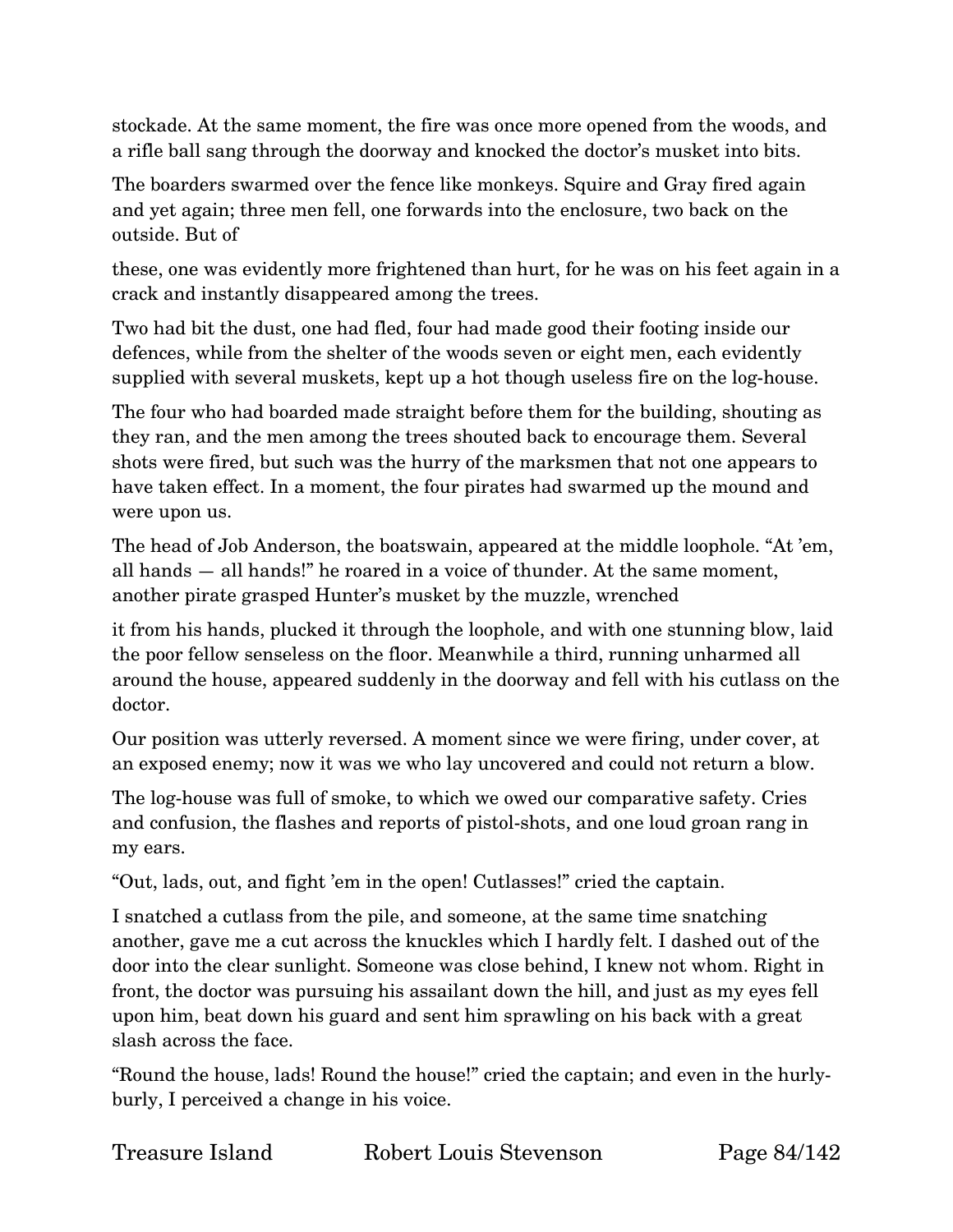Mechanically, I obeyed, turned eastwards, and with my cutlass raised, ran round the corner of the house. Next moment I was face to face with Anderson. He roared aloud, and his hanger went up above his head, flashing in the sunlight. I had not time to be afraid, but as the blow still hung impending, leaped in a trice upon one side, and missing my foot in the soft sand, rolled headlong down the slope.

When I had first sallied from the door, the other mutineers had been already swarming up the palisade to make an end of us. One man, in a red night-cap, with his cutlass in his mouth, had even got upon the top and thrown a leg across. Well, so short had been the interval that when I found my feet again all was in the same posture, the fellow with the red night-cap still half-way over, another still just showing his head above the top of the stockade. And yet, in this breath of time, the fight was over and the victory was ours.

Gray, following close behind me, had cut down the big boatswain ere he had time to recover from his last blow. Another had been shot at a loophole in the very act of firing into the house and now lay in agony, the pistol still smoking in his hand. A third, as I had seen, the doctor had disposed of at a blow. Of the four who had scaled the palisade, one only

remained unaccounted for, and he, having left his cutlass on the field, was now clambering out again with the fear of death upon him.

"Fire — fire from the house!" cried the doctor. "And you, lads, back into cover."

But his words were unheeded, no shot was fired, and the last boarder made good his escape and disappeared with the rest into the wood. In three seconds nothing remained of the attacking party but the five who had fallen, four on the inside and one on the outside of the palisade.

The doctor and Gray and I ran full speed for shelter. The survivors would soon be back where they had left their muskets, and at any moment the fire might recommence.

The house was by this time somewhat cleared of smoke, and we saw at a glance the price we had paid for victory. Hunter lay beside his loophole, stunned; Joyce by his, shot through the head, never to move again; while right in the centre, the squire was supporting the captain, one as pale as the other.

"The captain's wounded," said Mr. Trelawney. "Have they run?" asked Mr. Smollett. "All that could, you may be bound," returned the doctor; "but there's five of them will

never run again." "Five!" cried the captain. "Come, that's better. Five against three leaves us four to nine.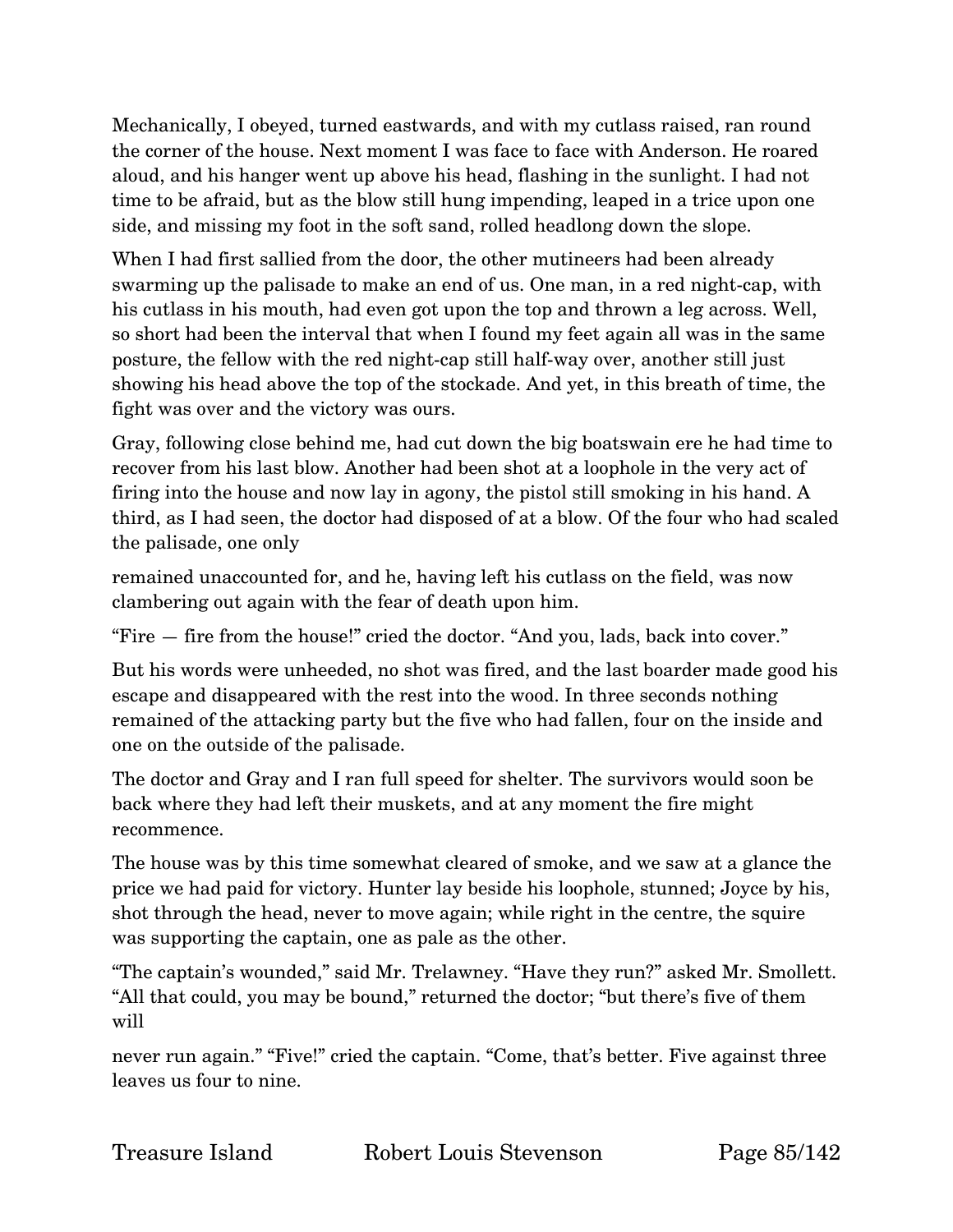That's better odds than we had at starting. We were seven to nineteen then, or thought we were, and that's as bad to bear." (The mutineers were soon only eight in number, for the man shot by Mr. Trelawney on board the schooner died that same evening of his wound. But this was, of course, not known till after by the faithful party.)

# **Part V. My Sea Adventure Chapter XXII - How My Sea Adventure Began**

There was no return of the mutineers — not so much as another shot out of the woods. They had "got their rations for that day," as the captain put it, and we had the place to ourselves and a quiet time to overhaul the wounded and get dinner. Squire and I cooked outside in spite of the danger, and even outside we could hardly tell what we were at, for horror of the loud groans that reached us from the doctor's patients.

Out of the eight men who had fallen in the action, only three still breathed — that one of the pirates who had been shot at the loophole, Hunter, and Captain Smollett; and of these, the first two were as good as dead; the mutineer indeed died under the doctor's knife, and Hunter, do what we could, never recovered consciousness in this world. He lingered all day, breathing loudly like the old buccaneer at home in his apoplectic fit, but the bones of his chest had been crushed by the blow and his skull fractured in falling, and some time in the following night, without sign or sound, he went to his Maker.

As for the captain, his wounds were grievous indeed, but not dangerous. No organ was fatally injured. Anderson's ball — for it was Job that shot him first — had broken his shoulder-blade and touched the lung, not badly; the second had only torn and displaced some muscles in the calf. He was sure to recover, the doctor said, but in the meantime, and for weeks to come, he must not walk nor move his arm, nor so much as speak when he could help it.

My own accidental cut across the knuckles was a flea- bite. Doctor Livesey patched it up with plaster and pulled my ears for me into the bargain.

After dinner the squire and the doctor sat by the captain's side awhile in consultation; and when they had talked to their hearts' content, it being then a little past noon, the doctor took up his hat and pistols, girt on a cutlass, put the chart in his pocket, and with a musket over his shoulder crossed the palisade on the north side and set off briskly through the trees.

Gray and I were sitting together at the far end of the block house, to be out of earshot of our officers consulting; and Gray took his pipe out of his mouth and fairly forgot to put it back again, so thunder-struck he was at this occurrence.

| Treasure Island | Robert Louis S |
|-----------------|----------------|
|                 |                |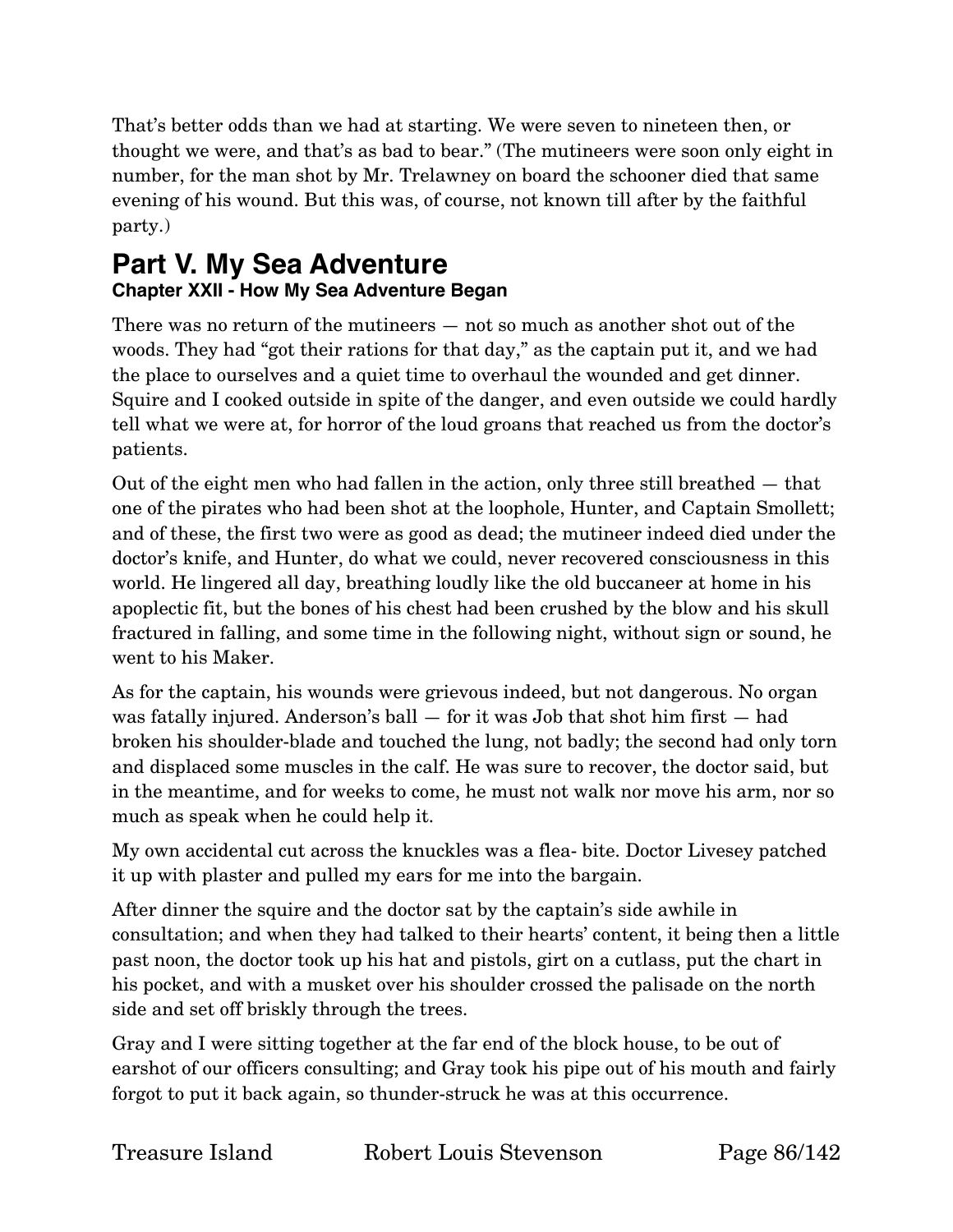"Why, in the name of Davy Jones," said he, "is Dr. Livesey mad?" "Why no," says I. "He's about the last of this crew for that, I take it." "Well, shipmate," said Gray, "mad he may not be; but if HE'S not, you mark my

words, I am." "I take it," replied I, "the doctor has his idea; and if I am right, he's going now to see

Ben Gunn." I was right, as appeared later; but in the meantime, the house being stifling hot and the

little patch of sand inside the palisade ablaze with midday sun, I began to get another thought into my head, which was not by any means so right. What I began to do was to

### German

envy the doctor walking in the cool shadow of the woods with the birds about him and the pleasant smell of the pines, while I sat grilling, with my clothes stuck to the hot resin, and so much blood about me and so many poor dead bodies lying all around that I took a disgust of the place that was almost as strong as fear.

All the time I was washing out the block house, and then washing up the things from dinner, this disgust and envy kept growing stronger and stronger, till at last, being near a bread-bag, and no one then observing me, I took the first step towards my escapade and filled both pockets of my coat with biscuit.

I was a fool, if you like, and certainly I was going to do a foolish, over-bold act; but I was determined to do it with all the precautions in my power. These biscuits, should anything befall me, would keep me, at least, from starving till far on in the next day.

The next thing I laid hold of was a brace of pistols, and as I already had a powderhorn and bullets, I felt myself well supplied with arms.

As for the scheme I had in my head, it was not a bad one in itself. I was to go down the sandy spit that divides the anchorage on the east from the open sea, find the white rock I had observed last evening, and ascertain whether it was there or not that Ben Gunn had hidden his boat, a thing quite worth doing, as I still believe. But as I was certain I should not be allowed to leave the enclosure, my only plan was to take French leave and slip out when nobody was watching, and that was so bad a way of doing it as made the thing itself wrong. But I was only a boy, and I had made my mind up.

Well, as things at last fell out, I found an admirable opportunity. The squire and Gray were busy helping the captain with his bandages, the coast was clear, I made

Treasure Island Robert Louis Stevenson Page 87/142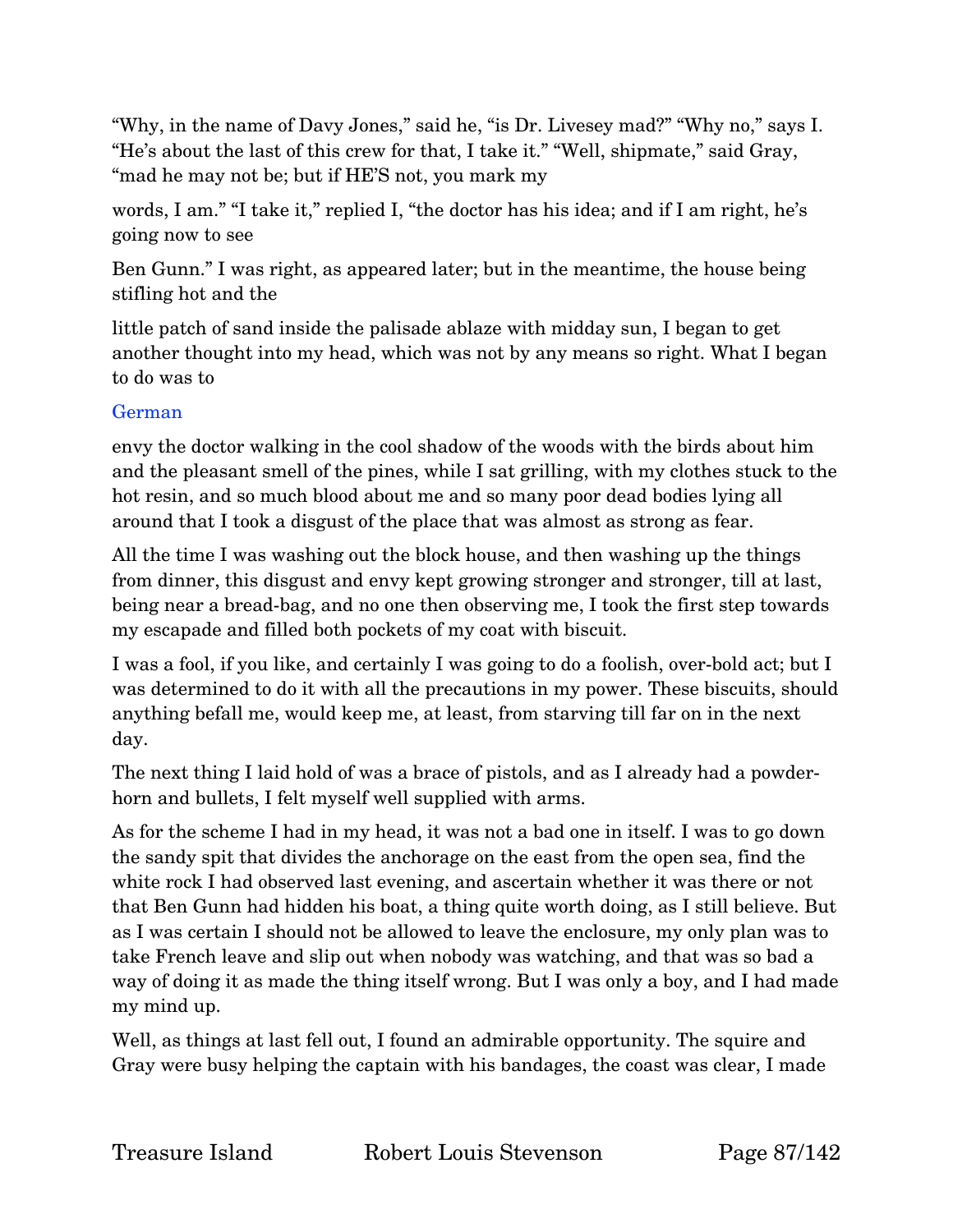a bolt for it over the stockade and into the thickest of the trees, and before my absence was observed I was out of cry of my companions.

This was my second folly, far worse than the first, as I left but two sound men to guard the house; but like the first, it was a help towards saving all of us.

I took my way straight for the east coast of the island, for I was determined to go down the sea side of the spit to avoid all chance of observation from the anchorage. It was already late in the afternoon, although still warm and sunny. As I continued to thread the tall woods, I could hear from far before me not only the continuous thunder of the surf, but a certain tossing of foliage and grinding of boughs which showed me the sea breeze had set in higher than usual. Soon cool draughts of air began to reach me, and a few steps farther I came forth into the open borders of the grove, and saw the sea lying blue and sunny to the horizon and the surf tumbling and tossing its foam along the beach.

I have never seen the sea quiet round Treasure Island. The sun might blaze overhead, the air be without a breath, the surface smooth and blue, but still these great rollers would be running along all the external coast, thundering and thundering by day and night; and I scarce believe there is one spot in the island where a man would be out of earshot of their noise.

I walked along beside the surf with great enjoyment, till, thinking I was now got far enough to the south, I took the cover of some thick bushes and crept warily up to the ridge of the spit.

Behind me was the sea, in front the anchorage. The sea breeze, as though it had the sooner blown itself out by its unusual violence, was already at an end; it had been succeeded by light, variable airs from the south and south-east, carrying great banks of fog; and the anchorage, under lee of Skeleton Island, lay still and leaden as when first we entered it. The HISPANIOLA, in that unbroken mirror, was exactly portrayed from the truck to the waterline, the Jolly Roger hanging from her peak.

Alongside lay one of the gigs, Silver in the stern- sheets — him I could always recognize — while a couple of men were leaning over the stern bulwarks, one of them with a red cap — the very rogue that I had seen some hours before stride-legs upon the palisade. Apparently they were talking and laughing, though at that distance — upwards of a mile — I could, of course, hear no word of what was said. All at once there began the most horrid, unearthly screaming, which at first startled me badly, though I had soon remembered the voice of Captain Flint and even thought I could make out the bird by her bright plumage as she sat perched upon her master's wrist.

Treasure Island Robert Louis Stevenson Page 88/142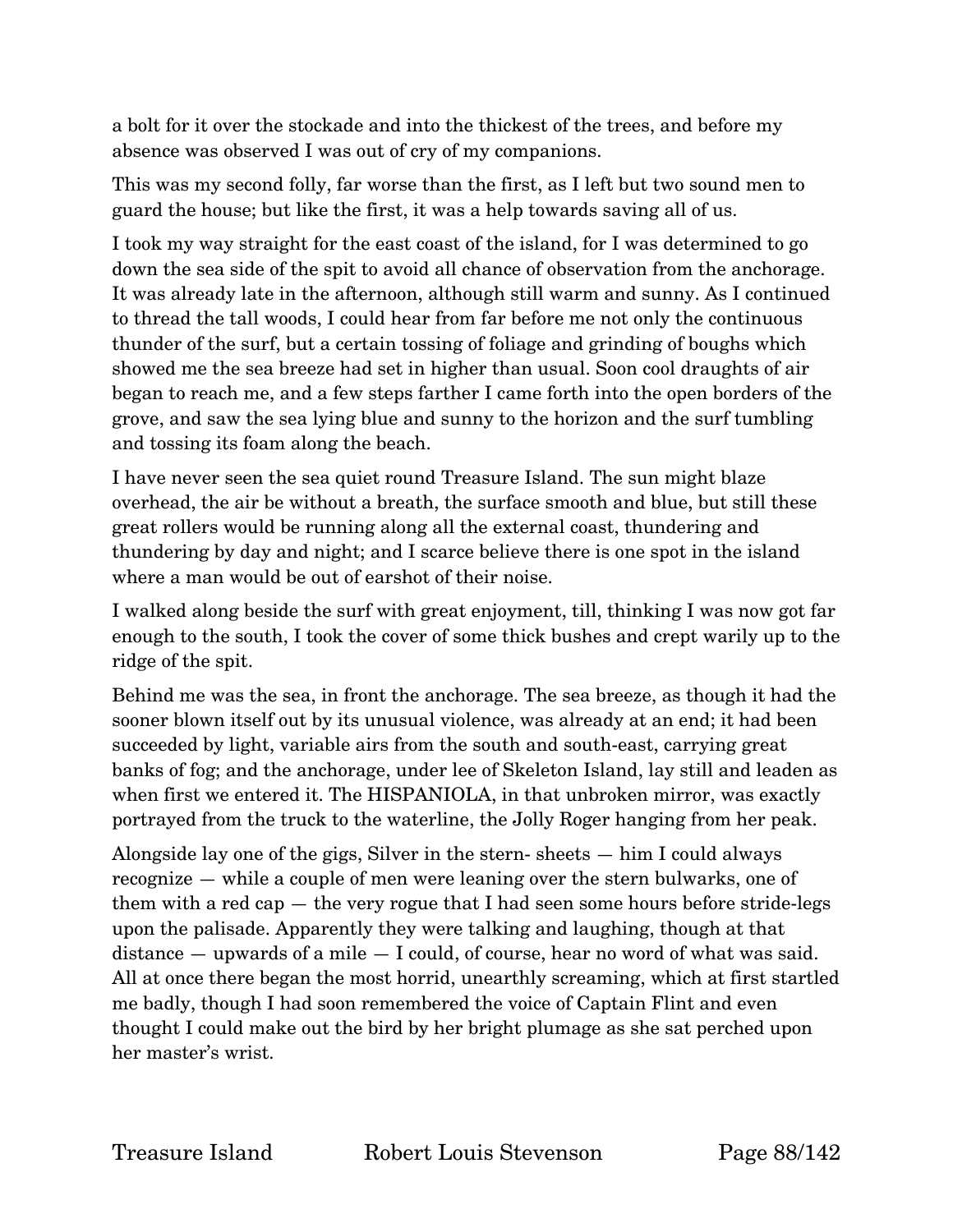Soon after, the jolly-boat shoved off and pulled for shore, and the man with the red cap and his comrade went below by the cabin companion.

Just about the same time, the sun had gone down behind the Spy-glass, and as the fog was collecting rapidly, it began to grow dark in earnest. I saw I must lose no time if I were to find the boat that evening.

The white rock, visible enough above the brush, was still some eighth of a mile further down the spit, and it took me a goodish while to get up with it, crawling, often on all fours, among the scrub. Night had almost come when I laid my hand on its rough sides. Right below it there was an exceedingly small hollow of green turf, hidden by banks and a thick underwood about knee- deep, that grew there very plentifully; and in the centre of the dell, sure enough, a little tent of goat- skins, like what the gipsies carry about with them in England.

I dropped into the hollow, lifted the side of the tent, and there was Ben Gunn's boat — home-made if ever anything was home-made; a rude, lop-sided framework of tough wood, and stretched upon that a covering of goat- skin, with the hair inside. The thing was extremely small, even for me, and I can hardly imagine that it could have floated with a full-sized man. There was one thwart set as low as possible, a kind of stretcher in the bows, and a double paddle for propulsion.

I had not then seen a coracle, such as the ancient Britons made, but I have seen one since, and I can give you no fairer idea of Ben Gunn's boat than by saying it was like the first and the worst coracle ever made by man. But the great advantage of the coracle it certainly possessed, for it was exceedingly light and portable.

Well, now that I had found the boat, you would have thought I had had enough of truantry for once, but in the meantime I had taken another notion and become so obstinately fond of it that I would have carried it out, I believe, in the teeth of Captain Smollett himself. This was to slip out under cover of the night, cut the HISPANIOLA adrift, and let her go ashore where she fancied. I had quite made up my mind that the mutineers, after their repulse of the morning, had nothing nearer their hearts than to up anchor and away to sea;

this, I thought, it would be a fine thing to prevent, and now that I had seen how they left their watchmen unprovided with a boat, I thought it might be done with little risk.

Down I sat to wait for darkness, and made a hearty meal of biscuit. It was a night out of ten thousand for my purpose. The fog had now buried all heaven. As the last rays of daylight dwindled and disappeared, absolute blackness settled down on Treasure Island. And when, at last, I shouldered the coracle and groped my way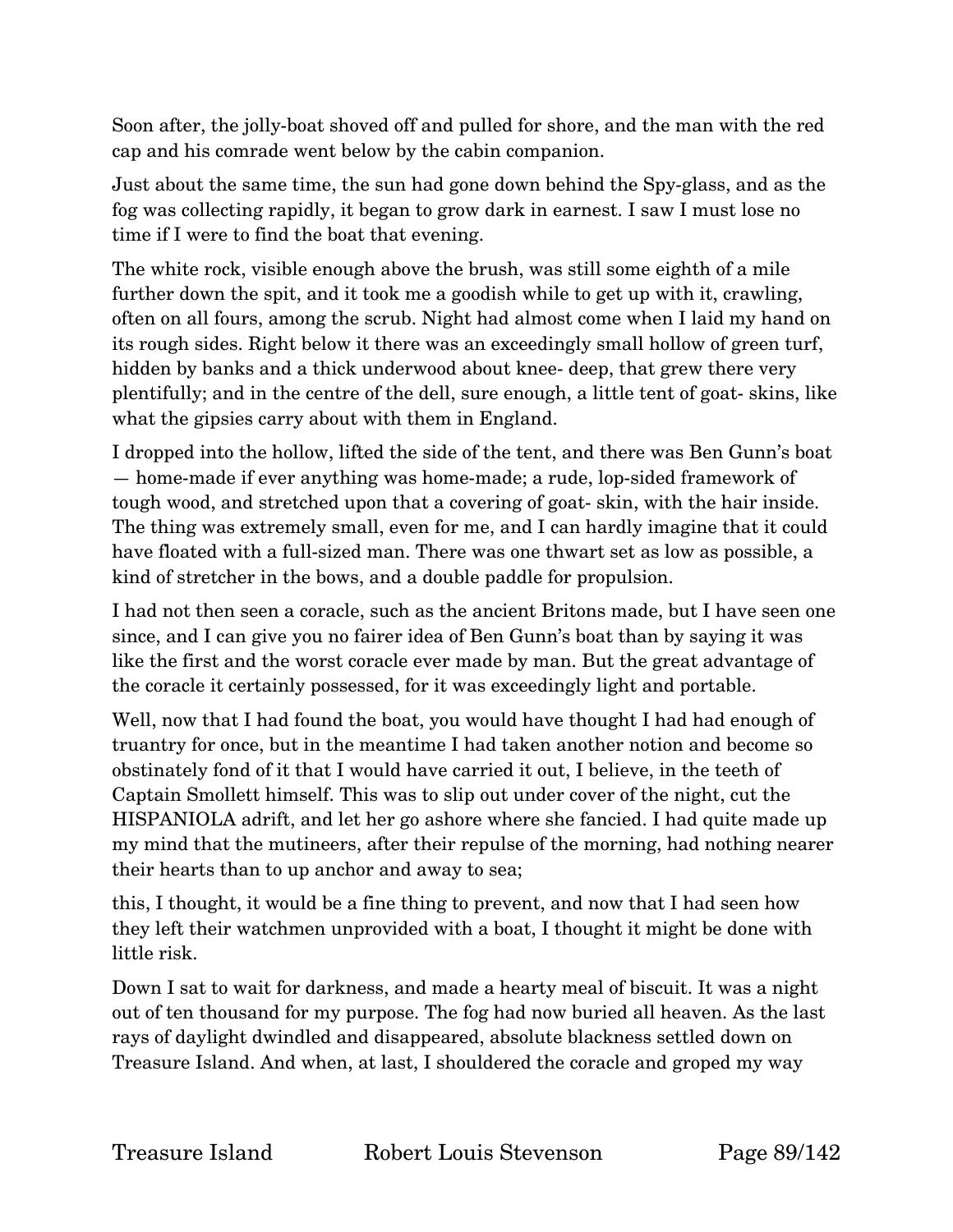stumblingly out of the hollow where I had supped, there were but two points visible on the whole anchorage.

One was the great fire on shore, by which the defeated pirates lay carousing in the swamp. The other, a mere blur of light upon the darkness, indicated the position of the anchored ship. She had swung round to the ebb — her bow was now towards me — the only lights on board were in the cabin, and what I saw was merely a reflection on the fog of the strong rays that flowed from the stern window.

The ebb had already run some time, and I had to wade through a long belt of swampy sand, where I sank several times above the ankle, before I came to the edge of the retreating water, and wading a little way in, with some strength and dexterity, set my coracle, keel downwards, on the surface.

### **Chapter XXIII - The Ebb-tide Runs**

The coracle — as I had ample reason to know before I was done with her — was a very safe boat for a person of my height and weight, both buoyant and clever in a sea- way; but she was the most cross-grained, lop-sided craft to manage. Do as you pleased, she always made more leeway than anything else, and turning round and round was the manoeuvre she was best at. Even Ben Gunn himself has admitted that she was "queer to handle till you knew her way."

Certainly I did not know her way. She turned in every direction but the one I was bound to go; the most part of the time we were broadside on, and I am very sure I never should have made the ship at all but for the tide. By good fortune, paddle as I pleased, the tide was still sweeping me down; and there lay the HISPANIOLA right in the fairway, hardly to be missed.

First she loomed before me like a blot of something yet blacker than darkness, then her spars and hull began to take shape, and the next moment, as it seemed (for, the farther I went, the brisker grew the current of the ebb), I was alongside of her hawser and had laid hold.

The hawser was as taut as a bowstring, and the current so strong she pulled upon her anchor. All round the hull, in the blackness, the rippling current bubbled and chattered like a little mountain stream. One cut with my sea-gully and the HISPANIOLA would go humming down the tide.

So far so good, but it next occurred to my recollection that a taut hawser, suddenly cut, is a thing as dangerous as a kicking horse. Ten to one, if I were so foolhardy as to cut the HISPANIOLA from her anchor, I and the coracle would be knocked clean out of the water.

This brought me to a full stop, and if fortune had not again particularly favoured me, I should have had to abandon my design. But the light airs which had begun

Treasure Island Robert Louis Stevenson Page 90/142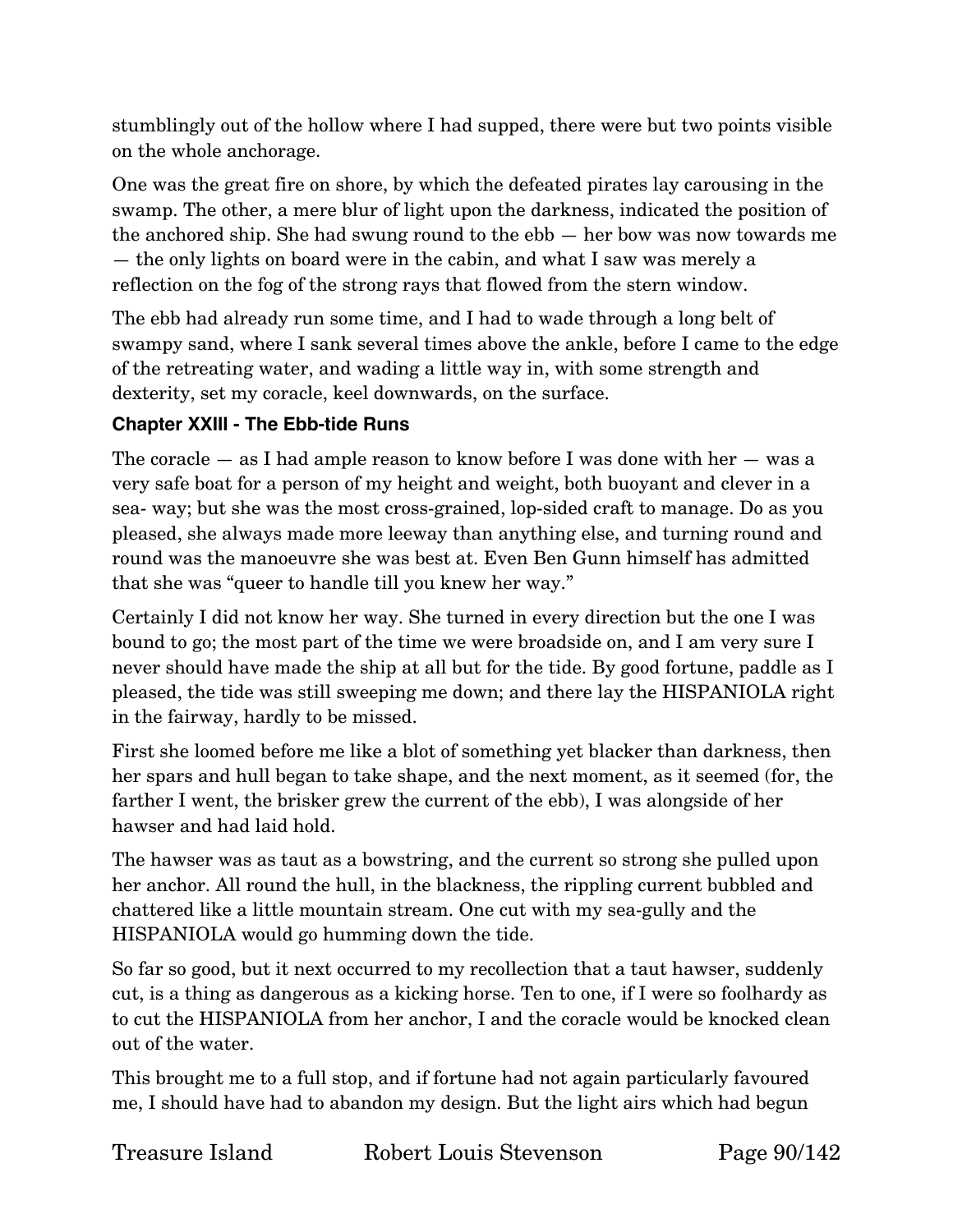blowing from the south-east and south had hauled round after nightfall into the south-west. Just while I was meditating, a puff came, caught the HISPANIOLA, and forced her up into the current; and to my great joy, I felt the hawser slacken in my grasp, and the hand by which I held it dip for a second under water.

With that I made my mind up, took out my gully, opened it with my teeth, and cut one strand after another, till the vessel swung only by two. Then I lay quiet, waiting to sever these last when the strain should be once more lightened by a breath of wind.

All this time I had heard the sound of loud voices from the cabin, but to say truth, my mind had been so entirely taken up with other thoughts that I had scarcely given ear. Now, however, when I had nothing else to do, I began to pay more heed.

One I recognized for the coxswain's, Israel Hands, that had been Flint's gunner in

## German

former days. The other was, of course, my friend of the red night-cap. Both men were plainly the worse of drink, and they were still drinking, for even while I was listening, one of them, with a drunken cry, opened the stern window and threw out something, which I divined to be an empty bottle. But they were not only tipsy; it was plain that they were furiously angry. Oaths flew like hailstones, and every now and then there came forth such an explosion as I thought was sure to end in blows. But each time the quarrel passed off and the voices grumbled lower for a while, until the next crisis came and in its turn passed away without result.

On shore, I could see the glow of the great camp-fire burning warmly through the shore-side trees. Someone was singing, a dull, old, droning sailor's song, with a droop and a quaver at the end of every verse, and seemingly no end to it at all but the patience of the singer. I had heard it on the voyage more than once and remembered these words:

"But one man of her crew alive, What put to sea with seventy-five."

And I thought it was a ditty rather too dolefully appropriate for a company that had met such cruel losses in the morning. But, indeed, from what I saw, all these buccaneers were as callous as the sea they sailed on.

At last the breeze came; the schooner sidled and drew nearer in the dark; I felt the hawser slacken once more, and with a good, tough effort, cut the last fibres through.

The breeze had but little action on the coracle, and I was almost instantly swept against the bows of the HISPANIOLA. At the same time, the schooner began to turn upon her heel, spinning slowly, end for end, across the current.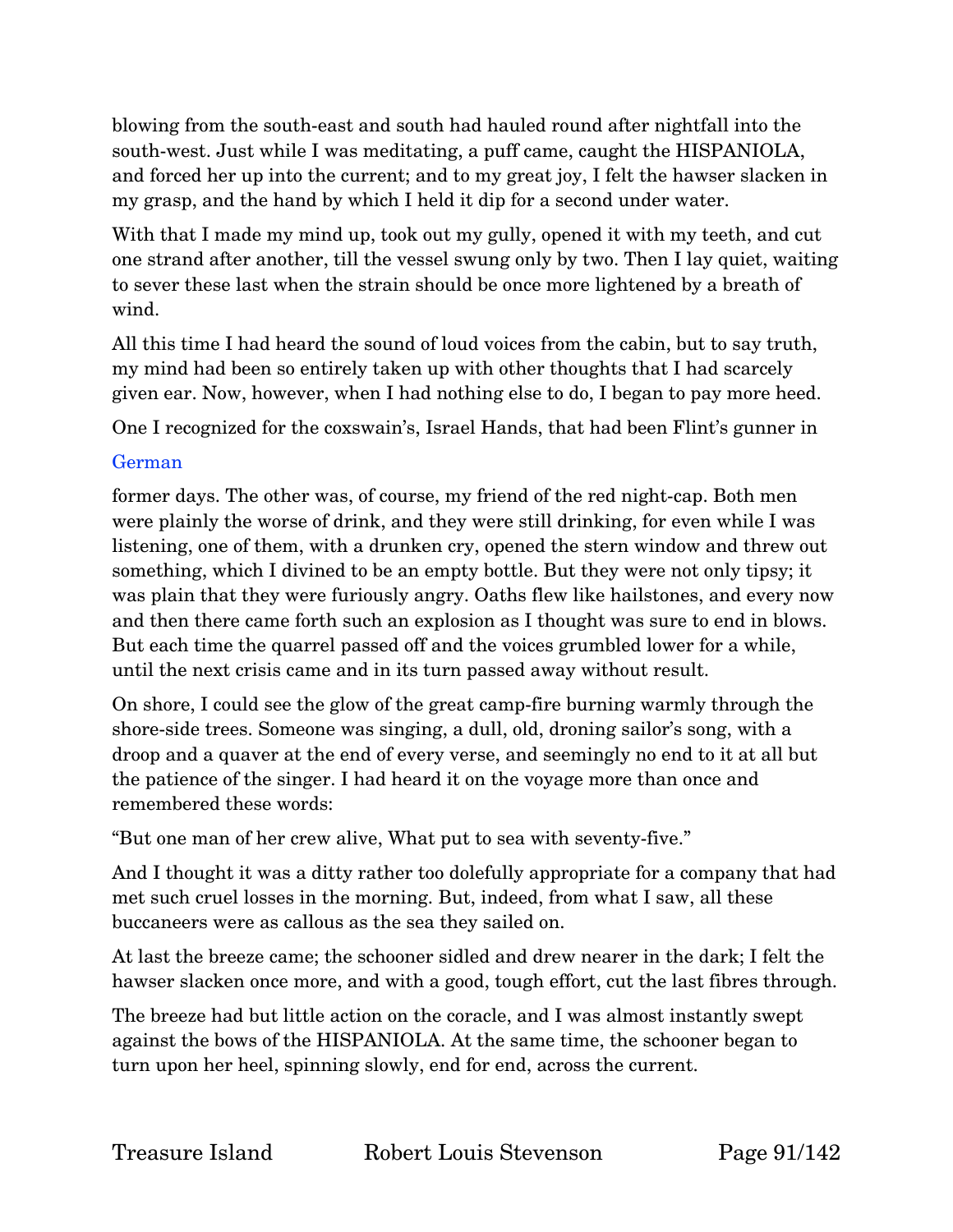I wrought like a fiend, for I expected every moment to be swamped; and since I found I could not push the coracle directly off, I now shoved straight astern. At length I was clear of my dangerous neighbour, and just as I gave the last impulsion, my hands came across a light cord that was trailing overboard across the stern bulwarks. Instantly I grasped it.

Why I should have done so I can hardly say. It was at first mere instinct, but once I had it in my hands and found it fast, curiosity began to get the upper hand, and I determined I should have one look through the cabin window.

I pulled in hand over hand on the cord, and when I judged myself near enough, rose at infinite risk to about half my height and thus commanded the roof and a slice of the interior of the cabin.

By this time the schooner and her little consort were gliding pretty swiftly through the water; indeed, we had already fetched up level with the camp-fire. The ship was talking, as sailors say, loudly, treading the innumerable ripples with an incessant weltering splash; and until I got my eye above the window-sill I could not comprehend why the watchmen had taken no alarm. One glance, however, was sufficient; and it was only one glance that I durst take from that unsteady skiff. It showed me Hands and his companion locked together in deadly wrestle, each with a hand upon the other's throat.

I dropped upon the thwart again, none too soon, for I was near overboard. I could see nothing for the moment but these two furious, encrimsoned faces swaying together under

the smoky lamp, and I shut my eyes to let them grow once more familiar with the darkness. The endless ballad had come to an end at last, and the whole diminished company

about the camp-fire had broken into the chorus I had heard so often:

"Fifteen men on the dead man's chest — Yo-ho-ho, and a bottle of rum! Drink and the devil had done for the rest — Yo-ho-ho, and a bottle of rum!"

I was just thinking how busy drink and the devil were at that very moment in the cabin of the HISPANIOLA, when I was surprised by a sudden lurch of the coracle. At the same moment, she yawed sharply and seemed to change her course. The speed in the meantime had strangely increased.

I opened my eyes at once. All round me were little ripples, combing over with a sharp, bristling sound and slightly phosphorescent. The HISPANIOLA herself, a few yards in whose wake I was still being whirled along, seemed to stagger in her course, and I saw her spars toss a little against the blackness of the night; nay, as I looked longer, I made sure she also was wheeling to the southward.

Treasure Island Robert Louis Stevenson Page 92/142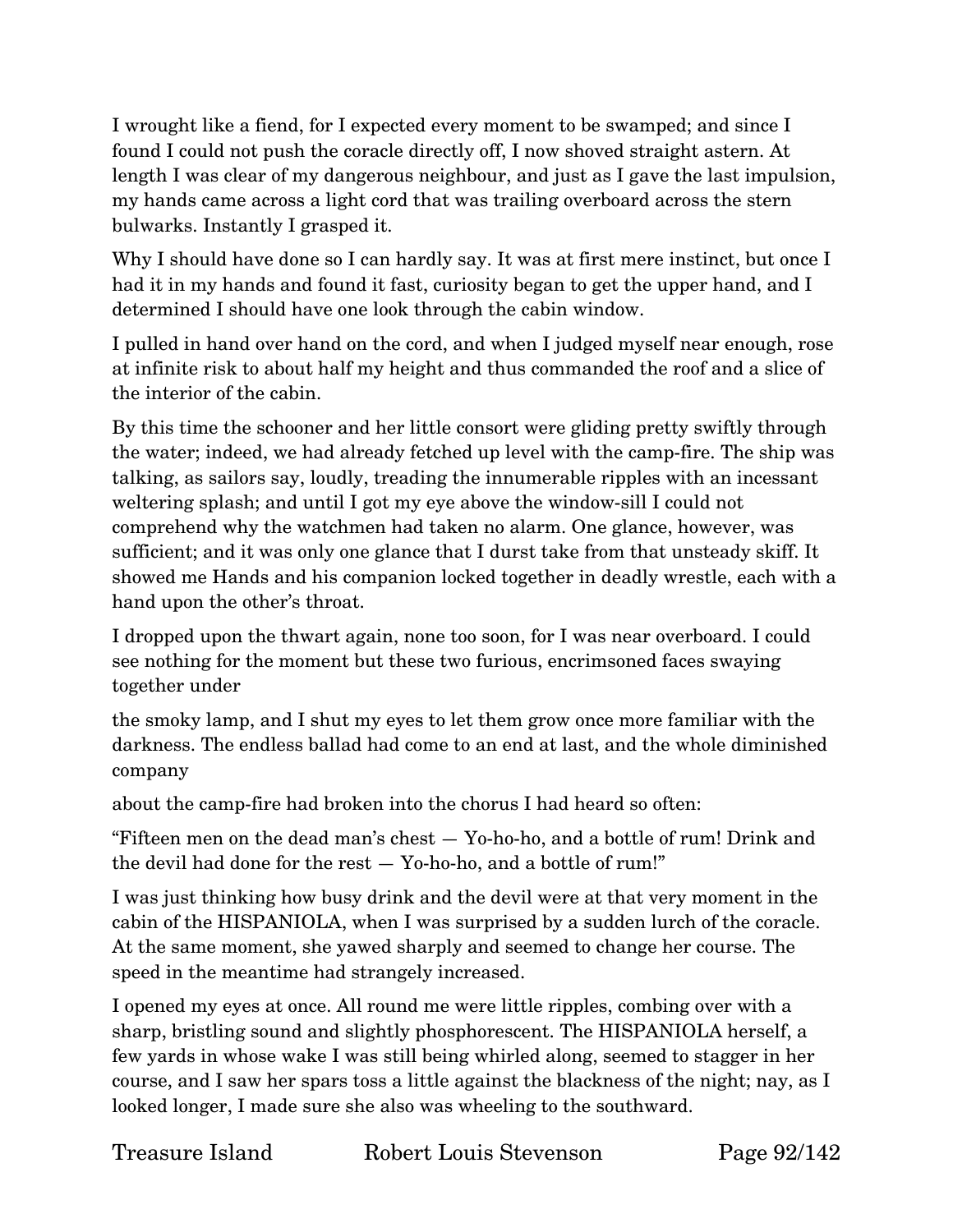I glanced over my shoulder, and my heart jumped against my ribs. There, right behind me, was the glow of the camp-fire. The current had turned at right angles, sweeping round along with it the tall schooner and the little dancing coracle; ever quickening, ever bubbling higher, ever muttering louder, it went spinning through the narrows for the open sea.

Suddenly the schooner in front of me gave a violent yaw, turning, perhaps, through twenty degrees; and almost at the same moment one shout followed another from on board; I could hear feet pounding on the companion ladder and I knew that the two drunkards had at last been interrupted in their quarrel and awakened to a sense of their disaster.

I lay down flat in the bottom of that wretched skiff and devoutly recommended my spirit to its Maker. At the end of the straits, I made sure we must fall into some bar of raging breakers, where all my troubles would be ended speedily; and though I could, perhaps, bear to die, I could not bear to look upon my fate as it approached.

So I must have lain for hours, continually beaten to and fro upon the billows, now and again wetted with flying sprays, and never ceasing to expect death at the next plunge. Gradually weariness grew upon me; a numbness, an occasional stupor, fell upon my mind even in the midst of my terrors, until sleep at last supervened and in my sea-tossed coracle I lay and dreamed of home and the old Admiral Benbow.

### **Chapter XXIV -The Cruise of the Coracle**

It was broad day when I awoke and found myself tossing at the south-west end of Treasure Island. The sun was up but was still hid from me behind the great bulk of the Spy- glass, which on this side descended almost to the sea in formidable cliffs.

Haulbowline Head and Mizzen-mast Hill were at my elbow, the hill bare and dark, the head bound with cliffs forty or fifty feet high and fringed with great masses of fallen rock. I was scarce a quarter of a mile to seaward, and it was my first thought to paddle in and land.

That notion was soon given over. Among the fallen rocks the breakers spouted and bellowed; loud reverberations, heavy sprays flying and falling, succeeded one another from second to second; and I saw myself, if I ventured nearer, dashed to death upon the rough shore or spending my strength in vain to scale the beetling crags.

Nor was that all, for crawling together on flat tables of rock or letting themselves drop into the sea with loud reports I beheld huge slimy monsters — soft snails, as it were, of incredible bigness — two or three score of them together, making the rocks to echo with their barkings.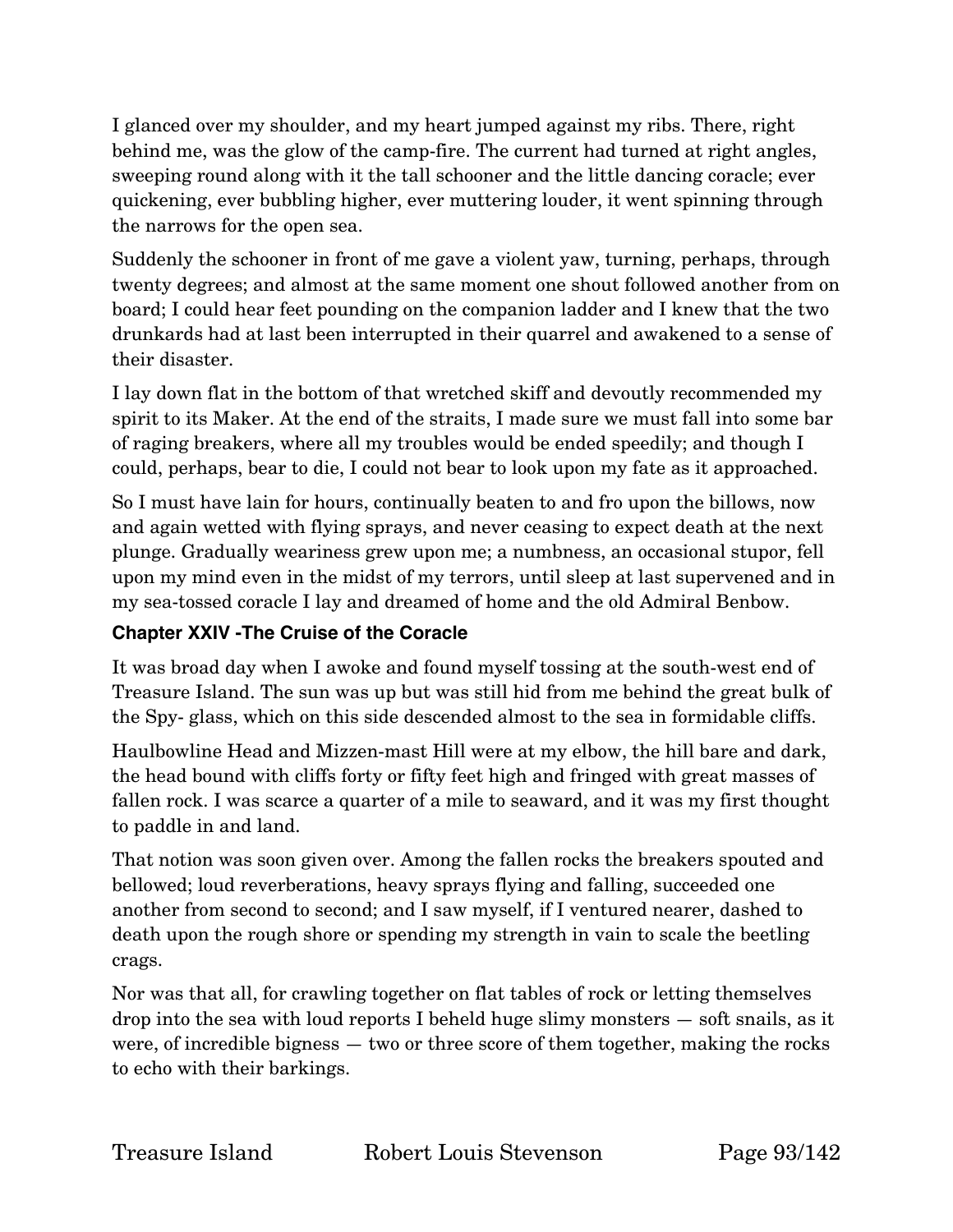I have understood since that they were sea lions, and entirely harmless. But the look of them, added to the difficulty of the shore and the high running of the surf, was more than enough to disgust me of that landing-place. I felt willing rather to starve at sea than to confront such perils.

In the meantime I had a better chance, as I supposed, before me. North of Haulbowline Head, the land runs in a long way, leaving at low tide a long stretch of yellow sand. To the north of that, again, there comes another cape — Cape of the Woods, as it was marked upon the chart — buried in tall green pines, which descended to the margin of the sea.

I remembered what Silver had said about the current that sets northward along the whole west coast of Treasure Island, and seeing from my position that I was already under its influence, I preferred to leave Haulbowline Head behind me and reserve my strength for an attempt to land upon the kindlier-looking Cape of the Woods.

There was a great, smooth swell upon the sea. The wind blowing steady and gentle from the south, there was no contrariety between that and the current, and the billows rose and fell unbroken.

Had it been otherwise, I must long ago have perished; but as it was, it is surprising how easily and securely my little and light boat could ride. Often, as I still lay at the bottom and kept no more than an eye above the gunwale, I would see a big blue summit heaving close above me; yet the coracle would but bounce a little, dance as if on springs, and subside on the other side into the trough as lightly as a bird.

I began after a little to grow very bold and sat up to try my skill at paddling. But even a small change in the disposition of the weight will produce violent changes in the behaviour

### German

of a coracle. And I had hardly moved before the boat, giving up at once her gentle dancing movement, ran straight down a slope of water so steep that it made me giddy, and struck her nose, with a spout of spray, deep into the side of the next wave.

I was drenched and terrified, and fell instantly back into my old position, whereupon the coracle seemed to find her head again and led me as softly as before among the billows. It was plain she was not to be interfered with, and at that rate, since I could in no way influence her course, what hope had I left of reaching land?

I began to be horribly frightened, but I kept my head, for all that. First, moving with all care, I gradually baled out the coracle with my sea-cap; then, getting my eye once more above the gunwale, I set myself to study how it was she managed to slip so quietly through the rollers.

| Treasure Island | Robert Louis Stevenson |
|-----------------|------------------------|
|                 |                        |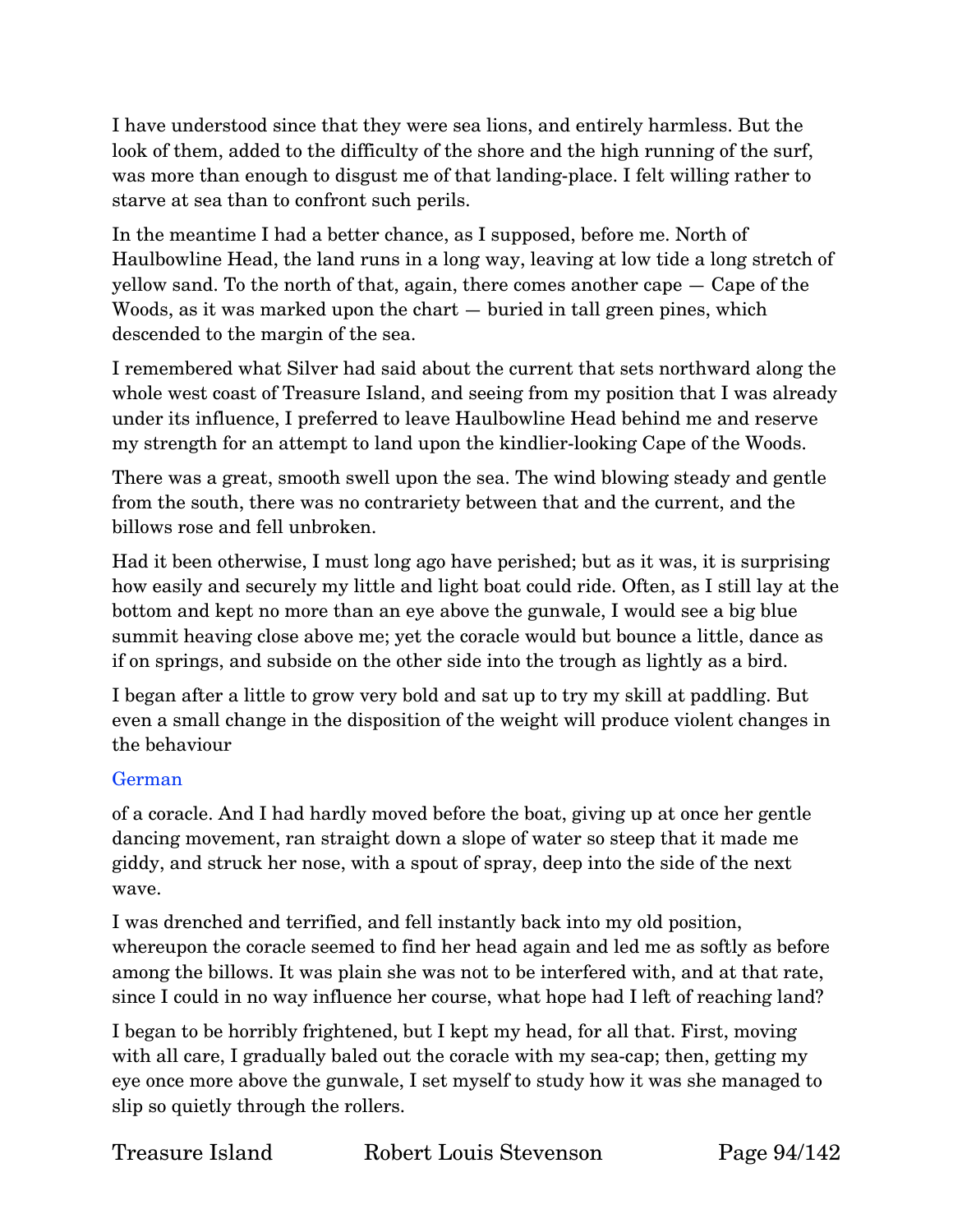I found each wave, instead of the big, smooth glossy mountain it looks from shore or from a vessel's deck, was for all the world like any range of hills on dry land, full of peaks and smooth places and valleys. The coracle, left to herself, turning from side to side, threaded, so to speak, her way through these lower parts and avoided the steep slopes and higher, toppling summits of the wave.

"Well, now," thought I to myself, "it is plain I must lie where I am and not disturb the balance; but it is plain also that I can put the paddle over the side and from time to time, in smooth places, give her a shove or two towards land." No sooner thought upon than done. There I lay on my elbows in the most trying attitude, and every now and again gave a weak stroke or two to turn her head to shore.

It was very tiring and slow work, yet I did visibly gain ground; and as we drew near the Cape of the Woods, though I saw I must infallibly miss that point, I had still made some hundred yards of easting. I was, indeed, close in. I could see the cool green tree-tops swaying together in the breeze, and I felt sure I should make the next promontory without fail.

It was high time, for I now began to be tortured with thirst. The glow of the sun from above, its thousandfold reflection from the waves, the sea-water that fell and dried upon me, caking my very lips with salt, combined to make my throat burn and my brain ache. The sight of the trees so near at hand had almost made me sick with longing, but the current had soon carried me past the point, and as the next reach of sea opened out, I beheld a sight that changed the nature of my thoughts.

Right in front of me, not half a mile away, I beheld the HISPANIOLA under sail. I made sure, of course, that I should be taken; but I was so distressed for want of water that I scarce knew whether to be glad or sorry at the thought, and long before I had come to a conclusion, surprise had taken entire possession of my mind and I could do nothing but stare and wonder.

The HISPANIOLA was under her main-sail and two jibs, and the beautiful white canvas shone in the sun like snow or silver. When I first sighted her, all her sails were drawing; she was lying a course about north- west, and I presumed the men on board were going round the island on their way back to the anchorage. Presently she began to fetch more and more to the westward, so that I thought they had sighted me and were going

about in chase. At last, however, she fell right into the wind's eye, was taken dead aback, and stood there awhile helpless, with her sails shivering.

"Clumsy fellows," said I; "they must still be drunk as owls." And I thought how Captain Smollett would have set them skipping.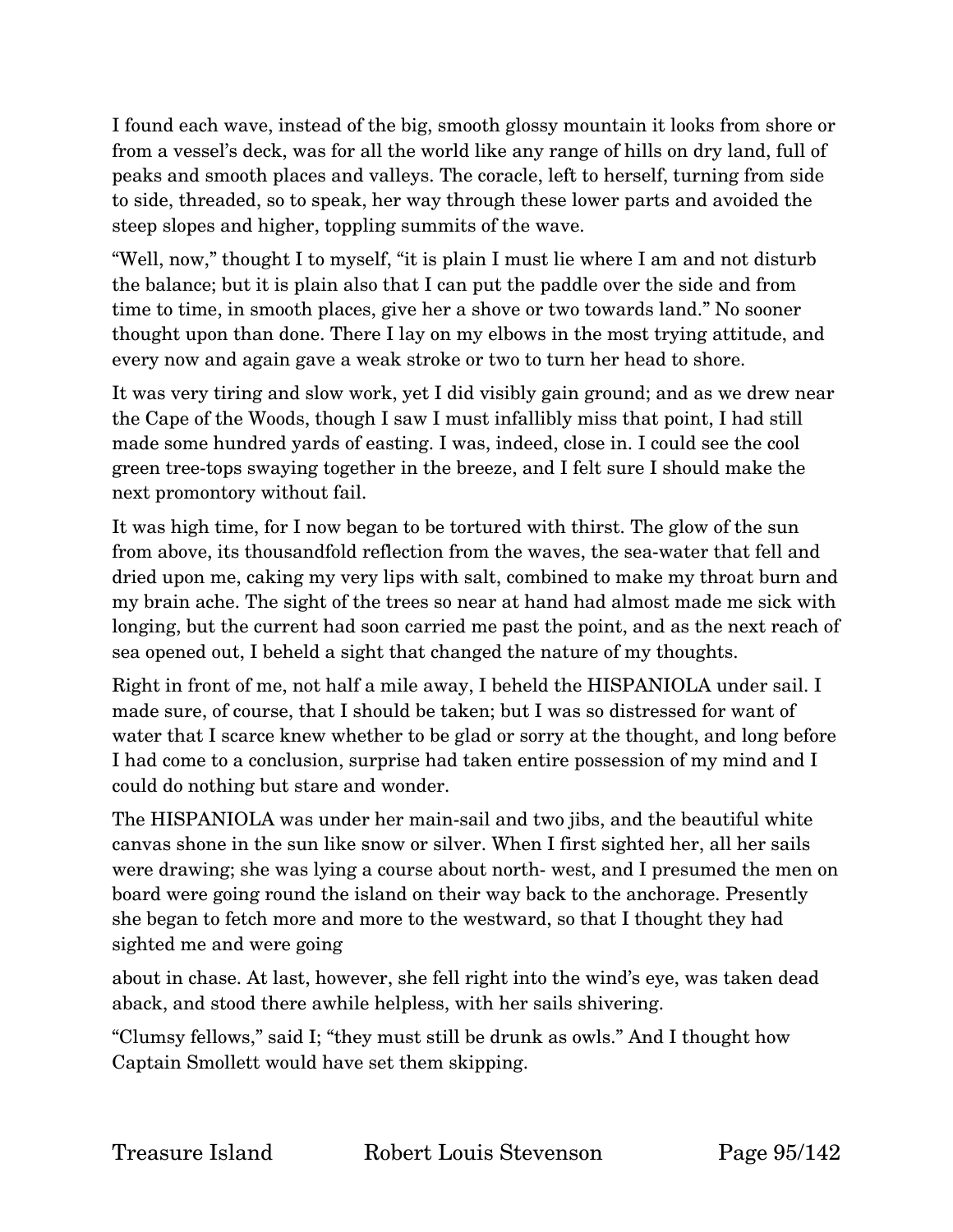Meanwhile the schooner gradually fell off and filled again upon another tack, sailed swiftly for a minute or so, and brought up once more dead in the wind's eye. Again and again was this repeated. To and fro, up and down, north, south, east, and west, the HISPANIOLA sailed by swoops and dashes, and at each repetition ended as she had begun, with idly flapping canvas. It became plain to me that nobody was steering. And if so, where were the men? Either they were dead drunk or had deserted her, I thought, and perhaps if I could get on board I might return the vessel to her captain.

The current was bearing coracle and schooner southward at an equal rate. As for the latter's sailing, it was so wild and intermittent, and she hung each time so long in irons, that she certainly gained nothing, if she did not even lose. If only I dared to sit up and paddle, I made sure that I could overhaul her. The scheme had an air of adventure that inspired me, and the thought of the water breaker beside the fore companion doubled my growing courage.

Up I got, was welcomed almost instantly by another cloud of spray, but this time stuck to my purpose and set myself, with all my strength and caution, to paddle after the unsteered HISPANIOLA. Once I shipped a sea so heavy that I had to stop and bail, with my heart fluttering like a bird, but gradually I got into the way of the thing and guided my coracle among the waves, with only now and then a blow upon her bows and a dash of foam in my face.

I was now gaining rapidly on the schooner; I could see the brass glisten on the tiller as it banged about, and still no soul appeared upon her decks. I could not choose but suppose she was deserted. If not, the men were lying drunk below, where I might batten them down, perhaps, and do what I chose with the ship.

For some time she had been doing the worse thing possible for me — standing still. She headed nearly due south, yawing, of course, all the time. Each time she fell off, her sails partly filled, and these brought her in a moment right to the wind again. I have said this was the worst thing possible for me, for helpless as she looked in this situation, with the canvas cracking like cannon and the blocks trundling and banging on the deck, she still continued to run away from me, not only with the speed of the current, but by the whole amount of her leeway, which was naturally great.

But now, at last, I had my chance. The breeze fell for some seconds, very low, and the current gradually turning her, the HISPANIOLA revolved slowly round her centre and at last presented me her stern, with the cabin window still gaping open and the lamp over the table still burning on into the day. The main-sail hung drooped like a banner. She was stock-still but for the current.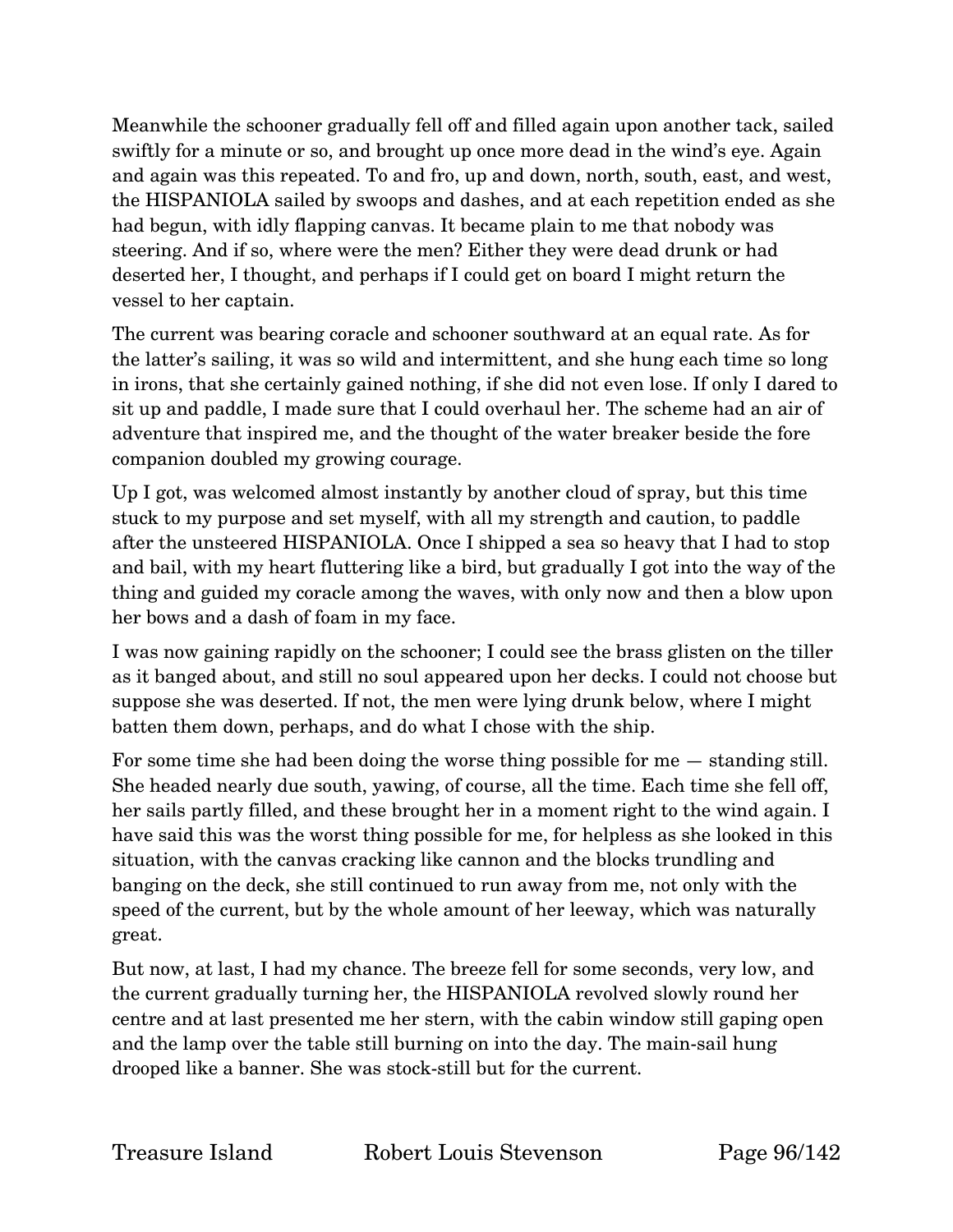For the last little while I had even lost, but now redoubling my efforts, I began once more to overhaul the chase.

I was not a hundred yards from her when the wind came again in a clap; she filled on

the port tack and was off again, stooping and skimming like a swallow. My first impulse was one of despair, but my second was towards joy. Round she came, till she was broadside on to me — round still till she had covered a half and then two thirds

and then three quarters of the distance that separated us. I could see the waves boiling white under her forefoot. Immensely tall she looked to me from my low station in the coracle.

And then, of a sudden, I began to comprehend. I had scarce time to think — scarce time to act and save myself. I was on the summit of one swell when the schooner came stooping over the next. The bowsprit was over my head. I sprang to my feet and leaped, stamping the coracle under water. With one hand I caught the jib-boom, while my foot was lodged between the stay and the brace; and as I still clung there panting, a dull blow told me that the schooner had charged down upon and struck the coracle and that I was left without retreat on the HISPANIOLA.

### **Chapter XXV - I Strike the Jolly Roger**

I had scarce gained a position on the bowsprit when the flying jib flapped and filled upon the other tack, with a report like a gun. The schooner trembled to her keel under the reverse, but next moment, the other sails still drawing, the jib flapped back again and hung idle.

This had nearly tossed me off into the sea; and now I lost no time, crawled back along the bowsprit, and tumbled head foremost on the deck.

I was on the lee side of the forecastle, and the main- sail, which was still drawing, concealed from me a certain portion of the after-deck. Not a soul was to be seen. The planks, which had not been swabbed since the mutiny, bore the print of many feet, and an empty bottle, broken by the neck, tumbled to and fro like a live thing in the scuppers.

Suddenly the HISPANIOLA came right into the wind. The jibs behind me cracked aloud, the rudder slammed to, the whole ship gave a sickening heave and shudder, and at the same moment the main-boom swung inboard, the sheet groaning in the blocks, and showed me the lee after-deck.

There were the two watchmen, sure enough: red-cap on his back, as stiff as a handspike, with his arms stretched out like those of a crucifix and his teeth showing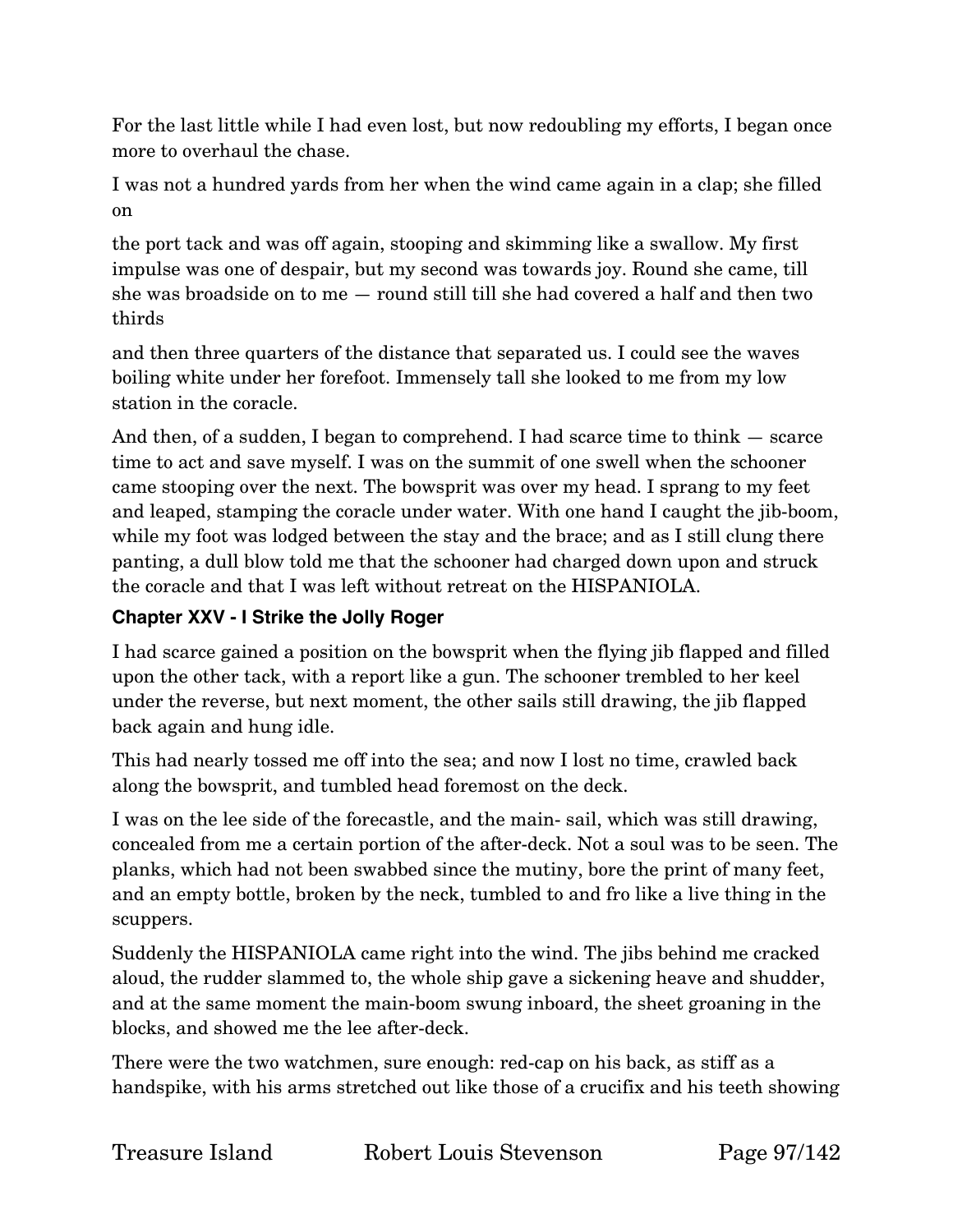through his open lips; Israel Hands propped against the bulwarks, his chin on his chest, his hands lying open before him on the deck, his face as white, under its tan, as a tallow candle.

For a while the ship kept bucking and sidling like a vicious horse, the sails filling, now on one tack, now on another, and the boom swinging to and fro till the mast groaned aloud under the strain. Now and again too there would come a cloud of light sprays over the bulwark and a heavy blow of the ship's bows against the swell; so much heavier weather was made of it by this great rigged ship than by my homemade, lop-sided coracle, now gone to the bottom of the sea.

At every jump of the schooner, red-cap slipped to and fro, but — what was ghastly to behold — neither his attitude nor his fixed teeth-disclosing grin was anyway disturbed by this rough usage. At every jump too, Hands appeared still more to sink into himself and settle down upon the deck, his feet sliding ever the farther out, and the whole body canting towards the stern, so that his face became, little by little, hid from me; and at last I could see nothing beyond his ear and the frayed ringlet of one whisker.

At the same time, I observed, around both of them, splashes of dark blood upon the planks and began to feel sure that they had killed each other in their drunken wrath.

While I was thus looking and wondering, in a calm moment, when the ship was still, Israel Hands turned partly round and with a low moan writhed himself back to the position in which I had seen him first. The moan, which told of pain and deadly weakness, and the

### German

way in which his jaw hung open went right to my heart. But when I remembered the talk I had overheard from the apple barrel, all pity left me.

I walked aft until I reached the main-mast. "Come aboard, Mr. Hands," I said ironically. He rolled his eyes round heavily, but he was too far gone to express surprise. All he

could do was to utter one word, "Brandy." It occurred to me there was no time to lose, and dodging the boom as it once more

lurched across the deck, I slipped aft and down the companion stairs into the cabin. It was such a scene of confusion as you can hardly fancy. All the lockfast places had

been broken open in quest of the chart. The floor was thick with mud where ruffians had sat down to drink or consult after wading in the marshes round their camp. The bulkheads, all painted in clear white and beaded round with gilt, bore a pattern of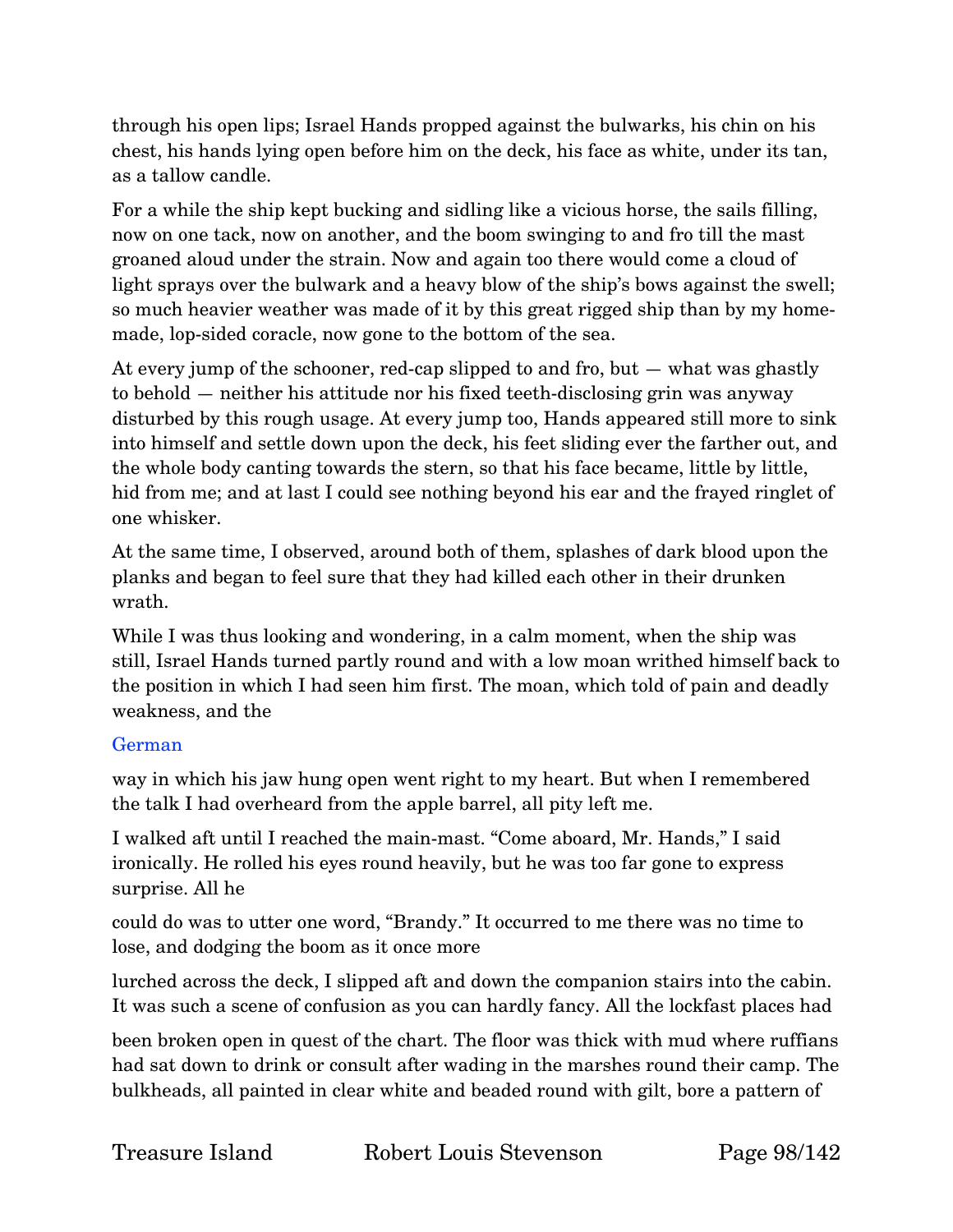dirty hands. Dozens of empty bottles clinked together in corners to the rolling of the ship. One of the doctor's medical books lay open on the table, half of the leaves gutted out, I suppose, for pipelights. In the midst of all this the lamp still cast a smoky glow, obscure and brown as umber.

I went into the cellar; all the barrels were gone, and of the bottles a most surprising number had been drunk out and thrown away. Certainly, since the mutiny began, not a man of them could ever have been sober.

Foraging about, I found a bottle with some brandy left, for Hands; and for myself I routed out some biscuit, some pickled fruits, a great bunch of raisins, and a piece of cheese. With these I came on deck, put down my own stock behind the rudder head and well out of the coxswain's reach, went forward to the water-breaker, and had a good deep drink of water, and then, and not till then, gave Hands the brandy.

He must have drunk a gill before he took the bottle from his mouth. "Aye," said he, "by thunder, but I wanted some o' that!" I had sat down already in my own corner and begun to eat. "Much hurt?" I asked him.

He grunted, or rather, I might say, he barked.

"If that doctor was aboard," he said, "I'd be right enough in a couple of turns, but I don't have no manner of luck, you see, and that's what's the matter with me. As for that swab, he's good and dead, he is," he added, indicating the man with the red cap. "He warn't no seaman anyhow. And where mought you have come from?"

"Well," said I, "I've come aboard to take possession of this ship, Mr. Hands; and you'll please regard me as your captain until further notice."

He looked at me sourly enough but said nothing. Some of the colour had come back into his cheeks, though he still looked very sick and still continued to slip out and settle down as the ship banged about.

"By the by," I continued, "I can't have these colours, Mr. Hands; and by your leave, I'll strike 'em. Better none than these."

And again dodging the boom, I ran to the colour lines, handed down their cursed black flag, and chucked it overboard.

"God save the king!" said I, waving my cap. "And there's an end to Captain Silver!"

He watched me keenly and slyly, his chin all the while on his breast.

"I reckon," he said at last, "I reckon, Cap'n Hawkins, you'll kind of want to get ashore now. S'pose we talks."

"Why, yes," says I, "with all my heart, Mr. Hands. Say on." And I went back to my meal with a good appetite.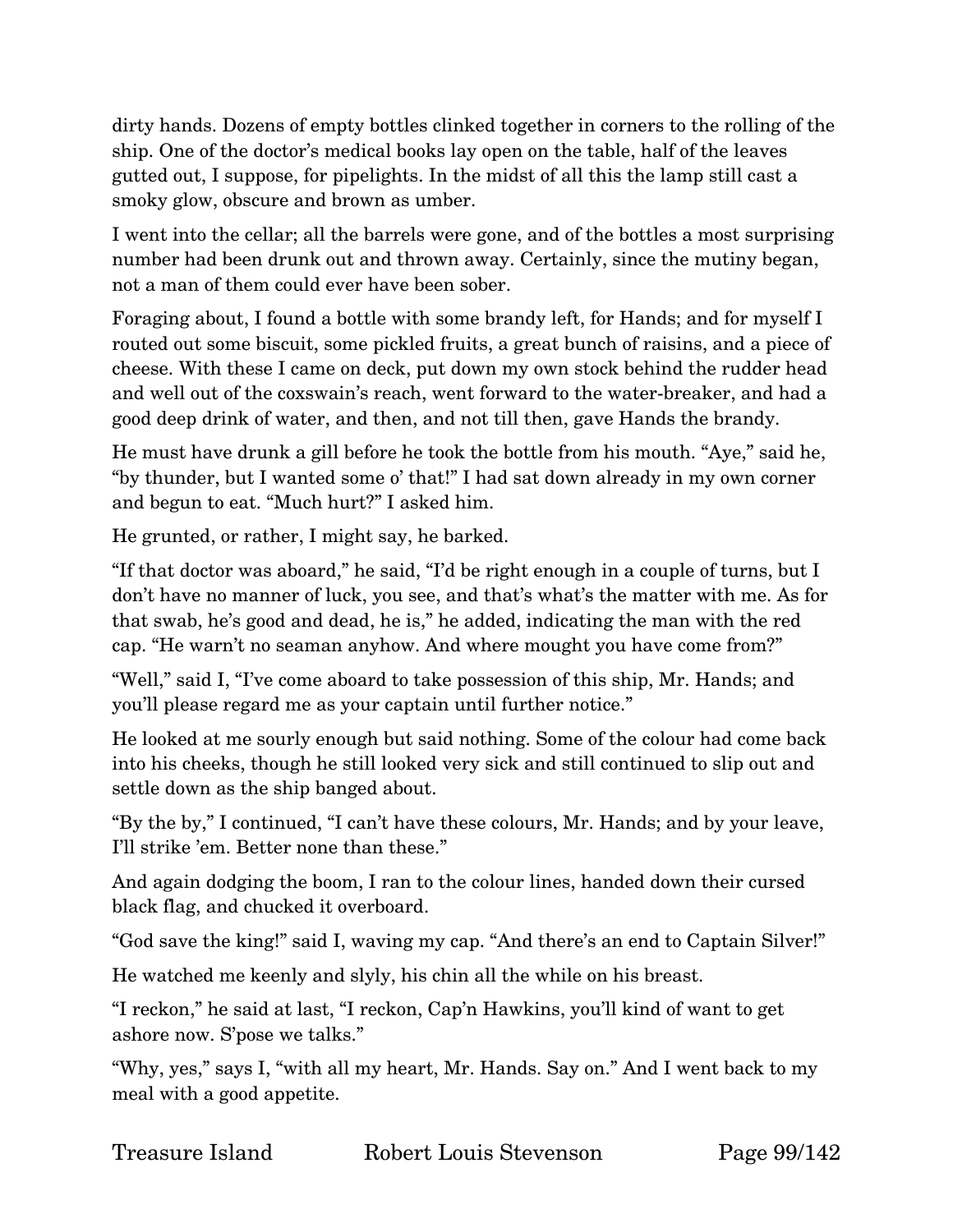"This man," he began, nodding feebly at the corpse "— O'Brien were his name, a rank Irelander — this man and me got the canvas on her, meaning for to sail her back. Well, HE'S dead now, he is — as dead as bilge; and who's to sail this ship, I don't see. Without I gives you a hint, you ain't that man, as far's I can tell. Now, look here, you gives me food and drink and a old scarf or ankecher to tie my wound up, you do, and I'll tell you how to sail her, and that's about square all round, I take it."

"I'll tell you one thing," says I: "I'm not going back to Captain Kidd's anchorage. I mean to get into North Inlet and beach her quietly there."

"To be sure you did," he cried. "Why, I ain't sich an infernal lubber after all. I can see, can't I? I've tried my fling, I have, and I've lost, and it's you has the wind of me. North Inlet? Why, I haven't no ch'ice, not I! I'd help you sail her up to Execution Dock, by thunder! So I would."

Well, as it seemed to me, there was some sense in this. We struck our bargain on the spot. In three minutes I had the HISPANIOLA sailing easily before the wind along the coast of Treasure Island, with good hopes of turning the northern point ere noon and beating down again as far as North Inlet before high water, when we might beach her safely and wait till the subsiding tide permitted us to land.

Then I lashed the tiller and went below to my own chest, where I got a soft silk handkerchief of my mother's. With this, and with my aid, Hands bound up the great bleeding stab he had received in the thigh, and after he had eaten a little and had a swallow or two more of the brandy, he began to pick up visibly, sat straighter up, spoke louder and clearer, and looked in every way another man.

The breeze served us admirably. We skimmed before it like a bird, the coast of the island flashing by and the view changing every minute. Soon we were past the high lands and bowling beside low, sandy country, sparsely dotted with dwarf pines, and soon we were beyond that again and had turned the corner of the rocky hill that ends the island on the north.

I was greatly elated with my new command, and pleased with the bright, sunshiny weather and these different prospects of the coast. I had now plenty of water and good things to eat, and my conscience, which had smitten me hard for my desertion, was quieted by the great conquest I had made. I should, I think, have had nothing left me to desire but for the eyes of the coxswain as they followed me derisively about the deck and the odd smile that appeared continually on his face. It was a smile that had in it something both of pain and weakness — a haggard old man's smile; but there was, besides that, a grain of derision, a shadow of treachery, in his expression as he craftily watched, and watched, and watched me at my work.

Treasure Island Robert Louis Stevenson Page 100/142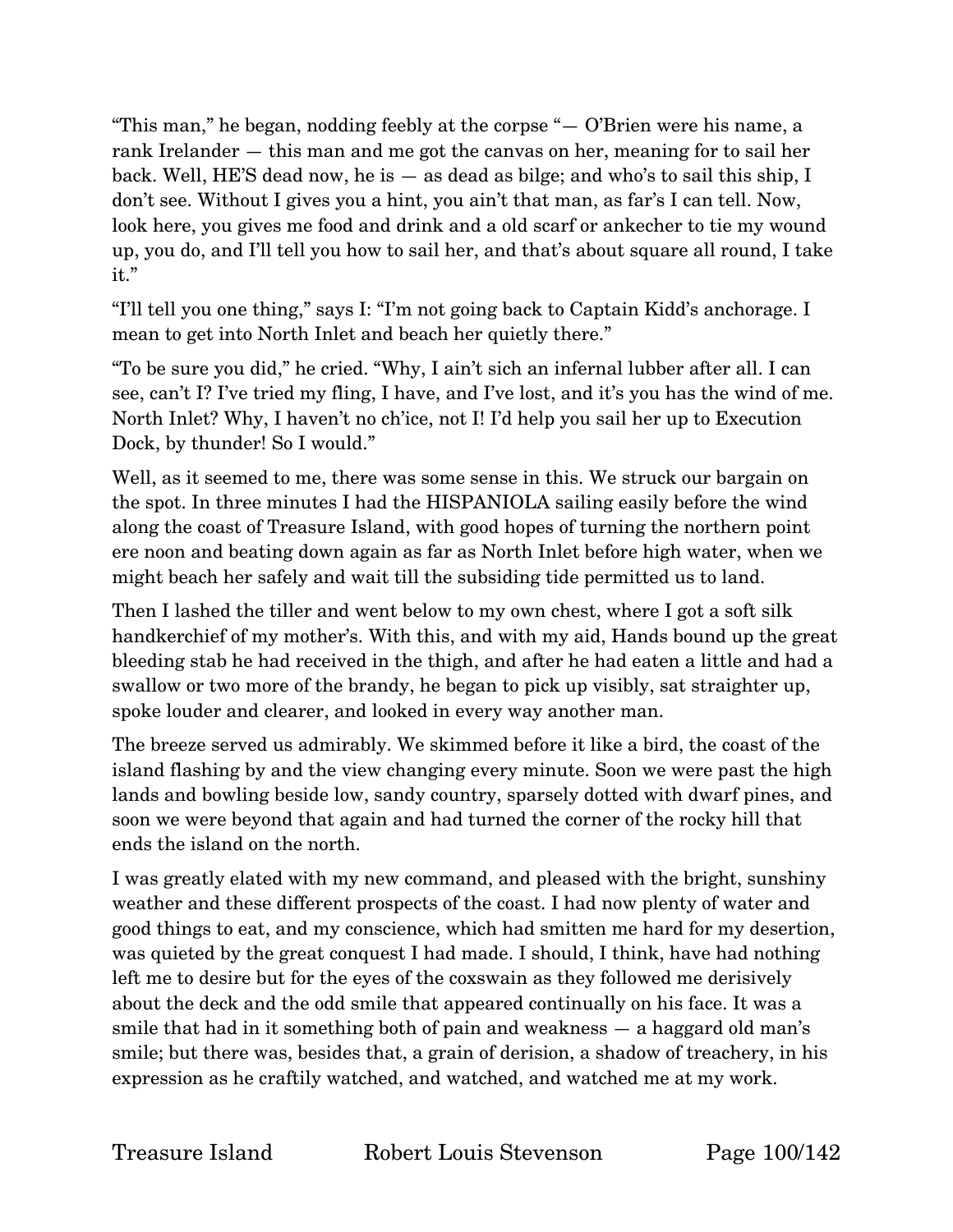#### **Chapter XXVI - Israel Hands**

The wind, serving us to a desire, now hauled into the west. We could run so much the easier from the north-east corner of the island to the mouth of the North Inlet. Only, as we had no power to anchor and dared not beach her till the tide had flowed a good deal farther, time hung on our hands. The coxswain told me how to lay the ship to; after a good many trials I succeeded, and we both sat in silence over another meal.

"Cap'n," said he at length with that same uncomfortable smile, "here's my old shipmate, O'Brien; s'pose you was to heave him overboard. I ain't partic'lar as a rule, and I don't take no blame for settling his hash, but I don't reckon him ornamental now, do you?"

"I'm not strong enough, and I don't like the job; and there he lies, for me," said I.

"This here's an unlucky ship, this HISPANIOLA, Jim," he went on, blinking. "There's a power of men been killed in this HISPANIOLA— a sight o' poor seamen dead and gone since you and me took ship to Bristol. I never seen sich dirty luck, not I. There was this here O'Brien now — he's dead, ain't he? Well now, I'm no scholar, and you're a lad as can read and figure, and to put it straight, do you take it as a dead man is dead for good, or do he come alive again?"

"You can kill the body, Mr. Hands, but not the spirit; you must know that already," I replied. "O'Brien there is in another world, and may be watching us."

"Ah!" says he. "Well, that's unfort'nate — appears as if killing parties was a waste of time. Howsomever, sperrits don't reckon for much, by what I've seen. I'll chance it with the sperrits, Jim. And now, you've spoke up free, and I'll take it kind if you'd step down into that there cabin and get me  $a$  — well,  $a$  — shiver my timbers! I can't hit the name on 't; well, you get me a bottle of wine, Jim — this here brandy's too strong for my head."

Now, the coxswain's hesitation seemed to be unnatural, and as for the notion of his preferring wine to brandy, I entirely disbelieved it. The whole story was a pretext. He wanted me to leave the deck  $-$  so much was plain; but with what purpose I could in no way imagine. His eyes never met mine; they kept wandering to and fro, up and down, now with a look to the sky, now with a flitting glance upon the dead O'Brien. All the time he kept smiling and putting his tongue out in the most guilty, embarrassed manner, so that a child could have told that he was bent on some deception. I was prompt with my answer, however, for I saw where my advantage lay and that with a fellow so densely stupid I could easily conceal my suspicions to the end.

"Some wine?" I said. "Far better. Will you have white or red?"

Treasure Island Robert Louis Stevenson Page 101/142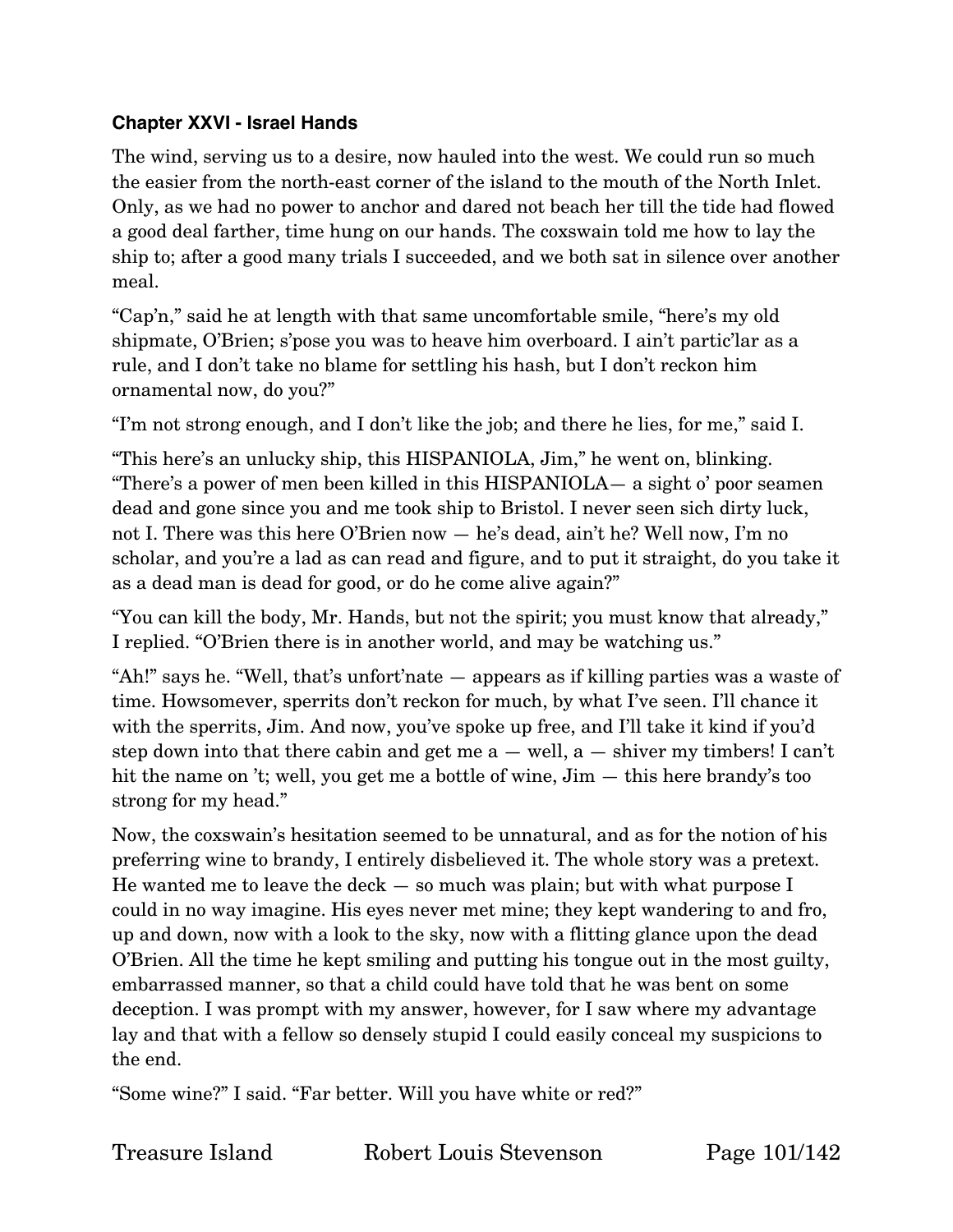"Well, I reckon it's about the blessed same to me, shipmate," he replied; "so it's strong, and plenty of it, what's the odds?"

"All right," I answered. "I'll bring you port, Mr. Hands. But I'll have to dig for it." With that I scuttled down the companion with all the noise I could, slipped off my

### German

shoes, ran quietly along the sparred gallery, mounted the forecastle ladder, and popped my head out of the fore companion. I knew he would not expect to see me there, yet I took every precaution possible, and certainly the worst of my suspicions proved too true.

He had risen from his position to his hands and knees, and though his leg obviously hurt him pretty sharply when he moved — for I could hear him stifle a groan — yet it was at a good, rattling rate that he trailed himself across the deck. In half a minute he had reached the port scuppers and picked, out of a coil of rope, a long knife, or rather a short dirk, discoloured to the hilt with blood. He looked upon it for a moment, thrusting forth his under jaw, tried the point upon his hand, and then, hastily concealing it in the bosom of his jacket, trundled back again into his old place against the bulwark.

This was all that I required to know. Israel could move about, he was now armed, and if he had been at so much trouble to get rid of me, it was plain that I was meant to be the victim. What he would do afterwards — whether he would try to crawl right across the island from North Inlet to the camp among the swamps or whether he would fire Long Tom, trusting that his own comrades might come first to help him – was, of course, more than I could say.

Yet I felt sure that I could trust him in one point, since in that our interests jumped together, and that was in the disposition of the schooner. We both desired to have her stranded safe enough, in a sheltered place, and so that, when the time came, she could be got off again with as little labour and danger as might be; and until that was done I considered that my life would certainly be spared.

While I was thus turning the business over in my mind, I had not been idle with my body. I had stolen back to the cabin, slipped once more into my shoes, and laid my hand at random on a bottle of wine, and now, with this for an excuse, I made my reappearance on the deck.

Hands lay as I had left him, all fallen together in a bundle and with his eyelids lowered as though he were too weak to bear the light. He looked up, however, at my coming, knocked the neck off the bottle like a man who had done the same thing often, and took a good swig, with his favourite toast of "Here's luck!" Then he lay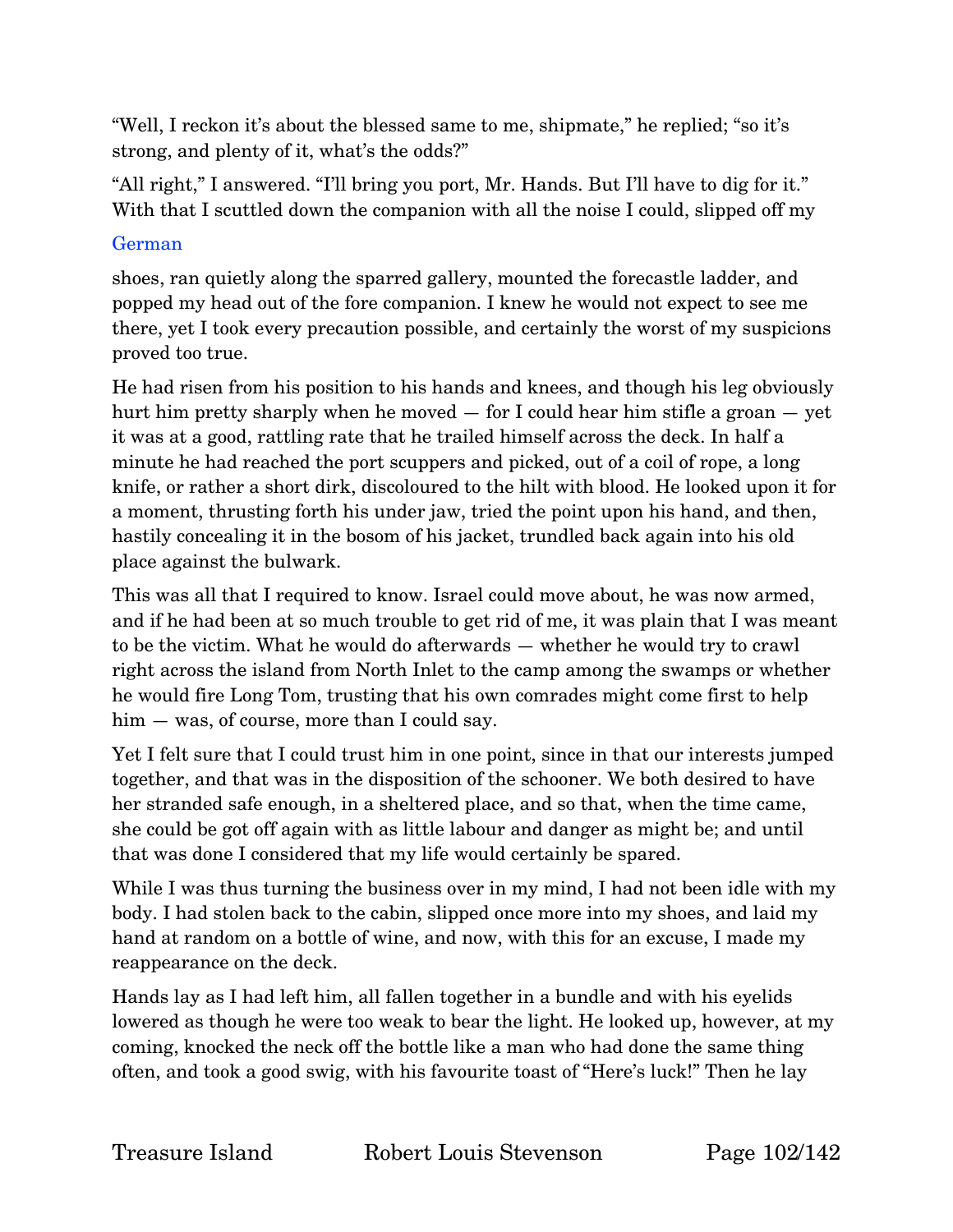quiet for a little, and then, pulling out a stick of tobacco, begged me to cut him a quid.

"Cut me a junk o' that," says he, "for I haven't no knife and hardly strength enough, so be as I had. Ah, Jim, Jim, I reckon I've missed stays! Cut me a quid, as'll likely be the last, lad, for I'm for my long home, and no mistake."

"Well," said I, "I'll cut you some tobacco, but if I was you and thought myself so badly, I would go to my prayers like a Christian man."

"Why?" said he. "Now, you tell me why."

"Why?" I cried. "You were asking me just now about the dead. You've broken your trust; you've lived in sin and lies and blood; there's a man you killed lying at your feet this moment, and you ask me why! For God's mercy, Mr. Hands, that's why."

I spoke with a little heat, thinking of the bloody dirk he had hidden in his pocket and designed, in his ill thoughts, to end me with. He, for his part, took a great draught of the wine and spoke with the most unusual solemnity.

"For thirty years," he said, "I've sailed the seas and seen good and bad, better and worse, fair weather and foul, provisions running out, knives going, and what not. Well, now I tell you, I never seen good come o' goodness yet. Him as strikes first is my fancy; dead men don't bite; them's my views — amen, so be it. And now, you look here," he added, suddenly changing his tone, "we've had about enough of this foolery. The tide's made good enough by now. You just take my orders, Cap'n Hawkins, and we'll sail slap in and be done with it."

All told, we had scarce two miles to run; but the navigation was delicate, the entrance to this northern anchorage was not only narrow and shoal, but lay east and west, so that the schooner must be nicely handled to be got in. I think I was a good, prompt subaltern, and I am very sure that Hands was an excellent pilot, for we went about and about and dodged in, shaving the banks, with a certainty and a neatness that were a pleasure to behold.

Scarcely had we passed the heads before the land closed around us. The shores of North Inlet were as thickly wooded as those of the southern anchorage, but the space was longer and narrower and more like, what in truth it was, the estuary of a river. Right before us, at the southern end, we saw the wreck of a ship in the last stages of dilapidation. It had been a great vessel of three masts but had lain so long exposed to the injuries of the weather that it was hung about with great webs of dripping seaweed, and on the deck of it shore bushes had taken root and now flourished thick with flowers. It was a sad sight, but it showed us that the anchorage was calm.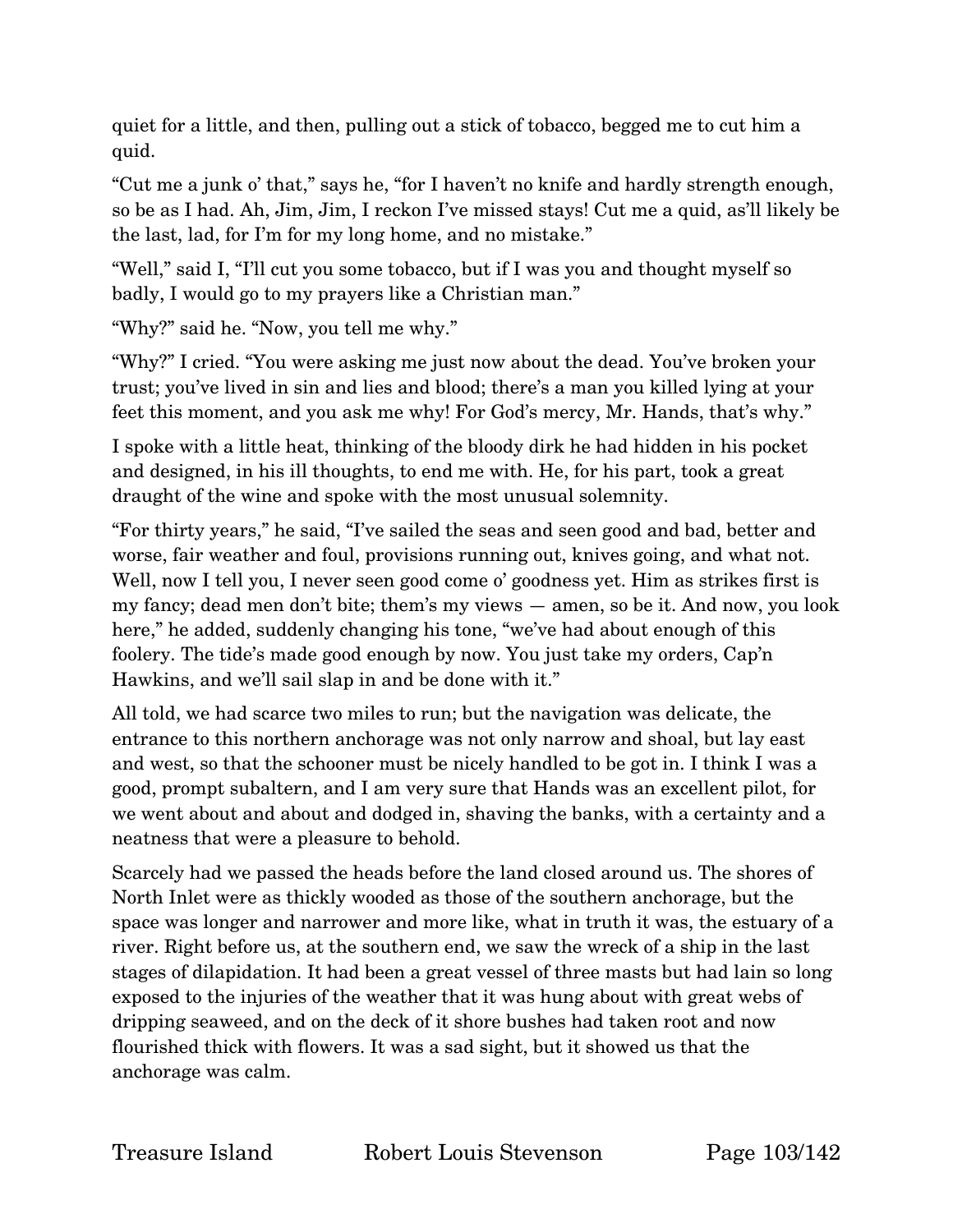"Now," said Hands, "look there; there's a pet bit for to beach a ship in. Fine flat sand, never a cat's paw, trees all around of it, and flowers a-blowing like a garding on that old ship."

"And once beached," I inquired, "how shall we get her off again?"

"Why, so," he replied: "you take a line ashore there on the other side at low water, take a turn about one of them big pines; bring it back, take a turn around the capstan, and lie to for the tide. Come high water, all hands take a pull upon the line, and off she comes as sweet as natur'. And now, boy, you stand by. We're near the bit now, and she's too much way on her. Starboard a little  $-$  so  $-$  steady  $$ starboard  $-$  larboard a little  $-$  steady  $-$  steady!"

So he issued his commands, which I breathlessly obeyed, till, all of a sudden, he cried, "Now, my hearty, luff!" And I put the helm hard up, and the HISPANIOLA swung round rapidly and ran stem on for the low, wooded shore.

The excitement of these last manoeuvres had somewhat interfered with the watch I had kept hitherto, sharply enough, upon the coxswain. Even then I was still so much interested, waiting for the ship to touch, that I had quite forgot the peril that hung over my head and stood craning over the starboard bulwarks and watching the ripples spreading wide before the bows. I might have fallen without a struggle for my life had not a sudden disquietude seized upon me and made me turn my head. Perhaps I had heard a creak or seen his shadow moving with the tail of my eye; perhaps it was an instinct like a cat's; but, sure enough, when I looked round, there was Hands, already half-way towards me, with the dirk in his right hand.

We must both have cried out aloud when our eyes met, but while mine was the shrill cry of terror, his was a roar of fury like a charging bully's. At the same instant, he threw himself forward and I leapt sideways towards the bows. As I did so, I let go of the tiller, which sprang sharp to leeward, and I think this saved my life, for it struck Hands across the chest and stopped him, for the moment, dead.

Before he could recover, I was safe out of the corner where he had me trapped, with all the deck to dodge about. Just forward of the main-mast I stopped, drew a pistol from my pocket, took a cool aim, though he had already turned and was once more coming directly after me, and drew the trigger. The hammer fell, but there followed neither flash nor sound; the priming was useless with sea-water. I cursed myself for my neglect. Why had not I, long before, reprimed and reloaded my only weapons? Then I should not have been as now, a mere fleeing sheep before this butcher.

Wounded as he was, it was wonderful how fast he could move, his grizzled hair tumbling over his face, and his face itself as red as a red ensign with his haste and fury. I had no time to try my other pistol, nor indeed much inclination, for I was

Treasure Island Robert Louis Stevenson Page 104/142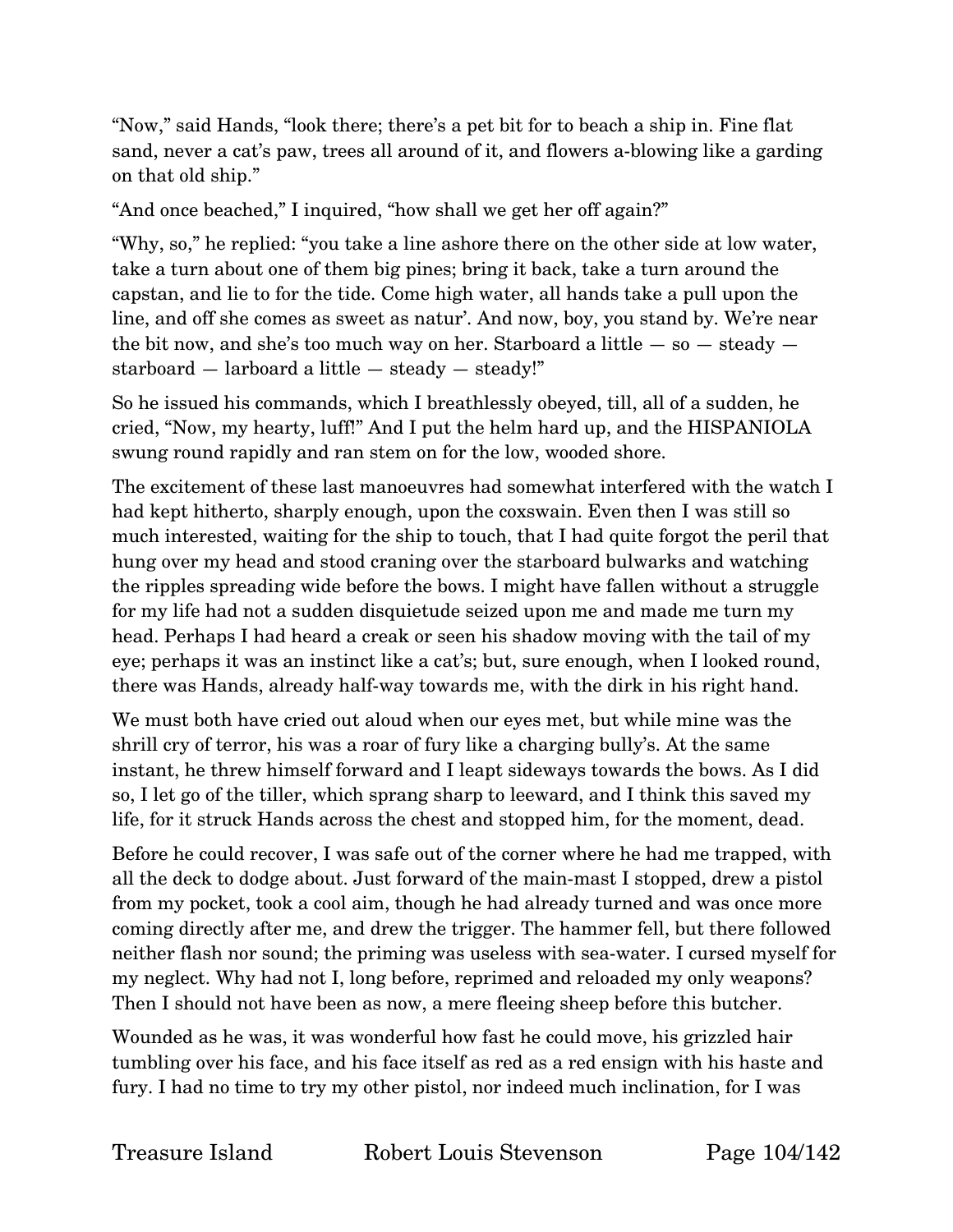sure it would be useless. One thing I saw plainly: I must not simply retreat before him, or he would speedily hold me boxed into the bows, as a moment since he had so nearly boxed me in the stern. Once so caught, and nine or ten inches of the bloodstained dirk would be my last experience on this side of eternity. I placed my palms against the main-mast, which was of a goodish bigness, and waited, every nerve upon the stretch.

Seeing that I meant to dodge, he also paused; and a moment or two passed in feints on his part and corresponding movements upon mine. It was such a game as I had often played at home about the rocks of Black Hill Cove, but never before, you may be sure, with such a wildly beating heart as now. Still, as I say, it was a boy's game, and I thought I could hold my own at it against an elderly seaman with a wounded thigh. Indeed my courage had begun to rise so high that I allowed myself a few darting thoughts on what would be the end of the affair, and while I saw certainly that I could spin it out for long, I saw no hope of any ultimate escape.

Well, while things stood thus, suddenly the HISPANIOLA struck, staggered, ground for an instant in the sand, and then, swift as a blow, canted over to the port side till the deck stood at an angle of forty-five degrees and about a puncheon of water splashed into the scupper holes and lay, in a pool, between the deck and bulwark.

We were both of us capsized in a second, and both of us rolled, almost together, into the scuppers, the dead red-cap, with his arms still spread out, tumbling stiffly after us. So near were we, indeed, that my head came against the coxswain's foot with a crack that made my teeth rattle. Blow and all, I was the first afoot again, for Hands had got involved with the dead body. The sudden canting of the ship had made the deck no place for running on; I had to find some new way of escape, and that upon the instant, for my foe was almost touching me. Quick as thought, I sprang into the mizzen shrouds, rattled up hand over hand, and did not draw a breath till I was seated on the cross-trees.

I had been saved by being prompt; the dirk had struck not half a foot below me as I pursued my upward flight; and there stood Israel Hands with his mouth open and his face

upturned to mine, a perfect statue of surprise and disappointment. Now that I had a moment to myself, I lost no time in changing the priming of my pistol,

and then, having one ready for service, and to make assurance doubly sure, I proceeded to draw the load of the other and recharge it afresh from the beginning.

My new employment struck Hands all of a heap; he began to see the dice going against him, and after an obvious hesitation, he also hauled himself heavily into the shrouds, and with the dirk in his teeth, began slowly and painfully to mount. It cost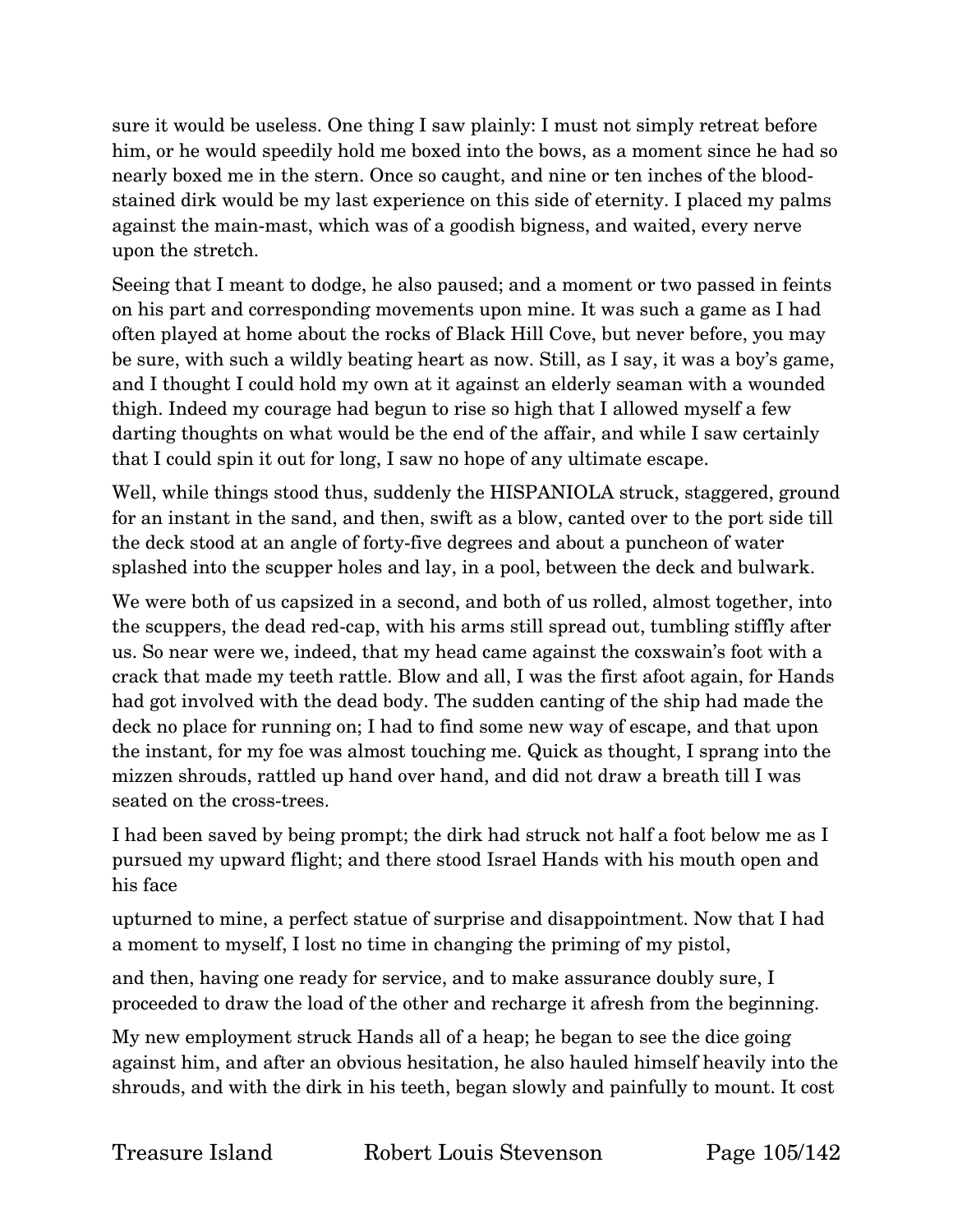him no end of time and groans to haul his wounded leg behind him, and I had quietly finished my arrangements before he was much more than a third of the way up. Then, with a pistol in either hand, I addressed him.

"One more step, Mr. Hands," said I, "and I'll blow your brains out! Dead men don't bite, you know," I added with a chuckle.

He stopped instantly. I could see by the working of his face that he was trying to think, and the process was so slow and laborious that, in my new-found security, I laughed aloud. At last, with a swallow or two, he spoke, his face still wearing the same expression of extreme perplexity. In order to speak he had to take the dagger from his mouth, but in all else he remained unmoved.

"Jim," says he, "I reckon we're fouled, you and me, and we'll have to sign articles. I'd have had you but for that there lurch, but I don't have no luck, not I; and I reckon I'll have to strike, which comes hard, you see, for a master mariner to a ship's younker like you, Jim."

I was drinking in his words and smiling away, as conceited as a cock upon a wall, when, all in a breath, back went his right hand over his shoulder. Something sang like an arrow through the air; I felt a blow and then a sharp pang, and there I was pinned by the shoulder to the mast. In the horrid pain and surprise of the moment — I scarce can say it was by my own volition, and I am sure it was without a conscious aim — both my pistols went off, and both escaped out of my hands. They did not fall alone; with a choked cry, the coxswain loosed his grasp upon the shrouds and plunged head first into the water.

## **Chapter XXVII - 'Pieces of Eight'**

Owing to the cant of the vessel, the masts hung far out over the water, and from my perch on the cross-trees I had nothing below me but the surface of the bay. Hands, who was not so far up, was in consequence nearer to the ship and fell between me and the bulwarks. He rose once to the surface in a lather of foam and blood and then sank again for good. As the water settled, I could see him lying huddled together on the clean, bright sand in the shadow of the vessel's sides. A fish or two whipped past his body. Sometimes, by the quivering of the water, he appeared to move a little, as if he were trying to rise. But he was dead enough, for all that, being both shot and drowned, and was food for fish in the very place where he had designed my slaughter.

I was no sooner certain of this than I began to feel sick, faint, and terrified. The hot blood was running over my back and chest. The dirk, where it had pinned my shoulder to the mast, seemed to burn like a hot iron; yet it was not so much these real sufferings that distressed me, for these, it seemed to me, I could bear without a

Treasure Island Robert Louis Stevenson Page 106/142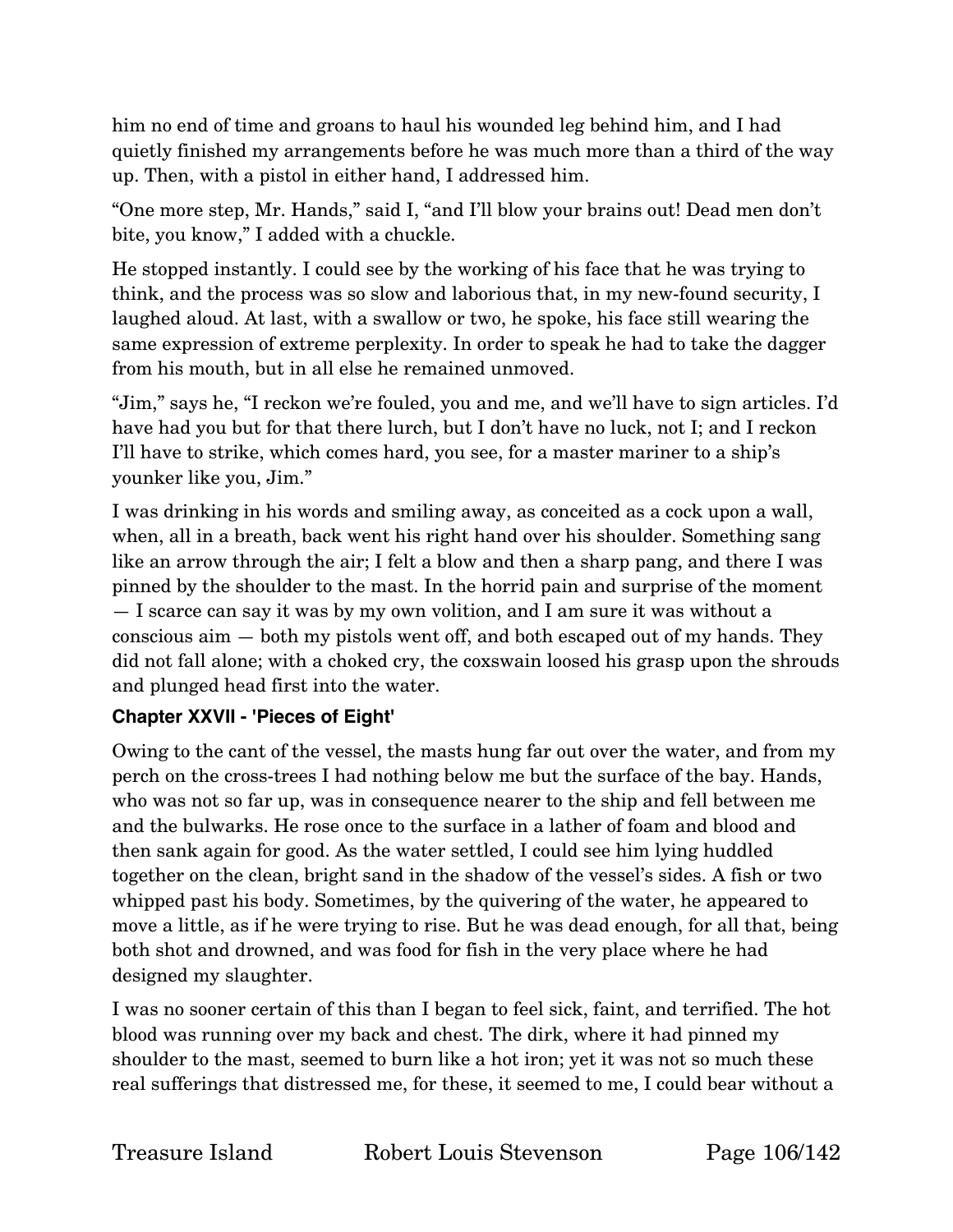murmur; it was the horror I had upon my mind of falling from the cross-trees into that still green water, beside the body of the coxswain.

I clung with both hands till my nails ached, and I shut my eyes as if to cover up the peril. Gradually my mind came back again, my pulses quieted down to a more natural time, and I was once more in possession of myself.

It was my first thought to pluck forth the dirk, but either it stuck too hard or my nerve failed me, and I desisted with a violent shudder. Oddly enough, that very shudder did the business. The knife, in fact, had come the nearest in the world to missing me altogether; it held me by a mere pinch of skin, and this the shudder tore away. The blood ran down the faster, to be sure, but I was my own master again and only tacked to the mast by my coat and shirt.

These last I broke through with a sudden jerk, and then regained the deck by the starboard shrouds. For nothing in the world would I have again ventured, shaken as I was, upon the overhanging port shrouds from which Israel had so lately fallen.

I went below and did what I could for my wound; it pained me a good deal and still bled freely, but it was neither deep nor dangerous, nor did it greatly gall me when I used my arm. Then I looked around me, and as the ship was now, in a sense, my own, I began to think of clearing it from its last passenger — the dead man, O'Brien.

He had pitched, as I have said, against the bulwarks, where he lay like some horrible, ungainly sort of puppet, life-size, indeed, but how different from life's colour or life's comeliness! In that position I could easily have my way with him, and as the habit of tragical adventures had worn off almost all my terror for the dead, I took him by the waist as if he had been a sack of bran and with one good heave, tumbled him overboard. He

### German

went in with a sounding plunge; the red cap came off and remained floating on the surface; and as soon as the splash subsided, I could see him and Israel lying side by side, both wavering with the tremulous movement of the water. O'Brien, though still quite a young man, was very bald. There he lay, with that bald head across the knees of the man who had killed him and the quick fishes steering to and fro over both.

I was now alone upon the ship; the tide had just turned. The sun was within so few degrees of setting that already the shadow of the pines upon the western shore began to reach right across the anchorage and fall in patterns on the deck. The evening breeze had sprung up, and though it was well warded off by the hill with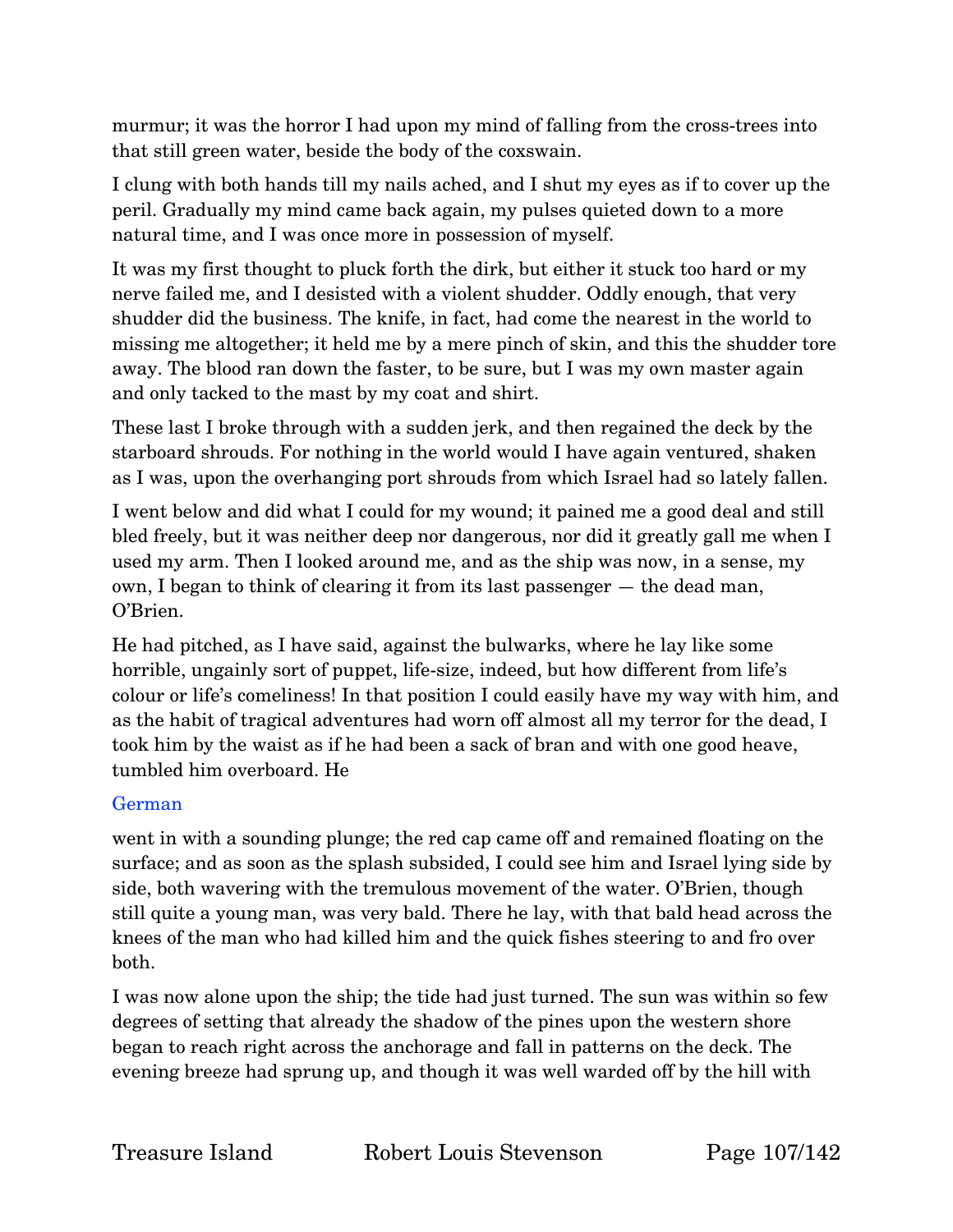the two peaks upon the east, the cordage had begun to sing a little softly to itself and the idle sails to rattle to and fro.

I began to see a danger to the ship. The jibs I speedily doused and brought tumbling to the deck, but the main-sail was a harder matter. Of course, when the schooner canted over, the boom had swung out-board, and the cap of it and a foot or two of sail hung even under water. I thought this made it still more dangerous; yet the strain was so heavy that I half feared to meddle. At last I got my knife and cut the halyards. The peak dropped instantly, a great belly of loose canvas floated broad upon the water, and since, pull as I liked, I could not budge the downhall, that was the extent of what I could accomplish. For the rest, the HISPANIOLA must trust to luck, like myself.

By this time the whole anchorage had fallen into shadow — the last rays, I remember, falling through a glade of the wood and shining bright as jewels on the flowery mantle of the wreck. It began to be chill; the tide was rapidly fleeting seaward, the schooner settling more and more on her beam-ends.

I scrambled forward and looked over. It seemed shallow enough, and holding the cut hawser in both hands for a last security, I let myself drop softly overboard. The water scarcely reached my waist; the sand was firm and covered with ripple marks, and I waded ashore in great spirits, leaving the HISPANIOLA on her side, with her main-sail trailing wide upon the surface of the bay. About the same time, the sun went fairly down and the breeze whistled low in the dusk among the tossing pines.

At least, and at last, I was off the sea, nor had I returned thence empty-handed. There lay the schooner, clear at last from buccaneers and ready for our own men to board and get to sea again. I had nothing nearer my fancy than to get home to the stockade and boast of my achievements. Possibly I might be blamed a bit for my truantry, but the recapture of the HISPANIOLA was a clenching answer, and I hoped that even Captain Smollett would confess I had not lost my time.

So thinking, and in famous spirits, I began to set my face homeward for the block house and my companions. I remembered that the most easterly of the rivers which drain into Captain Kidd's anchorage ran from the two-peaked hill upon my left, and I bent my course in that direction that I might pass the stream while it was small. The wood was pretty open, and keeping along the lower spurs, I had soon turned the corner of that hill, and not long after waded to the mid-calf across the watercourse.

This brought me near to where I had encountered Ben Gunn, the maroon; and I walked more circumspectly, keeping an eye on every side. The dusk had come nigh hand

Treasure Island Robert Louis Stevenson Page 108/142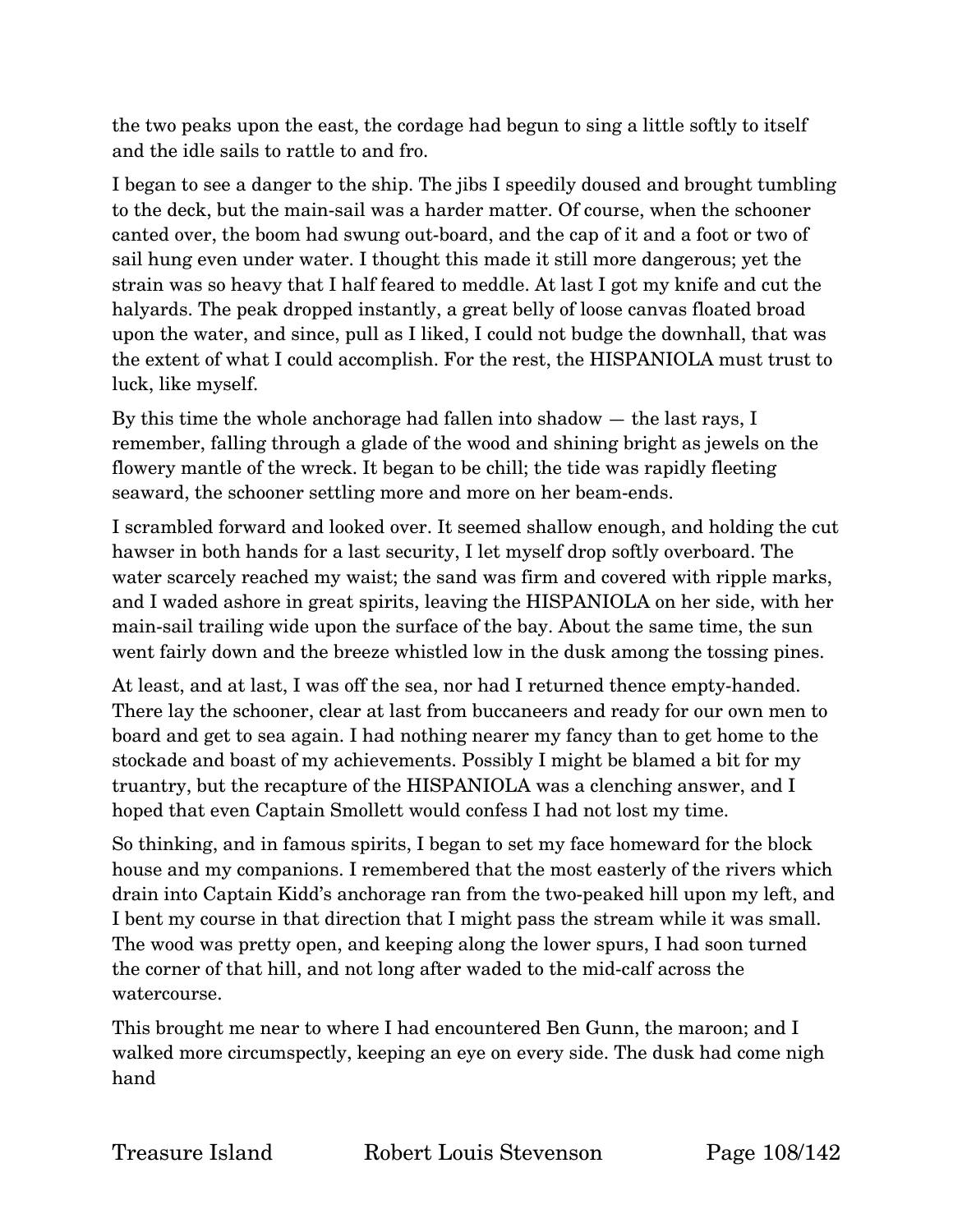completely, and as I opened out the cleft between the two peaks, I became aware of a wavering glow against the sky, where, as I judged, the man of the island was cooking his supper before a roaring fire. And yet I wondered, in my heart, that he should show himself so careless. For if I could see this radiance, might it not reach the eyes of Silver himself where he camped upon the shore among the marshes?

Gradually the night fell blacker; it was all I could do to guide myself even roughly towards my destination; the double hill behind me and the Spy-glass on my right hand loomed faint and fainter; the stars were few and pale; and in the low ground where I wandered I kept tripping among bushes and rolling into sandy pits.

Suddenly a kind of brightness fell about me. I looked up; a pale glimmer of moonbeams had alighted on the summit of the Spy-glass, and soon after I saw something broad and silvery moving low down behind the trees, and knew the moon had risen.

With this to help me, I passed rapidly over what remained to me of my journey, and sometimes walking, sometimes running, impatiently drew near to the stockade. Yet, as I began to thread the grove that lies before it, I was not so thoughtless but that I slacked my pace and went a trifle warily. It would have been a poor end of my adventures to get shot down by my own party in mistake.

The moon was climbing higher and higher, its light began to fall here and there in masses through the more open districts of the wood, and right in front of me a glow of a different colour appeared among the trees. It was red and hot, and now and again it was a little darkened — as it were, the embers of a bonfire smouldering.

For the life of me I could not think what it might be.

At last I came right down upon the borders of the clearing. The western end was already steeped in moon- shine; the rest, and the block house itself, still lay in a black shadow chequered with long silvery streaks of light. On the other side of the house an immense fire had burned itself into clear embers and shed a steady, red reverberation, contrasted strongly with the mellow paleness of the moon. There was not a soul stirring nor a sound beside the noises of the breeze.

I stopped, with much wonder in my heart, and perhaps a little terror also. It had not been our way to build great fires; we were, indeed, by the captain's orders, somewhat niggardly of firewood, and I began to fear that something had gone wrong while I was absent.

I stole round by the eastern end, keeping close in shadow, and at a convenient place, where the darkness was thickest, crossed the palisade.

To make assurance surer, I got upon my hands and knees and crawled, without a sound, towards the corner of the house. As I drew nearer, my heart was suddenly

Treasure Island Robert Louis Stevenson Page 109/142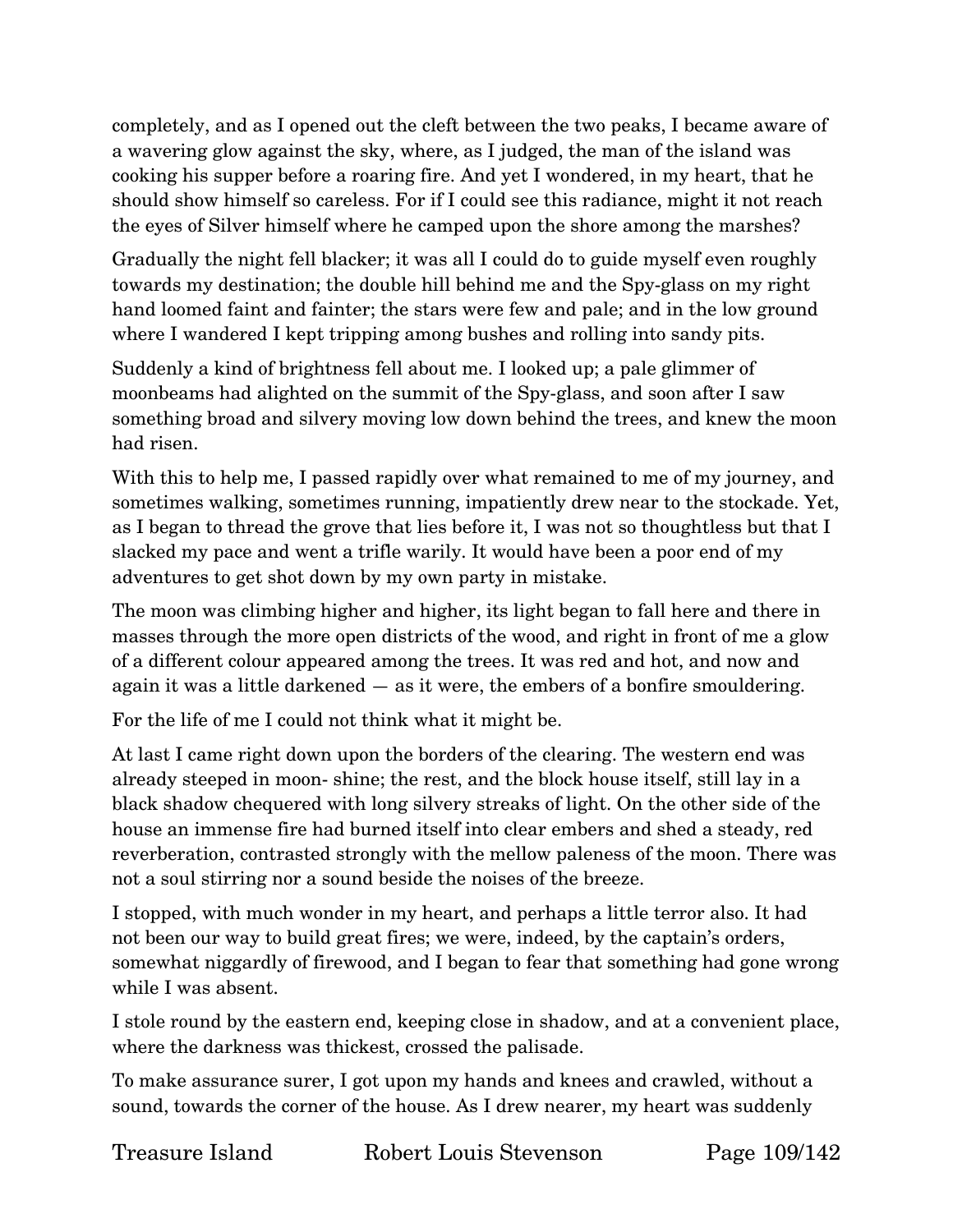and greatly lightened. It is not a pleasant noise in itself, and I have often complained of it at other times, but just then it was like music to hear my friends snoring together so loud and peaceful in their sleep. The sea-cry of the watch, that beautiful "All's well," never fell more reassuringly on my ear.

In the meantime, there was no doubt of one thing; they kept an infamous bad watch. If it had been Silver and his lads that were now creeping in on them, not a soul would have

seen daybreak. That was what it was, thought I, to have the captain wounded; and again I blamed myself sharply for leaving them in that danger with so few to mount guard.

By this time I had got to the door and stood up. All was dark within, so that I could distinguish nothing by the eye. As for sounds, there was the steady drone of the snorers and a small occasional noise, a flickering or pecking that I could in no way account for.

With my arms before me I walked steadily in. I should lie down in my own place (I thought with a silent chuckle) and enjoy their faces when they found me in the morning.

My foot struck something yielding — it was a sleeper's leg; and he turned and groaned, but without awaking.

And then, all of a sudden, a shrill voice broke forth out of the darkness:

"Pieces of eight! Pieces of eight! Pieces of eight! Pieces of eight! Pieces of eight!" and so forth, without pause or change, like the clacking of a tiny mill.

Silver's green parrot, Captain Flint! It was she whom I had heard pecking at a piece of bark; it was she, keeping better watch than any human being, who thus announced my arrival with her wearisome refrain.

I had no time left me to recover. At the sharp, clipping tone of the parrot, the sleepers awoke and sprang up; and with a mighty oath, the voice of Silver cried, "Who goes?"

I turned to run, struck violently against one person, recoiled, and ran full into the arms of a second, who for his part closed upon and held me tight.

"Bring a torch, Dick," said Silver when my capture was thus assured. And one of the men left the log-house and presently returned with a lighted brand.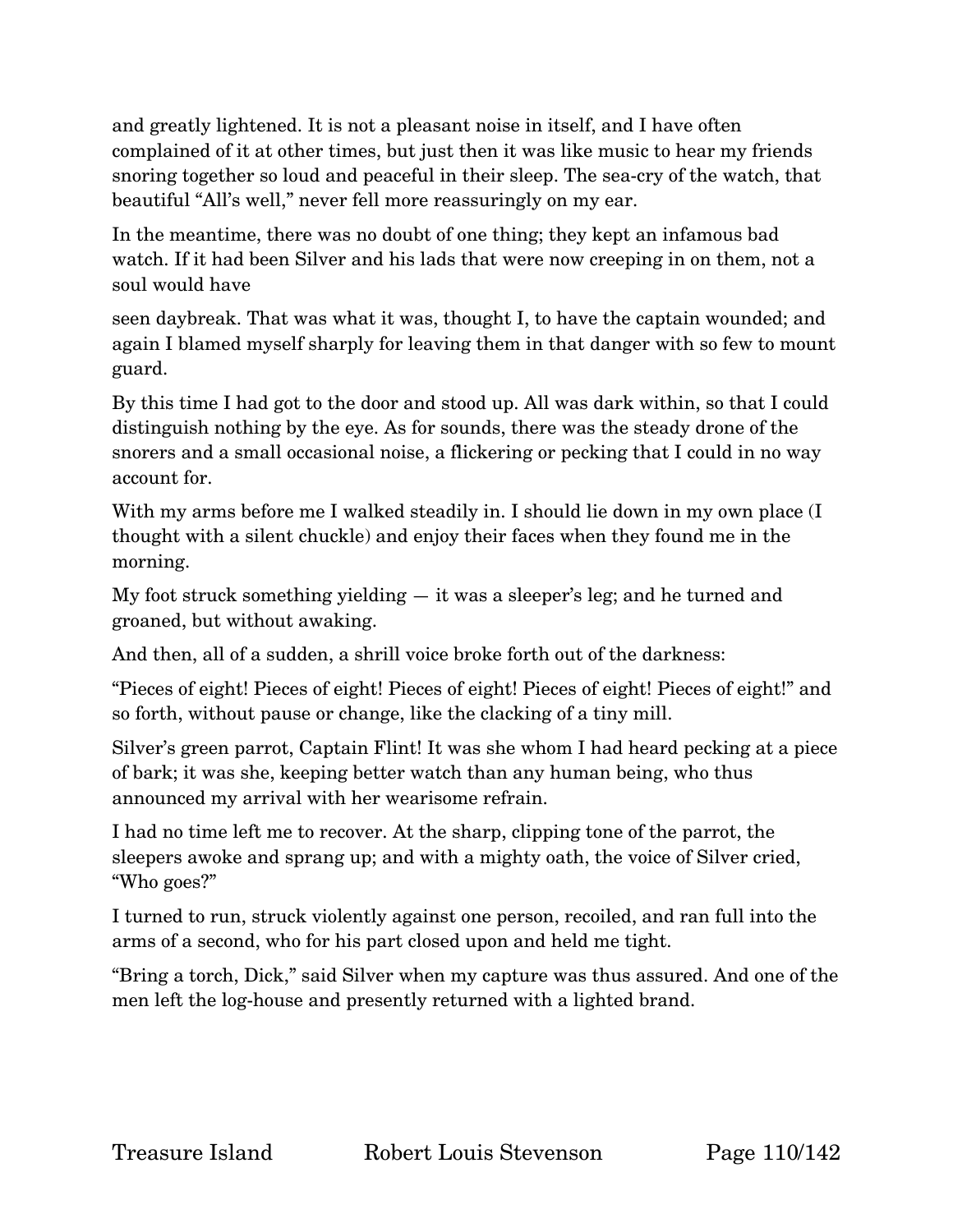# **Part Six. Captain Silver Chapter XXVIII - In the Enemy's Camp**

The red glare of the torch, lighting up the interior of the block house, showed me the worst of my apprehensions realized. The pirates were in possession of the house and stores: there was the cask of cognac, there were the pork and bread, as before, and what tenfold increased my horror, not a sign of any prisoner. I could only judge that all had perished, and my heart smote me sorely that I had not been there to perish with them.

There were six of the buccaneers, all told; not another man was left alive. Five of them were on their feet, flushed and swollen, suddenly called out of the first sleep of drunkenness. The sixth had only risen upon his elbow; he was deadly pale, and the blood- stained bandage round his head told that he had recently been wounded, and still more recently dressed. I remembered the man who had been shot and had run back among the woods in the great attack, and doubted not that this was he.

The parrot sat, preening her plumage, on Long John's shoulder. He himself, I thought, looked somewhat paler and more stern than I was used to. He still wore the fine broadcloth suit in which he had fulfilled his mission, but it was bitterly the worse for wear, daubed with clay and torn with the sharp briers of the wood.

"So," said he, "here's Jim Hawkins, shiver my timbers! Dropped in, like, eh? Well, come, I take that friendly."

And thereupon he sat down across the brandy cask and began to fill a pipe.

"Give me a loan of the link, Dick," said he; and then, when he had a good light, "That'll do, lad," he added; "stick the glim in the wood heap; and you, gentlemen, bring yourselves to! You needn't stand up for Mr. Hawkins; HE'LL excuse you, you may lay to that. And so, Jim"— stopping the tobacco —"here you were, and quite a pleasant surprise for poor old John. I see you were smart when first I set my eyes on you, but this here gets away from me clean, it do."

To all this, as may be well supposed, I made no answer. They had set me with my back against the wall, and I stood there, looking Silver in the face, pluckily enough, I hope, to all outward appearance, but with black despair in my heart.

Silver took a whiff or two of his pipe with great composure and then ran on again.

"Now, you see, Jim, so be as you ARE here," says he, "I'll give you a piece of my mind. I've always liked you, I have, for a lad of spirit, and the picter of my own self when I was young and handsome. I always wanted you to jine and take your share, and die a gentleman, and now, my cock, you've got to. Cap'n Smollett's a fine seaman, as I'll own up to any day, but stiff on discipline. 'Dooty is dooty,' says he,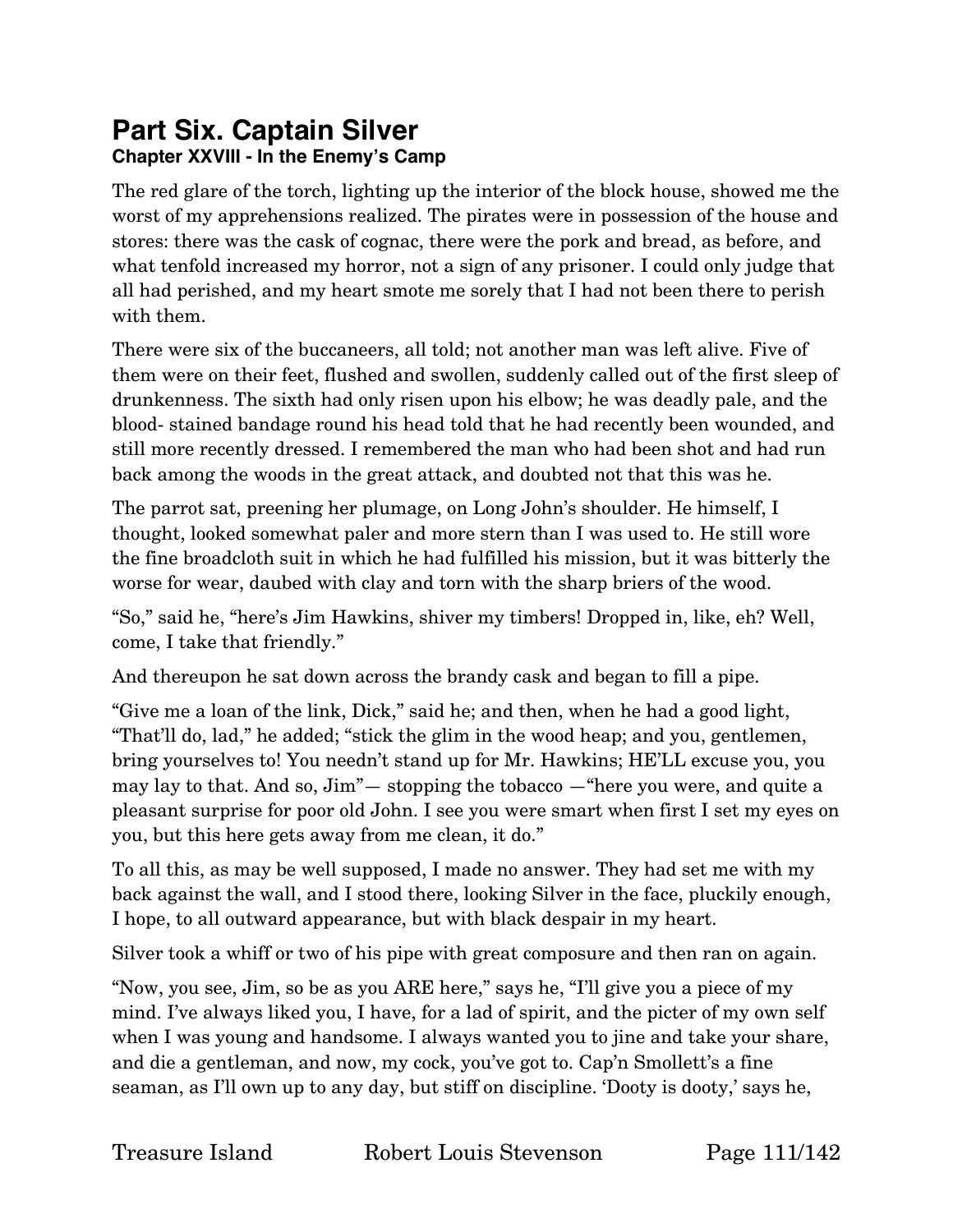and right he is. Just you keep clear of the cap'n. The doctor himself is gone dead again you —'ungrateful scamp' was what he said; and the short and the long of the whole story is about here: you can't go back to your own lot, for they won't have you; and without you start a third ship's

### German

company all by yourself, which might be lonely, you'll have to jine with Cap'n Silver." So far so good. My friends, then, were still alive, and though I partly believed the truth

of Silver's statement, that the cabin party were incensed at me for my desertion, I was more relieved than distressed by what I heard.

"I don't say nothing as to your being in our hands," continued Silver, "though there you are, and you may lay to it. I'm all for argyment; I never seen good come out o' threatening. If you like the service, well, you'll jine; and if you don't, Jim, why, you're free to answer no — free and welcome, shipmate; and if fairer can be said by mortal seaman, shiver my sides!"

"Am I to answer, then?" I asked with a very tremulous voice. Through all this sneering talk, I was made to feel the threat of death that overhung me, and my cheeks burned and my heart beat painfully in my breast.

"Lad," said Silver, "no one's a-pressing of you. Take your bearings. None of us won't hurry you, mate; time goes so pleasant in your company, you see."

"Well," says I, growing a bit bolder, "if I'm to choose, I declare I have a right to know what's what, and why you're here, and where my friends are."

"Wot's wot?" repeated one of the buccaneers in a deep growl. "Ah, he'd be a lucky one as knowed that!"

"You'll perhaps batten down your hatches till you're spoke to, my friend," cried Silver truculently to this speaker. And then, in his first gracious tones, he replied to me, "Yesterday morning, Mr. Hawkins," said he, "in the dog-watch, down came Doctor Livesey with a flag of truce. Says he, 'Cap'n Silver, you're sold out. Ship's gone.' Well, maybe we'd been taking a glass, and a song to help it round. I won't say no. Leastways, none of us had looked out. We looked out, and by thunder, the old ship was gone! I never seen a pack o' fools look fishier; and you may lay to that, if I tells you that looked the fishiest. 'Well,' says the doctor, 'let's bargain.' We bargained, him and I, and here we are: stores, brandy, block house, the firewood you was thoughtful enough to cut, and in a manner of speaking, the whole blessed boat, from cross-trees to kelson. As for them, they've tramped; I don't know where's they are."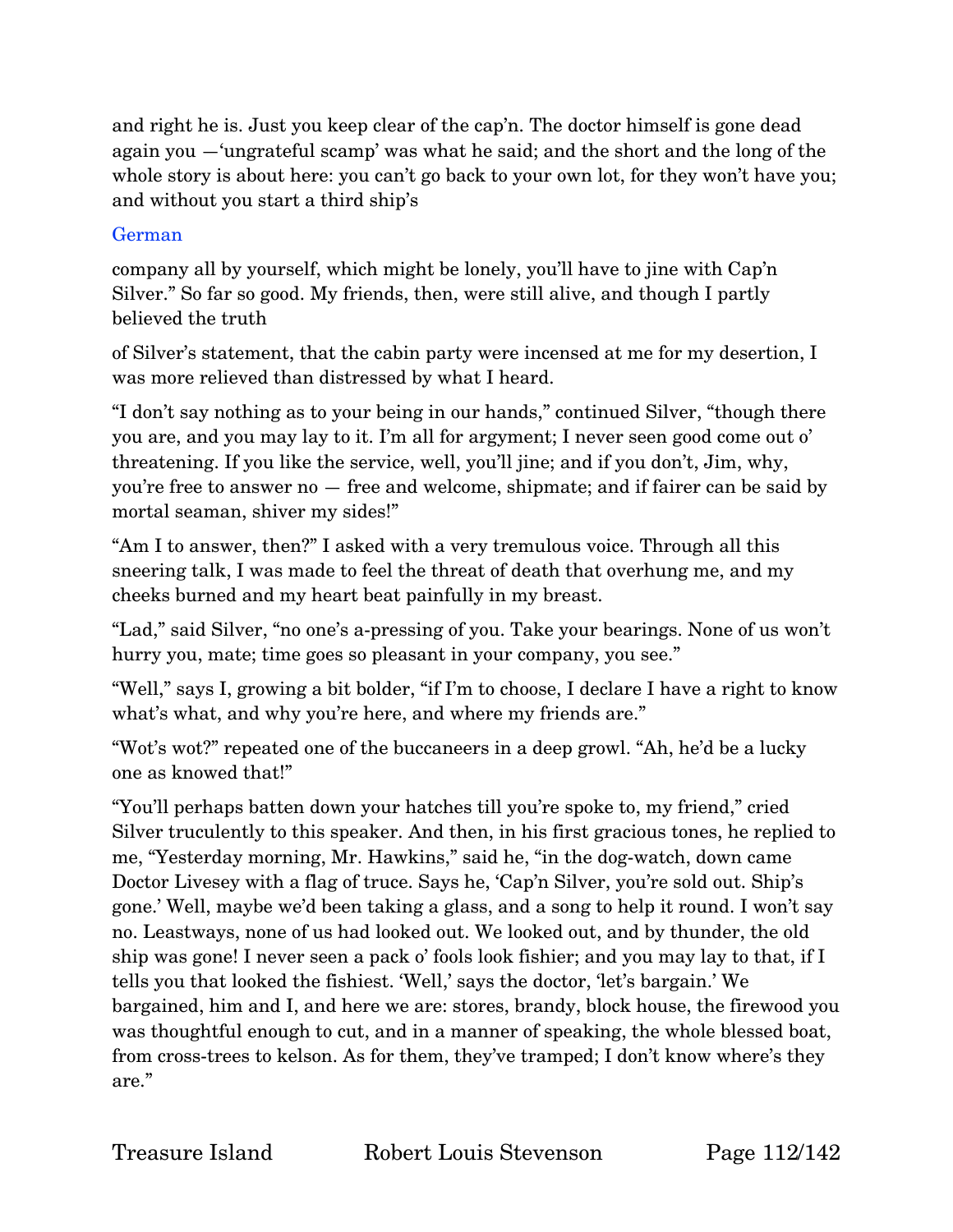He drew again quietly at his pipe.

"And lest you should take it into that head of yours," he went on, "that you was included in the treaty, here's the last word that was said: 'How many are you,' says I, 'to leave?' 'Four,' says he; 'four, and one of us wounded. As for that boy, I don't know where he is, confound him,' says he, 'nor I don't much care. We're about sick of him.' These was his words.

"Is that all?" I asked. "Well, it's all that you're to hear, my son," returned Silver. "And now I am to choose?" "And now you are to choose, and you may lay to that," said Silver. "Well," said I, "I am not such a fool but I know pretty well what I have to look for. Let

the worst come to the worst, it's little I care. I've seen too many die since I fell in with you. But there's a thing or two I have to tell you," I said, and by this time I was quite excited;

"and the first is this: here you are, in a bad way — ship lost, treasure lost, men lost, your whole business gone to wreck; and if you want to know who did it — it was I! I was in the apple barrel the night we sighted land, and I heard you, John, and you, Dick Johnson, and Hands, who is now at the bottom of the sea, and told every word you said before the hour was out. And as for the schooner, it was I who cut her cable, and it was I that killed the men you had aboard of her, and it was I who brought her where you'll never see her more, not one of you. The laugh's on my side; I've had the top of this business from the first; I no more fear you than I fear a fly. Kill me, if you please, or spare me. But one thing I'll say, and no more; if you spare me, bygones are bygones, and when you fellows are in court for piracy, I'll save you all I can. It is for you to choose. Kill another and do yourselves no good, or spare me and keep a witness to save you from the gallows."

I stopped, for, I tell you, I was out of breath, and to my wonder, not a man of them moved, but all sat staring at me like as many sheep. And while they were still staring, I broke out again, "And now, Mr. Silver," I said, "I believe you're the best man here, and if things go to the worst, I'll take it kind of you to let the doctor know the way I took it."

"I'll bear it in mind," said Silver with an accent so curious that I could not, for the life of me, decide whether he were laughing at my request or had been favourably affected by my courage.

"I'll put one to that," cried the old mahogany-faced seaman — Morgan by name whom I had seen in Long John's public-house upon the quays of Bristol. "It was him that knowed Black Dog."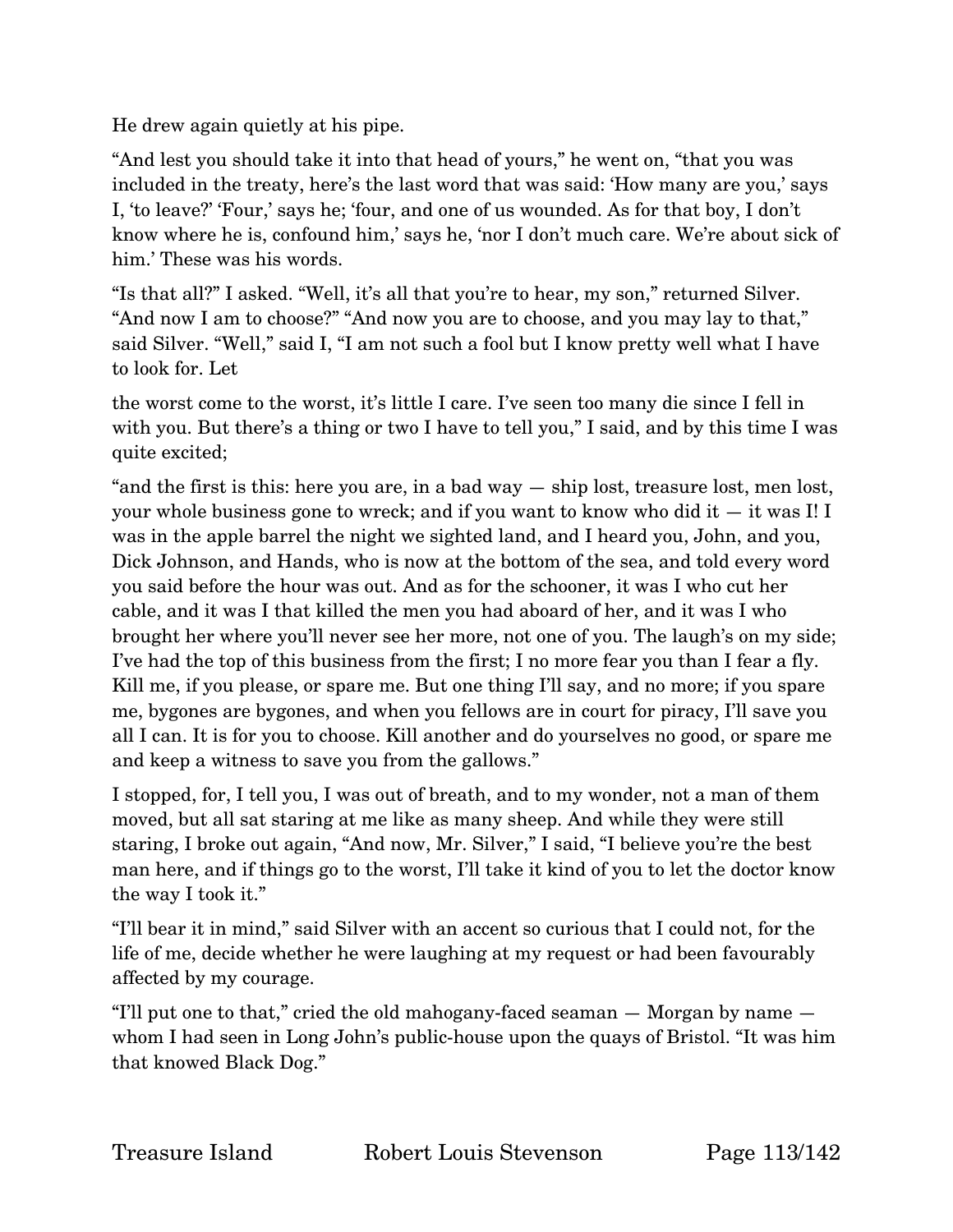"Well, and see here," added the sea-cook. "I'll put another again to that, by thunder! For it was this same boy that faked the chart from Billy Bones. First and last, we've split upon Jim Hawkins!"

"Then here goes!" said Morgan with an oath. And he sprang up, drawing his knife as if he had been twenty. "Avast, there!" cried Silver. "Who are you, Tom Morgan? Maybe you thought you was

cap'n here, perhaps. By the powers, but I'll teach you better! Cross me, and you'll go where many a good man's gone before you, first and last, these thirty year back  $$ some to the yard-arm, shiver my timbers, and some by the board, and all to feed the fishes. There's never a man looked me between the eyes and seen a good day a'terwards, Tom Morgan, you may lay to that."

Morgan paused, but a hoarse murmur rose from the others. "Tom's right," said one. "I stood hazing long enough from one," added another. "I'll be hanged if I'll be hazed

by you, John Silver." "Did any of you gentlemen want to have it out with ME?" roared Silver, bending far

forward from his position on the keg, with his pipe still glowing in his right hand. "Put a name on what you're at; you ain't dumb, I reckon. Him that wants shall get it. Have I lived this many years, and a son of a rum puncheon cock his hat athwart my hawse at the latter end of it? You know the way; you're all gentlemen o' fortune, by your account. Well, I'm ready. Take a cutlass, him that dares, and I'll see the colour of his inside, crutch and all,

before that pipe's empty." Not a man stirred; not a man answered. "That's your sort, is it?" he added, returning his pipe to his mouth. "Well, you're a gay

lot to look at, anyway. Not much worth to fight, you ain't. P'r'aps you can understand King George's English. I'm cap'n here by 'lection. I'm cap'n here because I'm the best man by a long sea-mile. You won't fight, as gentlemen o' fortune should; then, by thunder, you'll obey, and you may lay to it! I like that boy, now; I never seen a better boy than that. He's more a man than any pair of rats of you in this here house, and what I say is this: let me see him that'll lay a hand on him — that's what I say, and you may lay to it."

There was a long pause after this. I stood straight up against the wall, my heart still going like a sledge- hammer, but with a ray of hope now shining in my bosom. Silver leant back against the wall, his arms crossed, his pipe in the corner of his mouth, as calm as though he had been in church; yet his eye kept wandering furtively, and he kept the tail of it on his unruly followers. They, on their part, drew gradually together towards the far end of the block house, and the low hiss of their whispering sounded in my ear continuously, like a stream. One after another, they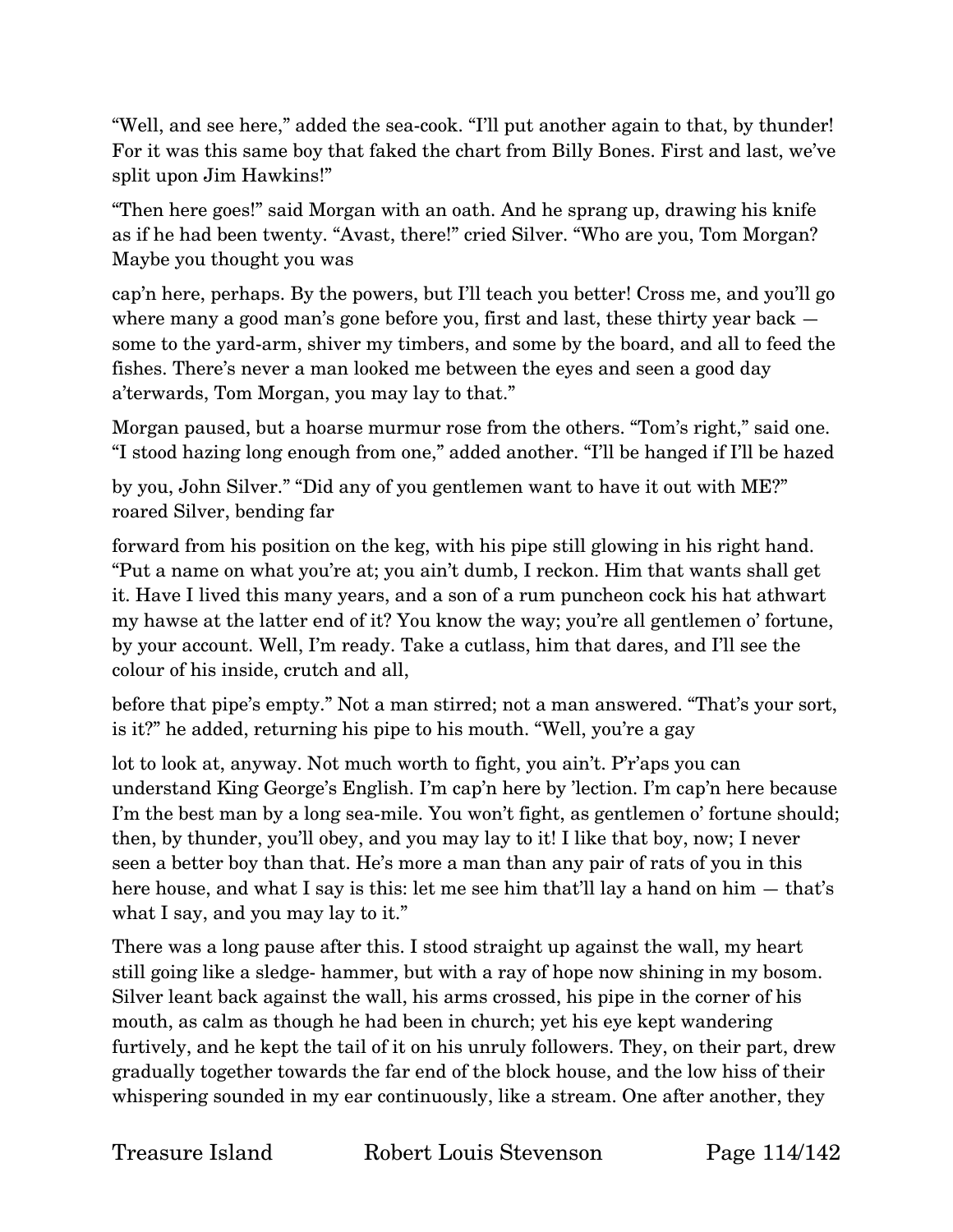would look up, and the red light of the torch would fall for a second on their nervous faces; but it was not towards me, it was towards Silver that they turned their eyes.

"You seem to have a lot to say," remarked Silver, spitting far into the air. "Pipe up and let me hear it, or lay to."

"Ax your pardon, sir," returned one of the men; "you're pretty free with some of the rules; maybe you'll kindly keep an eye upon the rest. This crew's dissatisfied; this crew don't vally bullying a marlin-spike; this crew has its rights like other crews, I'll make so free as that; and by your own rules, I take it we can talk together. I ax your pardon, sir, acknowledging you for to be captaing at this present; but I claim my right, and steps outside for a council."

And with an elaborate sea-salute, this fellow, a long, ill-looking, yellow-eyed man of five and thirty, stepped coolly towards the door and disappeared out of the house. One after another the rest followed his example, each making a salute as he passed, each adding some apology. "According to rules," said one. "Forecastle council," said Morgan. And so with one remark or another all marched out and left Silver and me alone with the torch.

The sea-cook instantly removed his pipe.

"Now, look you here, Jim Hawkins," he said in a steady whisper that was no more than audible, "you're within half a plank of death, and what's a long sight worse, of torture. They're going to throw me off. But, you mark, I stand by you through thick and thin. I didn't mean to; no, not till you spoke up. I was about desperate to lose that much blunt, and be hanged into the bargain. But I see you was the right sort. I says to myself, you stand by Hawkins, John, and Hawkins'll stand by you. You're his last card, and by the living thunder, John, he's yours! Back to back, says I. You save your witness, and he'll save your neck!"

I began dimly to understand. "You mean all's lost?" I asked.

"Aye, by gum, I do!" he answered. "Ship gone, neck gone — that's the size of it. Once I looked into that bay, Jim Hawkins, and seen no schooner — well, I'm tough, but I gave out. As for that lot and their council, mark me, they're outright fools and cowards. I'll save your life  $-$  if so be as I can  $-$  from them. But, see here, Jim  $-$  tit for tat  $-$  you save Long John from swinging."

I was bewildered; it seemed a thing so hopeless he was asking — he, the old buccaneer, the ringleader throughout.

"What I can do, that I'll do," I said.

"It's a bargain!" cried Long John. "You speak up plucky, and by thunder, I've a chance!"

| Treasure Island<br>Robert Louis Steve |
|---------------------------------------|
|---------------------------------------|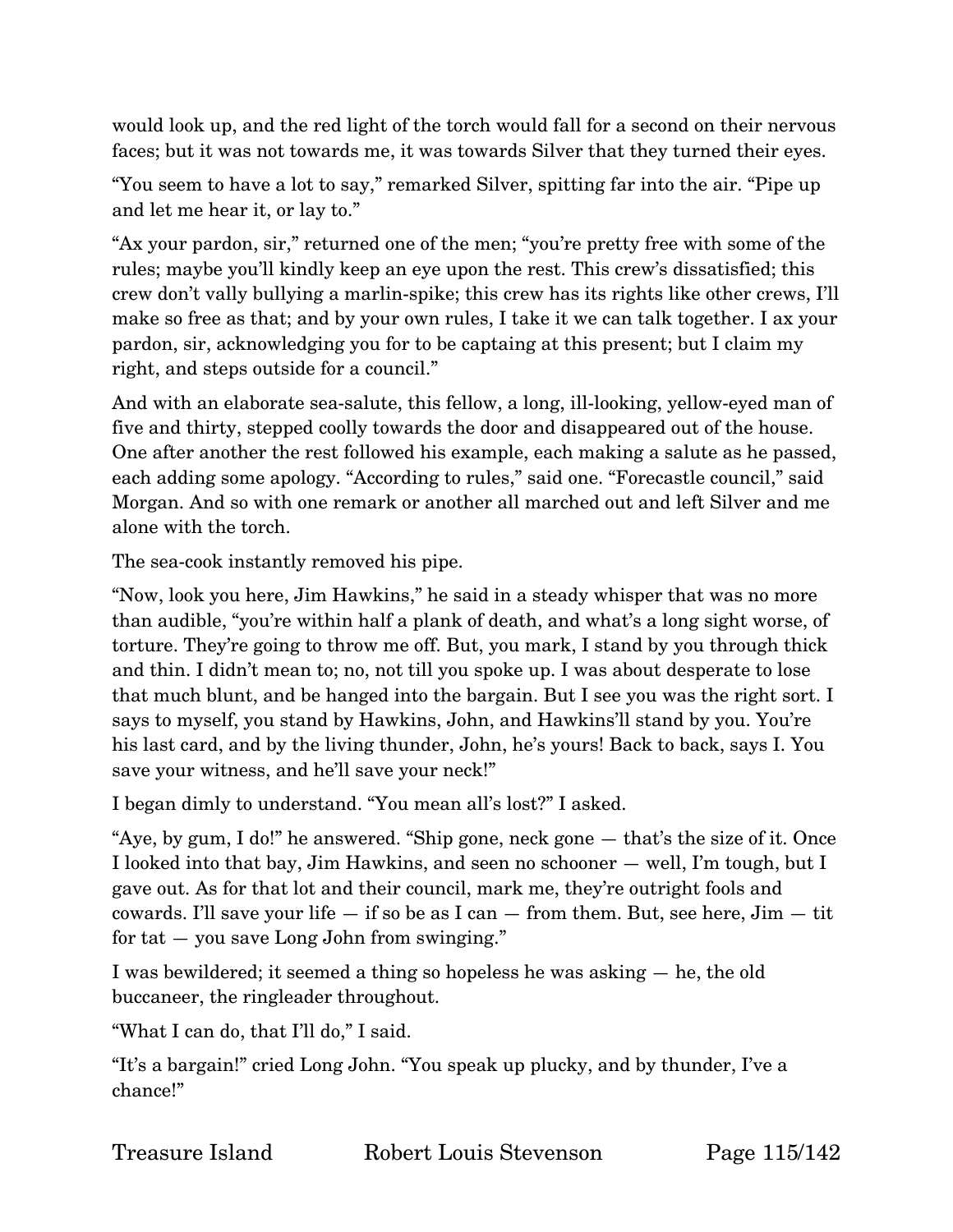He hobbled to the torch, where it stood propped among the firewood, and took a fresh light to his pipe.

"Understand me, Jim," he said, returning. "I've a head on my shoulders, I have. I'm on squire's side now. I know you've got that ship safe somewheres. How you done it, I don't know, but safe it is. I guess Hands and O'Brien turned soft. I never much believed in neither of THEM. Now you mark me. I ask no questions, nor I won't let others. I know when a game's up, I do; and I know a lad that's staunch. Ah, you that's young — you and me might have done a power of good together!"

He drew some cognac from the cask into a tin cannikin.

"Will you taste, messmate?" he asked; and when I had refused: "Well, I'll take a drain myself, Jim," said he. "I need a caulker, for there's trouble on hand. And talking o' trouble, why did that doctor give me the chart, Jim?"

My face expressed a wonder so unaffected that he saw the needlessness of further questions.

"Ah, well, he did, though," said he. "And there's something under that, no doubt something, surely, under that,  $\text{Jim} - \text{bad}$  or good."

And he took another swallow of the brandy, shaking his great fair head like a man who looks forward to the worst.

# **Chapter XXIX - The Black Spot Again**

The council of buccaneers had lasted some time, when one of them re-entered the house, and with a repetition of the same salute, which had in my eyes an ironical air, begged for a moment's loan of the torch. Silver briefly agreed, and this emissary retired again, leaving us together in the dark.

"There's a breeze coming, Jim," said Silver, who had by this time adopted quite a friendly and familiar tone.

I turned to the loophole nearest me and looked out. The embers of the great fire had so far burned themselves out and now glowed so low and duskily that I understood why these conspirators desired a torch. About half-way down the slope to the stockade, they were collected in a group; one held the light, another was on his knees in their midst, and I saw the blade of an open knife shine in his hand with varying colours in the moon and torchlight. The rest were all somewhat stooping, as though watching the manoeuvres of this last. I could just make out that he had a book as well as a knife in his hand, and was still wondering how anything so incongruous had come in their possession when the kneeling figure rose once more to his feet and the whole party began to move together towards the house.

Treasure Island Robert Louis Stevenson Page 116/142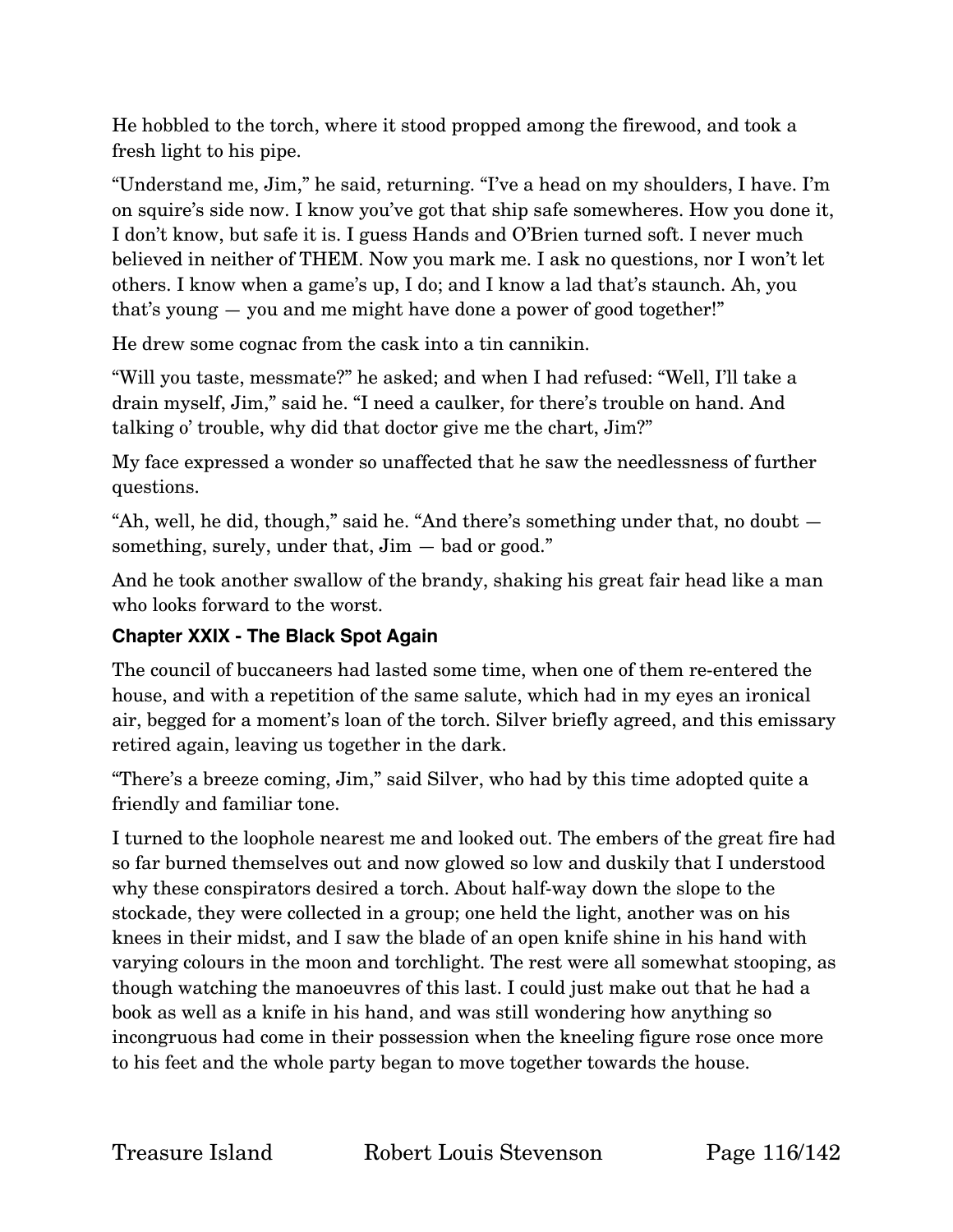"Here they come," said I; and I returned to my former position, for it seemed beneath my dignity that they should find me watching them.

"Well, let 'em come, lad — let 'em come," said Silver cheerily. "I've still a shot in my locker."

The door opened, and the five men, standing huddled together just inside, pushed one of their number forward. In any other circumstances it would have been comical to see his slow advance, hesitating as he set down each foot, but holding his closed right hand in front of him.

"Step up, lad," cried Silver. "I won't eat you. Hand it over, lubber. I know the rules, I do; I won't hurt a depytation."

Thus encouraged, the buccaneer stepped forth more briskly, and having passed something to Silver, from hand to hand, slipped yet more smartly back again to his companions.

The sea-cook looked at what had been given him.

"The black spot! I thought so," he observed. "Where might you have got the paper? Why, hillo! Look here, now; this ain't lucky! You've gone and cut this out of a Bible. What fool's cut a Bible?"

"Ah, there!" said Morgan. "There! Wot did I say? No good'll come o' that, I said."

"Well, you've about fixed it now, among you," continued Silver. "You'll all swing now, I reckon. What soft- headed lubber had a Bible?"

# German

"It was Dick," said one.

"Dick, was it? Then Dick can get to prayers," said Silver. "He's seen his slice of luck, has Dick, and you may lay to that."

But here the long man with the yellow eyes struck in.

"Belay that talk, John Silver," he said. "This crew has tipped you the black spot in full council, as in dooty bound; just you turn it over, as in dooty bound, and see what's wrote there. Then you can talk."

"Thanky, George," replied the sea-cook. "You always was brisk for business, and has the rules by heart, George, as I'm pleased to see. Well, what is it, anyway? Ah! 'Deposed'— that's it, is it? Very pretty wrote, to be sure; like print, I swear. Your hand o' write, George? Why, you was gettin' quite a leadin' man in this here crew. You'll be cap'n next, I shouldn't wonder. Just oblige me with that torch again, will you? This pipe don't draw ."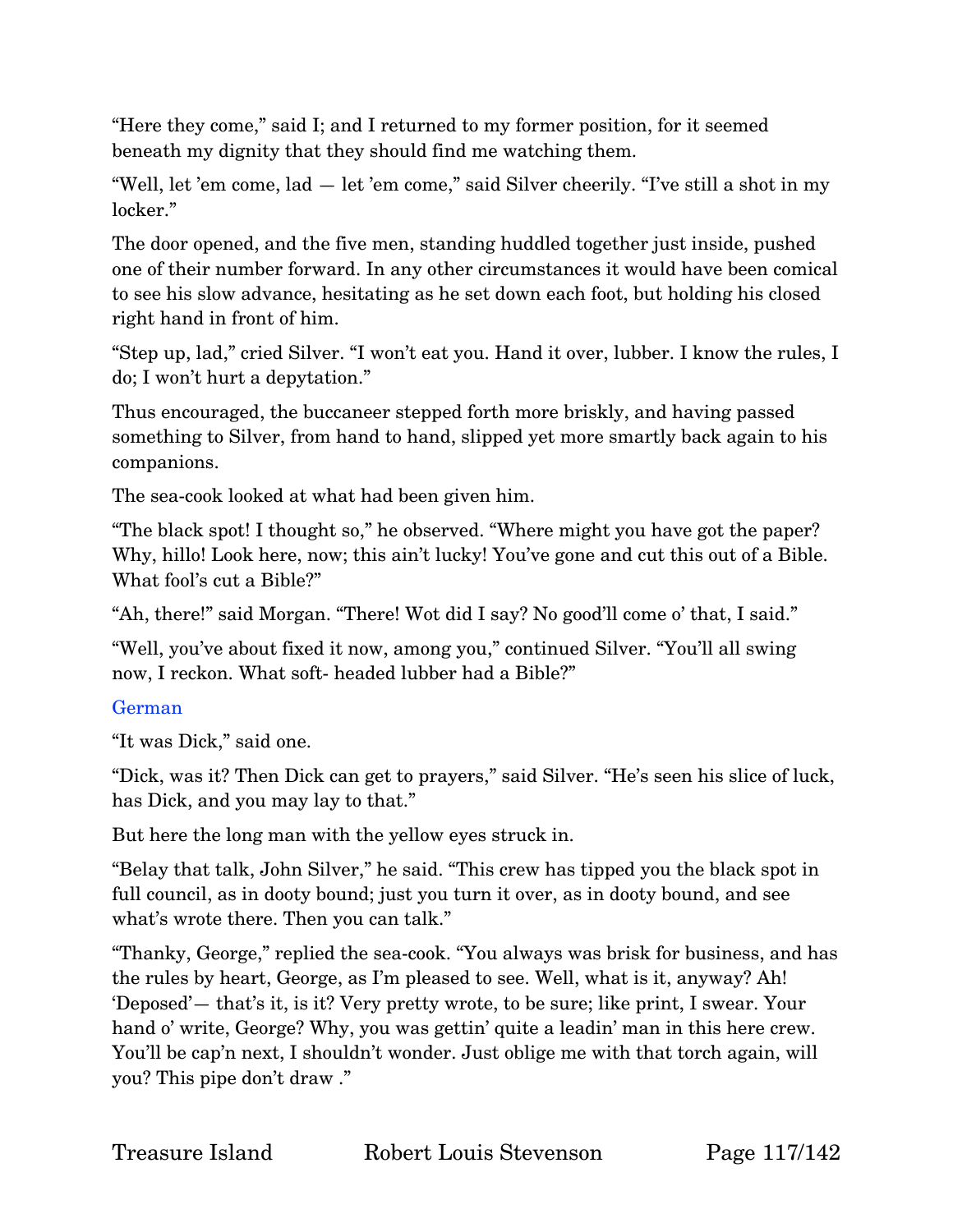"Come, now," said George, "you don't fool this crew no more. You're a funny man, by your account; but you're over now, and you'll maybe step down off that barrel and help vote."

"I thought you said you knowed the rules," returned Silver contemptuously. "Leastways, if you don't, I do; and I wait here — and I'm still your cap'n, mind — till you outs with your grievances and I reply; in the meantime, your black spot ain't worth a biscuit. After that, we'll see."

"Oh," replied George, "you don't be under no kind of apprehension; WE'RE all square, we are. First, you've made a hash of this cruise — you'll be a bold man to say no to that. Second, you let the enemy out o' this here trap for nothing. Why did they want out? I dunno, but it's pretty plain they wanted it. Third, you wouldn't let us go at them upon the march. Oh, we see through you, John Silver; you want to play booty, that's what's wrong with you. And then, fourth, there's this here boy."

"Is that all?" asked Silver quietly. "Enough, too," retorted George. "We'll all swing and sun-dry for your bungling." "Well now, look here, I'll answer these four p'ints; one after another I'll answer 'em. I

made a hash o' this cruise, did I? Well now, you all know what I wanted, and you all know if that had been done that we'd 'a been aboard the HISPANIOLA this night as ever was, every man of us alive, and fit, and full of good plum-duff, and the treasure in the hold of her, by thunder! Well, who crossed me? Who forced my hand, as was the lawful cap'n? Who tipped me the black spot the day we landed and began this dance? Ah, it's a fine dance  $-$  I'm with you there  $-$  and looks mighty like a hornpipe in a rope's end at Execution Dock by London town, it does. But who done it? Why, it was Anderson, and Hands, and you, George Merry! And you're the last above board of that same meddling crew; and you have the Davy Jones's insolence to up and stand for cap'n over me — you, that sank the lot of us! By the powers! But this tops the stiffest yarn to nothing."

Silver paused, and I could see by the faces of George and his late comrades that these words had not been said in vain.

"That's for number one," cried the accused, wiping the sweat from his brow, for he had

been talking with a vehemence that shook the house. "Why, I give you my word, I'm sick to speak to you. You've neither sense nor memory, and I leave it to fancy where your mothers was that let you come to sea. Sea! Gentlemen o' fortune! I reckon tailors is your trade."

"Go on, John," said Morgan. "Speak up to the others."

Treasure Island Robert Louis Stevenson Page 118/142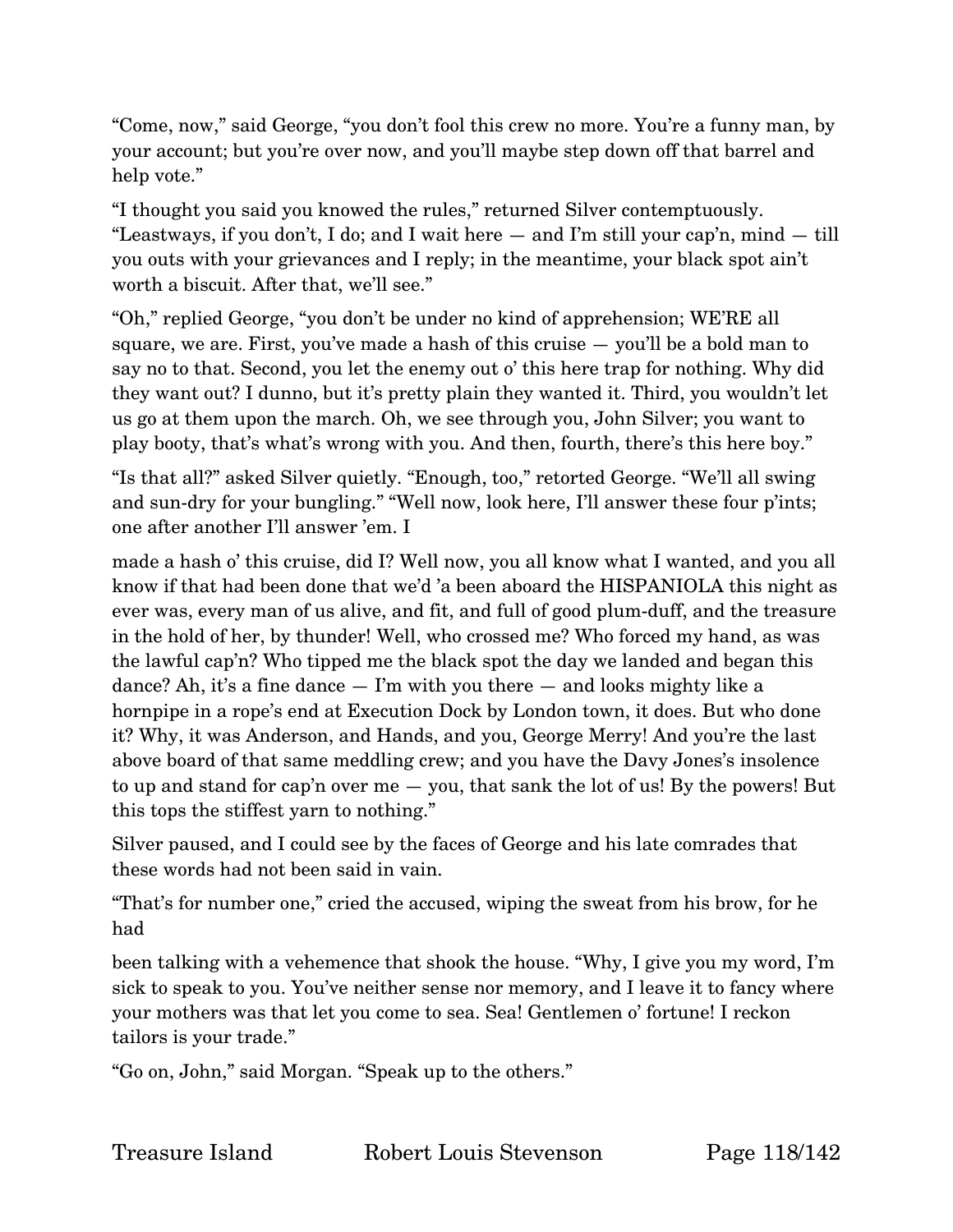"Ah, the others!" returned John. "They're a nice lot, ain't they? You say this cruise is bungled. Ah! By gum, if you could understand how bad it's bungled, you would see! We're that near the gibbet that my neck's stiff with thinking on it. You've seen 'em, maybe, hanged in chains, birds about 'em, seamen p'inting 'em out as they go down with the tide. 'Who's that?' says one. 'That! Why, that's John Silver. I knowed him well,' says another. And you can hear the chains a-jangle as you go about and reach for the other buoy. Now, that's about where we are, every mother's son of us, thanks to him, and Hands, and Anderson, and other ruination fools of you. And if you want to know about number four, and that boy, why, shiver my timbers, isn't he a hostage? Are we a-going to waste a hostage? No, not us; he might be our last chance, and I shouldn't wonder. Kill that boy? Not me, mates! And number three? Ah, well, there's a deal to say to number three. Maybe you don't count it nothing to have a real college doctor to see you every day — you, John, with your head broke — or you, George Merry, that had the ague shakes upon you not six hours agone, and has your eyes the colour of lemon peel to this same moment on the clock? And maybe, perhaps, you didn't know there was a consort coming either? But there is, and not so long till then; and we'll see who'll be glad to have a hostage when it comes to that. And as for number two, and why I made a bargain — well, you came crawling on your knees to me to make  $it -$  on your knees you came, you was that downhearted — and you'd have starved too if I hadn't — but that's a trifle! You look there — that's why!"

And he cast down upon the floor a paper that I instantly recognized — none other than the chart on yellow paper, with the three red crosses, that I had found in the oilcloth at the bottom of the captain's chest. Why the doctor had given it to him was more than I could fancy.

But if it were inexplicable to me, the appearance of the chart was incredible to the surviving mutineers. They leaped upon it like cats upon a mouse. It went from hand to hand, one tearing it from another; and by the oaths and the cries and the childish laughter with which they accompanied their examination, you would have thought, not only they were fingering the very gold, but were at sea with it, besides, in safety.

"Yes," said one, "that's Flint, sure enough. J. F., and a score below, with a clove hitch to it; so he done ever."

"Mighty pretty," said George. "But how are we to get away with it, and us no ship."

Silver suddenly sprang up, and supporting himself with a hand against the wall: "Now I give you warning, George," he cried. "One more word of your sauce, and I'll call you down and fight you. How? Why, how do I know? You had ought to tell me that — you and the rest, that lost me my schooner, with your interference, burn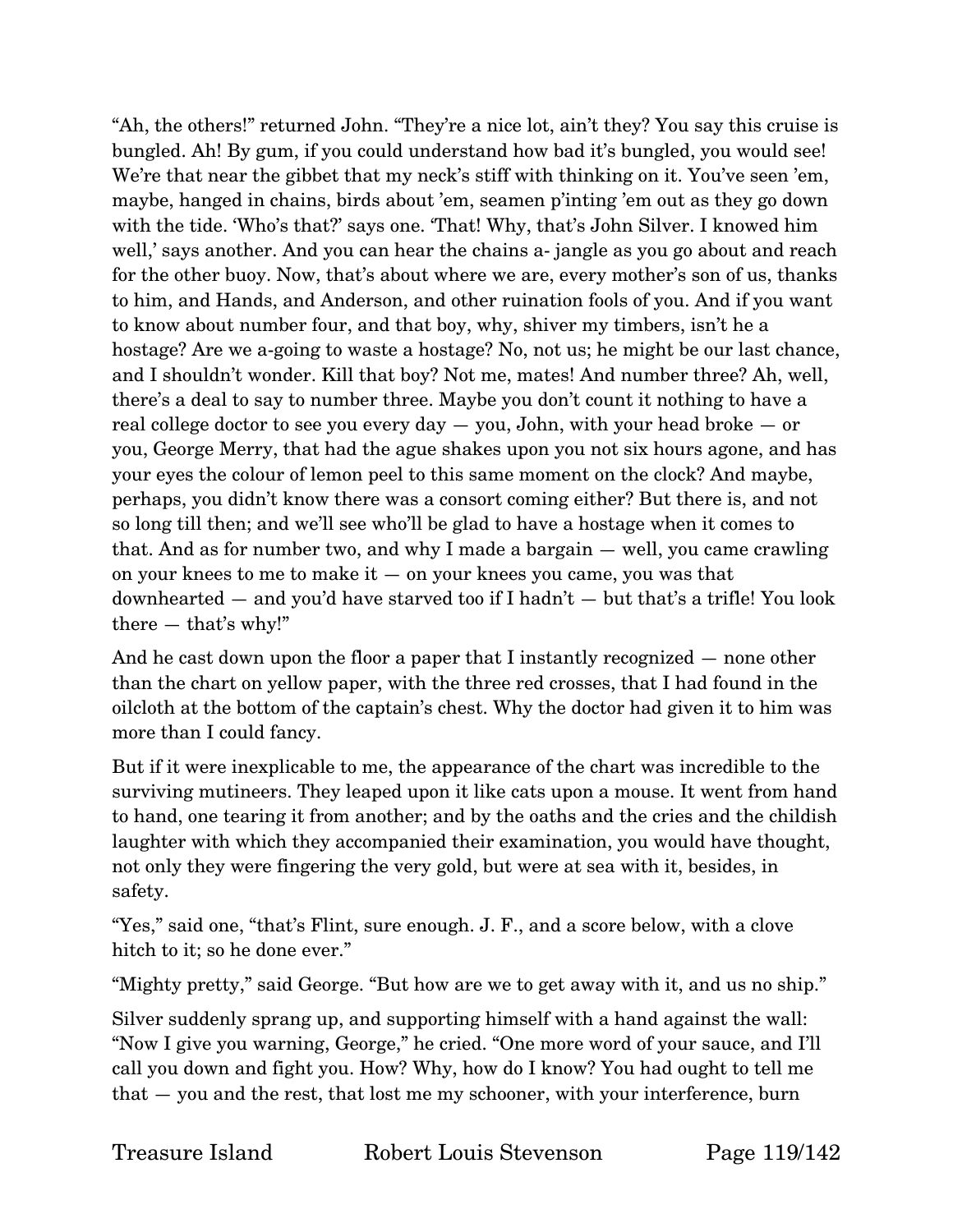you! But not you, you can't; you hain't got the invention of a cockroach. But civil you can speak, and shall, George Merry, you may lay to that."

"That's fair enow," said the old man Morgan.

"Fair! I reckon so," said the sea-cook. "You lost the ship; I found the treasure. Who's the better man at that? And now I resign, by thunder! Elect whom you please to be your cap'n now; I'm done with it."

"Silver!" they cried. "Barbecue forever! Barbecue for cap'n!"

"So that's the toon, is it?" cried the cook. "George, I reckon you'll have to wait another turn, friend; and lucky for you as I'm not a revengeful man. But that was never my way. And now, shipmates, this black spot? 'Tain't much good now, is it? Dick's crossed his luck and spoiled his Bible, and that's about all."

"It'll do to kiss the book on still, won't it?" growled Dick, who was evidently uneasy at the curse he had brought upon himself.

"A Bible with a bit cut out!" returned Silver derisively. "Not it. It don't bind no more'n a ballad-book."

"Don't it, though?" cried Dick with a sort of joy. "Well, I reckon that's worth having too."

"Here, Jim — here's a cur'osity for you," said Silver, and he tossed me the paper.

It was around about the size of a crown piece. One side was blank, for it had been the last leaf; the other contained a verse or two of Revelation — these words among the rest, which struck sharply home upon my mind: "Without are dogs and murderers." The printed side had been blackened with wood ash, which already began to come off and soil my fingers; on the blank side had been written with the same material the one word "Depposed." I have that curiosity beside me at this moment, but not a trace of writing now remains beyond a single scratch, such as a man might make with his thumb-nail.

That was the end of the night's business. Soon after, with a drink all round, we lay down to sleep, and the outside of Silver's vengeance was to put George Merry up for sentinel and threaten him with death if he should prove unfaithful.

It was long ere I could close an eye, and heaven knows I had matter enough for thought in the man whom I had slain that afternoon, in my own most perilous position, and above all, in the remarkable game that I saw Silver now engaged upon — keeping the mutineers together with one hand and grasping with the other after every means, possible and impossible, to make his peace and save his miserable life. He himself slept peacefully and snored aloud, yet my heart was sore for him, wicked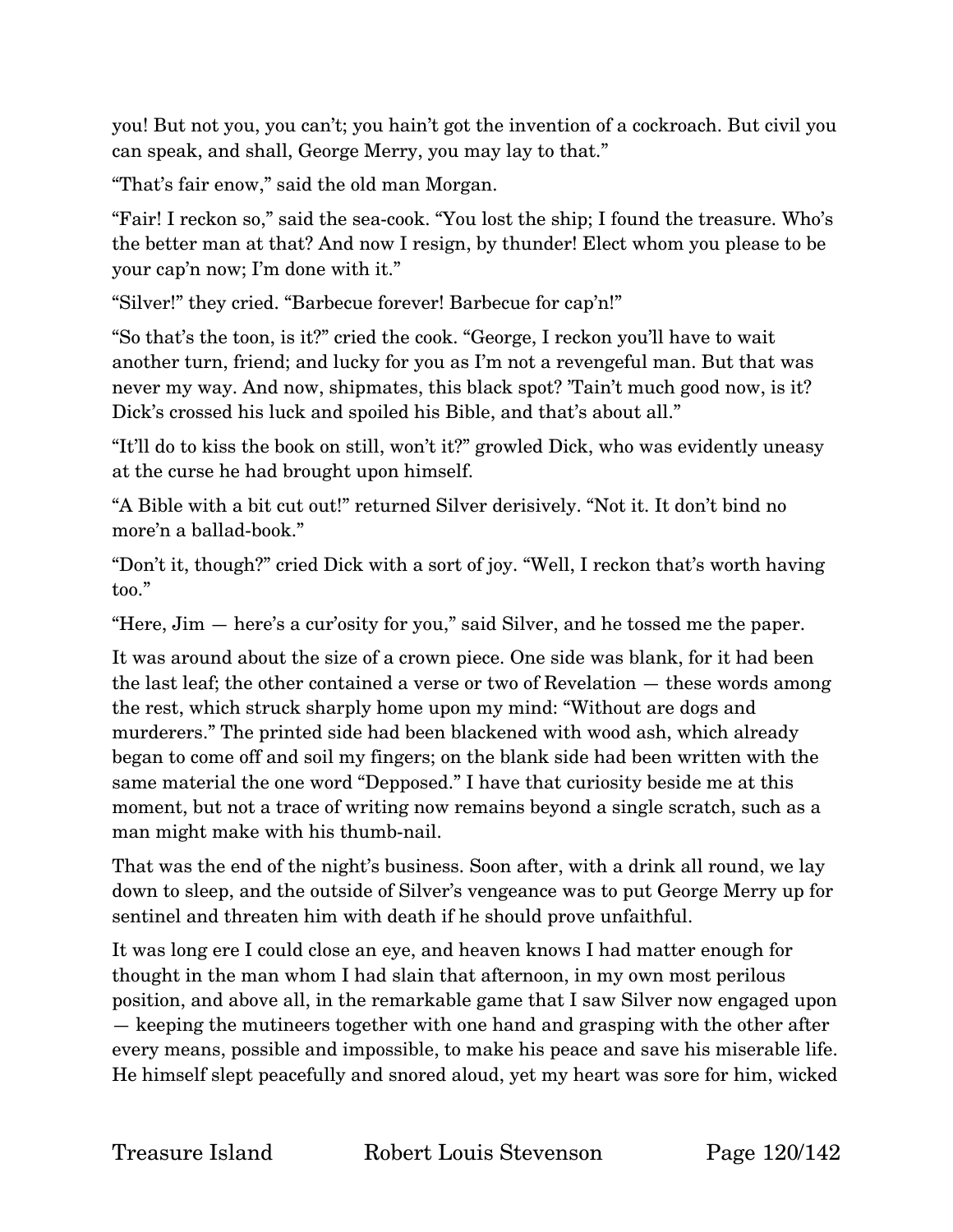as he was, to think on the dark perils that environed and the shameful gibbet that awaited him.

### **Chapter XXX - On Parole**

I was wakened — indeed, we were all wakened, for I could see even the sentinel shake himself together from where he had fallen against the door-post — by a clear, hearty voice hailing us from the margin of the wood:

"Block house, ahoy!" it cried. "Here's the doctor."

And the doctor it was. Although I was glad to hear the sound, yet my gladness was not without admixture. I remembered with confusion my insubordinate and stealthy conduct, and when I saw where it had brought me — among what companions and surrounded by what dangers — I felt ashamed to look him in the face.

He must have risen in the dark, for the day had hardly come; and when I ran to a loophole and looked out, I saw him standing, like Silver once before, up to the midleg in creeping vapour.

"You, doctor! Top o' the morning to you, sir!" cried Silver, broad awake and beaming with good nature in a moment. "Bright and early, to be sure; and it's the early bird, as the saying goes, that gets the rations. George, shake up your timbers, son, and help Dr. Livesey over the ship's side. All a-doin' well, your patients was — all well and merry."

So he pattered on, standing on the hilltop with his crutch under his elbow and one hand upon the side of the log-house — quite the old John in voice, manner, and expression.

"We've quite a surprise for you too, sir," he continued. "We've a little stranger here — he! he! A noo boarder and lodger, sir, and looking fit and taut as a fiddle; slep' like a supercargo, he did, right alongside of John — stem to stem we was, all night."

Dr. Livesey was by this time across the stockade and pretty near the cook, and I could hear the alteration in his voice as he said, "Not Jim?"

"The very same Jim as ever was," says Silver.

The doctor stopped outright, although he did not speak, and it was some seconds before he seemed able to move on.

"Well, well," he said at last, "duty first and pleasure afterwards, as you might have said yourself, Silver. Let us overhaul these patients of yours."

A moment afterwards he had entered the block house and with one grim nod to me proceeded with his work among the sick. He seemed under no apprehension, though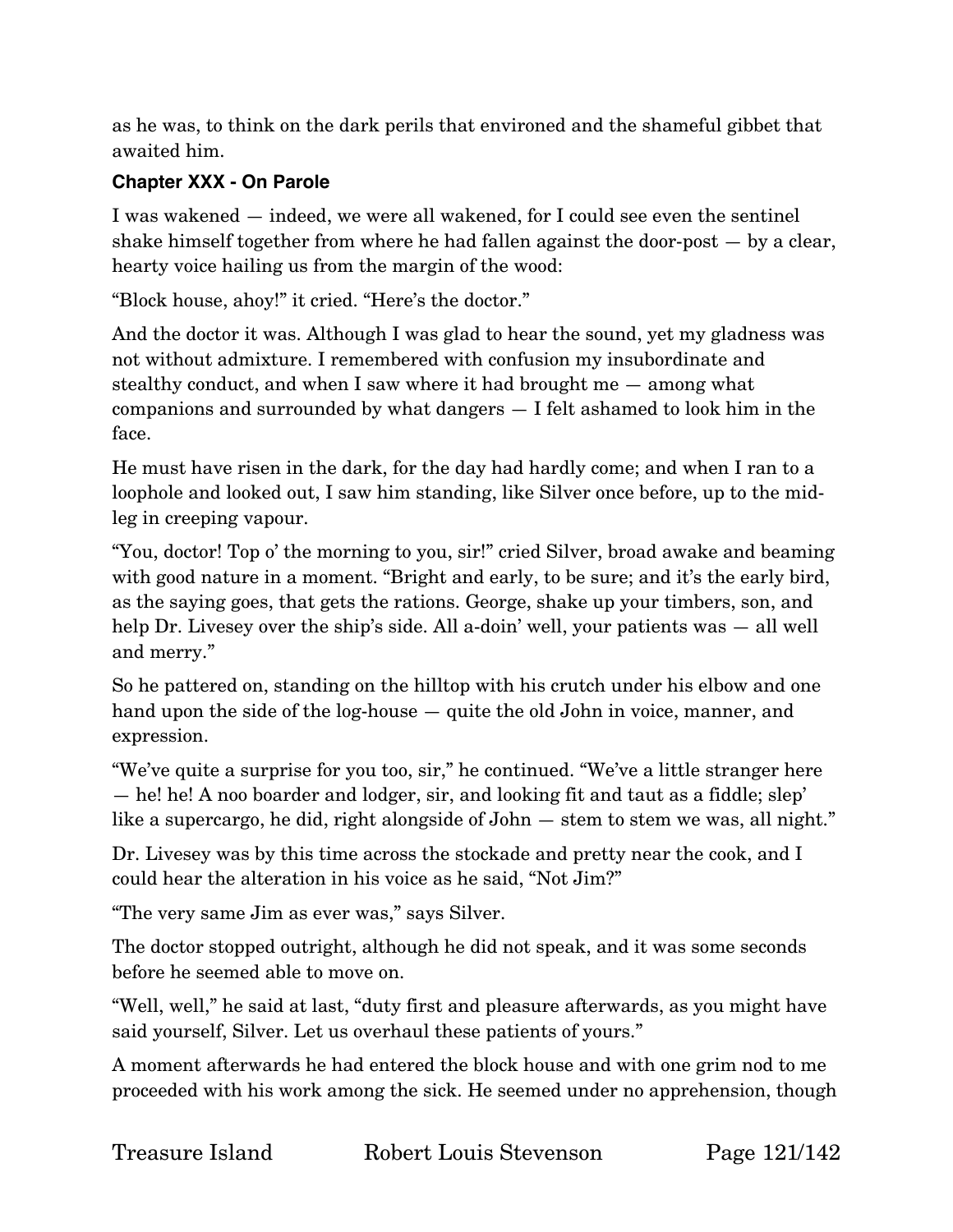he must have known that his life, among these treacherous demons, depended on a hair; and he rattled on to his patients as if he were paying an ordinary professional visit in a quiet English family. His manner, I suppose, reacted on the men, for they behaved to him as if nothing had occurred, as if he were still ship's doctor and they still faithful hands before the mast.

"You're doing well, my friend," he said to the fellow with the bandaged head, "and if ever any person had a close shave, it was you; your head must be as hard as iron. Well,

### German

George, how goes it? You're a pretty colour, certainly; why, your liver, man, is upside down. Did you take that medicine? Did he take that medicine, men?"

"Aye, aye, sir, he took it, sure enough," returned Morgan.

"Because, you see, since I am mutineers' doctor, or prison doctor as I prefer to call it," says Doctor Livesey in his pleasantest way, "I make it a point of honour not to lose a man for King George (God bless him!) and the gallows."

The rogues looked at each other but swallowed the home- thrust in silence. "Dick don't feel well, sir," said one. "Don't he?" replied the doctor. "Well, step up here, Dick, and let me see your tongue.

No, I should be surprised if he did! The man's tongue is fit to frighten the French. Another fever."

"Ah, there," said Morgan, "that comed of sp'iling Bibles."

"That comes  $-$  as you call it  $-$  of being arrant asses," retorted the doctor, "and not having sense enough to know honest air from poison, and the dry land from a vile, pestiferous slough. I think it most probable — though of course it's only an opinion — that you'll all have the deuce to pay before you get that malaria out of your systems. Camp in a bog, would you? Silver, I'm surprised at you. You're less of a fool than many, take you all round; but you don't appear to me to have the rudiments of a notion of the rules of health.

"Well," he added after he had dosed them round and they had taken his prescriptions, with really laughable humility, more like charity schoolchildren than blood-guilty mutineers and pirates —"well, that's done for today. And now I should wish to have a talk with that boy, please."

And he nodded his head in my direction carelessly.

George Merry was at the door, spitting and spluttering over some bad-tasted medicine; but at the first word of the doctor's proposal he swung round with a deep flush and cried "No!" and swore.

Treasure Island Robert Louis Stevenson Page 122/142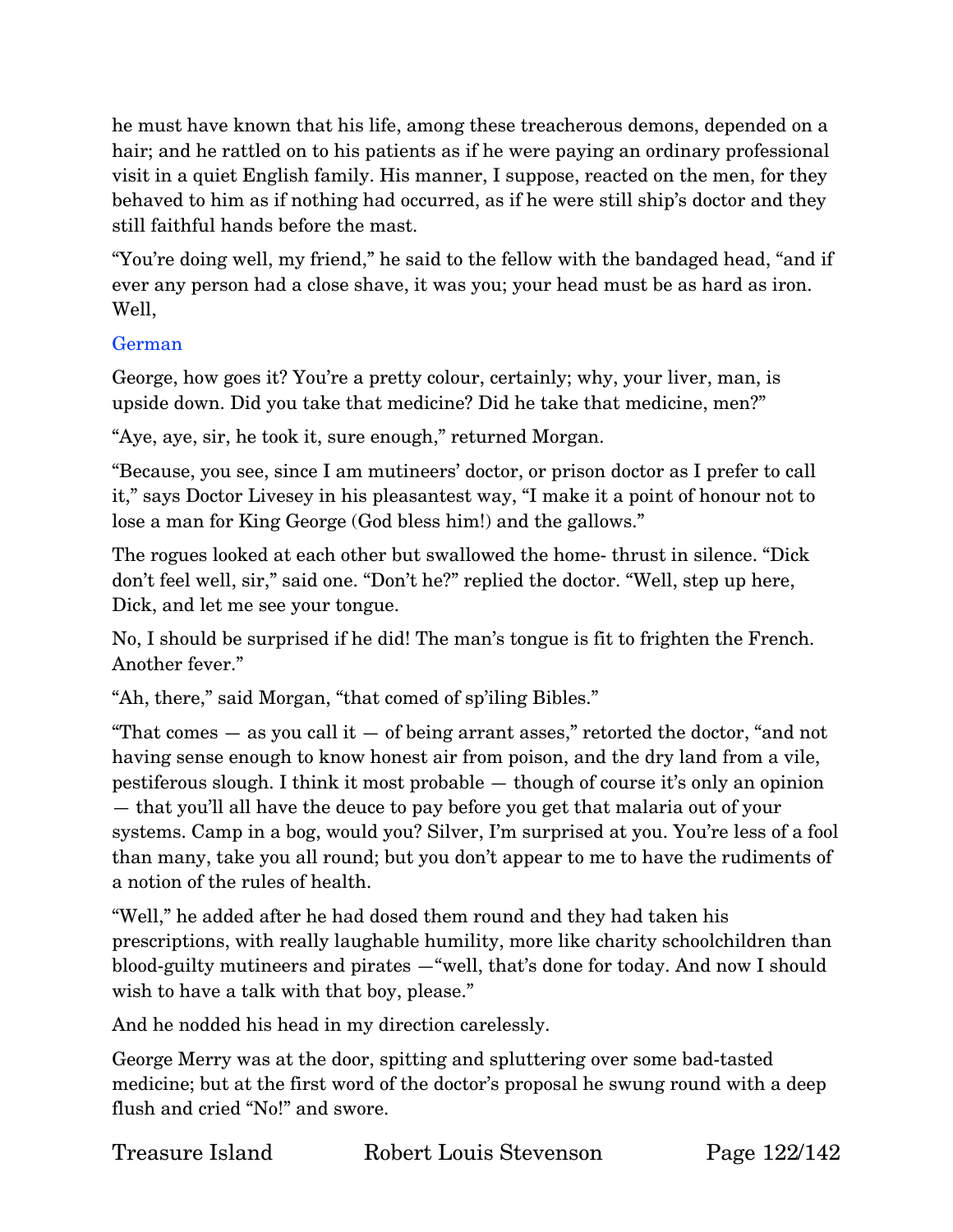Silver struck the barrel with his open hand.

"Si-lence!" he roared and looked about him positively like a lion. "Doctor," he went on in his usual tones, "I was a-thinking of that, knowing as how you had a fancy for the boy. We're all humbly grateful for your kindness, and as you see, puts faith in you and takes the drugs down like that much grog. And I take it I've found a way as'll suit all. Hawkins, will you give me your word of honour as a young gentleman — for a young gentleman you are, although poor born — your word of honour not to slip your cable?"

I readily gave the pledge required.

"Then, doctor," said Silver, "you just step outside o' that stockade, and once you're there I'll bring the boy down on the inside, and I reckon you can yarn through the spars. Good day to you, sir, and all our dooties to the squire and Cap'n Smollett."

The explosion of disapproval, which nothing but Silver's black looks had restrained, broke out immediately the doctor had left the house. Silver was roundly accused of playing double — of trying to make a separate peace for himself, of sacrificing the interests of his accomplices and victims, and, in one word, of the identical, exact thing that he was doing. It seemed to me so obvious, in this case, that I could not imagine how he was to turn their

anger. But he was twice the man the rest were, and his last night's victory had given him a huge preponderance on their minds. He called them all the fools and dolts you can imagine, said it was necessary I should talk to the doctor, fluttered the chart in their faces, asked them if they could afford to break the treaty the very day they were bound a-treasure-hunting.

"No, by thunder!" he cried. "It's us must break the treaty when the time comes; and till then I'll gammon that doctor, if I have to ile his boots with brandy."

And then he bade them get the fire lit, and stalked out upon his crutch, with his hand on my shoulder, leaving them in a disarray, and silenced by his volubility rather than convinced.

"Slow, lad, slow," he said. "They might round upon us in a twinkle of an eye if we was seen to hurry."

Very deliberately, then, did we advance across the sand to where the doctor awaited us on the other side of the stockade, and as soon as we were within easy speaking distance Silver stopped.

"You'll make a note of this here also, doctor," says he, "and the boy'll tell you how I saved his life, and were deposed for it too, and you may lay to that. Doctor, when a man's steering as near the wind as me — playing chuck-farthing with the last

Treasure Island Robert Louis Stevenson Page 123/142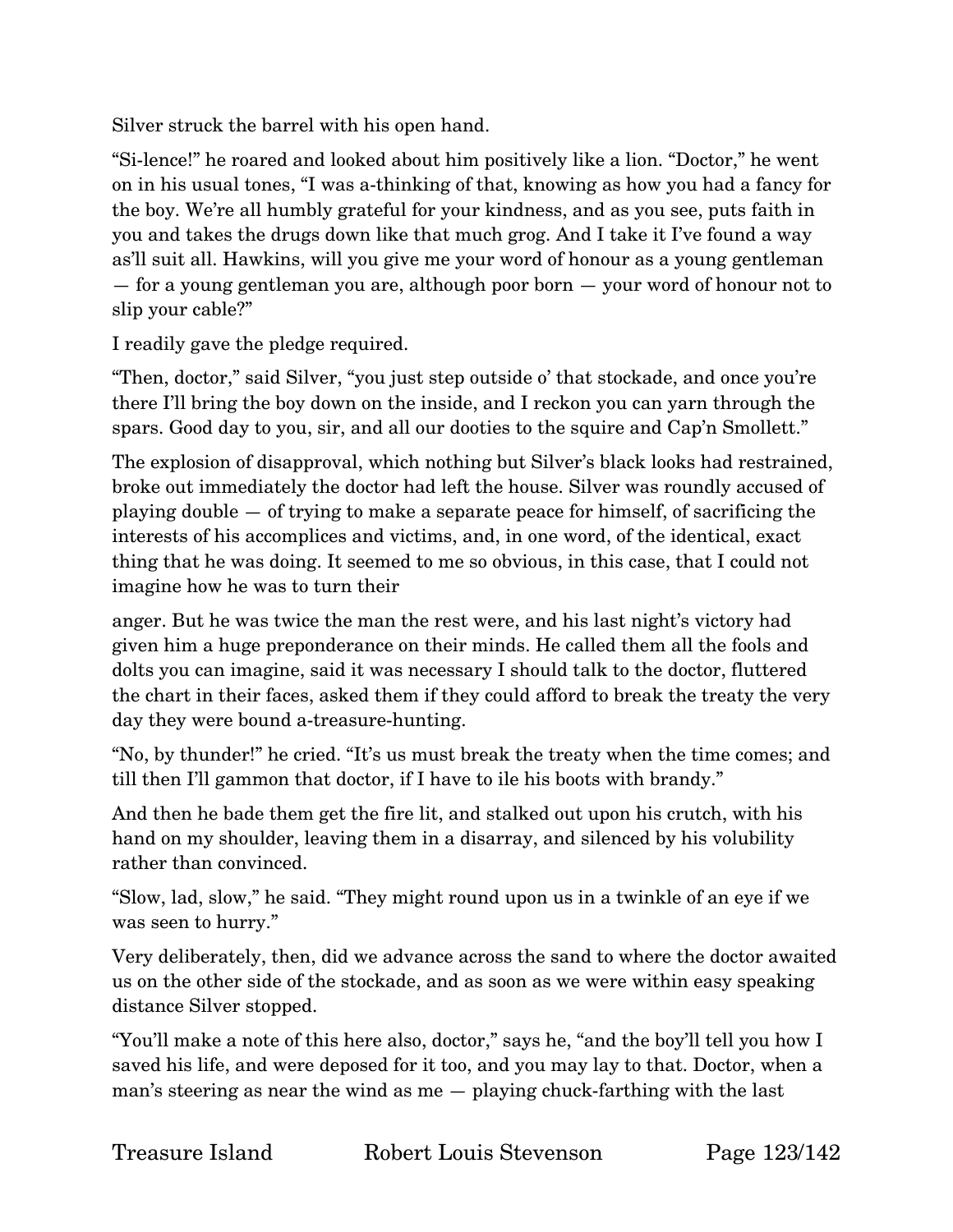breath in his body, like — you wouldn't think it too much, mayhap, to give him one good word? You'll please bear in mind it's not my life only now — it's that boy's into the bargain; and you'll speak me fair, doctor, and give me a bit o' hope to go on, for the sake of mercy."

Silver was a changed man once he was out there and had his back to his friends and the block house; his cheeks seemed to have fallen in, his voice trembled; never was a soul more dead in earnest.

"Why, John, you're not afraid?" asked Dr. Livesey.

"Doctor, I'm no coward; no, not I— not SO much!" and he snapped his fingers. "If I was I wouldn't say it. But I'll own up fairly, I've the shakes upon me for the gallows. You're a good man and a true; I never seen a better man! And you'll not forget what I done good, not any more than you'll forget the bad, I know. And I step aside — see here — and leave you and Jim alone. And you'll put that down for me too, for it's a long stretch, is that!"

So saying, he stepped back a little way, till he was out of earshot, and there sat down upon a tree-stump and began to whistle, spinning round now and again upon his seat so as to command a sight, sometimes of me and the doctor and sometimes of his unruly ruffians as they went to and fro in the sand between the fire — which they were busy rekindling — and the house, from which they brought forth pork and bread to make the breakfast.

"So, Jim," said the doctor sadly, "here you are. As you have brewed, so shall you drink, my boy. Heaven knows, I cannot find it in my heart to blame you, but this much I will say, be it kind or unkind: when Captain Smollett was well, you dared not have gone off; and when he was ill and couldn't help it, by George, it was downright cowardly!"

I will own that I here began to weep. "Doctor," I said, "you might spare me. I have blamed myself enough; my life's forfeit anyway, and I should have been dead by now if Silver hadn't stood for me; and doctor, believe this, I can die — and I dare say I deserve it

— but what I fear is torture. If they come to torture me  $-$ " "Jim," the doctor interrupted, and his voice was quite changed, "Jim, I can't have this.

Whip over, and we'll run for it." "Doctor," said I, "I passed my word." "I know, I know," he cried. "We can't help that, Jim, now. I'll take it on my shoulders,

holus bolus, blame and shame, my boy; but stay here, I cannot let you. Jump! One jump, and you're out, and we'll run for it like antelopes."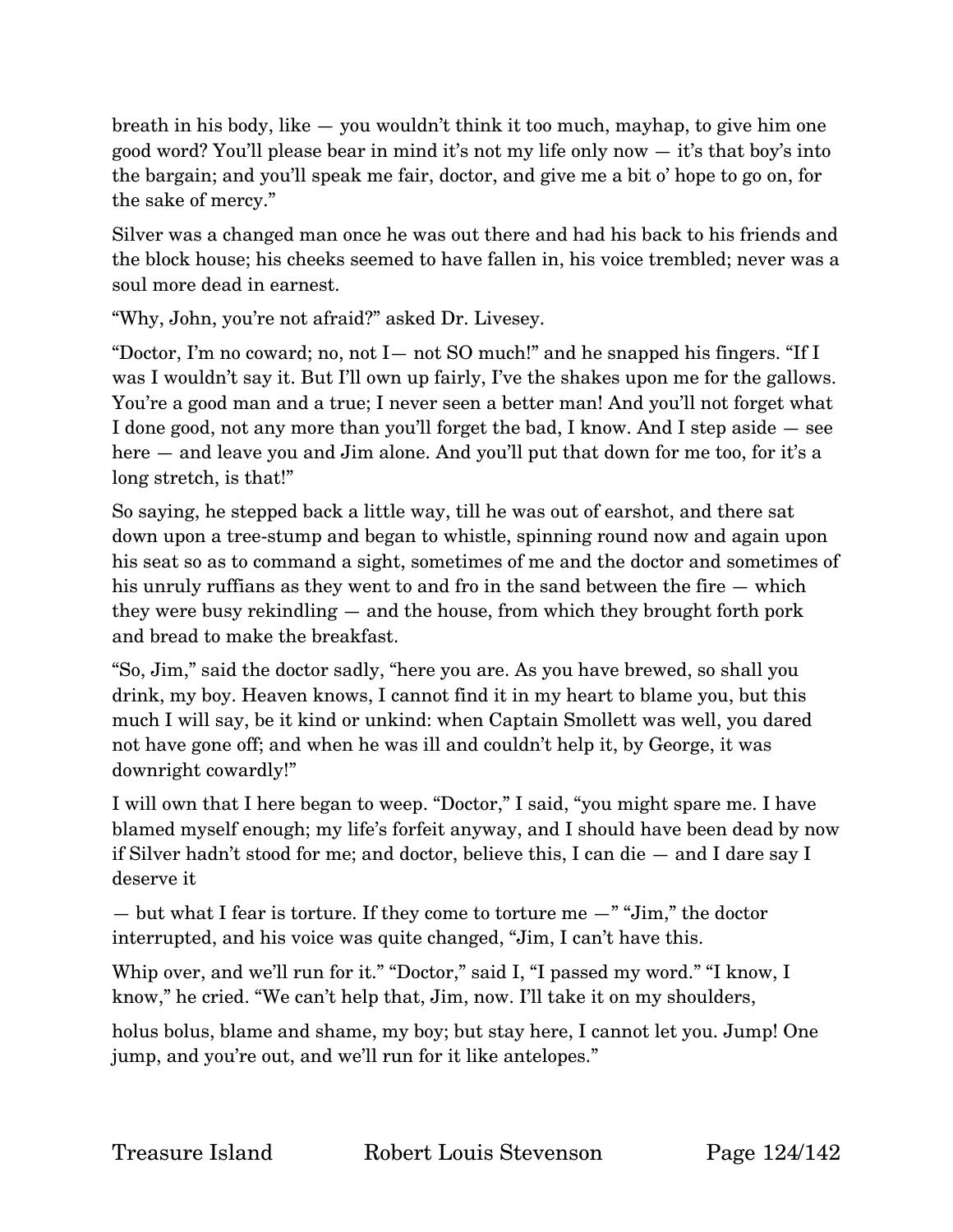"No," I replied; "you know right well you wouldn't do the thing yourself — neither you nor squire nor captain; and no more will I. Silver trusted me; I passed my word, and back I go. But, doctor, you did not let me finish. If they come to torture me, I might let slip a word of where the ship is, for I got the ship, part by luck and part by risking, and she lies in North Inlet, on the southern beach, and just below high water. At half tide she must be high and dry."

"The ship!" exclaimed the doctor. Rapidly I described to him my adventures, and he heard me out in silence. "There is a kind of fate in this," he observed when I had done. "Every step, it's you that

saves our lives; and do you suppose by any chance that we are going to let you lose yours? That would be a poor return, my boy. You found out the plot; you found Ben Gunn — the best deed that ever you did, or will do, though you live to ninety. Oh, by Jupiter, and talking of Ben Gunn! Why, this is the mischief in person. Silver!" he cried. "Silver! I'll give you a piece of advice," he continued as the cook drew near again; "don't you be in any great hurry after that treasure."

"Why, sir, I do my possible, which that ain't," said Silver. "I can only, asking your pardon, save my life and the boy's by seeking for that treasure; and you may lay to that."

"Well, Silver," replied the doctor, "if that is so, I'll go one step further: look out for squalls when you find it."

"Sir," said Silver, "as between man and man, that's too much and too little. What you're after, why you left the block house, why you given me that there chart, I don't know, now, do I? And yet I done your bidding with my eyes shut and never a word of hope! But no, this here's too much. If you won't tell me what you mean plain out, just say so and I'll leave the helm."

"No," said the doctor musingly; "I've no right to say more; it's not my secret, you see, Silver, or, I give you my word, I'd tell it you. But I'll go as far with you as I dare go, and a step beyond, for I'll have my wig sorted by the captain or I'm mistaken! And first, I'll give you a bit of hope; Silver, if we both get alive out of this wolf-trap, I'll do my best to save you, short of perjury."

Silver's face was radiant. "You couldn't say more, I'm sure, sir, not if you was my mother," he cried.

"Well, that's my first concession," added the doctor. "My second is a piece of advice: keep the boy close beside you, and when you need help, halloo. I'm off to seek it for you, and that itself will show you if I speak at random. Good-bye, Jim."

And Dr. Livesey shook hands with me through the stockade, nodded to Silver, and set off at a brisk pace into the wood.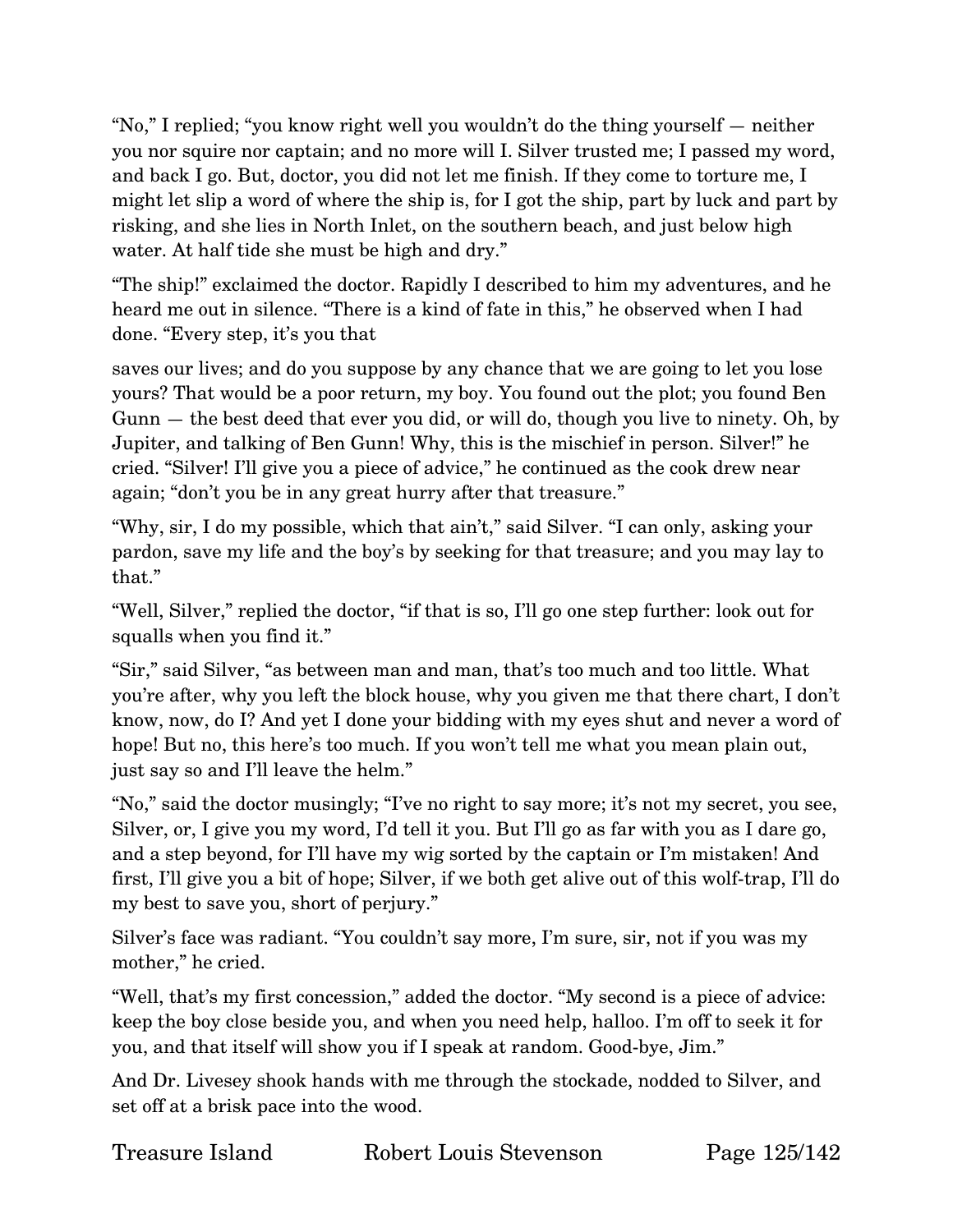#### **Chapter XXXI - The Treasure Hunt — Flint's Pointer**

"Jim," said Silver when we were alone, "if I saved your life, you saved mine; and I'll not forget it. I seen the doctor waving you to run for  $it -$  with the tail of my eye, I did; and I seen you say no, as plain as hearing. Jim, that's one to you. This is the first glint of hope I had since the attack failed, and I owe it you. And now, Jim, we're to go in for this here treasure-hunting, with sealed orders too, and I don't like it; and you and me must stick close, back to back like, and we'll save our necks in spite o' fate and fortune."

Just then a man hailed us from the fire that breakfast was ready, and we were soon seated here and there about the sand over biscuit and fried junk. They had lit a fire fit to roast an ox, and it was now grown so hot that they could only approach it from the windward, and even there not without precaution. In the same wasteful spirit, they had cooked, I suppose, three times more than we could eat; and one of them, with an empty laugh, threw what was left into the fire, which blazed and roared again over this unusual fuel. I never in my life saw men so careless of the morrow; hand to mouth is the only word that can describe their way of doing; and what with wasted food and sleeping sentries, though they were bold enough for a brush and be done with it, I could see their entire unfitness for anything like a prolonged campaign.

Even Silver, eating away, with Captain Flint upon his shoulder, had not a word of blame for their recklessness. And this the more surprised me, for I thought he had never shown himself so cunning as he did then.

"Aye, mates," said he, "it's lucky you have Barbecue to think for you with this here head. I got what I wanted, I did. Sure enough, they have the ship. Where they have it, I don't know yet; but once we hit the treasure, we'll have to jump about and find out. And then, mates, us that has the boats, I reckon, has the upper hand."

Thus he kept running on, with his mouth full of the hot bacon; thus he restored their hope and confidence, and, I more than suspect, repaired his own at the same time.

"As for hostage," he continued, "that's his last talk, I guess, with them he loves so dear. I've got my piece o' news, and thanky to him for that; but it's over and done. I'll take him in a line when we go treasure- hunting, for we'll keep him like so much gold, in case of accidents, you mark, and in the meantime. Once we got the ship and treasure both and off to sea like jolly companions, why then we'll talk Mr. Hawkins over, we will, and we'll give him his share, to be sure, for all his kindness."

It was no wonder the men were in a good humour now. For my part, I was horribly cast down. Should the scheme he had now sketched prove feasible, Silver, already doubly a traitor, would not hesitate to adopt it. He had still a foot in either camp,

Treasure Island Robert Louis Stevenson Page 126/142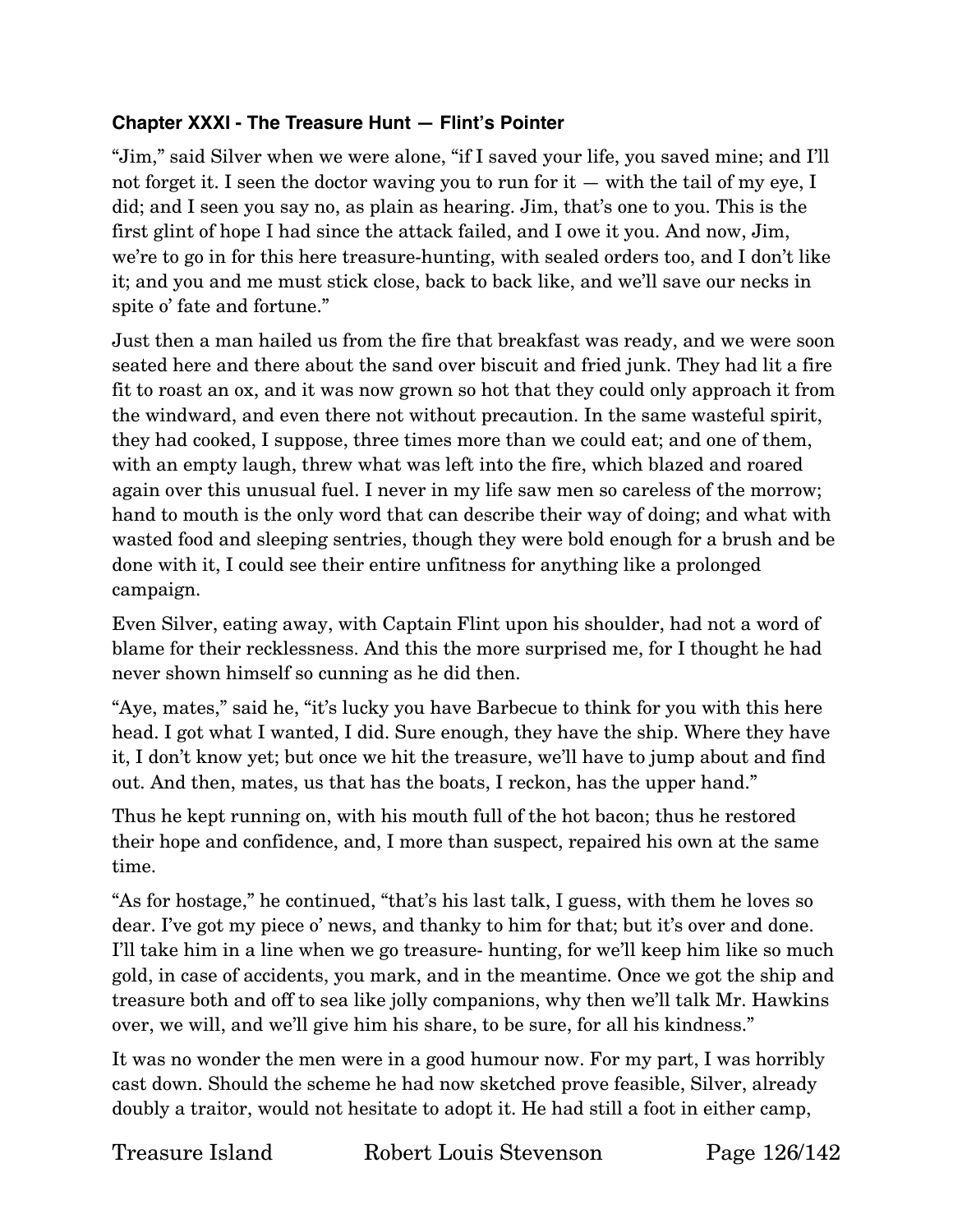and there was no doubt he would prefer wealth and freedom with the pirates to a bare escape from hanging, which was the best he had to hope on our side.

#### German

Nay, and even if things so fell out that he was forced to keep his faith with Dr. Livesey, even then what danger lay before us! What a moment that would be when the suspicions of his followers turned to certainty and he and I should have to fight for dear life  $-$  he a cripple and I a boy  $-$  against five strong and active seamen!

Add to this double apprehension the mystery that still hung over the behaviour of my friends, their unexplained desertion of the stockade, their inexplicable cession of the chart, or harder still to understand, the doctor's last warning to Silver, "Look out for squalls when you find it," and you will readily believe how little taste I found in my breakfast and with how uneasy a heart I set forth behind my captors on the quest for treasure.

We made a curious figure, had anyone been there to see us – all in soiled sailor clothes and all but me armed to the teeth. Silver had two guns slung about him one before and one behind — besides the great cutlass at his waist and a pistol in each pocket of his square-tailed coat. To complete his strange appearance, Captain Flint sat perched upon his shoulder and gabbling odds and ends of purposeless seatalk. I had a line about my waist and followed obediently after the sea-cook, who held the loose end of the rope, now in his free hand, now between his powerful teeth. For all the world, I was led like a dancing bear.

The other men were variously burthened, some carrying picks and shovels — for that had been the very first necessary they brought ashore from the HISPANIOLA — others laden with pork, bread, and brandy for the midday meal. All the stores, I observed, came from our stock, and I could see the truth of Silver's words the night before. Had he not struck a bargain with the doctor, he and his mutineers, deserted by the ship, must have been driven to subsist on clear water and the proceeds of their hunting. Water would have been little to their taste; a sailor is not usually a good shot; and besides all that, when they were so short of eatables, it was not likely they would be very flush of powder.

Well, thus equipped, we all set out — even the fellow with the broken head, who should certainly have kept in shadow — and straggled, one after another, to the beach, where the two gigs awaited us. Even these bore trace of the drunken folly of the pirates, one in a broken thwart, and both in their muddy and unbailed condition. Both were to be carried along with us for the sake of safety; and so, with our numbers divided between them, we set forth upon the bosom of the anchorage.

Treasure Island Robert Louis Stevenson Page 127/142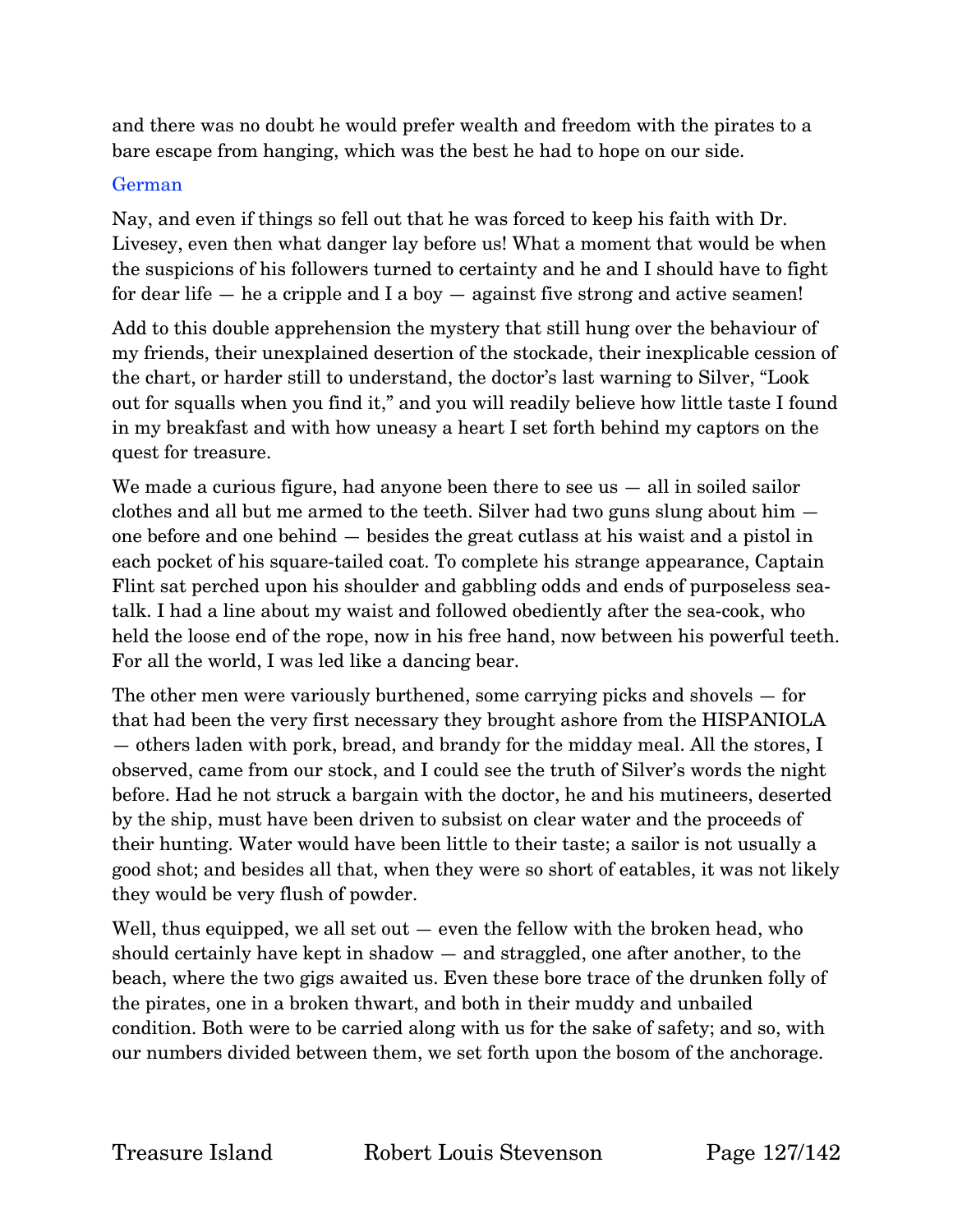As we pulled over, there was some discussion on the chart. The red cross was, of course, far too large to be a guide; and the terms of the note on the back, as you will hear, admitted of some ambiguity. They ran, the reader may remember, thus:

Tall tree, Spy-glass shoulder, bearing a point to the N. of N.N.E. Skeleton Island E.S.E. and by E. Ten feet.

A tall tree was thus the principal mark. Now, right before us the anchorage was bounded by a plateau from two to three hundred feet high, adjoining on the north the sloping southern shoulder of the Spy-glass and rising again towards the south into the rough, cliffy eminence called the Mizzen-mast Hill. The top of the plateau was dotted thickly with pine-trees of varying height. Every here and there, one of a different species

rose forty or fifty feet clear above its neighbours, and which of these was the particular "tall tree" of Captain Flint could only be decided on the spot, and by the readings of the compass.

Yet, although that was the case, every man on board the boats had picked a favourite of his own ere we were half-way over, Long John alone shrugging his shoulders and bidding them wait till they were there.

We pulled easily, by Silver's directions, not to weary the hands prematurely, and after quite a long passage, landed at the mouth of the second river — that which runs down a woody cleft of the Spy-glass. Thence, bending to our left, we began to ascend the slope towards the plateau.

At the first outset, heavy, miry ground and a matted, marish vegetation greatly delayed our progress; but by little and little the hill began to steepen and become stony under foot, and the wood to change its character and to grow in a more open order. It was, indeed, a most pleasant portion of the island that we were now approaching. A heavy-scented broom and many flowering shrubs had almost taken the place of grass. Thickets of green nutmeg- trees were dotted here and there with the red columns and the broad shadow of the pines; and the first mingled their spice with the aroma of the others. The air, besides, was fresh and stirring, and this, under the sheer sunbeams, was a wonderful refreshment to our senses.

The party spread itself abroad, in a fan shape, shouting and leaping to and fro. About the centre, and a good way behind the rest, Silver and I followed — I tethered by my rope, he ploughing, with deep pants, among the sliding gravel. From time to time, indeed, I had to lend him a hand, or he must have missed his footing and fallen backward down the hill.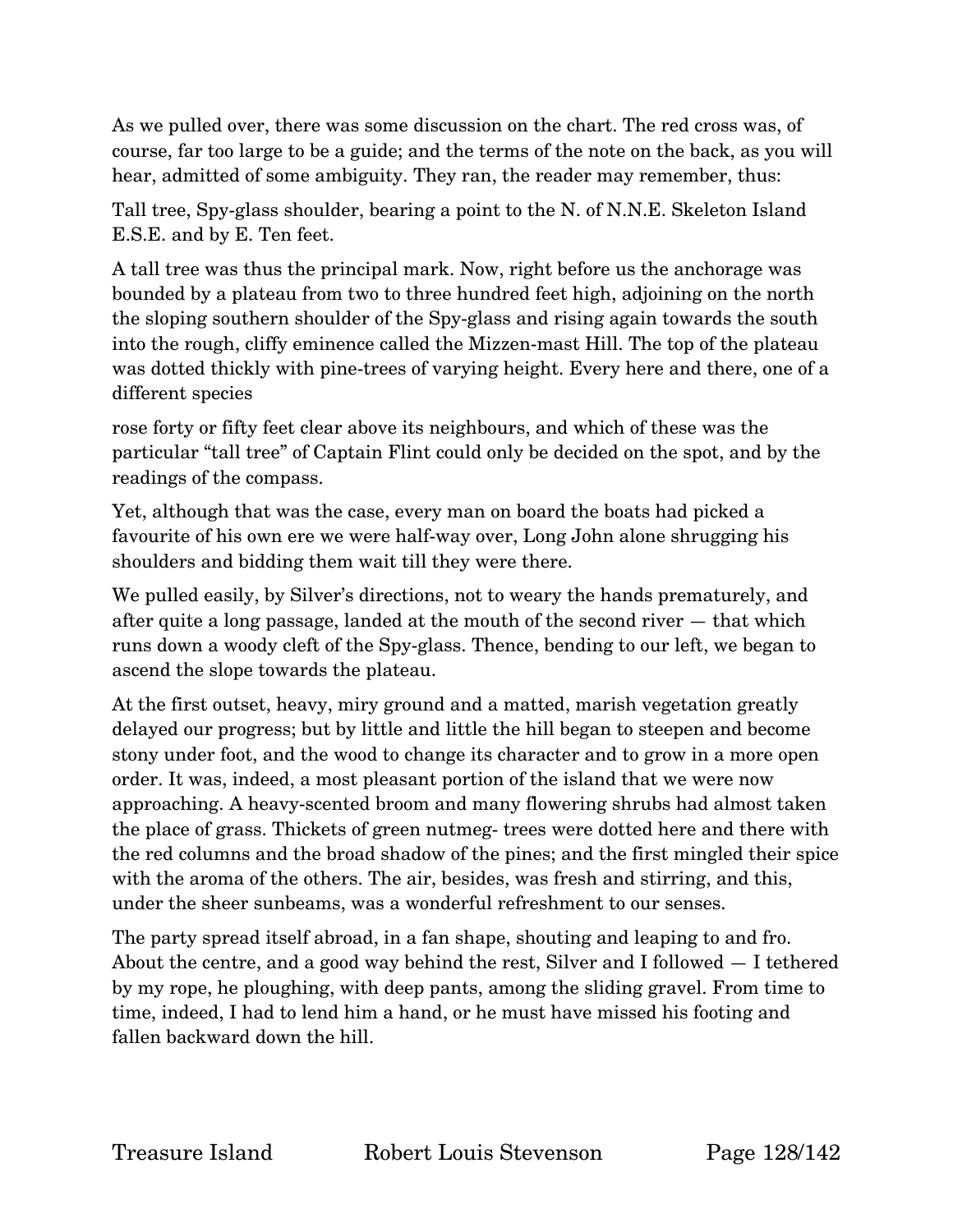We had thus proceeded for about half a mile and were approaching the brow of the plateau when the man upon the farthest left began to cry aloud, as if in terror. Shout after shout came from him, and the others began to run in his direction.

"He can't 'a found the treasure," said old Morgan, hurrying past us from the right, "for that's clean a-top."

Indeed, as we found when we also reached the spot, it was something very different. At the foot of a pretty big pine and involved in a green creeper, which had even partly lifted some of the smaller bones, a human skeleton lay, with a few shreds of clothing, on the ground. I believe a chill struck for a moment to every heart.

"He was a seaman," said George Merry, who, bolder than the rest, had gone up close and was examining the rags of clothing. "Leastways, this is good sea-cloth."

"Aye, aye," said Silver; "like enough; you wouldn't look to find a bishop here, I reckon. But what sort of a way is that for bones to lie? 'Tain't in natur'."

Indeed, on a second glance, it seemed impossible to fancy that the body was in a natural position. But for some disarray (the work, perhaps, of the birds that had fed upon him or of the slow-growing creeper that had gradually enveloped his remains) the man lay perfectly straight — his feet pointing in one direction, his hands, raised above his head like a diver's, pointing directly in the opposite.

"I've taken a notion into my old numbskull," observed Silver. "Here's the compass; there's the tip-top p'int o' Skeleton Island, stickin' out like a tooth. Just take a bearing, will you, along the line of them bones."

It was done. The body pointed straight in the direction of the island, and the compass read duly E.S.E. and by E.

"I thought so," cried the cook; "this here is a p'inter. Right up there is our line for the Pole Star and the jolly dollars. But, by thunder! If it don't make me cold inside to think of Flint. This is one of HIS jokes, and no mistake. Him and these six was alone here; he killed 'em, every man; and this one he hauled here and laid down by compass, shiver my timbers! They're long bones, and the hair's been yellow. Aye, that would be Allardyce. You mind Allardyce, Tom Morgan?"

"Aye, aye," returned Morgan; "I mind him; he owed me money, he did, and took my knife ashore with him."

"Speaking of knives," said another, "why don't we find his'n lying round? Flint warn't

the man to pick a seaman's pocket; and the birds, I guess, would leave it be." "By the powers, and that's true!" cried Silver. "There ain't a thing left here," said Merry, still feeling round among the bones; "not a

| Treasure Island | Robert Lo |
|-----------------|-----------|
|                 |           |

ouis Stevenson Page 129/142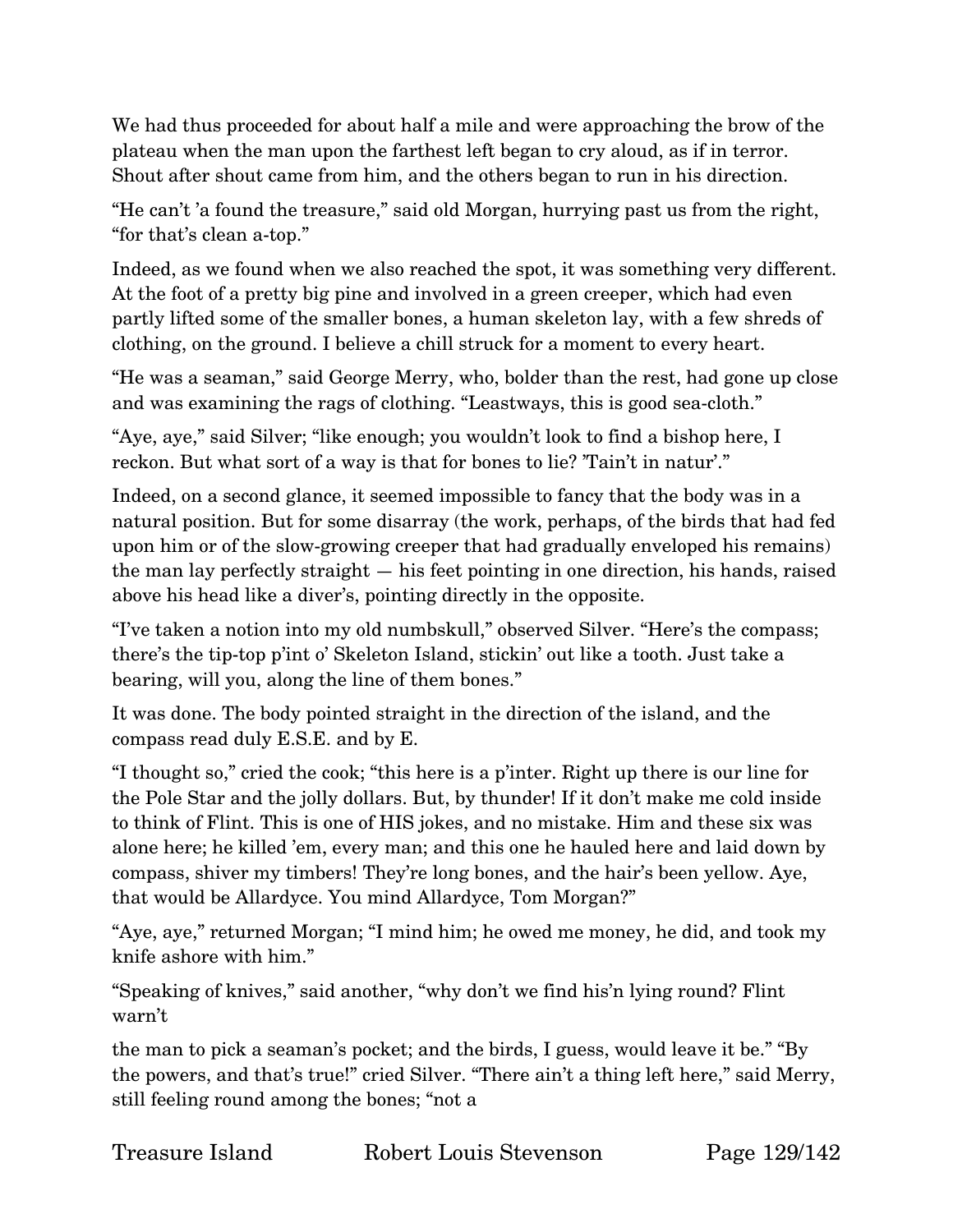copper doit nor a baccy box. It don't look nat'ral to me." "No, by gum, it don't," agreed Silver; "not nat'ral, nor not nice, says you. Great guns!

Messmates, but if Flint was living, this would be a hot spot for you and me. Six they were, and six are we; and bones is what they are now."

"I saw him dead with these here deadlights," said Morgan. "Billy took me in. There he laid, with penny- pieces on his eyes."

"Dead — aye, sure enough he's dead and gone below," said the fellow with the bandage; "but if ever sperrit walked, it would be Flint's. Dear heart, but he died bad, did Flint!"

"Aye, that he did," observed another; "now he raged, and now he hollered for the rum, and now he sang. 'Fifteen Men' were his only song, mates; and I tell you true, I never rightly liked to hear it since. It was main hot, and the windy was open, and I hear that old song comin' out as clear as clear  $-$  and the death-haul on the man already."

"Come, come," said Silver; "stow this talk. He's dead, and he don't walk, that I know; leastways, he won't walk by day, and you may lay to that. Care killed a cat. Fetch ahead for the doubloons."

We started, certainly; but in spite of the hot sun and the staring daylight, the pirates no longer ran separate and shouting through the wood, but kept side by side and spoke with bated breath. The terror of the dead buccaneer had fallen on their spirits.

### **Chapter XXXII - The Treasure Hunt — The Voice Among the Trees**

Partly from the damping influence of this alarm, partly to rest Silver and the sick folk, the whole party sat down as soon as they had gained the brow of the ascent.

The plateau being somewhat tilted towards the west, this spot on which we had paused commanded a wide prospect on either hand. Before us, over the tree- tops, we beheld the Cape of the Woods fringed with surf; behind, we not only looked down upon the anchorage and Skeleton Island, but saw — clear across the spit and the eastern lowlands — a great field of open sea upon the east. Sheer above us rose the Spy- glass, here dotted with single pines, there black with precipices. There was no sound but that of the distant breakers, mounting from all round, and the chirp of countless insects in the brush. Not a man, not a sail, upon the sea; the very largeness of the view increased the sense of solitude.

Silver, as he sat, took certain bearings with his compass.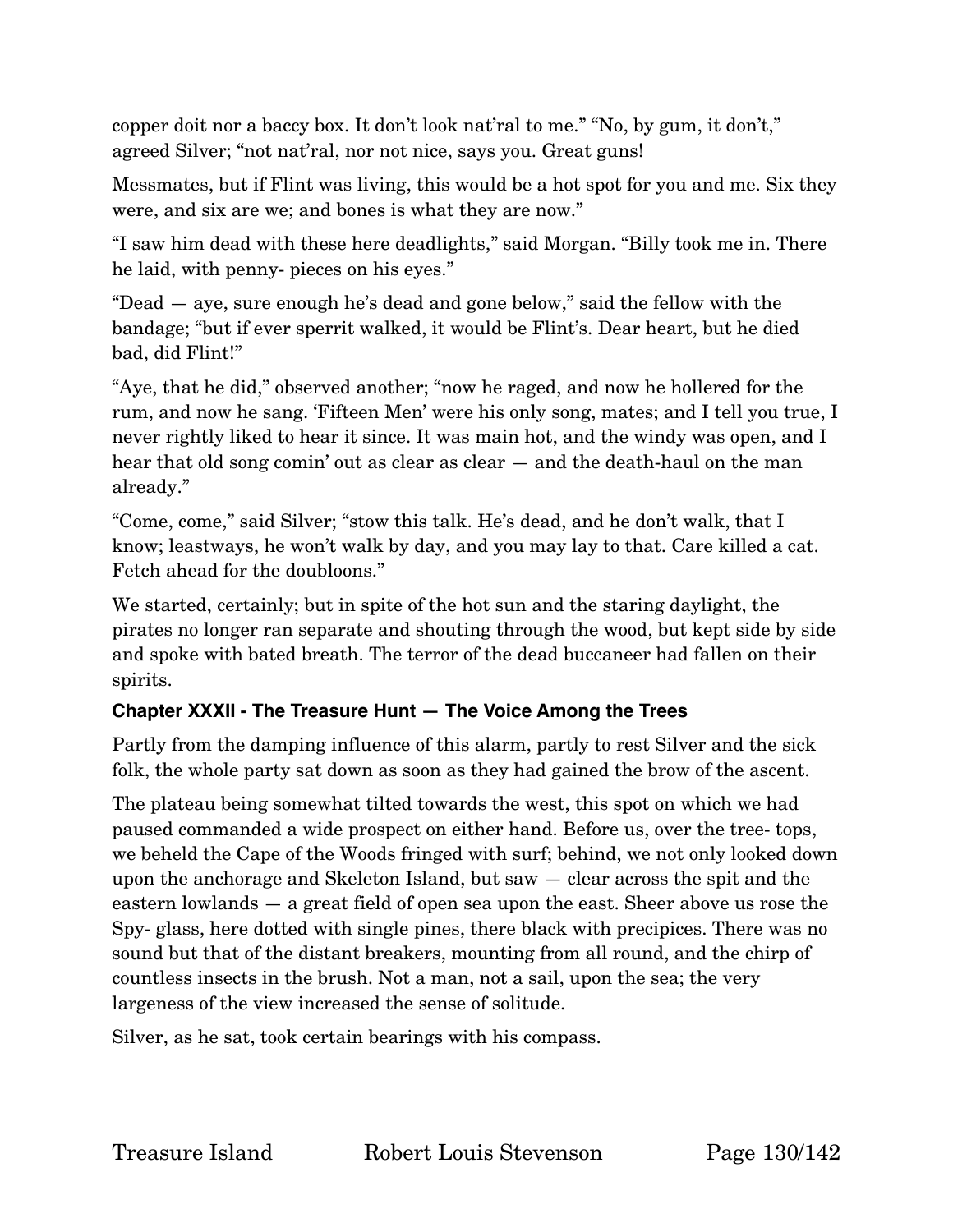"There are three 'tall trees'" said he, "about in the right line from Skeleton Island. 'Spy- glass shoulder,' I take it, means that lower p'int there. It's child's play to find the stuff now. I've half a mind to dine first."

"I don't feel sharp," growled Morgan. "Thinkin' o' Flint — I think it were — as done me."

"Ah, well, my son, you praise your stars he's dead," said Silver. "He were an ugly devil," cried a third pirate with a shudder; "that blue in the face too!" "That was how the rum took him," added Merry. "Blue! Well, I reckon he was blue.

That's a true word." Ever since they had found the skeleton and got upon this train of thought, they had

spoken lower and lower, and they had almost got to whispering by now, so that the sound of their talk hardly interrupted the silence of the wood. All of a sudden, out of the middle of the trees in front of us, a thin, high, trembling voice struck up the well-known air and words:

"Fifteen men on the dead man's chest — Yo-ho-ho, and a bottle of rum!"

I never have seen men more dreadfully affected than the pirates. The colour went from their six faces like enchantment; some leaped to their feet, some clawed hold of others; Morgan grovelled on the ground.

"It's Flint, by  $--$ !" cried Merry.

The song had stopped as suddenly as it began — broken off, you would have said, in the middle of a note, as though someone had laid his hand upon the singer's mouth. Coming through the clear, sunny atmosphere among the green tree-tops, I thought it had

# German

sounded airily and sweetly; and the effect on my companions was the stranger. "Come," said Silver, struggling with his ashen lips to get the word out; "this won't do.

Stand by to go about. This is a rum start, and I can't name the voice, but it's someone skylarking — someone that's flesh and blood, and you may lay to that."

His courage had come back as he spoke, and some of the colour to his face along with it. Already the others had begun to lend an ear to this encouragement and were coming a little to themselves, when the same voice broke out again — not this time singing, but in a faint distant hail that echoed yet fainter among the clefts of the Spy-glass.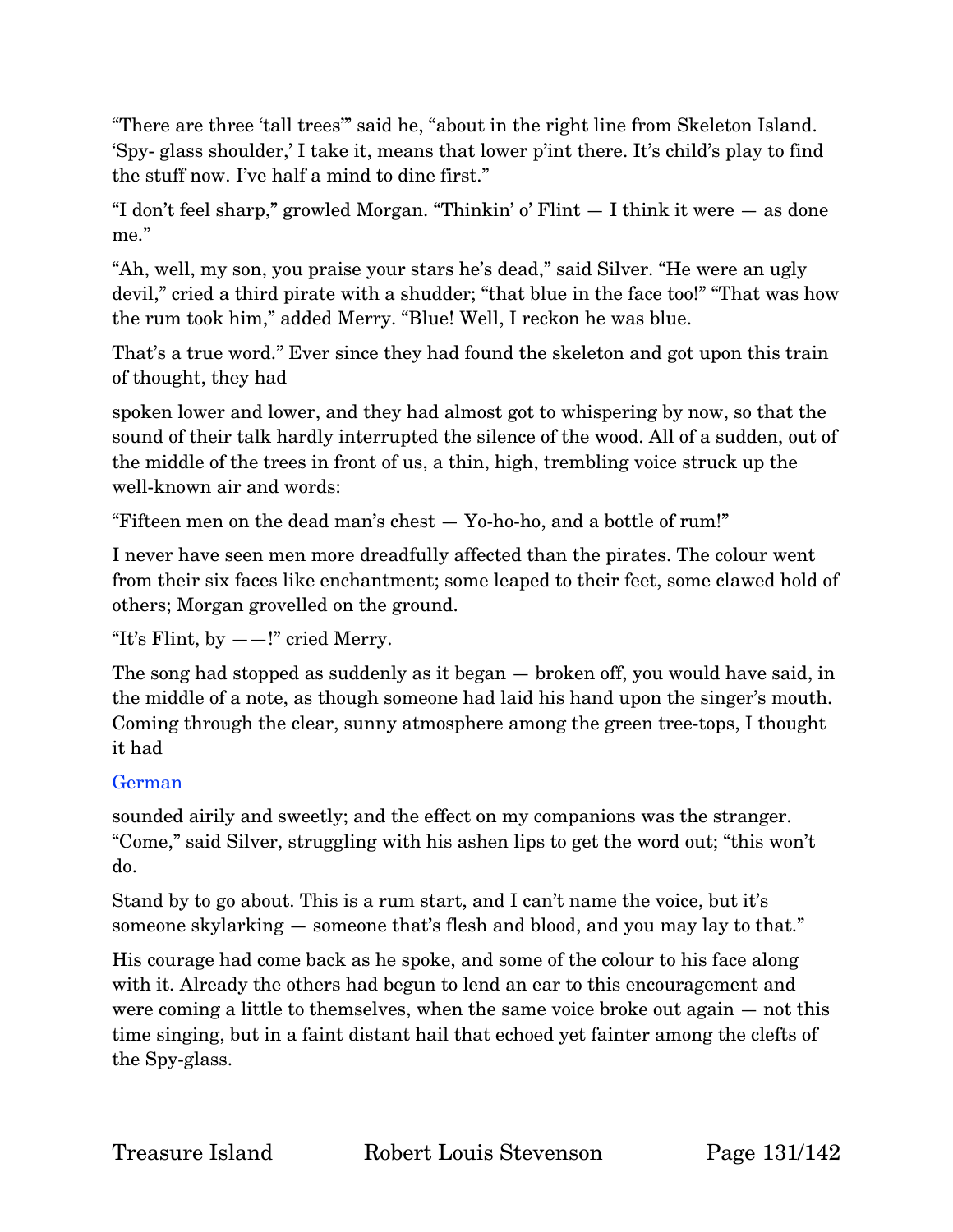"Darby M'Graw," it wailed — for that is the word that best describes the sound —"Darby M'Graw! Darby M'Graw!" again and again and again; and then rising a little higher, and with an oath that I leave out: "Fetch aft the rum, Darby!"

The buccaneers remained rooted to the ground, their eyes starting from their heads. Long after the voice had died away they still stared in silence, dreadfully, before them.

"That fixes it!" gasped one. "Let's go." "They was his last words," moaned Morgan, "his last words above board." Dick had his Bible out and was praying volubly. He had been well brought up, had

Dick, before he came to sea and fell among bad companions. Still Silver was unconquered. I could hear his teeth rattle in his head, but he had not yet

surrendered. "Nobody in this here island ever heard of Darby," he muttered; "not one but us that's

here." And then, making a great effort: "Shipmates," he cried, "I'm here to get that stuff, and I'll not be beat by man or devil. I never was feared of Flint in his life, and, by the powers, I'll face him dead. There's seven hundred thousand pound not a quarter of a mile from here. When did ever a gentleman o' fortune show his stern to that much dollars for a boozy old seaman with a blue mug — and him dead too?"

But there was no sign of reawakening courage in his followers, rather, indeed, of growing terror at the irreverence of his words.

"Belay there, John!" said Merry. "Don't you cross a sperrit."

And the rest were all too terrified to reply. They would have run away severally had they dared; but fear kept them together, and kept them close by John, as if his daring helped them. He, on his part, had pretty well fought his weakness down.

"Sperrit? Well, maybe," he said. "But there's one thing not clear to me. There was an echo. Now, no man ever seen a sperrit with a shadow; well then, what's he doing with an echo to him, I should like to know? That ain't in natur', surely?"

This argument seemed weak enough to me. But you can never tell what will affect the superstitious, and to my wonder, George Merry was greatly relieved.

"Well, that's so," he said. "You've a head upon your shoulders, John, and no mistake. 'Bout ship, mates! This here crew is on a wrong tack, I do believe. And come to think on it, it was like Flint's voice, I grant you, but not just so clear-away like it, after all. It was liker somebody else's voice now — it was liker —"

"By the powers, Ben Gunn!" roared Silver. "Aye, and so it were," cried Morgan, springing on his knees. "Ben Gunn it were!"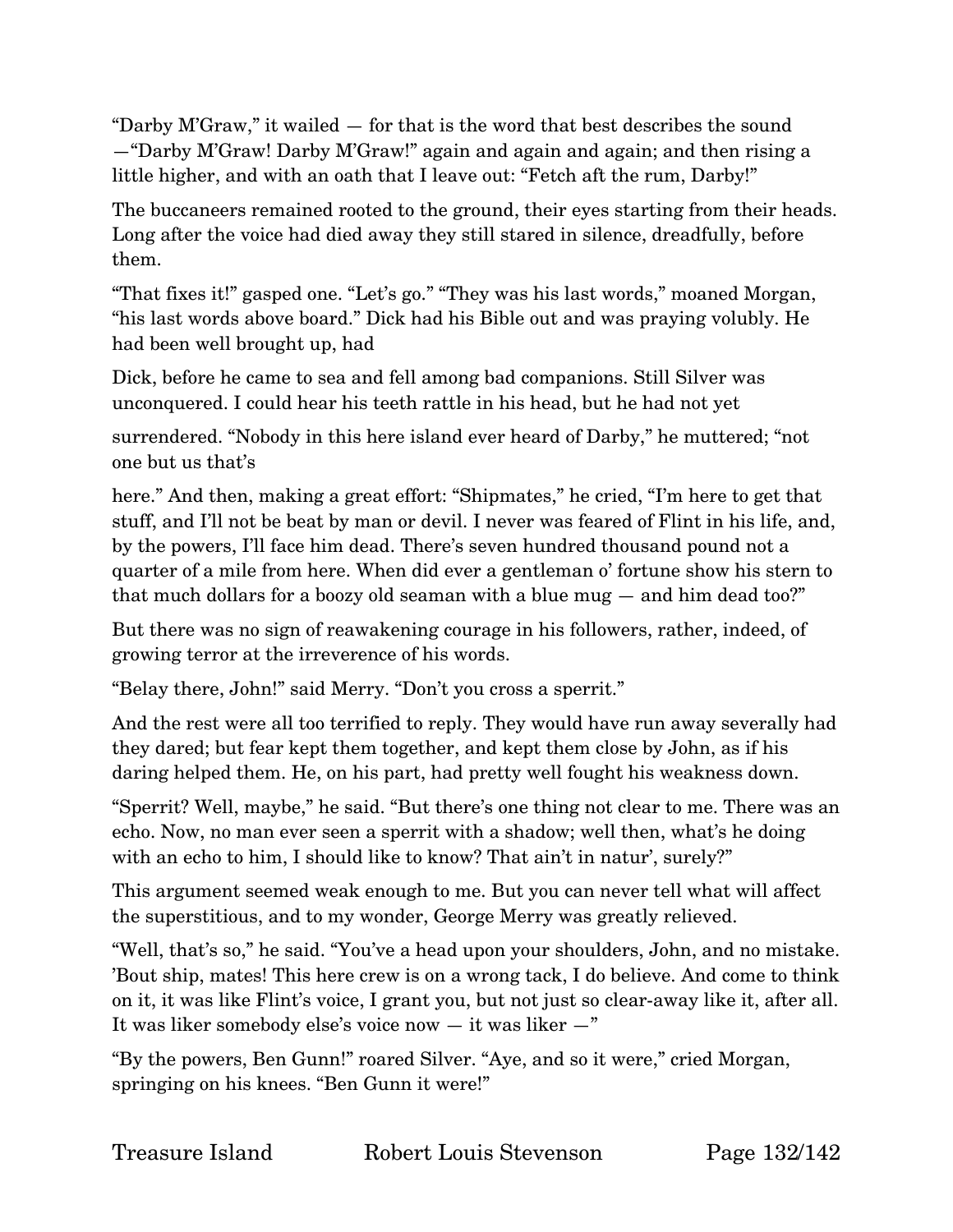"It don't make much odds, do it, now?" asked Dick. "Ben Gunn's not here in the body any more'n Flint."

But the older hands greeted this remark with scorn. "Why, nobody minds Ben Gunn," cried Merry; "dead or alive, nobody minds him." It was extraordinary how their spirits had returned and how the natural colour had

revived in their faces. Soon they were chatting together, with intervals of listening; and not long after, hearing no further sound, they shouldered the tools and set forth again, Merry walking first with Silver's compass to keep them on the right line with Skeleton Island. He had said the truth: dead or alive, nobody minded Ben Gunn.

Dick alone still held his Bible, and looked around him as he went, with fearful glances; but he found no sympathy, and Silver even joked him on his precautions.

"I told you," said he —"I told you you had sp'iled your Bible. If it ain't no good to swear by, what do you suppose a sperrit would give for it? Not that!" and he snapped his big fingers, halting a moment on his crutch.

But Dick was not to be comforted; indeed, it was soon plain to me that the lad was falling sick; hastened by heat, exhaustion, and the shock of his alarm, the fever, predicted by Dr. Livesey, was evidently growing swiftly higher.

It was fine open walking here, upon the summit; our way lay a little downhill, for, as I have said, the plateau tilted towards the west. The pines, great and small, grew wide apart; and even between the clumps of nutmeg and azalea, wide open spaces baked in the hot sunshine. Striking, as we did, pretty near north-west across the island, we drew, on the one hand, ever nearer under the shoulders of the Spy-glass, and on the other, looked ever wider over that western bay where I had once tossed and trembled in the oracle.

The first of the tall trees was reached, and by the bearings proved the wrong one. So with the second. The third rose nearly two hundred feet into the air above a clump of underwood — a giant of a vegetable, with a red column as big as a cottage, and a wide shadow around in which a company could have manoeuvred. It was conspicuous far to sea both on the east and west and might have been entered as a sailing mark upon the chart.

But it was not its size that now impressed my companions; it was the knowledge that seven hundred thousand pounds in gold lay somewhere buried below its spreading shadow. The thought of the money, as they drew nearer, swallowed up their previous terrors. Their eyes burned in their heads; their feet grew speedier and lighter; their whole soul was found up in that fortune, that whole lifetime of extravagance and pleasure, that lay waiting there for each of them.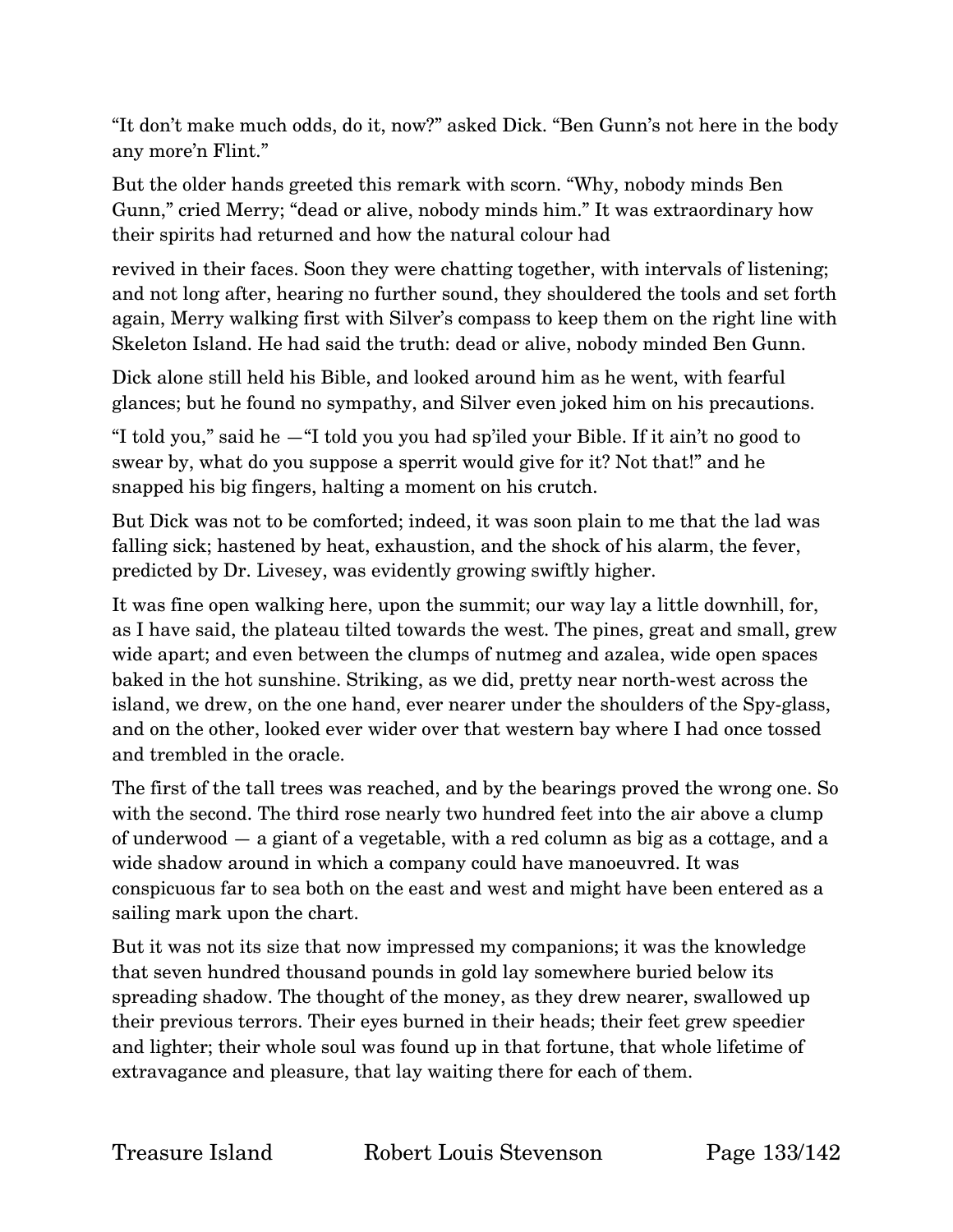Silver hobbled, grunting, on his crutch; his nostrils stood out and quivered; he cursed like a madman when the flies settled on his hot and shiny countenance; he plucked furiously at the line that held me to him and from time to time turned his eyes upon me with a deadly look. Certainly he took no pains to hide his thoughts, and certainly I read them like print. In the immediate nearness of the gold, all else had been forgotten: his promise and the doctor's warning were both things of the past, and I could not doubt that he hoped to seize upon the treasure, find and board the HISPANIOLA under cover of night, cut every honest throat about that island, and sail away as he had at first intended, laden with crimes and

riches. Shaken as I was with these alarms, it was hard for me to keep up with the rapid pace of

the treasure-hunters. Now and again I stumbled, and it was then that Silver plucked so roughly at the rope and launched at me his murderous glances. Dick, who had dropped behind us and now brought up the rear, was babbling to himself both prayers and curses as his fever kept rising. This also added to my wretchedness, and to crown all, I was haunted by the thought of the tragedy that had once been acted on that plateau, when that ungodly buccaneer with the blue face — he who died at Savannah, singing and shouting for drink — had there, with his own hand, cut down his six accomplices. This grove that was now so peaceful must then have rung with cries, I thought; and even with the thought I could believe I heard it ringing still.

We were now at the margin of the thicket. "Huzza, mates, all together!" shouted Merry; and the foremost broke into a run. And suddenly, not ten yards further, we beheld them stop. A low cry arose. Silver

doubled his pace, digging away with the foot of his crutch like one possessed; and next moment he and I had come also to a dead halt.

Before us was a great excavation, not very recent, for the sides had fallen in and grass had sprouted on the bottom. In this were the shaft of a pick broken in two and the boards of several packing-cases strewn around. On one of these boards I saw, branded with a hot iron, the name WALRUS— the name of Flint's ship.

All was clear to probation. The CACHE had been found and rifled; the seven hundred thousand pounds were gone!

# **Chapter XXXIII - The Fall of a Chieftain**

There never was such an overturn in this world. Each of these six men was as though he had been struck. But with Silver the blow passed almost instantly. Every thought of his soul had been set full-stretch, like a racer, on that money; well, he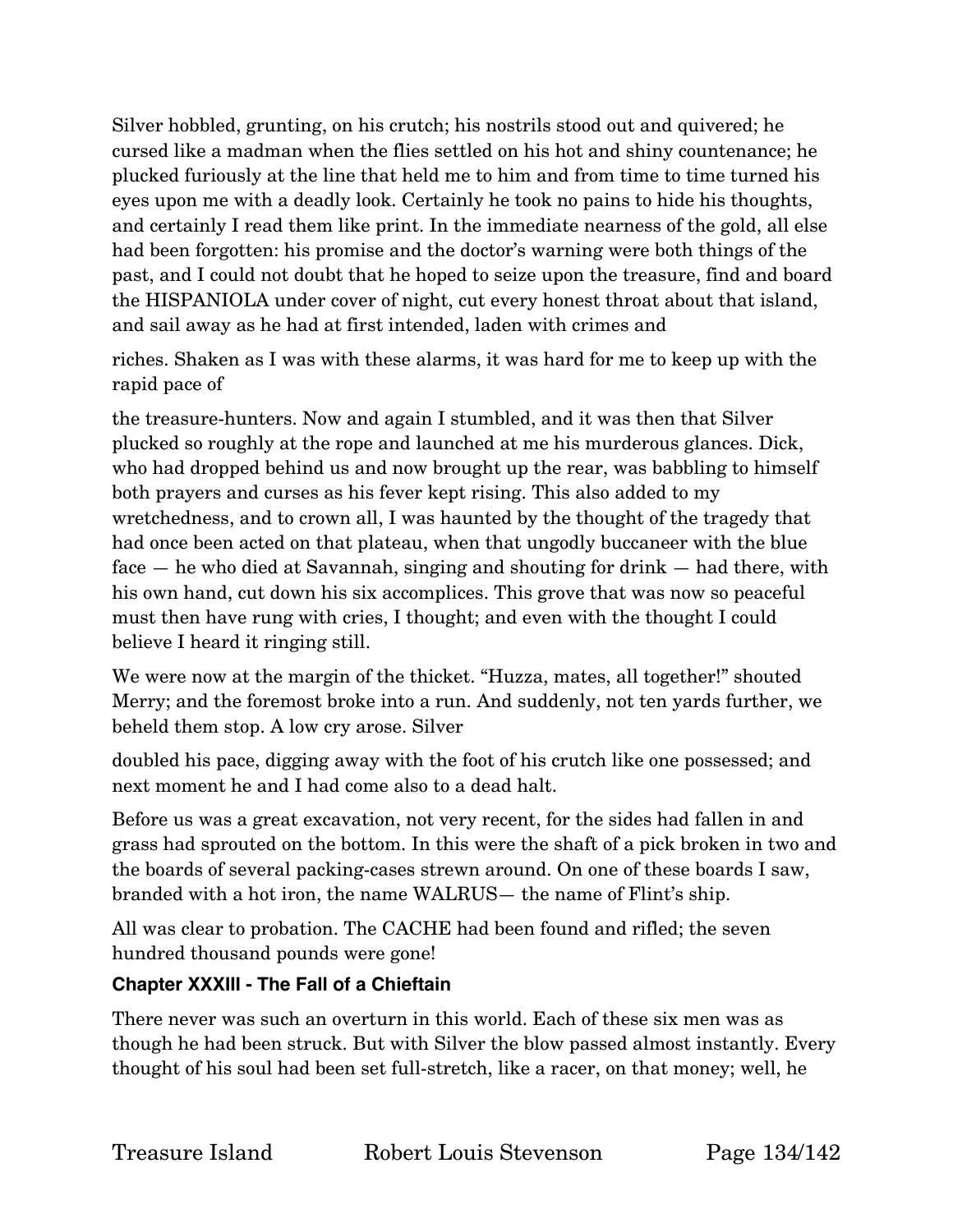was brought up, in a single second, dead; and he kept his head, found his temper, and changed his plan before the others had had time to realize the disappointment.

"Jim," he whispered, "take that, and stand by for trouble." And he passed me a double-barrelled pistol. At the same time, he began quietly moving northward, and in a few steps had put the

hollow between us two and the other five. Then he looked at me and nodded, as much as to say, "Here is a narrow corner," as, indeed, I thought it was. His looks were not quite friendly, and I was so revolted at these constant changes that I could not forbear whispering, "So you've changed sides again."

There was no time left for him to answer in. The buccaneers, with oaths and cries, began to leap, one after another, into the pit and to dig with their fingers, throwing the boards aside as they did so. Morgan found a piece of gold. He held it up with a perfect spout of oaths. It was a two-guinea piece, and it went from hand to hand among them for a quarter of a minute.

"Two guineas!" roared Merry, shaking it at Silver. "That's your seven hundred thousand pounds, is it? You're the man for bargains, ain't you? You're him that never bungled nothing, you wooden-headed lubber!"

"Dig away, boys," said Silver with the coolest insolence; "you'll find some pig-nuts and I shouldn't wonder."

"Pig-nuts!" repeated Merry, in a scream. "Mates, do you hear that? I tell you now, that man there knew it all along. Look in the face of him and you'll see it wrote there."

"Ah, Merry," remarked Silver, "standing for cap'n again? You're a pushing lad, to be sure."

But this time everyone was entirely in Merry's favour. They began to scramble out of the excavation, darting furious glances behind them. One thing I observed, which looked well for us: they all got out upon the opposite side from Silver.

Well, there we stood, two on one side, five on the other, the pit between us, and nobody screwed up high enough to offer the first blow. Silver never moved; he watched them, very upright on his crutch, and looked as cool as ever I saw him. He was brave, and no mistake.

At last Merry seemed to think a speech might help matters.

"Mates," says he, "there's two of them alone there; one's the old cripple that brought us all here and blundered us down to this; the other's that cub that I mean to have the heart of.

German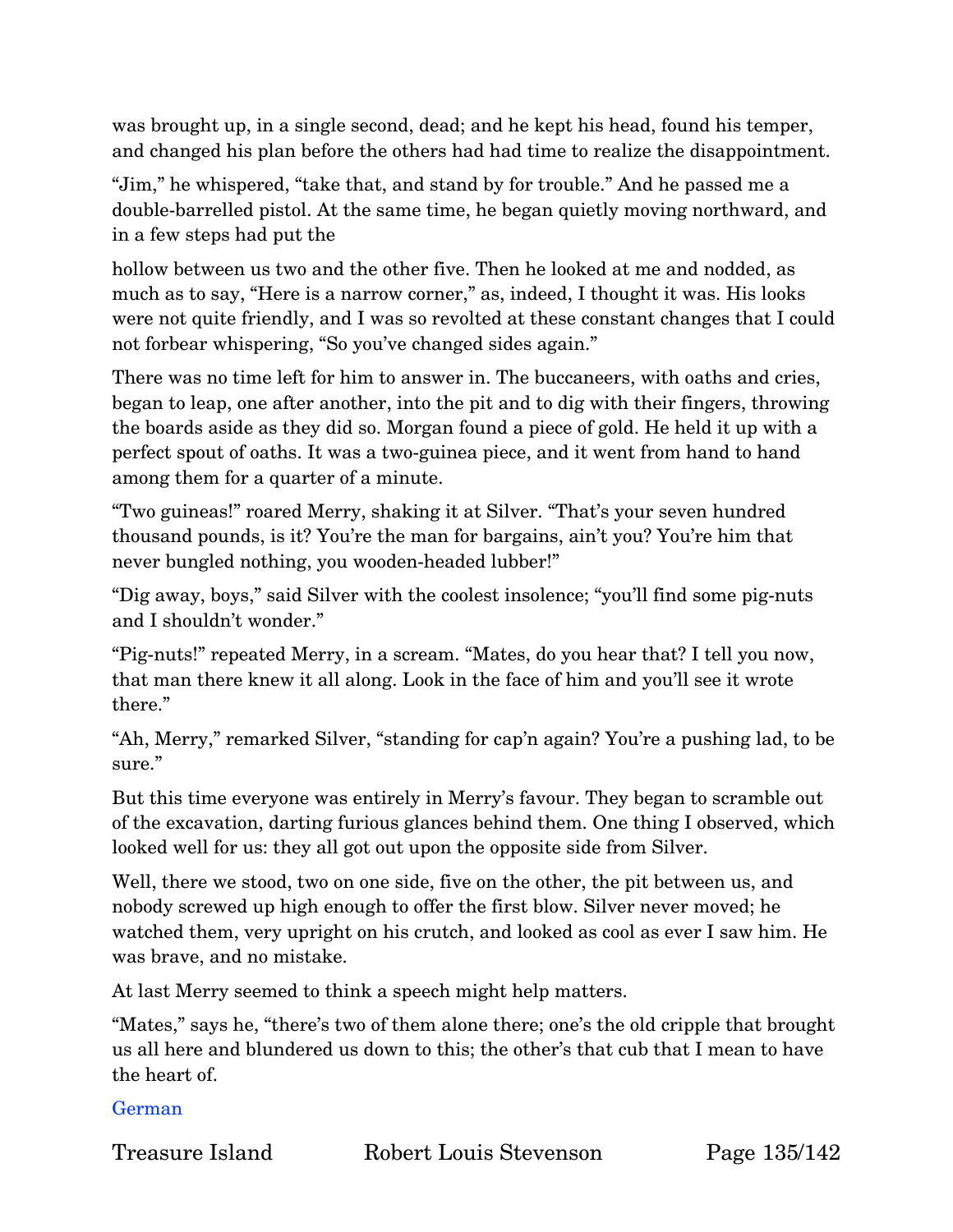Now, mates —" He was raising his arm and his voice, and plainly meant to lead a charge. But just then

— crack! crack! crack!— three musket-shots flashed out of the thicket. Merry tumbled head foremost into the excavation; the man with the bandage spun round like a teetotum and fell all his length upon his side, where he lay dead, but still twitching; and the other three turned and ran for it with all their might.

Before you could wink, Long John had fired two barrels of a pistol into the struggling Merry, and as the man rolled up his eyes at him in the last agony, "George," said he, "I reckon I settled you."

At the same moment, the doctor, Gray, and Ben Gunn joined us, with smoking muskets, from among the nutmeg-trees.

"Forward!" cried the doctor. "Double quick, my lads. We must head 'em off the boats." And we set off at a great pace, sometimes plunging through the bushes to the chest. I tell you, but Silver was anxious to keep up with us. The work that man went through,

leaping on his crutch till the muscles of his chest were fit to burst, was work no sound man ever equalled; and so thinks the doctor. As it was, he was already thirty yards behind us and on the verge of strangling when we reached the brow of the slope.

"Doctor," he hailed, "see there! No hurry!"

Sure enough there was no hurry. In a more open part of the plateau, we could see the three survivors still running in the same direction as they had started, right for Mizzen- mast Hill. We were already between them and the boats; and so we four sat down to breathe, while Long John, mopping his face, came slowly up with us.

"Thank ye kindly, doctor," says he. "You came in in about the nick, I guess, for me and Hawkins. And so it's you, Ben Gunn!" he added. "Well, you're a nice one, to be sure."

"I'm Ben Gunn, I am," replied the maroon, wriggling like an eel in his embarrassment. "And," he added, after a long pause, "how do, Mr. Silver? Pretty well, I thank ye, says you."

"Ben, Ben," murmured Silver, "to think as you've done me!"

The doctor sent back Gray for one of the pick-axes deserted, in their flight, by the mutineers, and then as we proceeded leisurely downhill to where the boats were lying, related in a few words what had taken place. It was a story that profoundly interested Silver; and Ben Gunn, the half-idiot maroon, was the hero from beginning to end.

Treasure Island Robert Louis Stevenson Page 136/142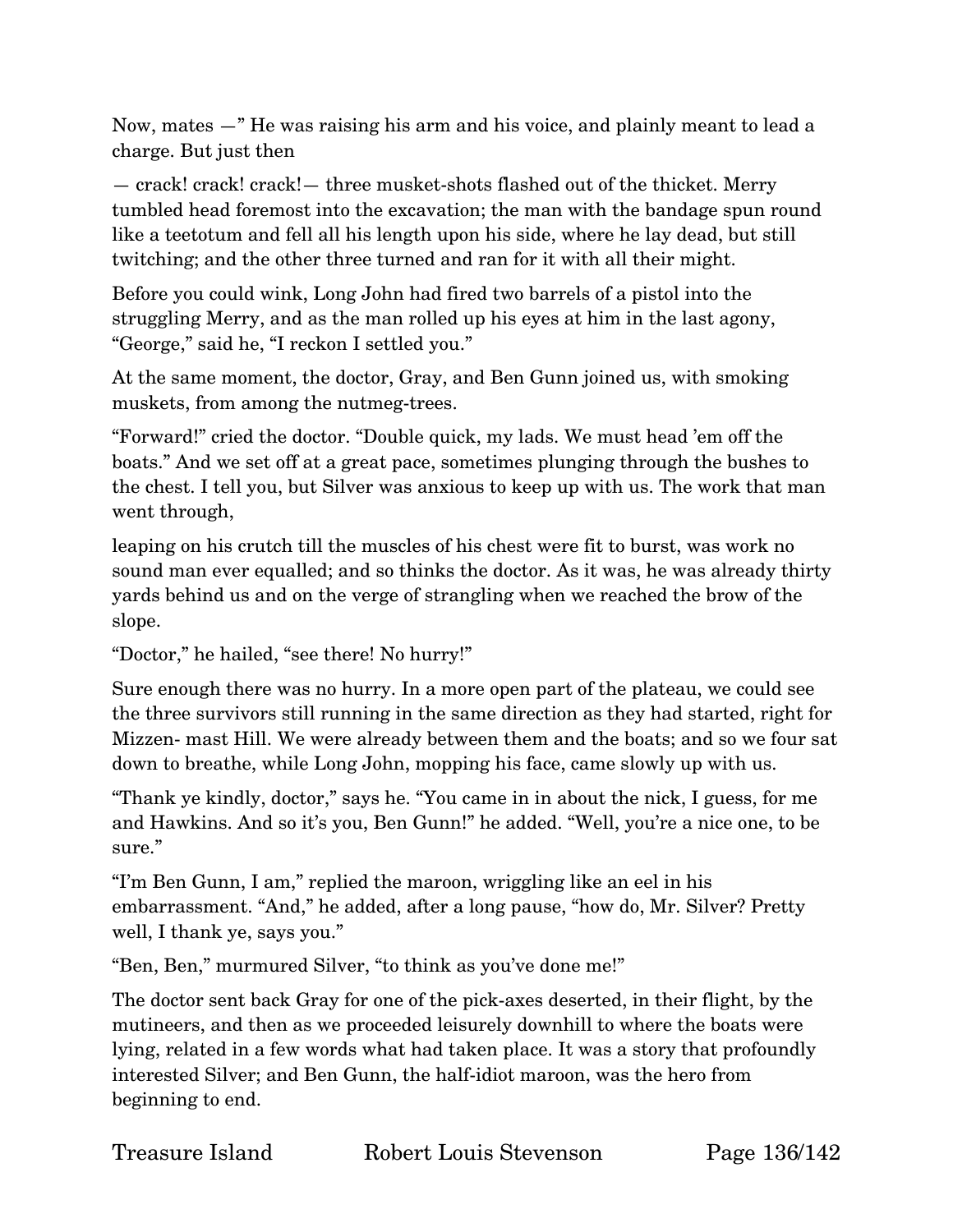Ben, in his long, lonely wanderings about the island, had found the skeleton — it was he that had rifled it; he had found the treasure; he had dug it up (it was the haft of his pick- axe that lay broken in the excavation); he had carried it on his back, in many weary journeys, from the foot of the tall pine to a cave he had on the twopointed hill at the north- east angle of the island, and there it had lain stored in safety since two months before the arrival of the HISPANIOLA.

When the doctor had wormed this secret from him on the afternoon of the attack, and when next morning he saw the anchorage deserted, he had gone to Silver, given him the chart, which was now useless — given him the stores, for Ben Gunn's cave was well supplied with goats' meat salted by himself — given anything and everything to get a

chance of moving in safety from the stockade to the two-pointed hill, there to be clear of malaria and keep a guard upon the money.

"As for you, Jim," he said, "it went against my heart, but I did what I thought best for those who had stood by their duty; and if you were not one of these, whose fault was it?"

That morning, finding that I was to be involved in the horrid disappointment he had prepared for the mutineers, he had run all the way to the cave, and leaving the squire to guard the captain, had taken Gray and the maroon and started, making the diagonal across the island to be at hand beside the pine. Soon, however, he saw that our party had the start of him; and Ben Gunn, being fleet of foot, had been dispatched in front to do his best alone. Then it had occurred to him to work upon the superstitions of his former shipmates, and he was so far successful that Gray and the doctor had come up and were already ambushed before the arrival of the treasure-hunters.

"Ah," said Silver, "it were fortunate for me that I had Hawkins here. You would have let old John be cut to bits, and never given it a thought, doctor."

"Not a thought," replied Dr. Livesey cheerily.

And by this time we had reached the gigs. The doctor, with the pick-axe, demolished one of them, and then we all got aboard the other and set out to go round by sea for North Inlet.

This was a run of eight or nine miles. Silver, though he was almost killed already with fatigue, was set to an oar, like the rest of us, and we were soon skimming swiftly over a smooth sea. Soon we passed out of the straits and doubled the southeast corner of the island, round which, four days ago, we had towed the HISPANIOLA.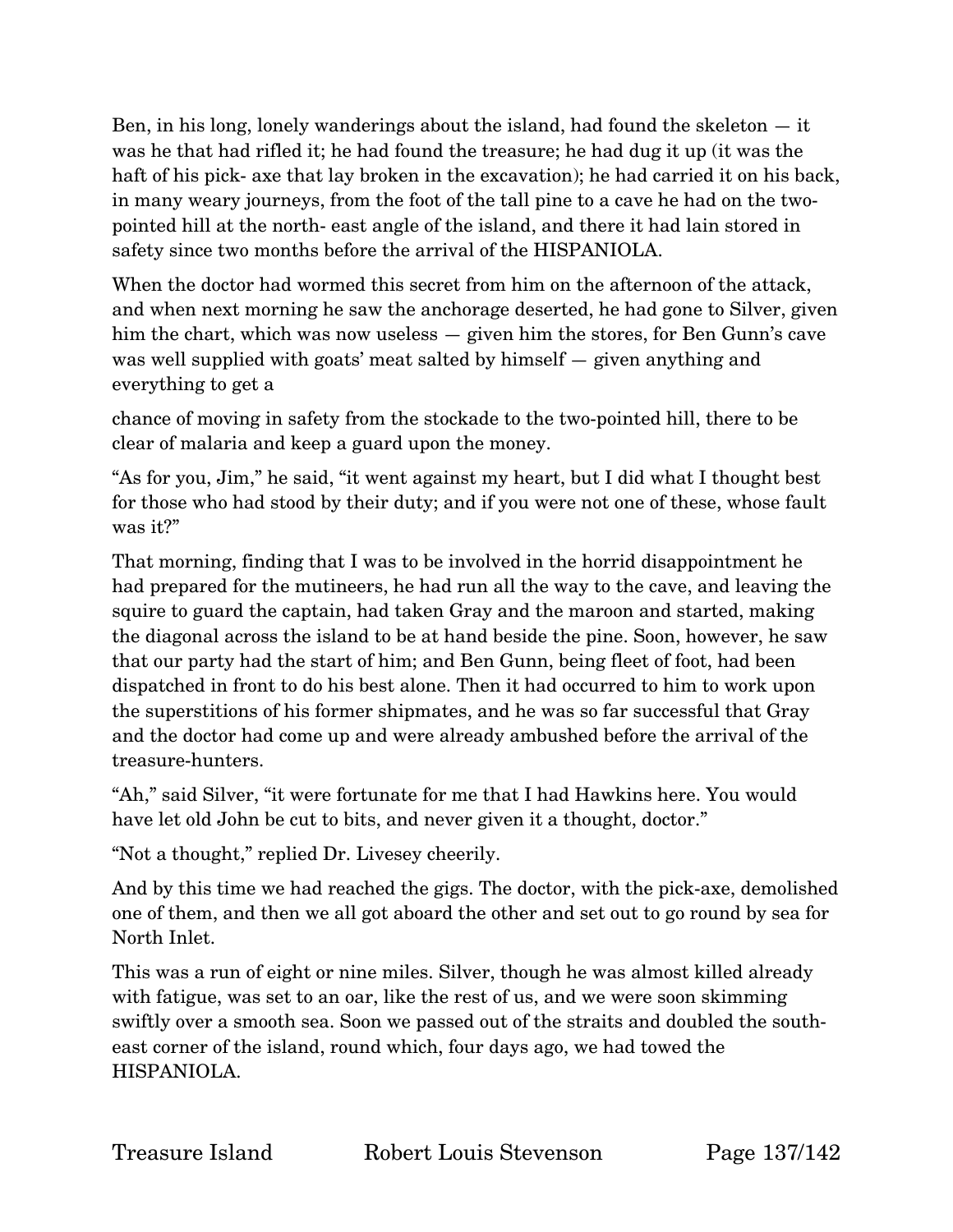As we passed the two-pointed hill, we could see the black mouth of Ben Gunn's cave and a figure standing by it, leaning on a musket. It was the squire, and we waved a handkerchief and gave him three cheers, in which the voice of Silver joined as heartily as any.

Three miles farther, just inside the mouth of North Inlet, what should we meet but the HISPANIOLA, cruising by herself? The last flood had lifted her, and had there been much wind or a strong tide current, as in the southern anchorage, we should never have found her more, or found her stranded beyond help. As it was, there was little amiss beyond the wreck of the main-sail. Another anchor was got ready and dropped in a fathom and a half of water. We all pulled round again to Rum Cove, the nearest point for Ben Gunn's treasure-house; and then Gray, single-handed, returned with the gig to the HISPANIOLA, where he was to pass the night on guard.

A gentle slope ran up from the beach to the entrance of the cave. At the top, the squire met us. To me he was cordial and kind, saying nothing of my escapade either in the way of blame or praise. At Silver's polite salute he somewhat flushed.

"John Silver," he said, "you're a prodigious villain and imposter — a monstrous imposter, sir. I am told I am not to prosecute you. Well, then, I will not. But the dead men, sir, hang about your neck like mill-stones."

"Thank you kindly, sir," replied Long John, again saluting. "I dare you to thank me!" cried the squire. "It is a gross dereliction of my duty. Stand

back." And thereupon we all entered the cave. It was a large, airy place, with a little spring and

a pool of clear water, overhung with ferns. The floor was sand. Before a big fire lay Captain Smollett; and in a far corner, only duskily flickered over by the blaze, I beheld great heaps of coin and quadrilaterals built of bars of gold. That was Flint's treasure that we had come so far to seek and that had cost already the lives of seventeen men from the HISPANIOLA. How many it had cost in the amassing, what blood and sorrow, what good ships scuttled on the deep, what brave men walking the plank blindfold, what shot of cannon, what shame and lies and cruelty, perhaps no man alive could tell. Yet there were still three upon that island — Silver, and old Morgan, and Ben Gunn — who had each taken his share in these crimes, as each had hoped in vain to share in the reward.

"Come in, Jim," said the captain. "You're a good boy in your line, Jim, but I don't think you and me'll go to sea again. You're too much of the born favourite for me. Is that you, John Silver? What brings you here, man?"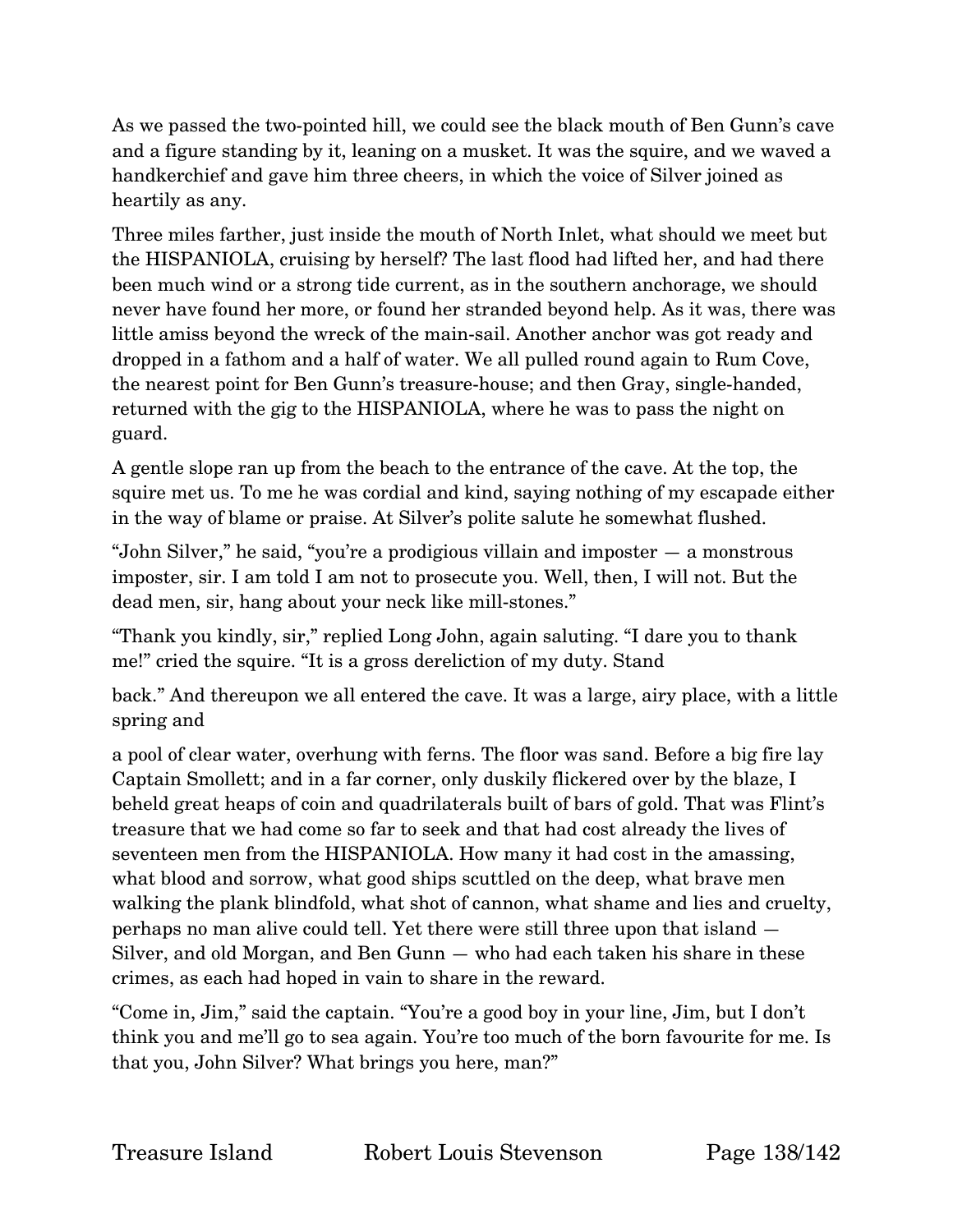"Come back to my dooty, sir," returned Silver. "Ah!" said the captain, and that was all he said. What a supper I had of it that night, with all my friends around me; and what a meal it

was, with Ben Gunn's salted goat and some delicacies and a bottle of old wine from the HISPANIOLA. Never, I am sure, were people gayer or happier. And there was Silver, sitting back almost out of the firelight, but eating heartily, prompt to spring forward when anything was wanted, even joining quietly in our laughter — the same bland, polite, obsequious seaman of the voyage out.

### **Chapter XXXIV - And Last**

THE next morning we fell early to work, for the transportation of this great mass of gold near a mile by land to the beach, and thence three miles by boat to the HISPANIOLA, was a considerable task for so small a number of workmen. The three fellows still abroad upon the island did not greatly trouble us; a single sentry on the shoulder of the hill was sufficient to ensure us against any sudden onslaught, and we thought, besides, they had had more than enough of fighting.

Therefore the work was pushed on briskly. Gray and Ben Gunn came and went with

## German

the boat, while the rest during their absences piled treasure on the beach. Two of the bars, slung in a rope's end, made a good load for a grown man — one that he was glad to walk slowly with. For my part, as I was not much use at carrying, I was kept busy all day in the cave packing the minted money into bread-bags.

It was a strange collection, like Billy Bones's hoard for the diversity of coinage, but so much larger and so much more varied that I think I never had more pleasure than in sorting them. English, French, Spanish, Portuguese, Georges, and Louises, doubloons and double guineas and moidores and sequins, the pictures of all the kings of Europe for the last hundred years, strange Oriental pieces stamped with what looked like wisps of string or bits of spider's web, round pieces and square pieces, and pieces bored through the middle, as if to wear them round your neck nearly every variety of money in the world must, I think, have found a place in that collection; and for number, I am sure they were like autumn leaves, so that my back ached with stooping and my fingers with sorting them out.

Day after day this work went on; by every evening a fortune had been stowed aboard, but there was another fortune waiting for the morrow; and all this time we heard nothing of the three surviving mutineers.

At last — I think it was on the third night — the doctor and I were strolling on the shoulder of the hill where it overlooks the lowlands of the isle, when, from out the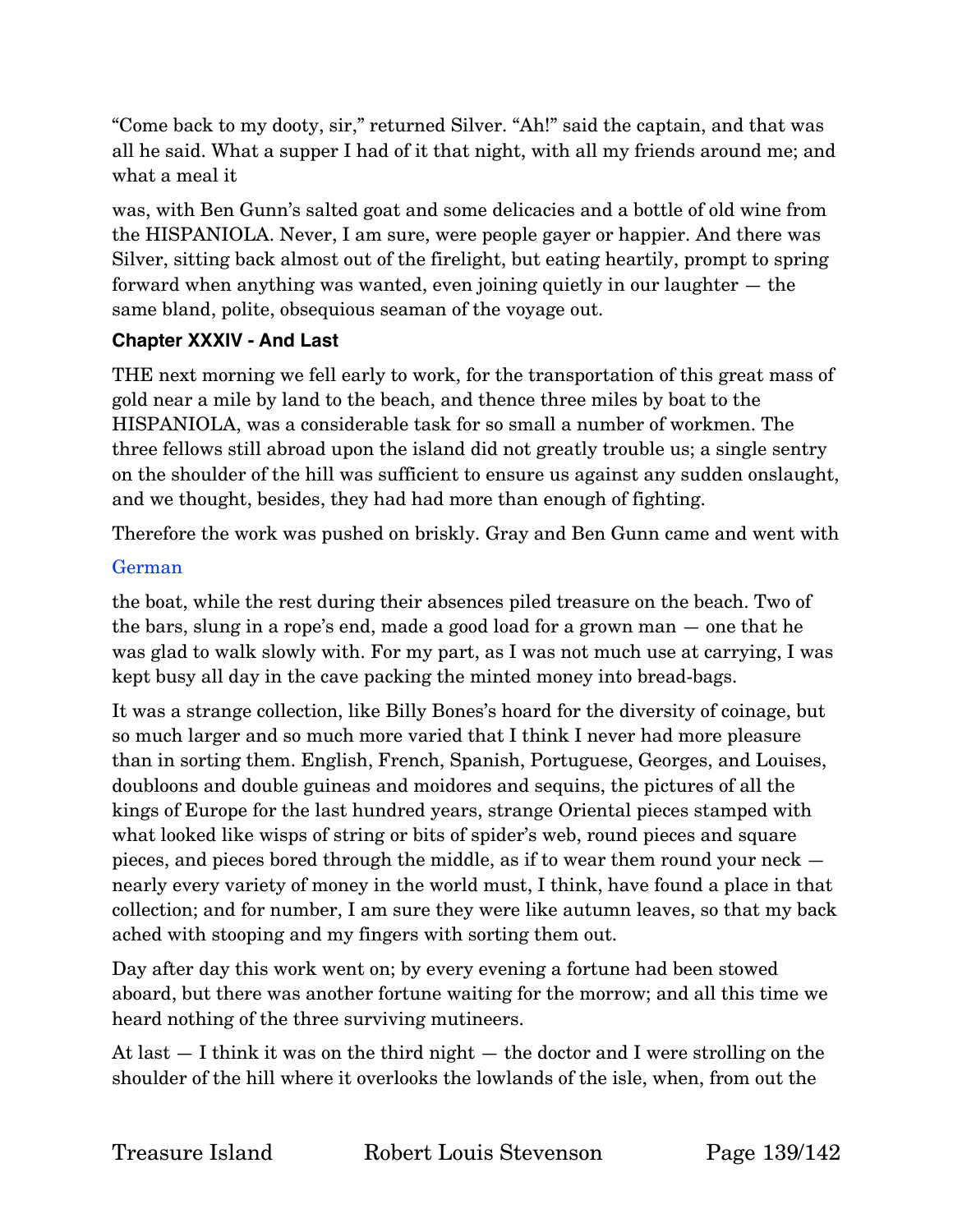thick darkness below, the wind brought us a noise between shrieking and singing. It was only a snatch that reached our ears, followed by the former silence.

"Heaven forgive them," said the doctor; "'tis the mutineers!" "All drunk, sir," struck in the voice of Silver from behind us. Silver, I should say, was allowed his entire liberty, and in spite of daily rebuffs, seemed

to regard himself once more as quite a privileged and friendly dependent. Indeed, it was remarkable how well he bore these slights and with what unwearying politeness he kept on trying to ingratiate himself with all. Yet, I think, none treated him better than a dog, unless it was Ben Gunn, who was still terribly afraid of his old quartermaster, or myself, who had really something to thank him for; although for that matter, I suppose, I had reason to think even worse of him than anybody else, for I had seen him meditating a fresh treachery upon the plateau. Accordingly, it was pretty gruffly that the doctor answered him.

"Drunk or raving," said he. "Right you were, sir," replied Silver; "and precious little odds which, to you and me." "I suppose you would hardly ask me to call you a humane man," returned the doctor

with a sneer, "and so my feelings may surprise you, Master Silver. But if I were sure they were raving  $-$  as I am morally certain one, at least, of them is down with fever — I should leave this camp, and at whatever risk to my own carcass, take them the assistance of my skill."

"Ask your pardon, sir, you would be very wrong," quoth Silver. "You would lose your precious life, and you may lay to that. I'm on your side now, hand and glove; and I shouldn't wish for to see the party weakened, let alone yourself, seeing as I know what I owes you. But these men down there, they couldn't keep their word  $-$  no, not supposing they wished to; and what's more, they couldn't believe as you could."

"No," said the doctor. "You're the man to keep your word, we know that."

Well, that was about the last news we had of the three pirates. Only once we heard a gunshot a great way off and supposed them to be hunting. A council was held, and it was decided that we must desert them on the island — to the huge glee, I must say, of Ben Gunn, and with the strong approval of Gray. We left a good stock of powder and shot, the bulk of the salt goat, a few medicines, and some other necessaries, tools, clothing, a spare sail, a fathom or two of rope, and by the particular desire of the doctor, a handsome present of tobacco.

That was about our last doing on the island. Before that, we had got the treasure stowed and had shipped enough water and the remainder of the goat meat in case of any distress; and at last, one fine morning, we weighed anchor, which was about all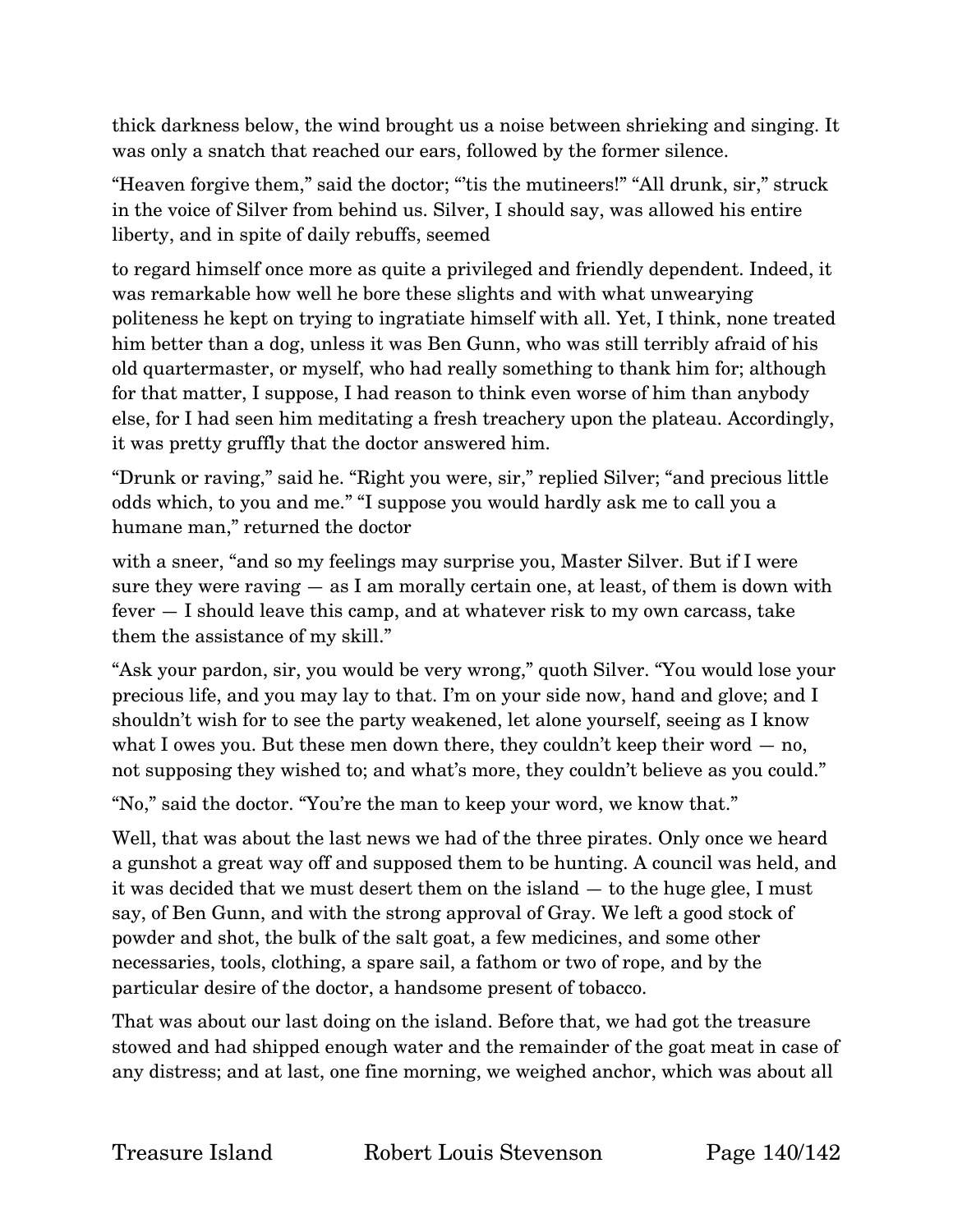that we could manage, and stood out of North Inlet, the same colours flying that the captain had flown and fought under at the palisade.

The three fellows must have been watching us closer than we thought for, as we soon had proved. For coming through the narrows, we had to lie very near the southern point, and there we saw all three of them kneeling together on a spit of sand, with their arms raised in supplication. It went to all our hearts, I think, to leave them in that wretched state; but we could not risk another mutiny; and to take them home for the gibbet would have been a cruel sort of kindness. The doctor hailed them and told them of the stores we had left, and where they were to find them. But they continued to call us by name and appeal to us, for God's sake, to be merciful and not leave them to die in such a place.

At last, seeing the ship still bore on her course and was now swiftly drawing out of earshot, one of them — I know not which it was — leapt to his feet with a hoarse cry, whipped his musket to his shoulder, and sent a shot whistling over Silver's head and through the main-sail.

After that, we kept under cover of the bulwarks, and when next I looked out they had disappeared from the spit, and the spit itself had almost melted out of sight in the growing distance. That was, at least, the end of that; and before noon, to my inexpressible joy, the highest rock of Treasure Island had sunk into the blue round of sea.

We were so short of men that everyone on board had to bear a hand – only the captain lying on a mattress in the stern and giving his orders, for though greatly recovered he was still in want of quiet. We laid her head for the nearest port in Spanish America, for we could not risk the voyage home without fresh hands; and as it was, what with baffling winds and a couple of fresh gales, we were all worn out before we reached it.

It was just at sundown when we cast anchor in a most beautiful land-locked gulf, and were immediately surrounded by shore boats full of Negroes and Mexican Indians and half- bloods selling fruits and vegetables and offering to dive for bits of money. The sight of so many good-humoured faces (especially the blacks), the taste of the tropical fruits, and above all the lights that began to shine in the town made a most charming contrast to our dark and bloody sojourn on the island; and the doctor and the squire, taking me along with them, went ashore to pass the early part of the night. Here they met the captain of an English man-of- war, fell in talk with him, went on board his ship, and, in short, had so

agreeable a time that day was breaking when we came alongside the HISPANIOLA. Ben Gunn was on deck alone, and as soon as we came on board he began, with

Treasure Island Robert Louis Stevenson Page 141/142